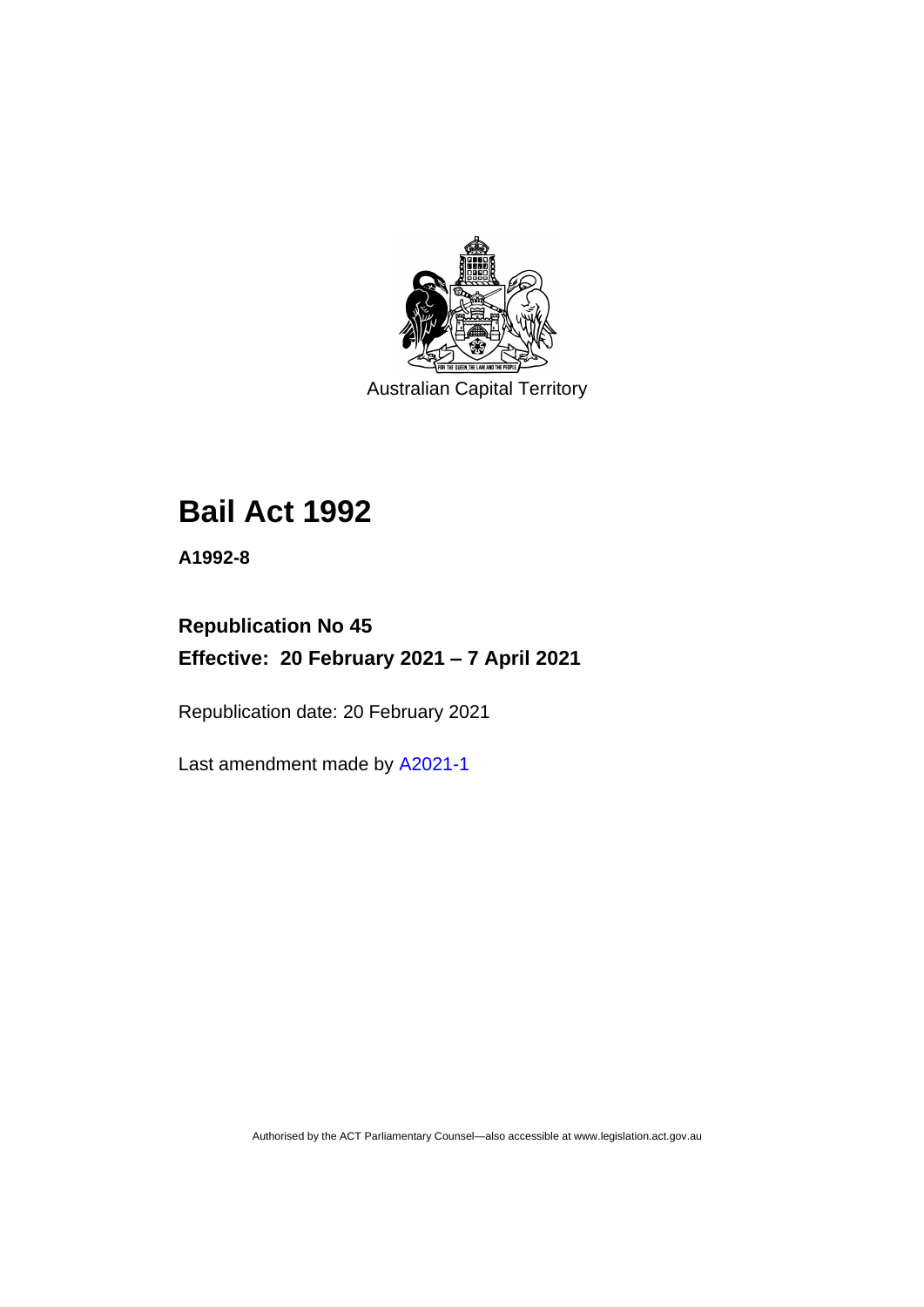#### **About this republication**

#### **The republished law**

This is a republication of the *Bail Act 1992* (including any amendment made under the *[Legislation](http://www.legislation.act.gov.au/a/2001-14)  [Act 2001](http://www.legislation.act.gov.au/a/2001-14)*, part 11.3 (Editorial changes)) as in force on 20 February 2021*.* It also includes any commencement, amendment, repeal or expiry affecting this republished law to 20 February 2021.

The legislation history and amendment history of the republished law are set out in endnotes 3 and 4.

#### **Kinds of republications**

The Parliamentary Counsel's Office prepares 2 kinds of republications of ACT laws (see the ACT legislation register at [www.legislation.act.gov.au\)](http://www.legislation.act.gov.au/):

- authorised republications to which the *[Legislation Act 2001](http://www.legislation.act.gov.au/a/2001-14)* applies
- unauthorised republications.

The status of this republication appears on the bottom of each page.

#### **Editorial changes**

The *[Legislation Act 2001](http://www.legislation.act.gov.au/a/2001-14)*, part 11.3 authorises the Parliamentary Counsel to make editorial amendments and other changes of a formal nature when preparing a law for republication. Editorial changes do not change the effect of the law, but have effect as if they had been made by an Act commencing on the republication date (see *[Legislation Act 2001](http://www.legislation.act.gov.au/a/2001-14)*, s 115 and s 117). The changes are made if the Parliamentary Counsel considers they are desirable to bring the law into line, or more closely into line, with current legislative drafting practice.

This republication does not include amendments made under part 11.3 (see endnote 1).

#### **Uncommenced provisions and amendments**

If a provision of the republished law has not commenced, the symbol  $\mathbf{U}$  appears immediately before the provision heading. Any uncommenced amendments that affect this republished law are accessible on the ACT legislation register [\(www.legislation.act.gov.au\)](http://www.legislation.act.gov.au/). For more information, see the home page for this law on the register.

#### **Modifications**

If a provision of the republished law is affected by a current modification, the symbol  $\mathbf{M}$  appears immediately before the provision heading. The text of the modifying provision appears in the endnotes. For the legal status of modifications, see the *[Legislation](http://www.legislation.act.gov.au/a/2001-14)  Act [2001](http://www.legislation.act.gov.au/a/2001-14)*, section 95.

#### **Penalties**

At the republication date, the value of a penalty unit for an offence against this law is \$160 for an individual and \$810 for a corporation (see *[Legislation Act 2001](http://www.legislation.act.gov.au/a/2001-14)*, s 133).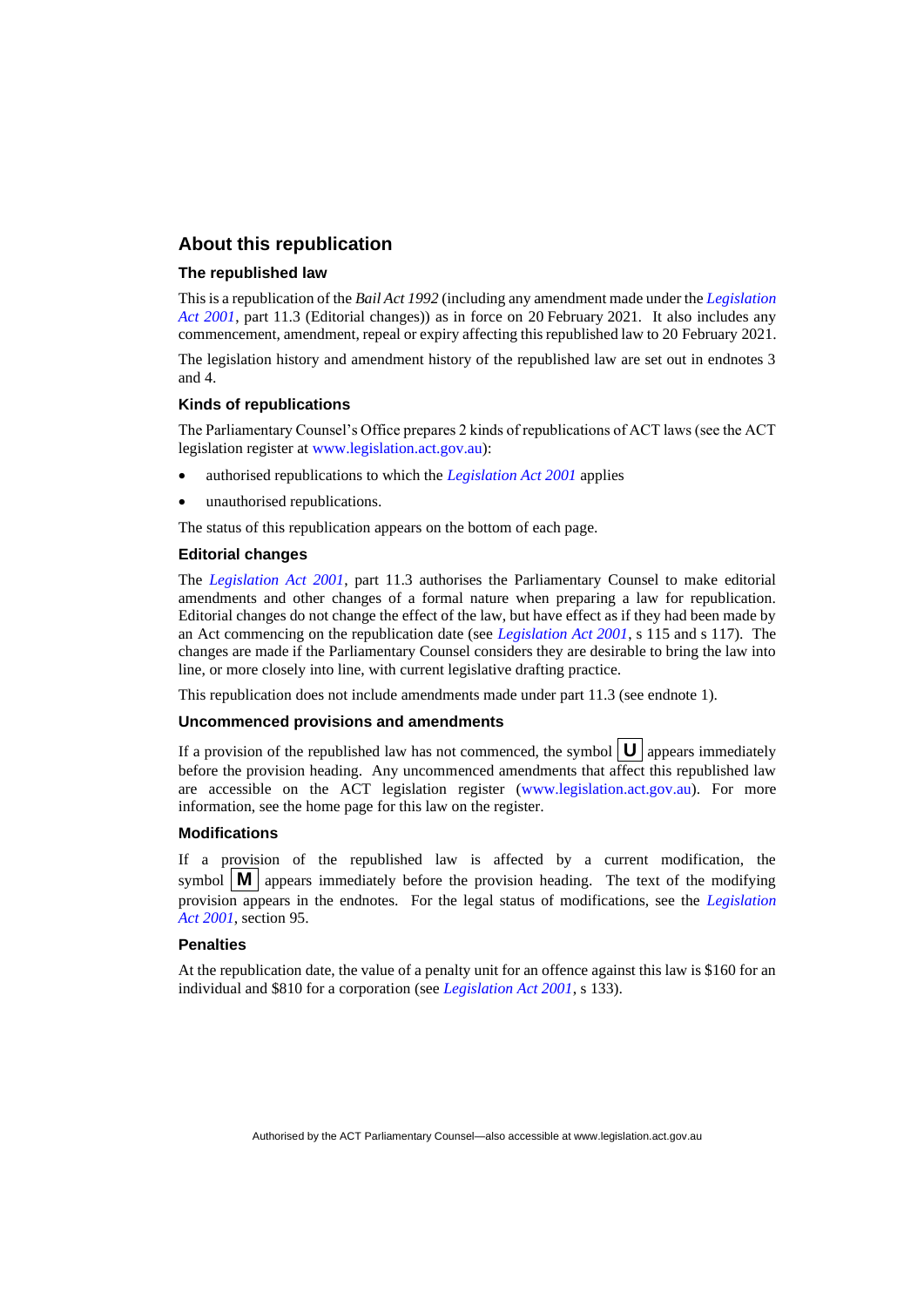

Australian Capital Territory

# **Bail Act 1992**

# **Contents**

|                                     |                                                       | Page       |
|-------------------------------------|-------------------------------------------------------|------------|
| Part 1                              | <b>Preliminary</b>                                    |            |
| 1                                   | Name of Act                                           | 2          |
| 2                                   | Dictionary                                            | 2          |
| 3                                   | <b>Notes</b>                                          | 2          |
| 3A                                  | Offences against Act—application of Criminal Code etc | 3          |
| 4                                   | Act applies to children                               | 3          |
| Part 2                              | <b>Availability of bail</b>                           |            |
| <b>Division 2.1</b>                 | When bail may be granted and rights following         |            |
| 5                                   | When may bail be granted?                             | 4          |
| 6<br>Rights following grant of bail |                                                       | 4          |
| <b>Division 2.2</b>                 | <b>Presumption for bail</b>                           |            |
| 7                                   | Div 2.2 subject to div 2.3 and div 2.4                | 5          |
| 8                                   | Entitlement to bail—certain minor offences etc        | 5          |
| R45                                 | Bail Act 1992                                         | contents 1 |
| 20/02/21                            | Effective: 20/02/21-07/04/21                          |            |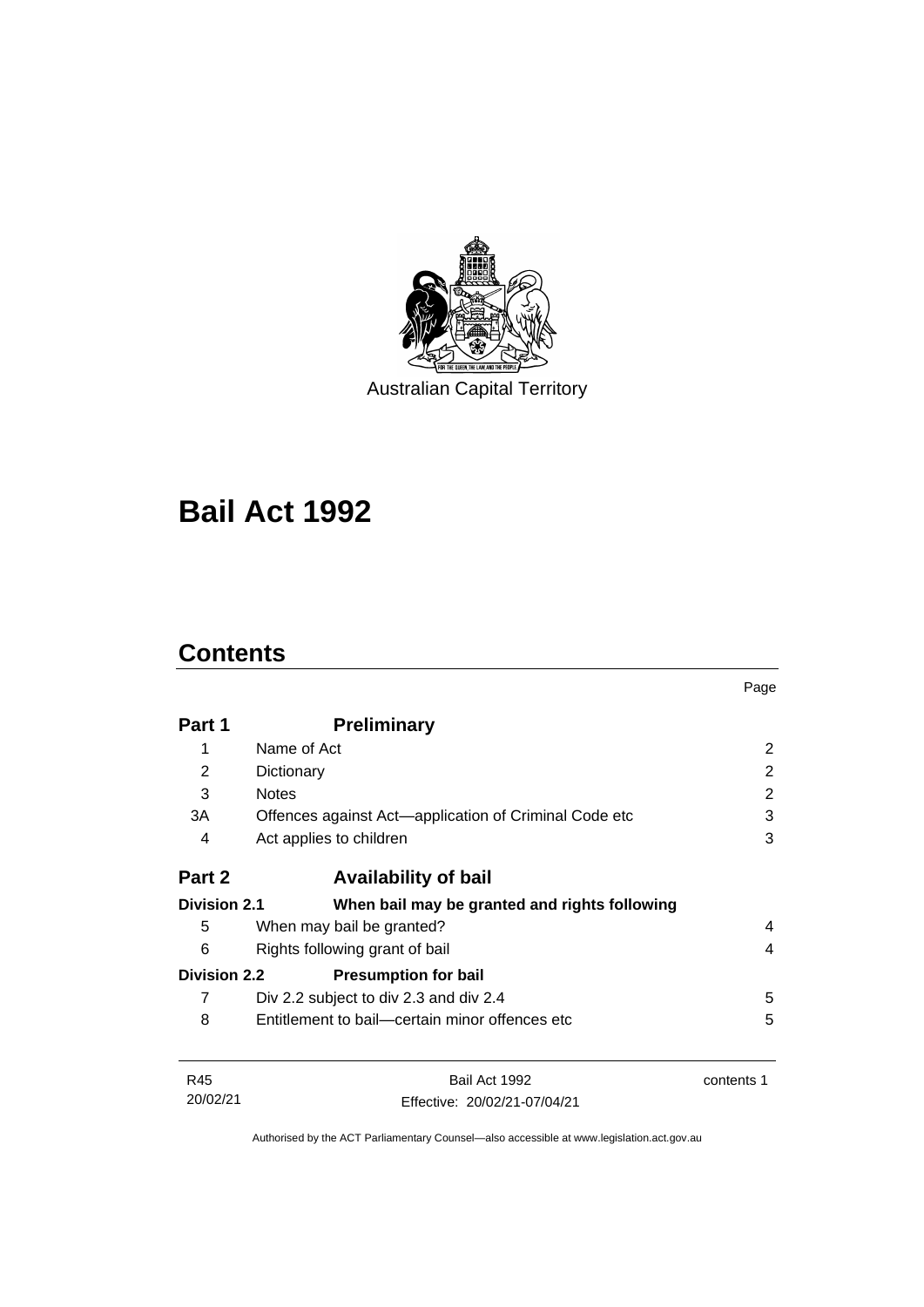| Contents |
|----------|
|----------|

| 8A                  | Entitlement to bail-breach of sentence obligations                                    | Page<br>6      |
|---------------------|---------------------------------------------------------------------------------------|----------------|
| 8B                  | Entitlement to bail-custody relating to sentence administration board                 |                |
|                     | hearings                                                                              | $\overline{7}$ |
| 9                   | Limitations on entitlement to bail                                                    | 8              |
| 9A                  | Entitlement to bail-offences other than minor offences                                | 8              |
| <b>Division 2.3</b> | No presumption for bail                                                               |                |
| 9Β                  | Div 2.2 not to apply to certain offences                                              | 9              |
| <b>Division 2.4</b> | <b>Presumption against bail</b>                                                       |                |
| 9C                  | Bail for murder and certain serious drug offences                                     | 10             |
| 9D                  | Bail for serious offence committed while charge for another pending or<br>outstanding | 11             |
| 9E                  | Bail for person sentenced to imprisonment                                             | 14             |
| 9F                  | Family violence offence-bail by authorised officer                                    | 14             |
| 9G                  | Special or exceptional circumstances                                                  | 15             |
| Part 3              | Dispensing with bail                                                                  |                |
| 10                  | Dispensing with bail                                                                  | 17             |
| 11                  | Effect of dispensing with bail                                                        | 17             |
| 12                  | Decision to dispense with bail                                                        | 18             |
| Part 4              | <b>Grant of bail</b>                                                                  |                |
| <b>12A</b>          | Meaning of bail order and bail review application-pt 4                                | 19             |
| 12B                 | When is a proceeding before the Supreme Court?-pt 4                                   | 19             |
| 13                  | Deciding bail after charge laid                                                       | 20             |
| 14                  | Grant of bail by authorised officers                                                  | 22             |
| 15                  | Deciding of questions of bail by authorised officers                                  | 22             |
| 16                  | Notification of decision of authorised officer                                        | 23             |
| 17                  | Charged people in custody to be brought before court                                  | 25             |
| 18                  | Facilities to be provided to accused people                                           | 25             |
| 19                  | Court bail-general                                                                    | 26             |
| 20                  | Power in relation to bail—Magistrates Court                                           | 27             |
| 20A                 | Repeat application for bail-Magistrates Court                                         | 27             |
| 20B                 | Power in relation to bail-Supreme Court                                               | 28             |
| 20C                 | Repeat application for bail-Supreme Court                                             | 28             |
| 21                  | Bail in relation to several offences                                                  | 29             |
|                     |                                                                                       |                |

contents 2 Bail Act 1992 Effective: 20/02/21-07/04/21

R45 20/02/21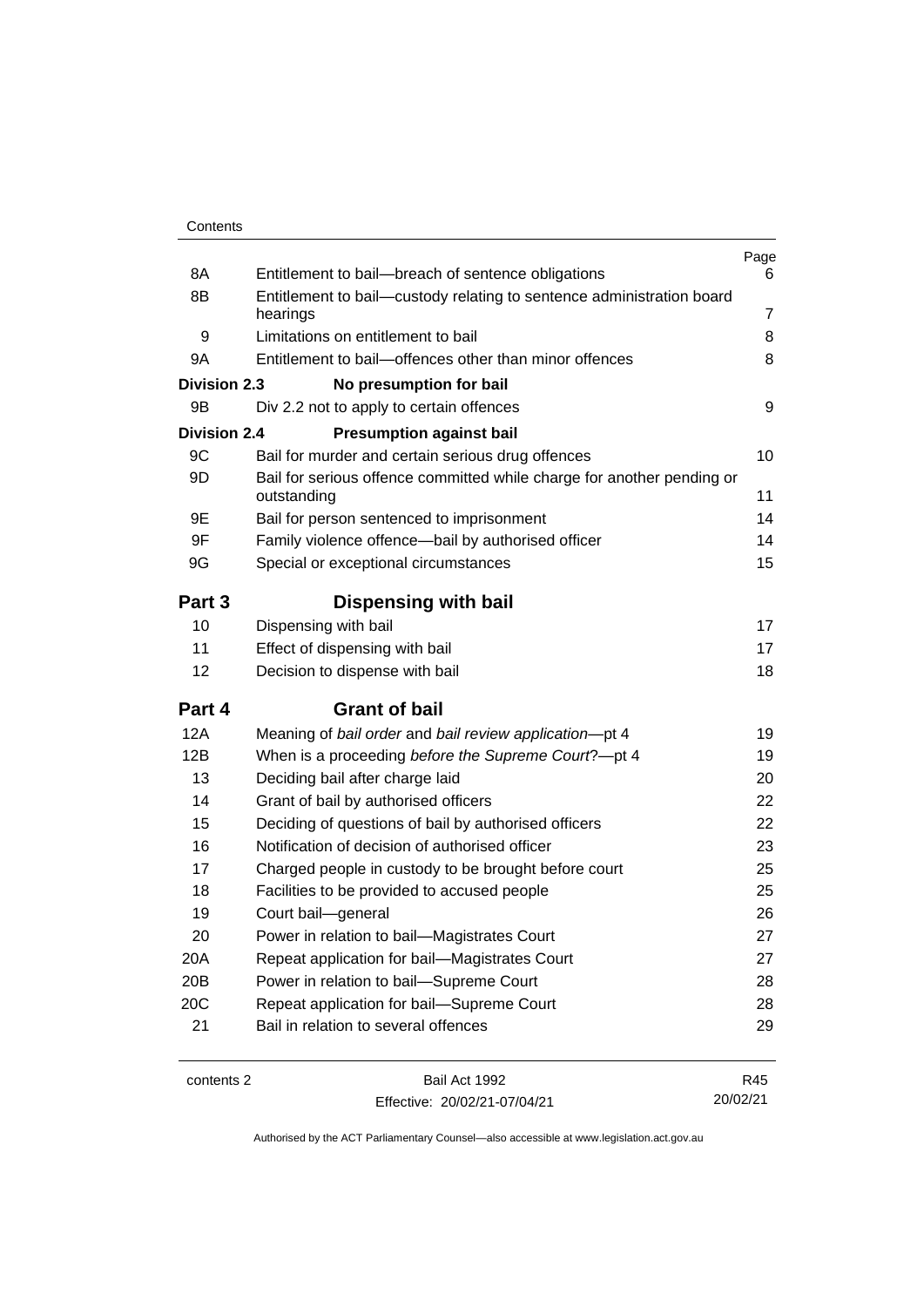| Contents |
|----------|
|----------|

| 22                  | Criteria for granting bail to adults                                               | Page<br>30 |
|---------------------|------------------------------------------------------------------------------------|------------|
| 23                  | Criteria for granting bail to children                                             | 31         |
| 23A                 | Victim's concern about need for protection                                         | 32         |
| Part 5              | Bail conditions and undertakings to appear                                         |            |
| 24                  | Conditions of bail                                                                 | 33         |
| 25                  | Conditions on which bail may be granted to adults                                  | 33         |
| 25A                 | Supervision condition when offence committed as young person                       | 37         |
| 26                  | Conditions on which bail may be granted to children                                | 38         |
| 27                  | Recording of certain bail decisions                                                | 40         |
| 28                  | Undertakings to appear                                                             | 41         |
| 30                  | Accused person may be excused from attendance before court                         | 42         |
| 31                  | Bail requirements                                                                  | 43         |
| 32                  | Acceptable people and security for bail                                            | 44         |
| 33                  | Continuation of bail and undertakings                                              | 45         |
| 34                  | Written notice of conditions of bail                                               | 46         |
| 36                  | Discharge of surety                                                                | 48         |
| 37                  | Payment of amounts to Territory                                                    | 49         |
|                     |                                                                                    |            |
| Part 6              | <b>Review of bail decisions</b>                                                    |            |
| <b>Division 6.1</b> | Review of decisions by authorised officers                                         |            |
| 38                  | Review by authorised officers                                                      | 51         |
| 39                  | Exercise of power to review                                                        | 51         |
| 40                  | Limitation on power of authorised officer to review                                | 52         |
| <b>Division 6.2</b> | <b>Review of decisions by courts</b>                                               |            |
| 41                  | Right of review of bail decisions                                                  | 52         |
| 41A                 | Court may review on its own initiative                                             | 52         |
| 42                  | Power of Magistrates Court to review-decision of authorised officer                | 53         |
| 42A                 | Power of Magistrates Court to review-decision of Magistrates Court                 | 53         |
| 43                  | Power of Supreme Court to review-decision of authorised officer                    | 54         |
| 43A                 | Power of Supreme Court to review—decision of Magistrates Court or<br>Supreme Court | 55         |
| 44                  | Right of review of bail decisions-prosecution                                      | 55         |
| 45                  | Exercise of power to review                                                        | 57         |
| 46                  | Review limited to bail conditions                                                  | 58         |

R45 20/02/21 Bail Act 1992 Effective: 20/02/21-07/04/21 contents 3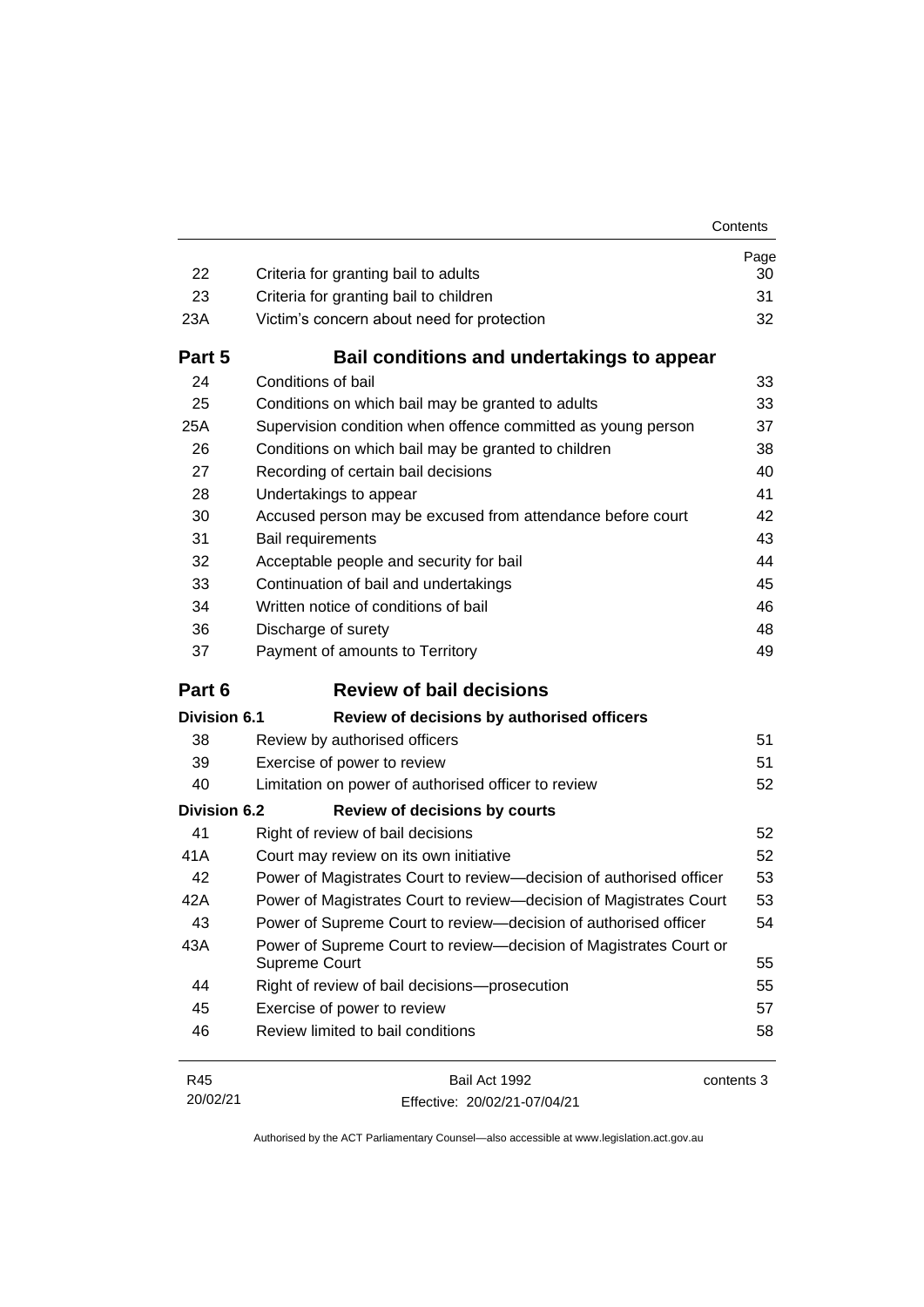#### **Contents**

|        |                                                                   | Page |
|--------|-------------------------------------------------------------------|------|
| Part 7 | <b>Miscellaneous</b>                                              |      |
| 47     | Giving information relating to bail                               | 60   |
| 47A    | Notice to victim of bail decisions                                | 60   |
| 48     | Notification to court that bail condition not satisfied           | 61   |
| 49     | Failure to answer bail                                            | 61   |
| 51     | Indemnification of sureties                                       | 62   |
| 52     | Contravention of Act by police officers                           | 62   |
| 55     | Civil standard of proof to apply for certain purposes             | 63   |
| 56     | No right of surety to arrest                                      | 63   |
| 56A    | Arrest for failure to comply with bail condition                  | 63   |
| 56AA   | Police power to enter premises to arrest                          | 64   |
| 56AB   | Police officer must announce entry before entering                | 65   |
| 56AC   | Police powers on arrest for failure to comply with bail condition | 65   |
| 56AD   | Arrested person to be brought before court                        | 66   |
| 56B    | Arrest for breach of condition by person outside ACT              | 67   |
| 57     | Act to prevail                                                    | 67   |
| 57AA   | Abolition of inherent power of bail                               | 68   |
| 58     | Approved forms                                                    | 68   |
| 59     | Regulation-making power                                           | 68   |

| <b>Schedule 1</b> | Offences to which presumption of bail does                 |    |
|-------------------|------------------------------------------------------------|----|
|                   | not apply                                                  | 69 |
| <b>Part 1.1</b>   | <b>Offences against Crimes Act 1900</b>                    | 69 |
| <b>Part 1.2</b>   | <b>Offences against Criminal Code</b>                      | 70 |
| <b>Part 1.3</b>   | Offence against Drugs of Dependence Act 1989               | 72 |
| <b>Part 1.4</b>   | <b>Offences against Medicines, Poisons and Therapeutic</b> |    |
|                   | Goods Act 2008                                             | 73 |
| <b>Part 1.5</b>   | <b>Offences against Customs Act 1901 (Cwlth)</b>           | 74 |
| <b>Part 1.6</b>   | <b>Offences against Criminal Code (Cwlth)</b>              | 75 |

contents 4 Bail Act 1992 Effective: 20/02/21-07/04/21

R45 20/02/21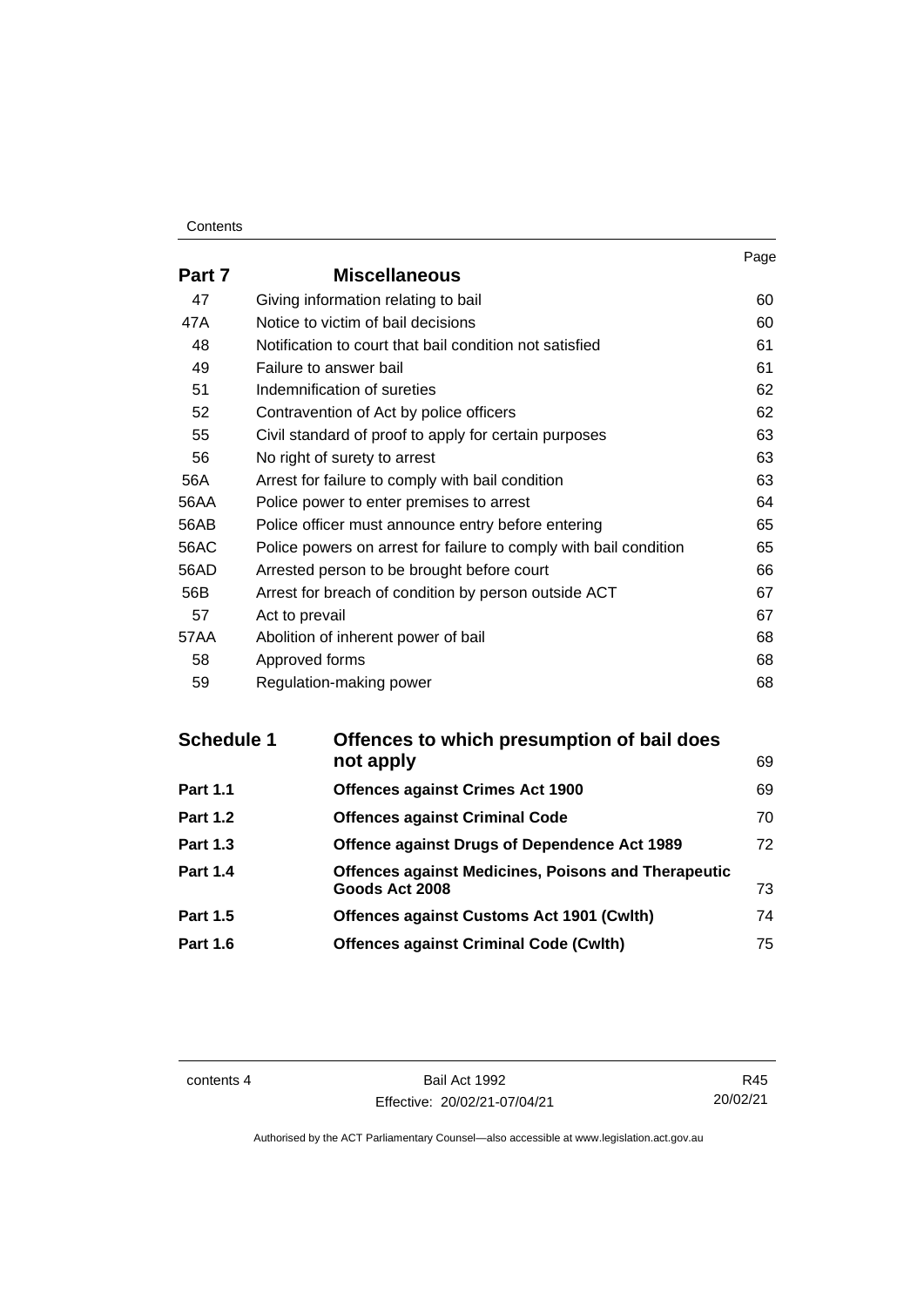|                   |                        | Contents |
|-------------------|------------------------|----------|
|                   |                        | Page     |
| <b>Dictionary</b> |                        | 76       |
|                   |                        |          |
| <b>Endnotes</b>   |                        |          |
| 1                 | About the endnotes     | 80       |
| 2                 | Abbreviation key       | 80       |
| 3                 | Legislation history    | 81       |
| 4                 | Amendment history      | 89       |
| 5                 | Earlier republications | 99       |

contents 5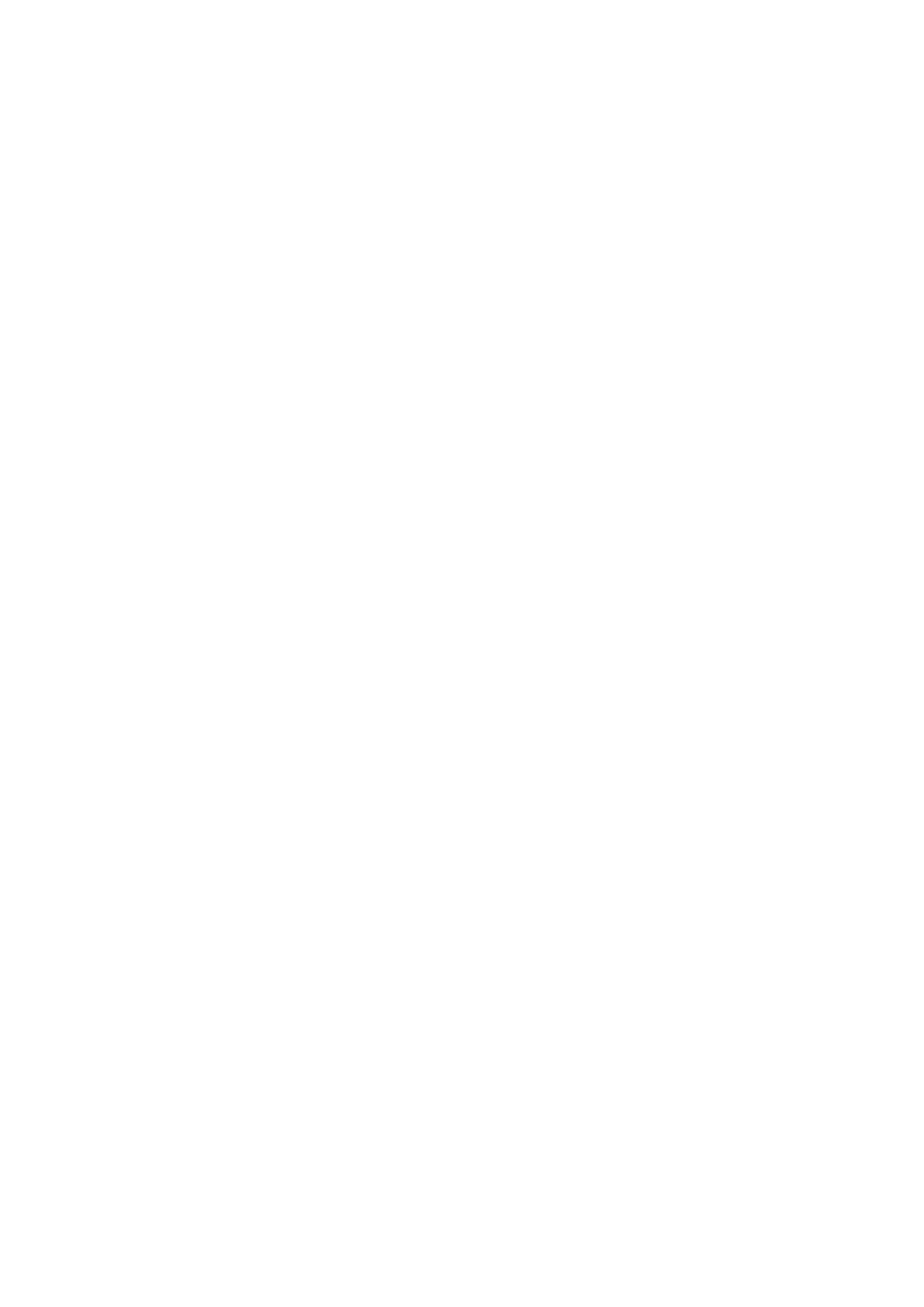

# **Bail Act 1992**

An Act relating to bail for accused people in connection with criminal proceedings

R45 20/02/21

ׅ֖֖֚֚֡֡֬֝֬

page 1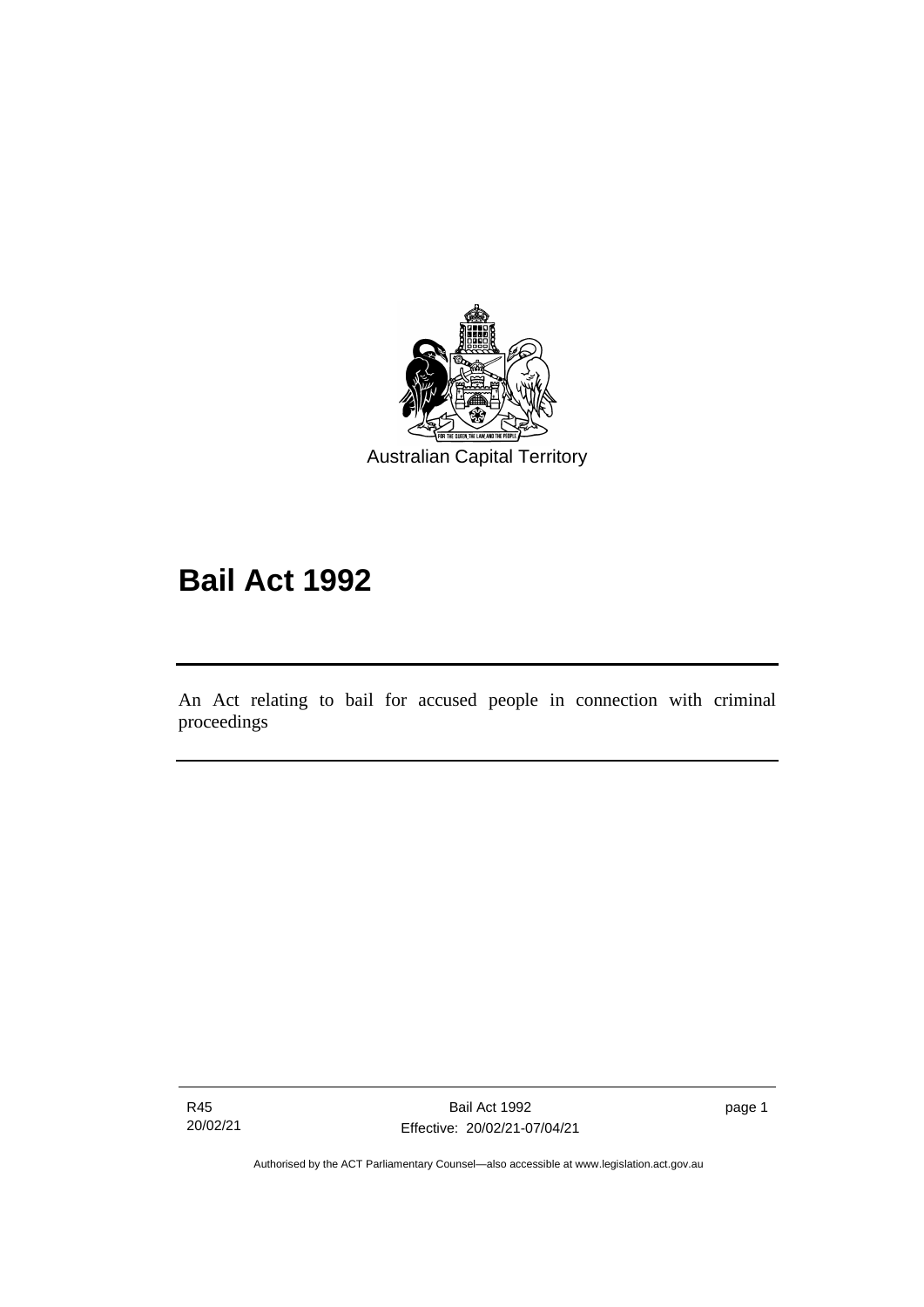#### **Part 1** Preliminary

Section 1

## <span id="page-9-0"></span>**Part 1 Preliminary**

#### <span id="page-9-1"></span>**1 Name of Act**

This Act is the *Bail Act 1992*.

#### <span id="page-9-2"></span>**2 Dictionary**

The dictionary at the end of this Act is part of this Act.

*Note 1* The dictionary at the end of this Act defines certain terms used in this Act, and includes references (*signpost definitions*) to other terms defined elsewhere in this Act.

> For example, the signpost definition '*bail order*, for part 4 (Grant of bail)—see section 19 (1).' means that the term 'bail order' is defined in that section for part 4.

*Note 2* A definition in the dictionary (including a signpost definition) applies to the entire Act unless the definition, or another provision of the Act, provides otherwise or the contrary intention otherwise appears (see [Legislation Act,](http://www.legislation.act.gov.au/a/2001-14) s  $155$  and s  $156$  (1)).

#### <span id="page-9-3"></span>**3 Notes**

A note included in this Act is explanatory and is not part of this Act.

*Note* See the [Legislation Act,](http://www.legislation.act.gov.au/a/2001-14) s 127 (1), (4) and (5) for the legal status of notes.

Authorised by the ACT Parliamentary Counsel—also accessible at www.legislation.act.gov.au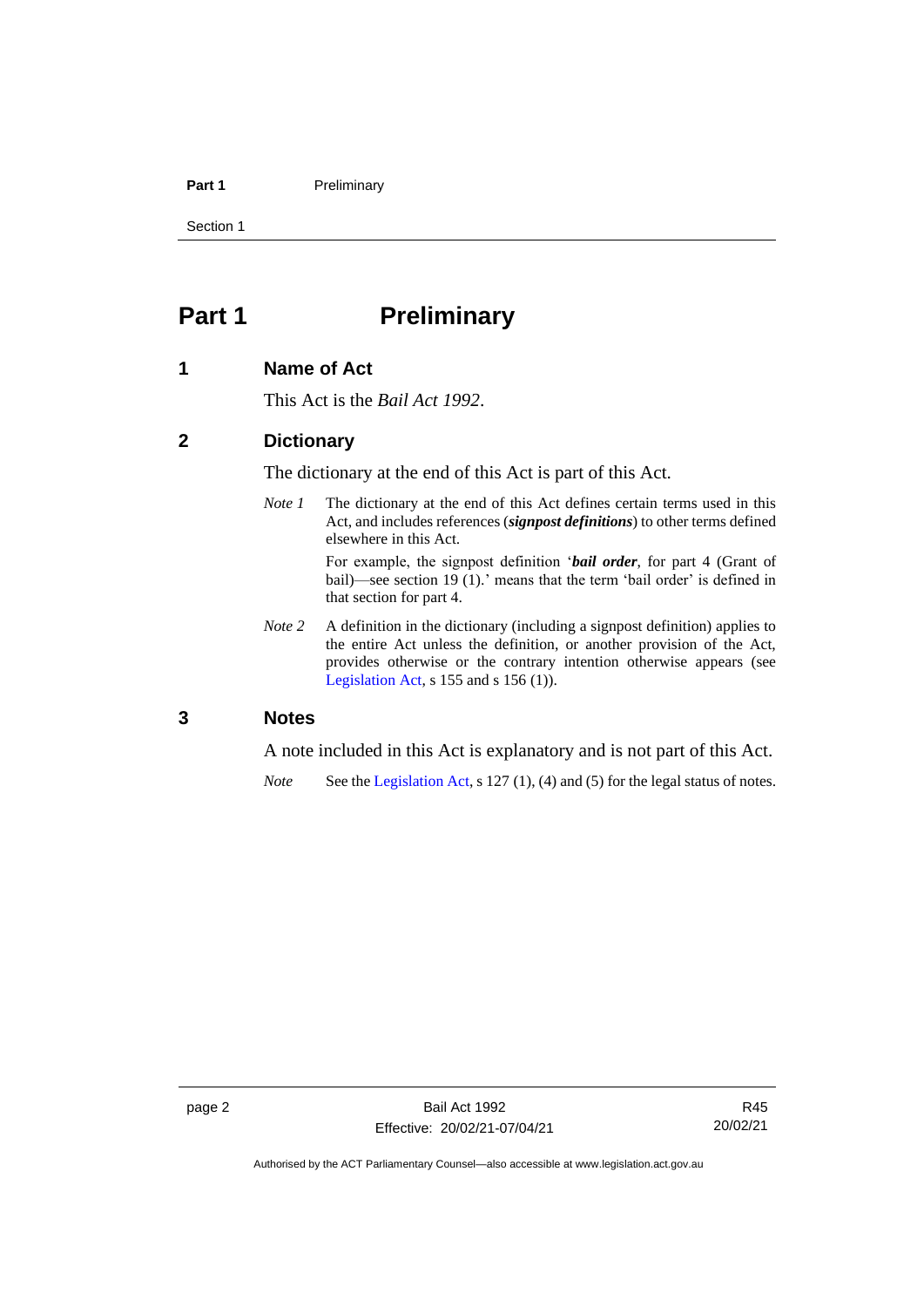#### <span id="page-10-0"></span>**3A Offences against Act—application of Criminal Code etc**

Other legislation applies in relation to offences against this Act.

*Note 1 Criminal Code* The [Criminal Code,](http://www.legislation.act.gov.au/a/2002-51) ch 2 applies to all offences against this Act (see Code, pt 2.1). The chapter sets out the general principles of criminal responsibility (including burdens of proof and general defences), and defines terms used

for offences to which the Code applies (eg *conduct*, *intention*, *recklessness* and *strict liability*).

*Note 2 Penalty units*

The [Legislation Act,](http://www.legislation.act.gov.au/a/2001-14) s 133 deals with the meaning of offence penalties that are expressed in penalty units.

### <span id="page-10-1"></span>**4 Act applies to children**

This Act applies to a person whether or not the person is an adult.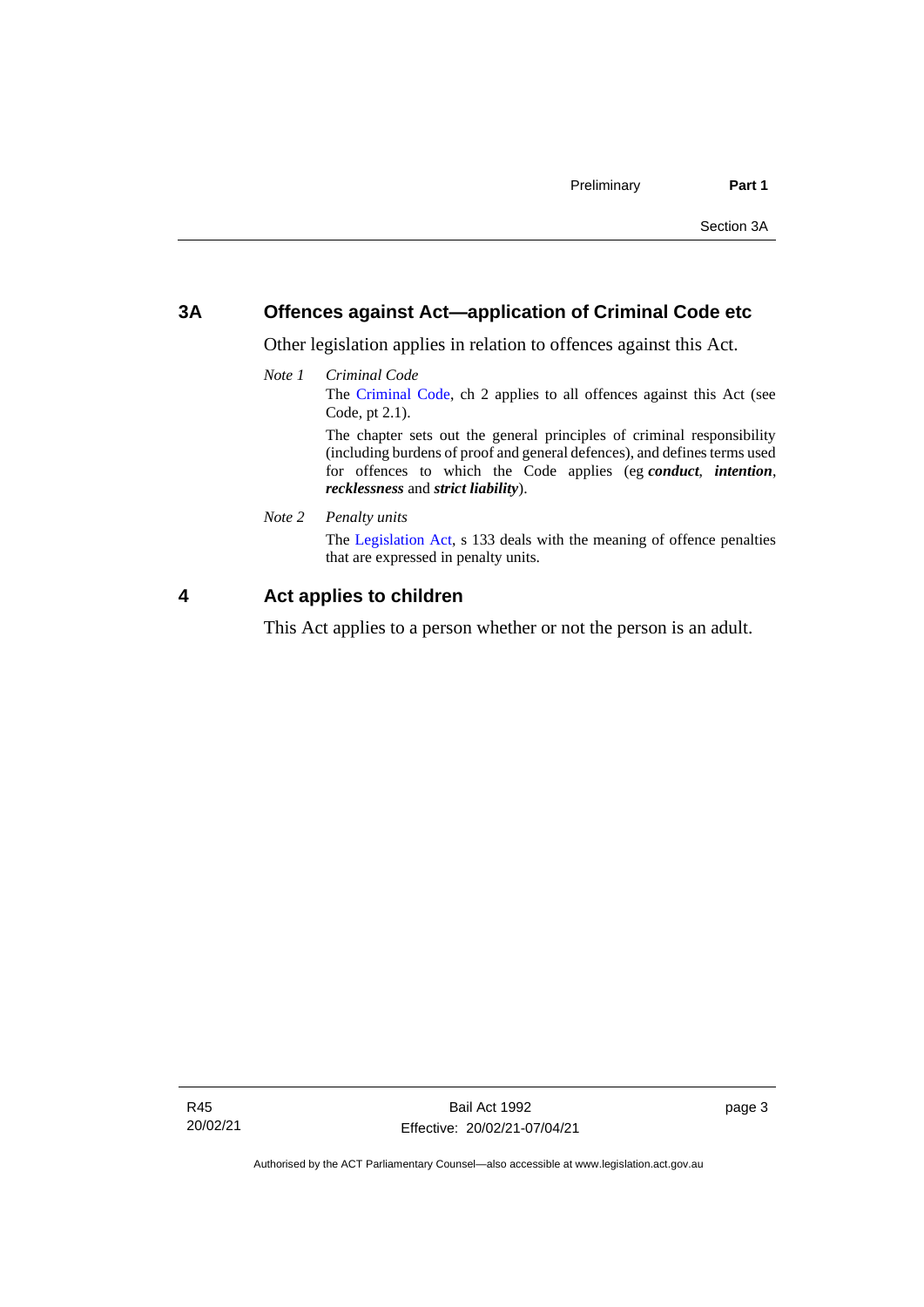# <span id="page-11-0"></span>**Part 2 Availability of bail**

## <span id="page-11-1"></span>**Division 2.1 When bail may be granted and rights following**

## <span id="page-11-2"></span>**5 When may bail be granted?**

- (1) An accused person may be granted bail in relation to any period when the person is not required to attend court in relation to the offence with which the person has been charged.
- (2) However, an accused person who is in custody in relation to an offence must not be granted bail in relation to any period when—
	- (a) the person is in custody for another offence or reason in relation to which the person is not entitled to be granted bail; or
	- (b) the person is serving a sentence of imprisonment.

## <span id="page-11-3"></span>**6 Rights following grant of bail**

- (1) This section applies if—
	- (a) bail is granted to an accused person in relation to an offence; and
	- (b) the person gives an undertaking to appear; and
	- (c) if a bail condition mentioned in section  $25(1)$  (b) (ii) or (c) is imposed—the security is given or the deposit made.
- (2) The person is entitled—
	- (a) if the person is in custody—to be released from custody; and
	- (b) to remain at liberty in relation to the offence until required to appear before a court in accordance with the undertaking.
- (3) This section is subject to section 56A (Arrest for failure to comply with bail condition).

R45 20/02/21

Authorised by the ACT Parliamentary Counsel—also accessible at www.legislation.act.gov.au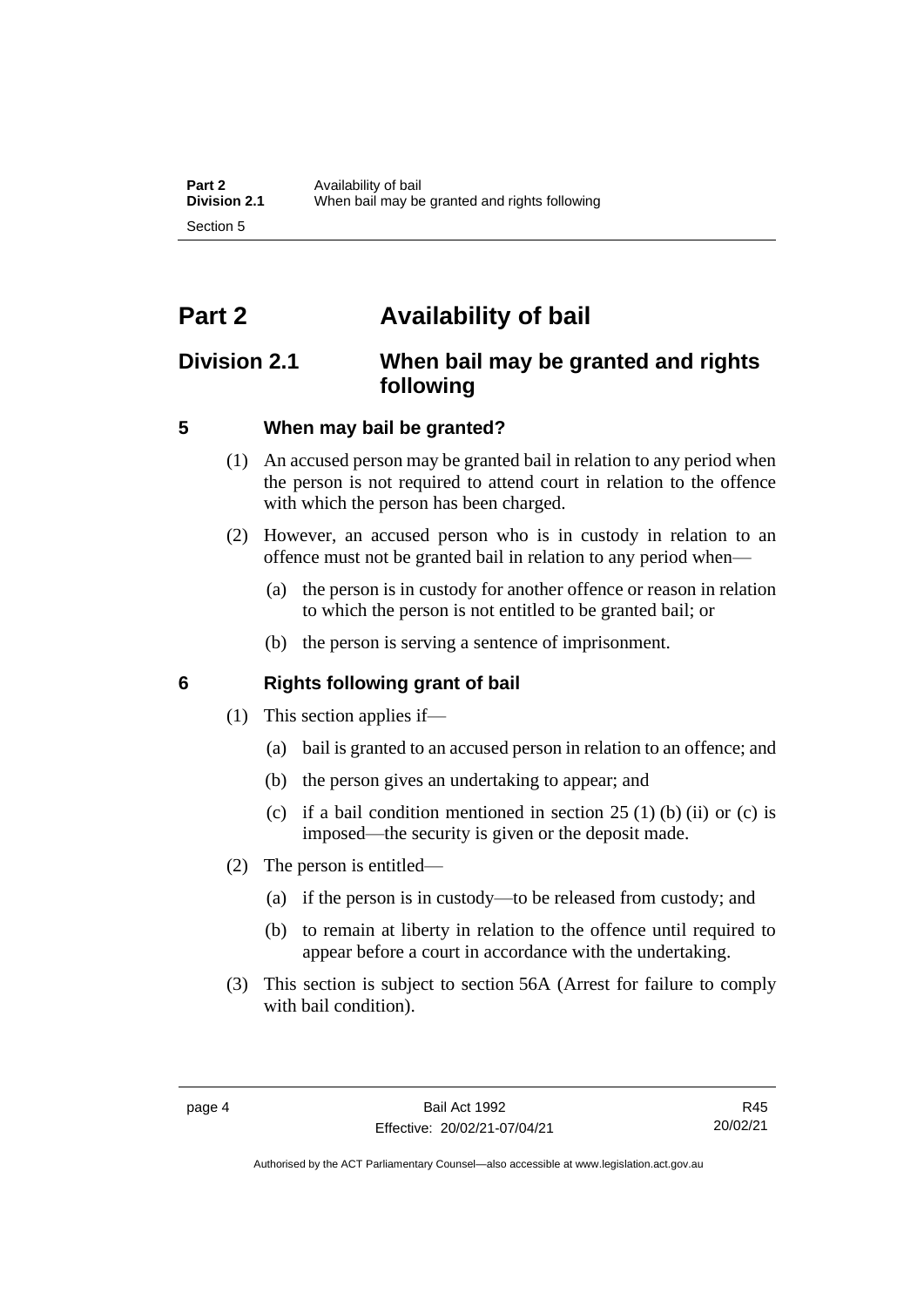## <span id="page-12-0"></span>**Division 2.2 Presumption for bail**

## <span id="page-12-1"></span>**7 Div 2.2 subject to div 2.3 and div 2.4**

This division is subject to division 2.3 (No presumption for bail) and division 2.4 (Presumption against bail).

## <span id="page-12-2"></span>**8 Entitlement to bail—certain minor offences etc**

- (1) This section applies to—
	- (a) a person charged with an offence not punishable by imprisonment (except in default of payment of a fine); and
	- (b) a person charged with an offence punishable by imprisonment for not longer than 6 months; and
	- (c) a person arrested for a breach of the peace or apprehended breach of the peace; and
	- (d) a person arrested under a warrant because of failure to comply with a summons or subpoena; and
	- (e) a person brought up to attend a trial or hearing following the issue of a habeas corpus order.
- (2) The person is entitled—
	- (a) to be granted bail; and
	- (b) if the person is in custody—to be released from custody as soon as the person gives an undertaking to appear.
- (3) However, if no further appearance is required for a person arrested for a breach of the peace or an apprehended breach of the peace, the person may be released from custody without giving an undertaking to appear.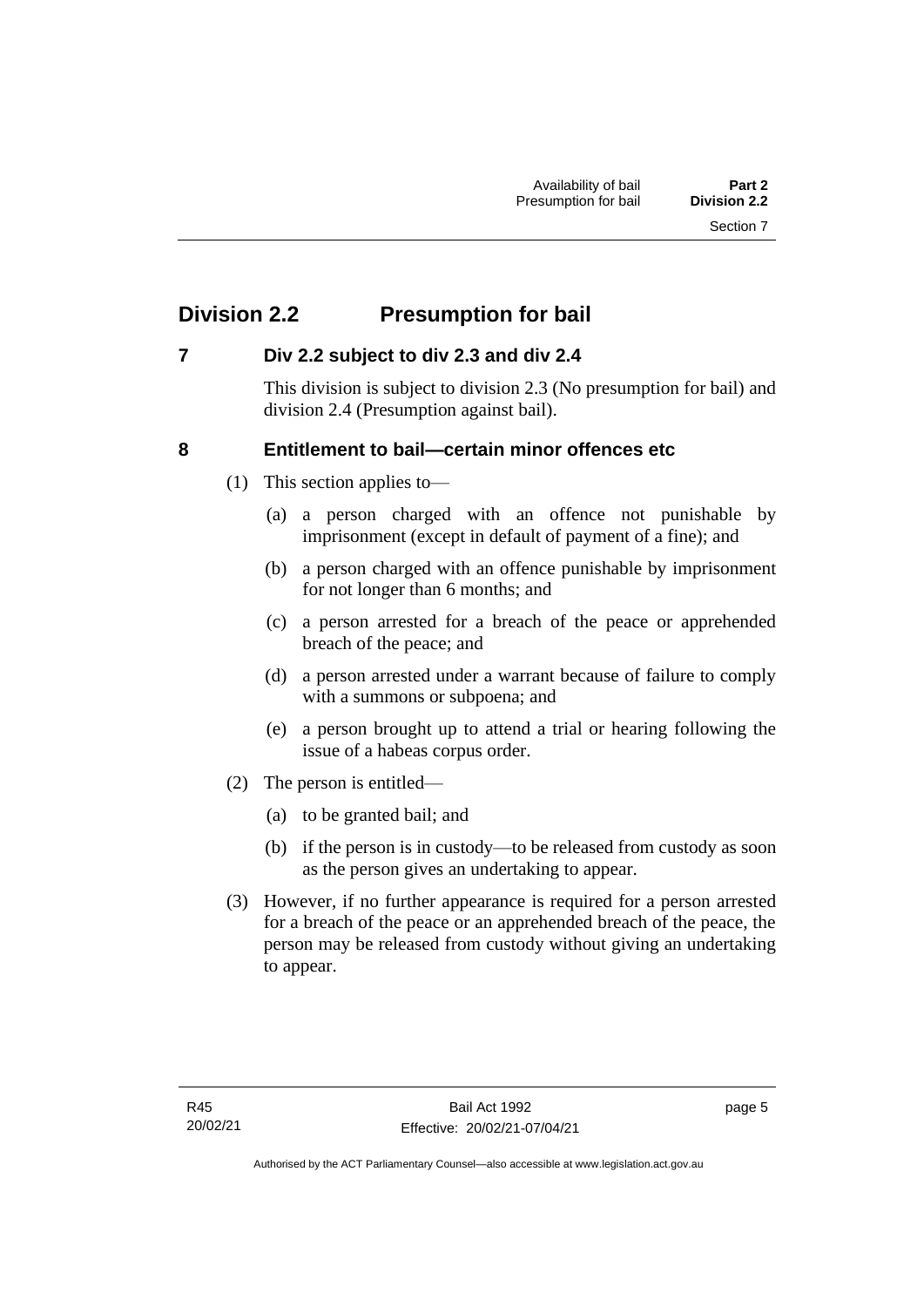| Part 2              | Availability of bail |
|---------------------|----------------------|
| <b>Division 2.2</b> | Presumption for bail |
| Section 8A          |                      |

- (4) A condition to keep the peace may be imposed on a grant of bail to a person arrested for a breach of the peace or an apprehended breach of the peace.
	- *Note* For other conditions that may be imposed on a grant of bail, see s 25 and s 26.

#### <span id="page-13-0"></span>**8A Entitlement to bail—breach of sentence obligations**

- (1) This section applies to a person arrested, or otherwise brought before the court or a magistrate, in relation to a breach, or anticipated breach, of—
	- (a) a deferred sentence obligation under the *[Crimes \(Sentencing\)](http://www.legislation.act.gov.au/a/2005-58)  [Act 2005](http://www.legislation.act.gov.au/a/2005-58)*; or
	- (b) a treatment order obligation under the *[Crimes \(Sentencing\)](http://www.legislation.act.gov.au/a/2005-58)  Act [2005](http://www.legislation.act.gov.au/a/2005-58)*; or
	- (c) any of the following obligations under the *[Crimes \(Sentence](http://www.legislation.act.gov.au/a/2005-59)  [Administration\) Act 2005](http://www.legislation.act.gov.au/a/2005-59)*:
		- (i) an intensive correction order obligation;
		- (ii) a good behaviour obligation;
		- (iii) a parole obligation;
		- (iv) a release on licence obligation.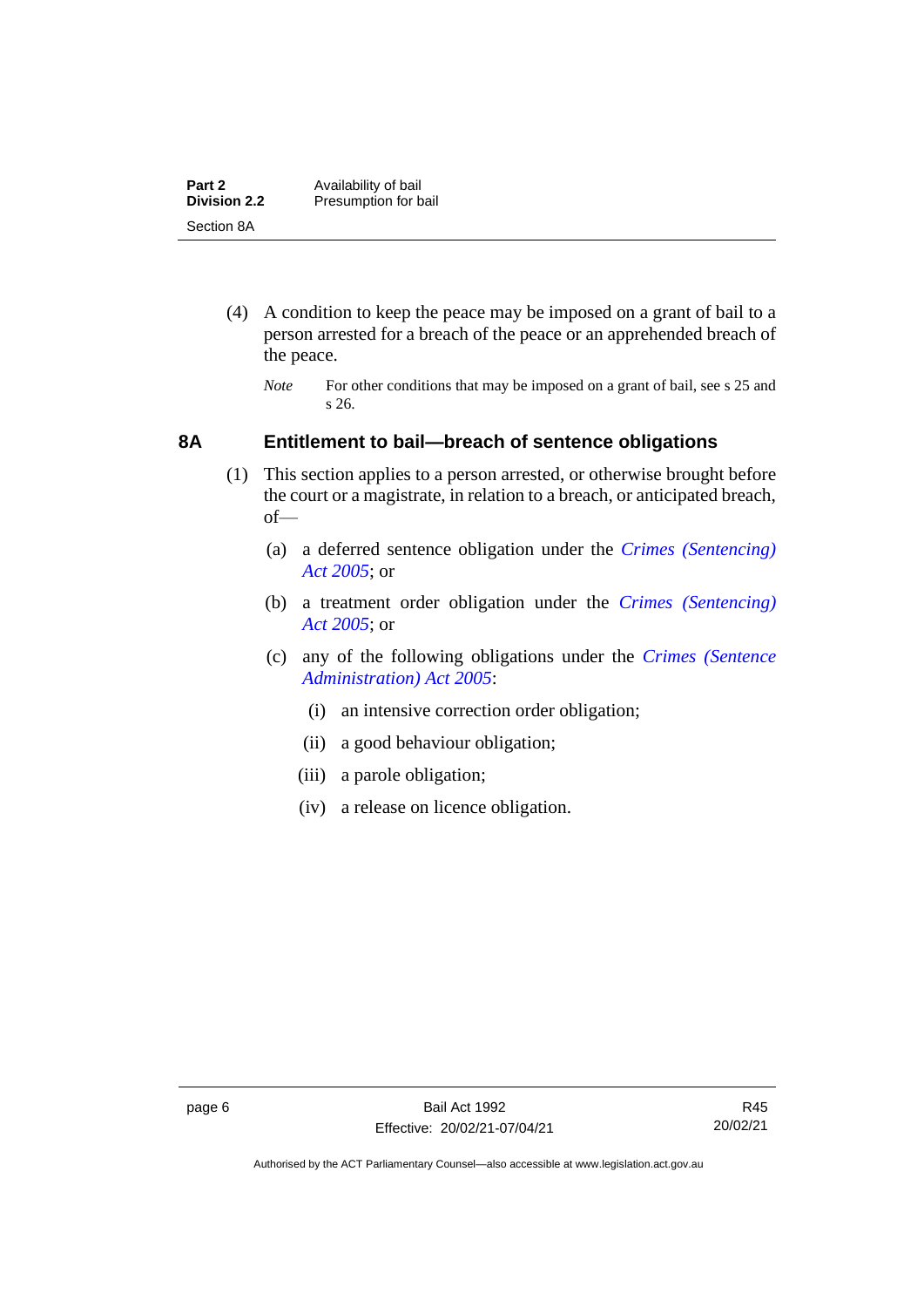(2) The person has the same entitlement to bail in relation to the breach, or anticipated breach, of the obligation as the person has under this part in relation to the offence to which the obligation relates.

#### **Example—bail entitlement**

Joe has been found guilty of threatening to kill. Joe had, 3 years before, been found guilty of an offence involving violence. A suspended sentence order under the *[Crimes \(Sentencing\) Act 2005](http://www.legislation.act.gov.au/a/2005-58)* is made as part of the sentence for the offence of threatening to kill and Joe is released under the order on signing an undertaking under a good behaviour order. However, Joe breaches the good behaviour order and is before the court on an application to cancel the order. There is no presumption in relation to bail because section 9B (b) applies to make the offence of threatening to kill an offence to which division 2.2 (Presumption for bail) does not apply.

## <span id="page-14-0"></span>**8B Entitlement to bail—custody relating to sentence administration board hearings**

- (1) This section applies if—
	- (a) a person is arrested under the *[Crimes \(Sentence Administration\)](http://www.legislation.act.gov.au/a/2005-59)  [Act 2005](http://www.legislation.act.gov.au/a/2005-59)*, section 206 (Arrest of offender for board hearing) and brought before a magistrate; or
	- (b) a person is remanded in custody under the *[Crimes \(Sentence](http://www.legislation.act.gov.au/a/2005-59)  [Administration\) Act 2005](http://www.legislation.act.gov.au/a/2005-59)*, section 210 (Custody of offender during board hearing adjournment) and an application for bail for the person is made to a court or magistrate.
- (2) The person has the same entitlement to bail as the person had for the offence to which the board hearing relates.

page 7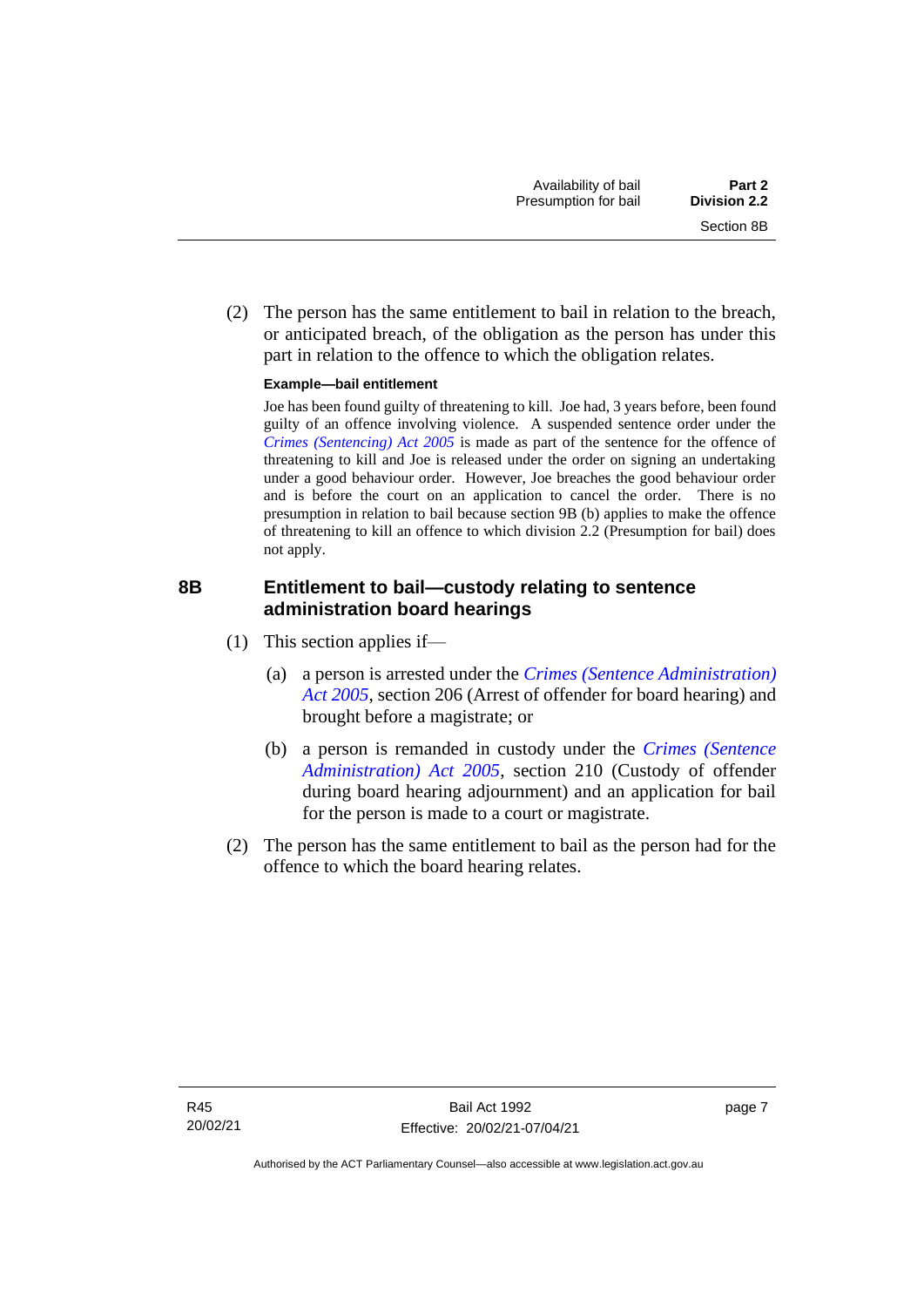### <span id="page-15-0"></span>**9 Limitations on entitlement to bail**

- (1) A person charged with an offence mentioned in section 8 (1) (a) or (b) is not entitled to be granted bail if—
	- (a) the person has previously failed to comply with an undertaking to appear, or a bail condition imposed, in relation to the same or a similar offence; or
	- (b) in the opinion of the court or authorised officer, the person is incapacitated by intoxication, injury or use of drugs or is otherwise in danger of physical injury or in need of physical protection.
- (2) A person arrested for a breach of the peace or apprehended breach of the peace is not entitled to be granted bail if the person has previously, without reasonable excuse, failed to comply with an undertaking to appear, or a bail condition imposed, in relation to a breach of the peace or apprehended breach of the peace.

## <span id="page-15-1"></span>**9A Entitlement to bail—offences other than minor offences**

- (1) This section applies to—
	- (a) a person in relation to an offence other than an offence mentioned in section 8 (1) (a) or (b) (Entitlement to bail certain minor offences etc); and
	- (b) a person who is not entitled to bail under section 8 (2) because of section 9 (1) or (2).
- (2) The person is entitled to be granted bail unless the court or authorised officer is satisfied that refusal is justified after considering—
	- (a) for an adult—the matters mentioned in section 22 (Criteria for granting bail to adults); or
	- (b) for a child—the matters mentioned in section 23 (Criteria for granting bail to children).

R45 20/02/21

Authorised by the ACT Parliamentary Counsel—also accessible at www.legislation.act.gov.au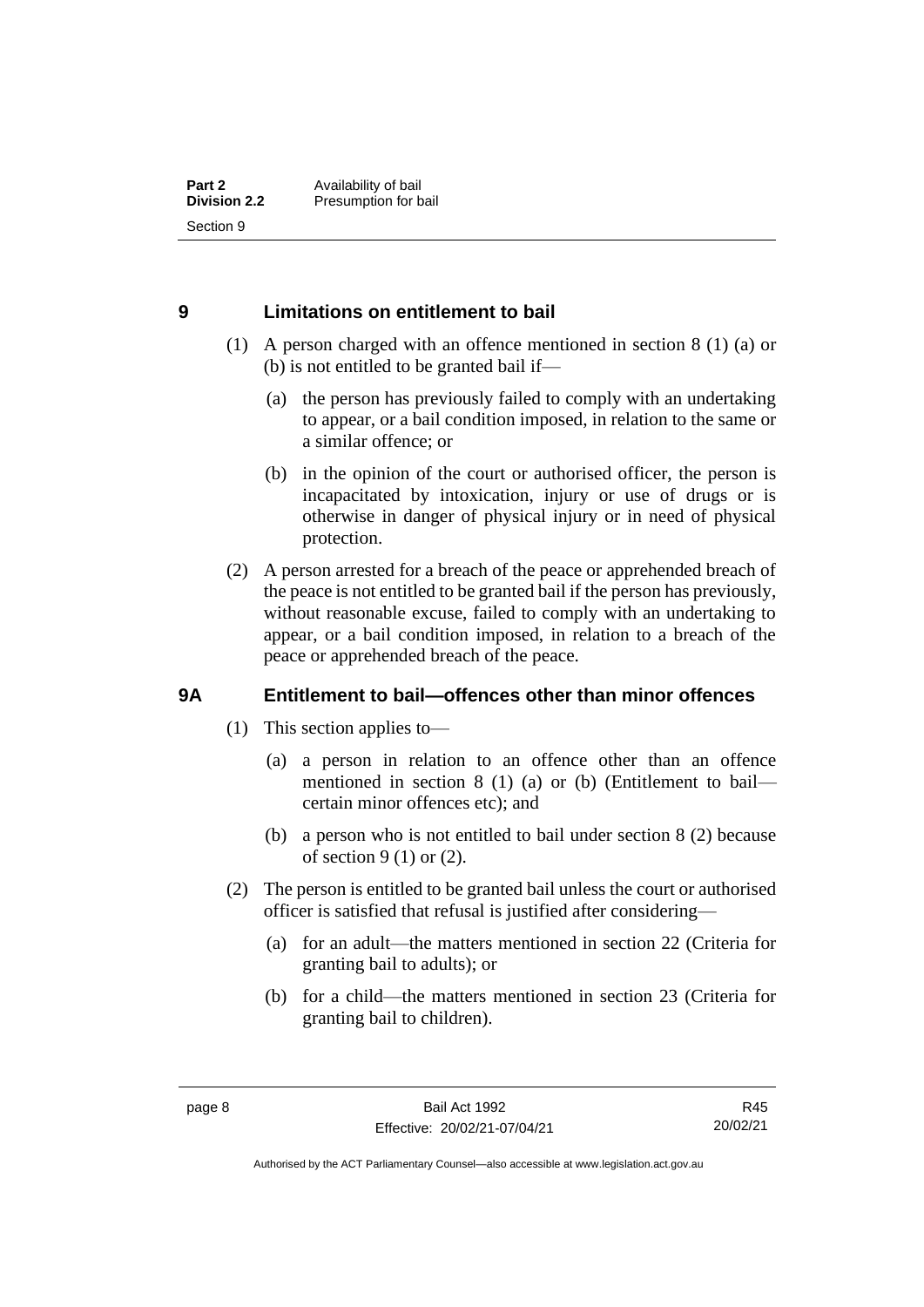## <span id="page-16-0"></span>**Division 2.3 No presumption for bail**

#### <span id="page-16-1"></span>**9B Div 2.2 not to apply to certain offences**

Division 2.2 (Presumption for bail) does not apply to the grant of bail—

- (a) to a person accused of an offence mentioned in schedule 1 (Offences to which presumption for bail does not apply); or
- (b) to a person accused of any of the following offences, if the person has in the previous 10 years been found guilty of an offence involving violence or the threat of violence:
	- (i) an offence against the *[Crimes Act 1900](http://www.legislation.act.gov.au/a/1900-40)*, section 30 (Threat to kill);
	- (ii) an offence against the *[Crimes Act 1900](http://www.legislation.act.gov.au/a/1900-40)*, section 31 (Threat to inflict grievous bodily harm);
	- (iii) an offence against the *[Crimes Act 1900](http://www.legislation.act.gov.au/a/1900-40)*, section 35 (Stalking);
	- (iv) an offence against the *[Domestic Violence and Protection](http://www.legislation.act.gov.au/a/2008-46)  [Orders Act 2008](http://www.legislation.act.gov.au/a/2008-46)* (repealed), section 90 (Offence for contravention of protection order);
	- (v) an offence against the *[Family Violence Act 2016](http://www.legislation.act.gov.au/a/2016-42)*, section 43 (Offence—contravention of family violence order);
	- (vi) an offence against the *[Personal Violence Act 2016](http://www.legislation.act.gov.au/a/2016-43)*, section 35 (Offence—contravention of protection order); or
- (c) to a person accused of an offence against the *[Criminal Code](http://www.comlaw.gov.au/Details/C2013C00138)  Act [1995](http://www.comlaw.gov.au/Details/C2013C00138)* (Cwlth), section 80.1 (Treason); or
- (d) to a person convicted of an indictable offence but not sentenced.

page 9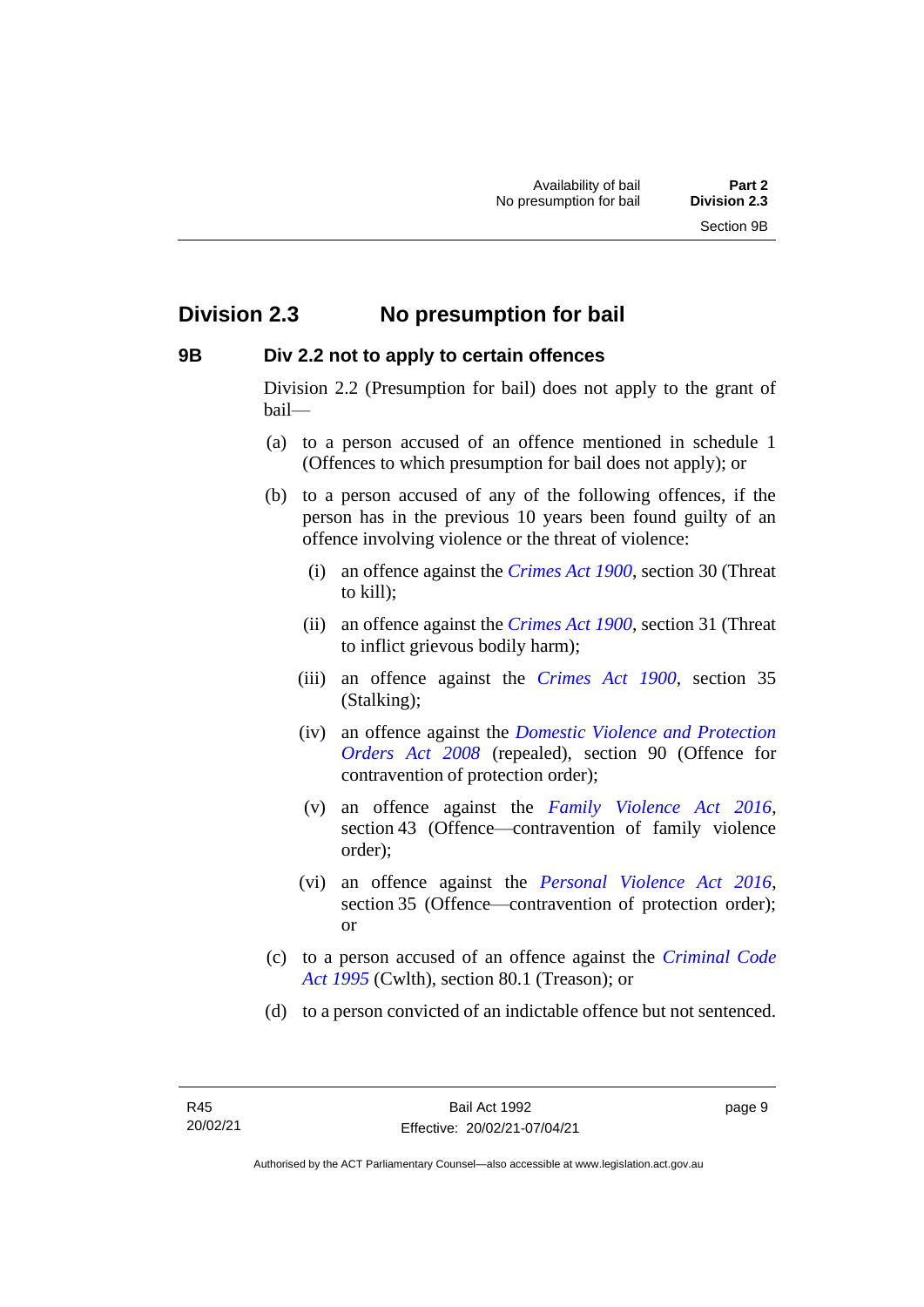**Part 2** Availability of bail<br> **Division 2.4** Presumption again **Division 2.4** Presumption against bail Section 9C

## <span id="page-17-0"></span>**Division 2.4 Presumption against bail**

## <span id="page-17-1"></span>**9C Bail for murder and certain serious drug offences**

- (1) This section applies to a person accused of—
	- (a) murder; or
	- (b) an offence against any of the following provisions of the [Criminal Code,](http://www.legislation.act.gov.au/a/2002-51) chapter 6 (Serious drug offences):
		- (i) section 603 (1) (which is about trafficking in a large commercial quantity of a controlled drug);
		- (ii) section 607 (1) (which is about manufacturing a large commercial quantity of a controlled drug for selling);
		- (iii) section 616 (1) (which is about cultivating a large commercial quantity of a controlled plant for selling);
		- (iv) section 619 (1) (which is about selling a large commercial quantity of a controlled plant);
		- (v) section 622 (1) (which is about supplying etc a commercial quantity of a controlled drug to a child for selling);
		- (vi) section 624 (1) (which is about procuring a child to traffic in a commercial quantity of a controlled drug).
	- *Note* A reference to an offence against a territory law includes a reference to a related ancillary offence, eg attempt (see [Legislation Act,](http://www.legislation.act.gov.au/a/2001-14) s 189).
- (2) A court or authorised officer must not grant bail to the person unless satisfied that special or exceptional circumstances exist favouring the grant of bail.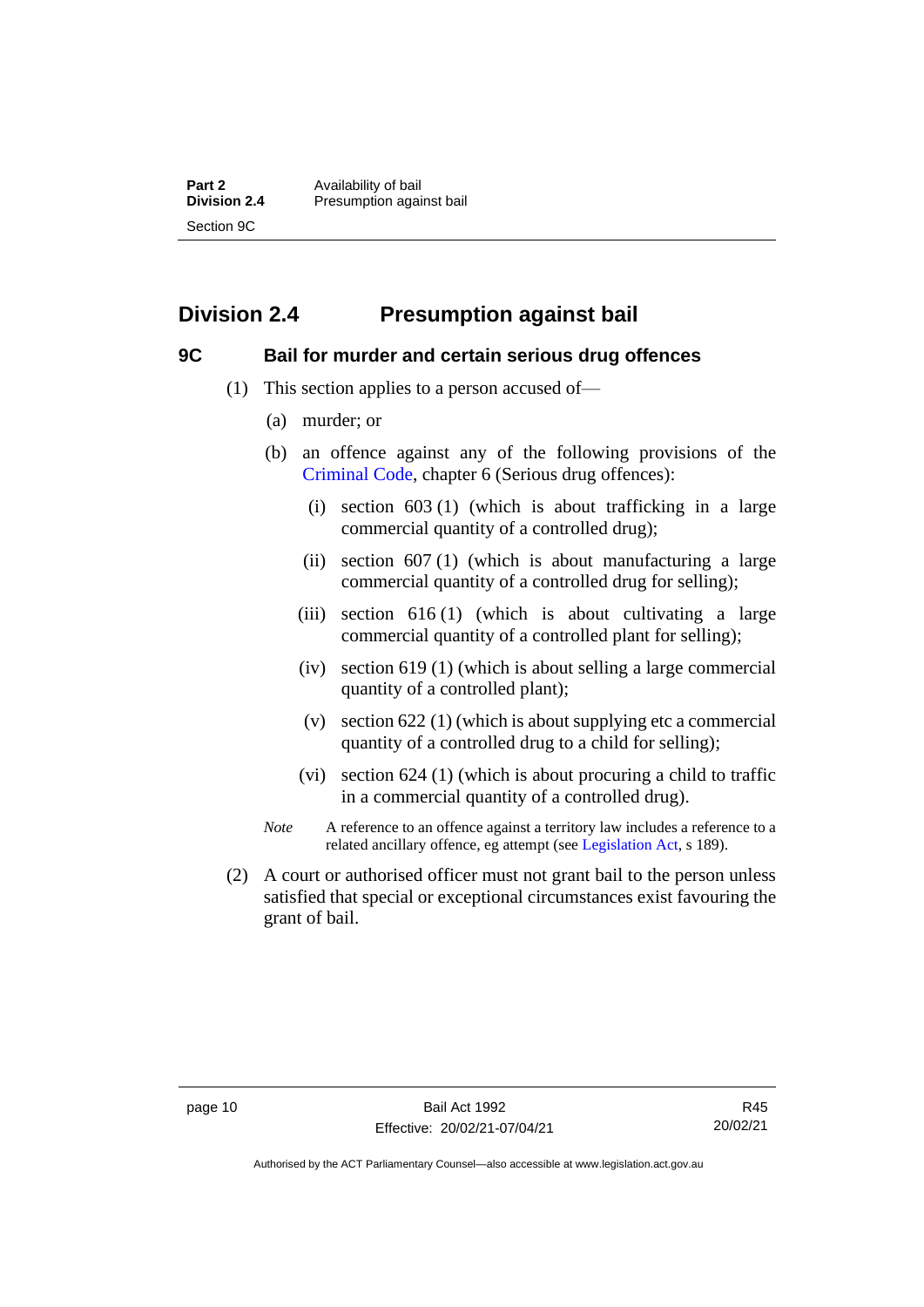- (3) However, even if special or exceptional circumstances are established, the court or officer must refuse bail if satisfied that refusal is justified after considering—
	- (a) for an adult—the matters mentioned in section 22 (Criteria for granting bail to adults); or
	- (b) for a child—the matters mentioned in section 23 (Criteria for granting bail to children).

## <span id="page-18-0"></span>**9D Bail for serious offence committed while charge for another pending or outstanding**

- (1) This section applies if—
	- (a) a person is accused of a serious offence; and
	- (b) the person is alleged to have committed the offence while a charge against the person for another serious offence is pending or outstanding.

#### **Example**

Claude is served with a summons to attend the Magistrates Court to answer a charge that he has committed the offence of taking a motor vehicle without consent (punishable by 5 years imprisonment under the [Criminal Code,](http://www.legislation.act.gov.au/a/2002-51) section 318 (1), and so a serious offence for this section). Before the court date, Claude is arrested and charged with having committed an aggravated robbery the day after being served with the summons (punishable by 25 years imprisonment under the [Criminal Code,](http://www.legislation.act.gov.au/a/2002-51) section 310, and so also a serious offence for this section). At the time of the alleged aggravated robbery, the charge of taking a motor vehicle without consent was still pending. This section will apply to any decision about the grant of bail to Claude in relation to the aggravated robbery charge.

(2) A court or an authorised officer must not grant bail to the accused person unless satisfied that special or exceptional circumstances exist favouring the grant of bail.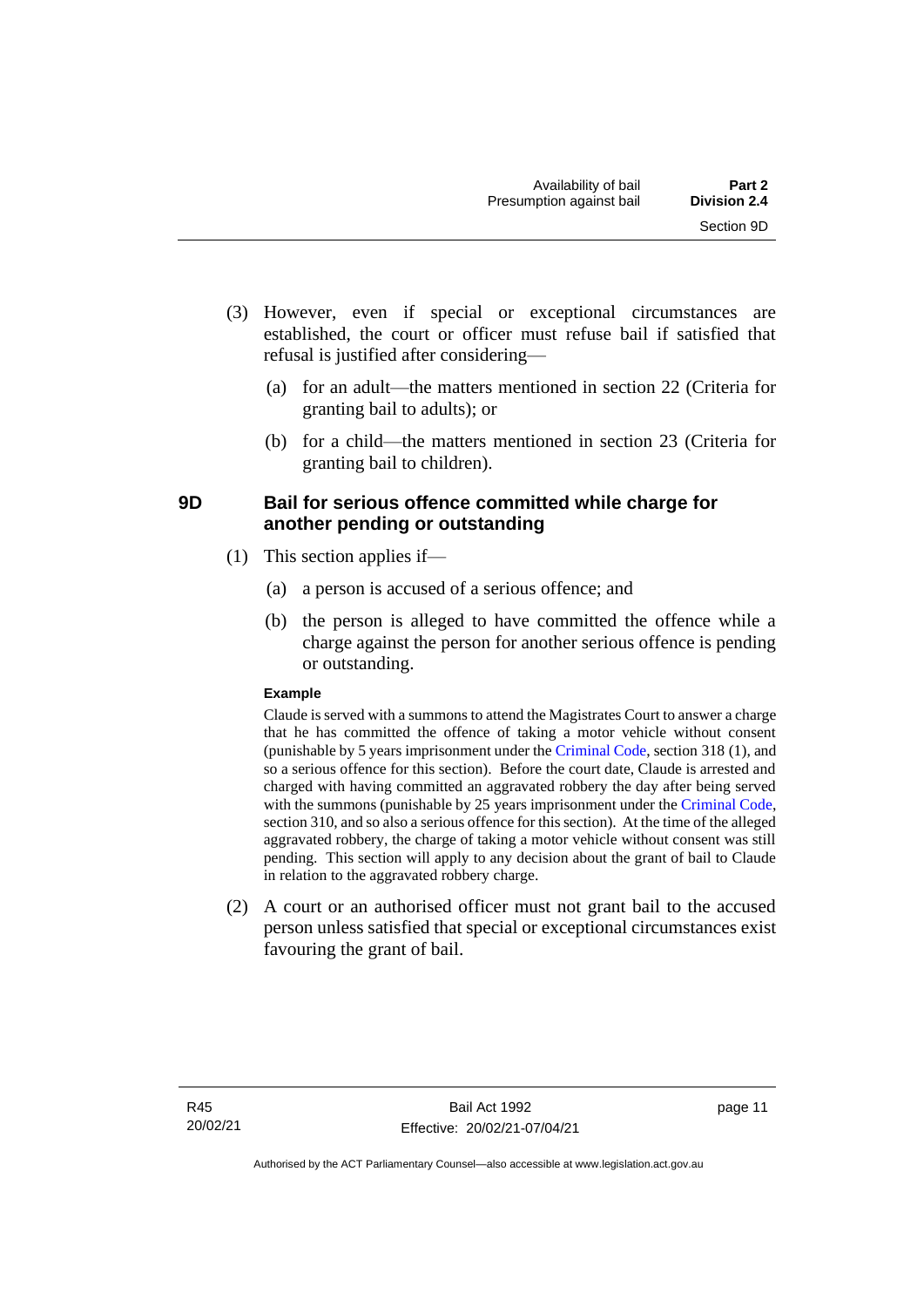| Part 2              | Availability of bail     |
|---------------------|--------------------------|
| <b>Division 2.4</b> | Presumption against bail |
| Section 9D          |                          |

- (3) However, even if special or exceptional circumstances are established, the court or officer must refuse bail if satisfied that refusal is justified after considering—
	- (a) for an adult—the matters mentioned in section 22 (Criteria for granting bail to adults); or
	- (b) for a child—the matters mentioned in section 23 (Criteria for granting bail to children).
- (4) Also, if the serious offence mentioned in subsection (1) (a) or (b) is a family violence offence, an authorised person must not grant bail to the accused person if satisfied that refusal of bail is required under section 9F (Family violence offence—bail by authorised officer).
- (5) This section does not affect the application of section 9F (4) and (5) to the accused person if—
	- (a) the serious offence mentioned in subsection (1) (a) or (b) is a family violence offence; and
	- (b) an authorised person grants bail to the accused person.
- (6) In this section:

*outstanding*—a charge against a person for an offence is *outstanding*—

- (a) until the charge is finally dealt with in any of the following ways:
	- (i) the charge is withdrawn;
	- (ii) the charge is dismissed by a court;
	- (iii) the person is discharged by the Magistrates Court following a committal hearing;
	- (iv) the person is acquitted or found guilty by a court of the offence; and

R45 20/02/21

Authorised by the ACT Parliamentary Counsel—also accessible at www.legislation.act.gov.au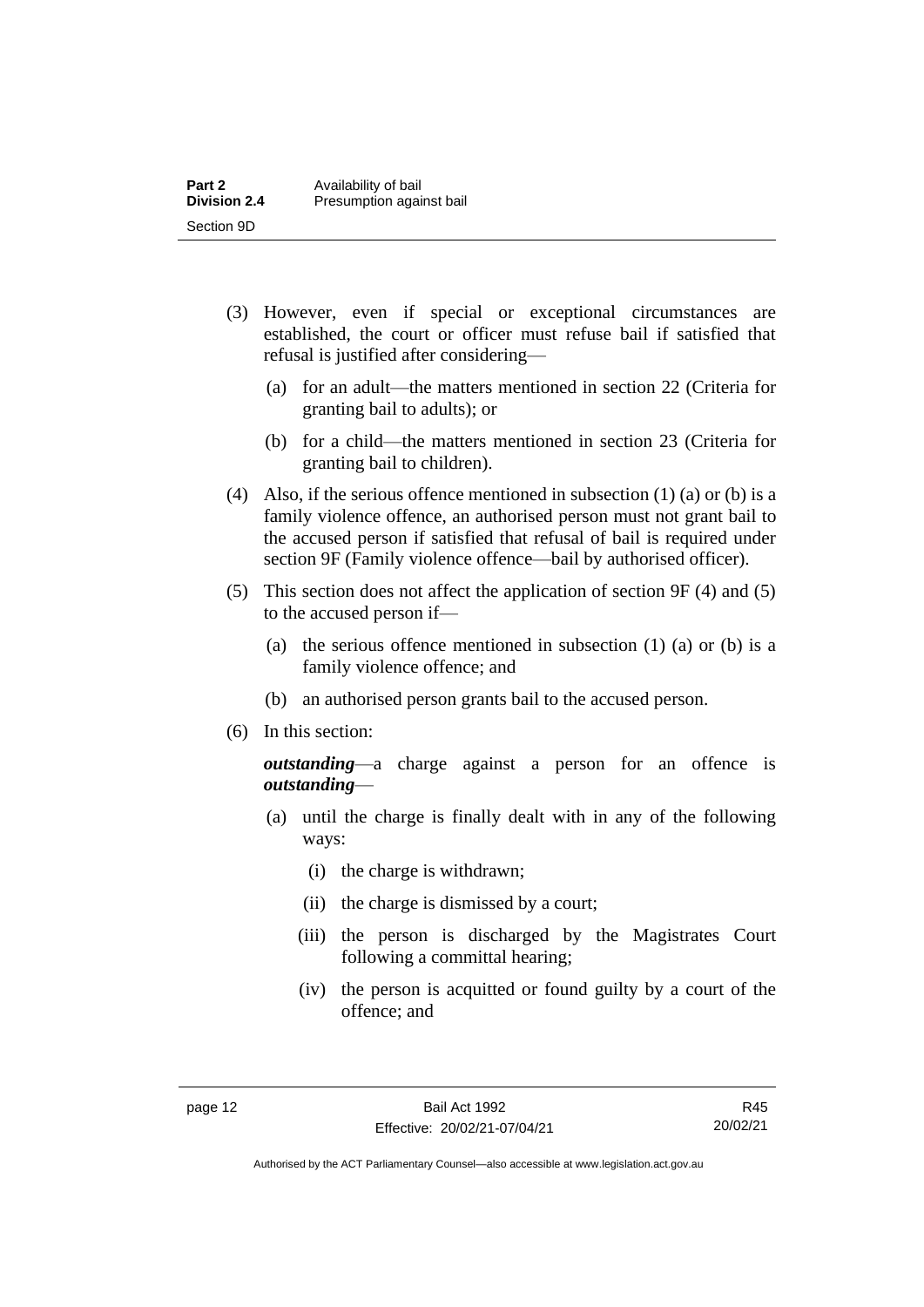- (b) if the person is acquitted or found guilty by a court of the offence charged, but a new trial on the charge (or a charge based on the same facts) is later ordered on appeal—from the date the new trial is ordered until the earliest of the following happens—
	- (i) the charge (or a charge based on the same facts) is finally dealt with as mentioned in paragraph  $(a)$   $(i)$ ,  $(ii)$  or  $(iv)$ ;
	- (ii) the order for the new trial is reversed on a further appeal.
- *Note Found guilty*, of an offence, includes—
	- having an order made for the offence under the *[Crimes \(Sentencing\)](http://www.legislation.act.gov.au/a/2005-58)  [Act 2005](http://www.legislation.act.gov.au/a/2005-58)*, s 17 (Non-conviction orders—general)
	- having the offence taken into account under the *[Crimes \(Sentencing\)](http://www.legislation.act.gov.au/a/2005-58)  [Act 2005](http://www.legislation.act.gov.au/a/2005-58)*, s 57 (Outstanding additional offences taken into account in sentencing)

(se[e Legislation Act,](http://www.legislation.act.gov.au/a/2001-14) dict, pt 1).

*pending*—a charge against a person for an serious offence is *pending*  if the person has not yet been charged with the offence, but the person has—

- (a) been arrested for the offence (unless the person is later released without being charged with a serious offence); or
- (b) been served with a summons to appear before a court to answer a charge for the offence; or
- (c) at the invitation of a police officer, signed an agreement to attend court to answer a charge for the offence.

*serious offence* means an offence punishable by imprisonment for 5 years or longer (other than an offence in relation to which an election for summary disposal has been made under the *[Crimes](http://www.legislation.act.gov.au/a/1900-40)  Act [1900](http://www.legislation.act.gov.au/a/1900-40)*, section 374 (Summary disposal of certain cases at prosecutor's election).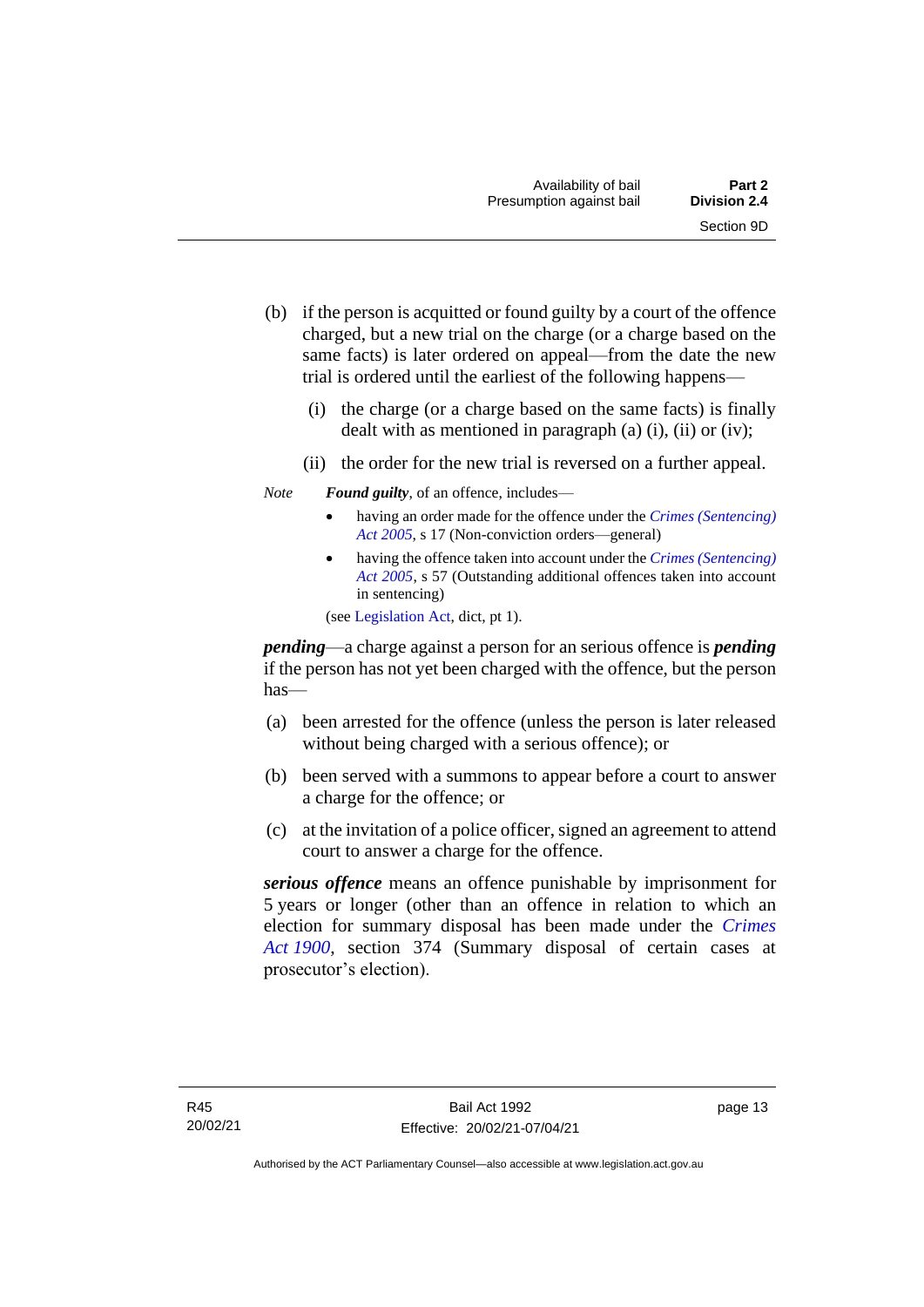#### <span id="page-21-0"></span>**9E Bail for person sentenced to imprisonment**

- (1) This section applies if—
	- (a) a person has been convicted of an offence by a court and sentenced to a period of imprisonment for the offence; and
	- (b) an appeal is pending in relation to the conviction or sentence.
- (2) A court must not grant bail to the person unless satisfied that special or exceptional circumstances exist favouring the grant of bail.
- (3) In this section:

*appeal* includes an appeal against a decision on appeal.

#### <span id="page-21-1"></span>**9F Family violence offence—bail by authorised officer**

- (1) This section applies to a person accused of a family violence offence.
- (2) An authorised officer must not grant bail to the person unless satisfied that the person poses no danger to a protected person while released on bail.
- (3) However, even if the authorised officer is satisfied under subsection (2), the officer must refuse bail if satisfied that the refusal is justified after considering—
	- (a) for an adult—the matters mentioned in section 22 (Criteria for granting bail to adults); or
	- (b) for a child—the matters mentioned in section 23 (Criteria for granting bail to children).
- (4) Also, the person must not be released on bail under this section unless the person gives an undertaking to appear within 48 hours of being released.
- (5) If the authorised officer grants bail to the person under this section, the officer must, in the record made under section 27 (Recording of certain bail decisions), state why the officer is satisfied that the person poses no danger to any protected person.

R45 20/02/21

Authorised by the ACT Parliamentary Counsel—also accessible at www.legislation.act.gov.au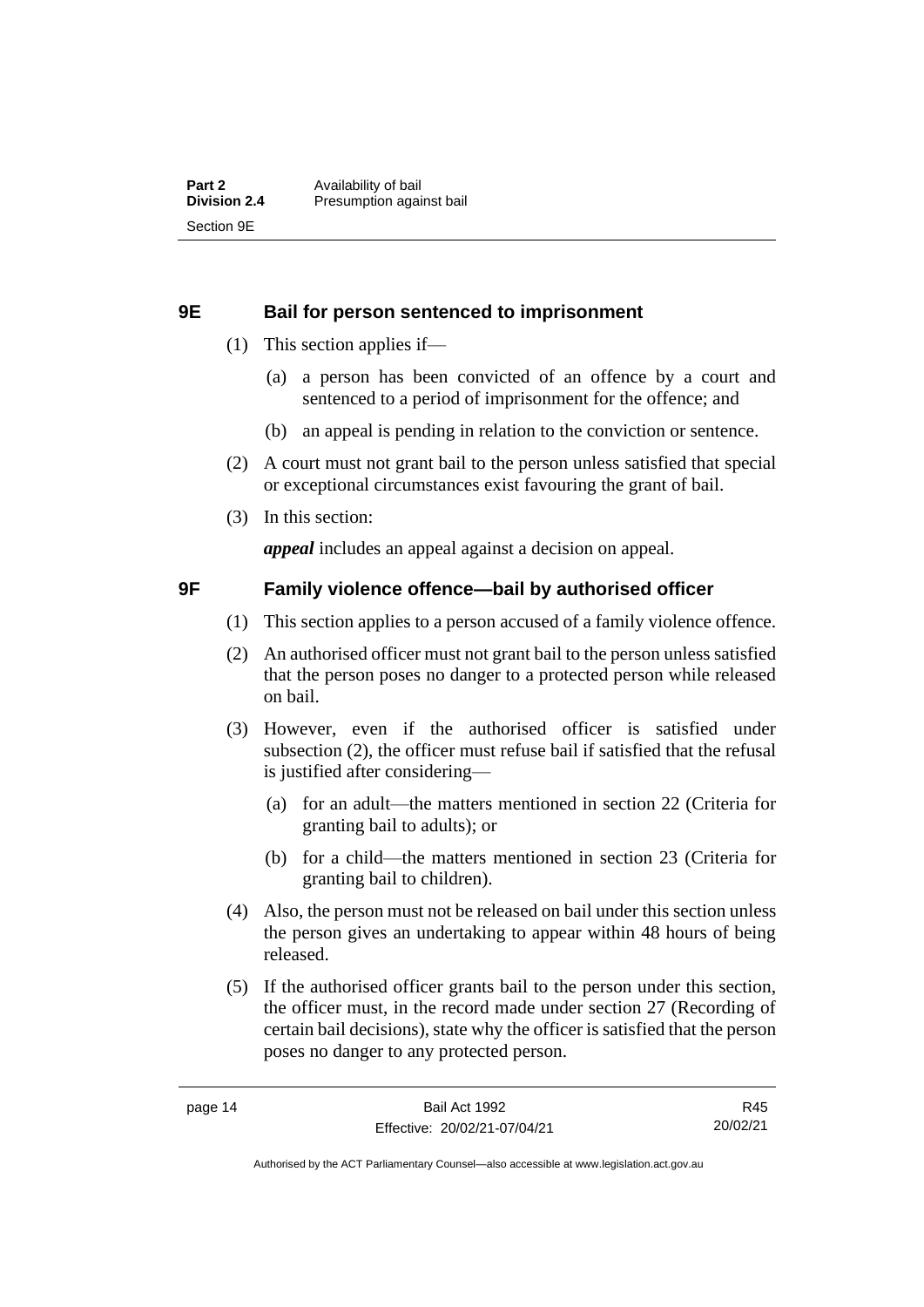(6) In this section:

*family member*, in relation to a person accused of a family violence offence—see the *[Family Violence Act 2016](http://www.legislation.act.gov.au/a/2016-42)*, section 9.

*protected person*, in relation to a person accused of a family violence offence—

- (a) means a person against whom the alleged conduct making up the offence was directed; and
- (b) includes any other family member in relation to the accused person.

#### <span id="page-22-0"></span>**9G Special or exceptional circumstances**

- (1) This section applies if a court or authorised officer is required under this part to be satisfied of the existence of special or exceptional circumstances favouring the grant of bail to a person.
- (2) A circumstance that would be an applicable bail criteria for the person is not a special or exceptional circumstance only because it is an applicable bail criteria.
- (3) Also, the court or authorised officer must consider the applicable bail criteria for the person only after the court or authorised officer is satisfied of the existence of the special or exceptional circumstances.

#### **Examples for s (3)**

1 Damien is before the court charged with having committed an aggravated robbery. He has earlier been charged with having committed aggravated robbery. Section 9D applies and there is a presumption against bail unless there are special or exceptional circumstances. Damien argues that there are special circumstances as he needs to support his child, he may lose his job and he may lose an opportunity to take up public housing. The court considers that the circumstances are not special or exceptional. Bail is not granted and the criteria in section 22 are not considered.

page 15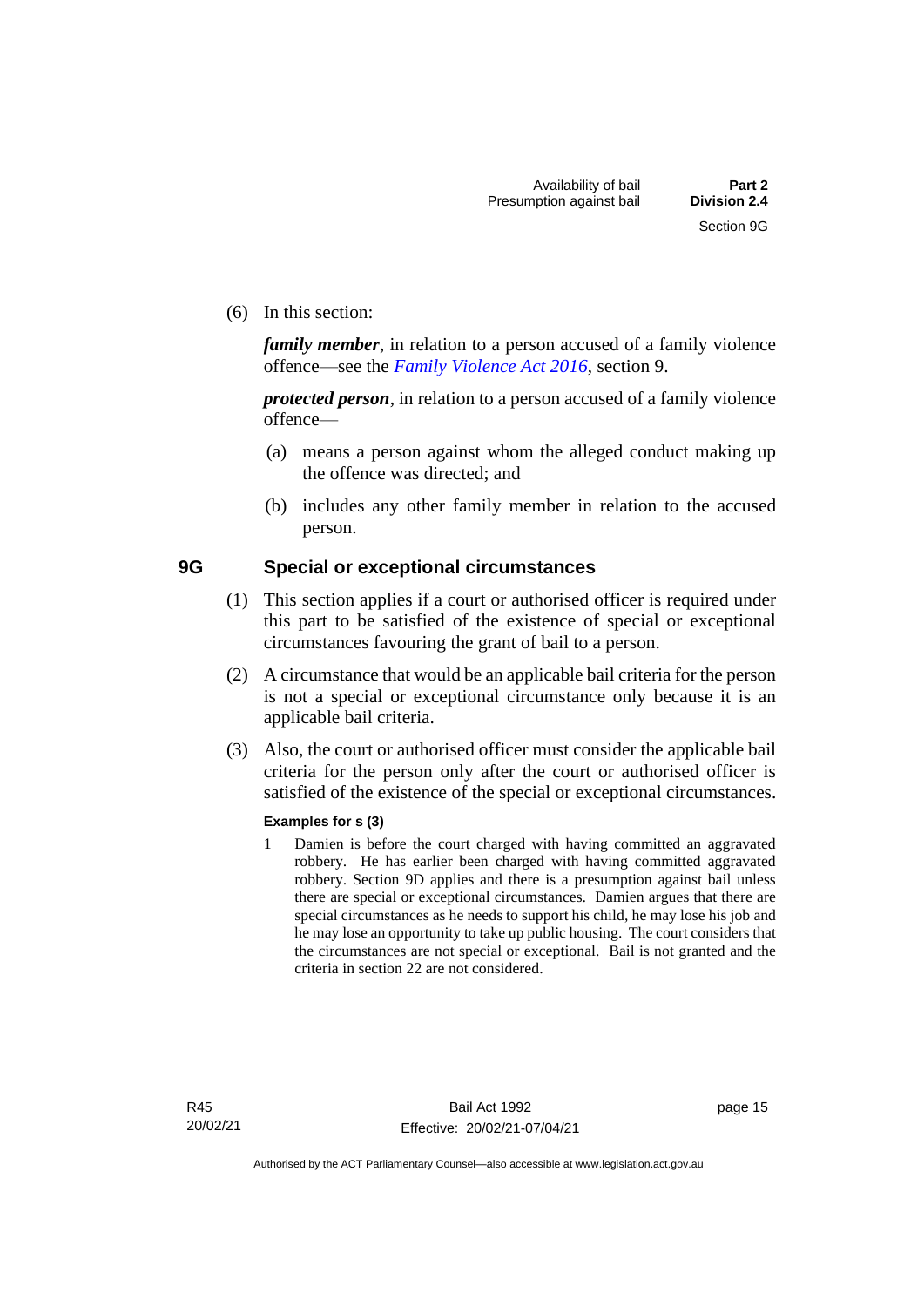| Part 2              | Availability of bail     |
|---------------------|--------------------------|
| <b>Division 2.4</b> | Presumption against bail |
| Section 9G          |                          |

2 Jason is facing similar charges. Jason has had a car accident before his arrest for the second offence. His kidneys are damaged requiring dialysis every 3 days. Jason argues that his need for regular treatment and his reduced mobility mean that he is highly unlikely to abscond. The court considers these circumstances are special or exceptional. The court then considers the criteria in section 22 in deciding whether to grant bail.

page 16 Bail Act 1992 Effective: 20/02/21-07/04/21

R45 20/02/21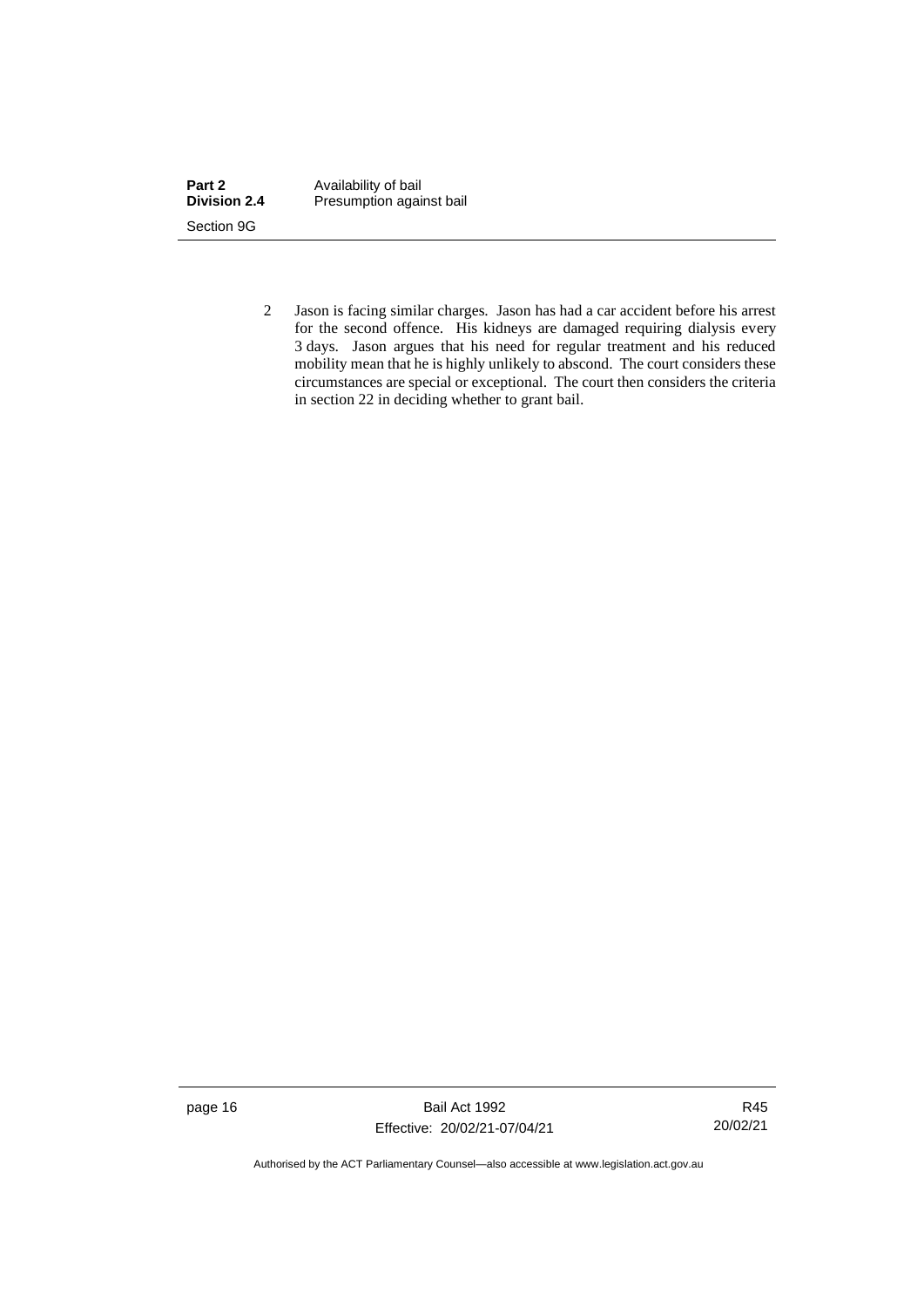# <span id="page-24-0"></span>**Part 3 Dispensing with bail**

## <span id="page-24-1"></span>**10 Dispensing with bail**

- (1) A court that may grant bail to an accused person may instead dispense with the requirement for bail.
- (2) In deciding whether to release an accused person from custody without requiring bail, a court may have regard to any information that appears to the court to be relevant and reliable.
- (3) If, during an appearance by an accused person before a court, no specific order or direction is made by the court in relation to bail, the court is taken to have dispensed with the requirement for bail.
- (4) Subsection (3) does not apply if, under section 33 (3), the court is taken to have continued bail.
- (5) A court must not dispense with the requirement for bail for an accused person to whom either of the following sections apply unless satisfied that special or exceptional circumstances exist justifying dispensing with the requirement:
	- (a) section 9D (Bail for serious offence committed while charge for another pending or outstanding);
	- (b) section 9E (Bail for person sentenced to imprisonment).

## <span id="page-24-2"></span>**11 Effect of dispensing with bail**

- (1) While the requirement for bail is dispensed with under this Act in relation to a person accused of an offence, the person is entitled to be and to remain at liberty in relation to the offence until the person is required to appear before a court in relation to the offence.
- (2) Subsection (1) does not apply to an accused person while the person is in custody for another offence or reason in relation to which the person is not entitled to be at liberty, whether under this Act or otherwise.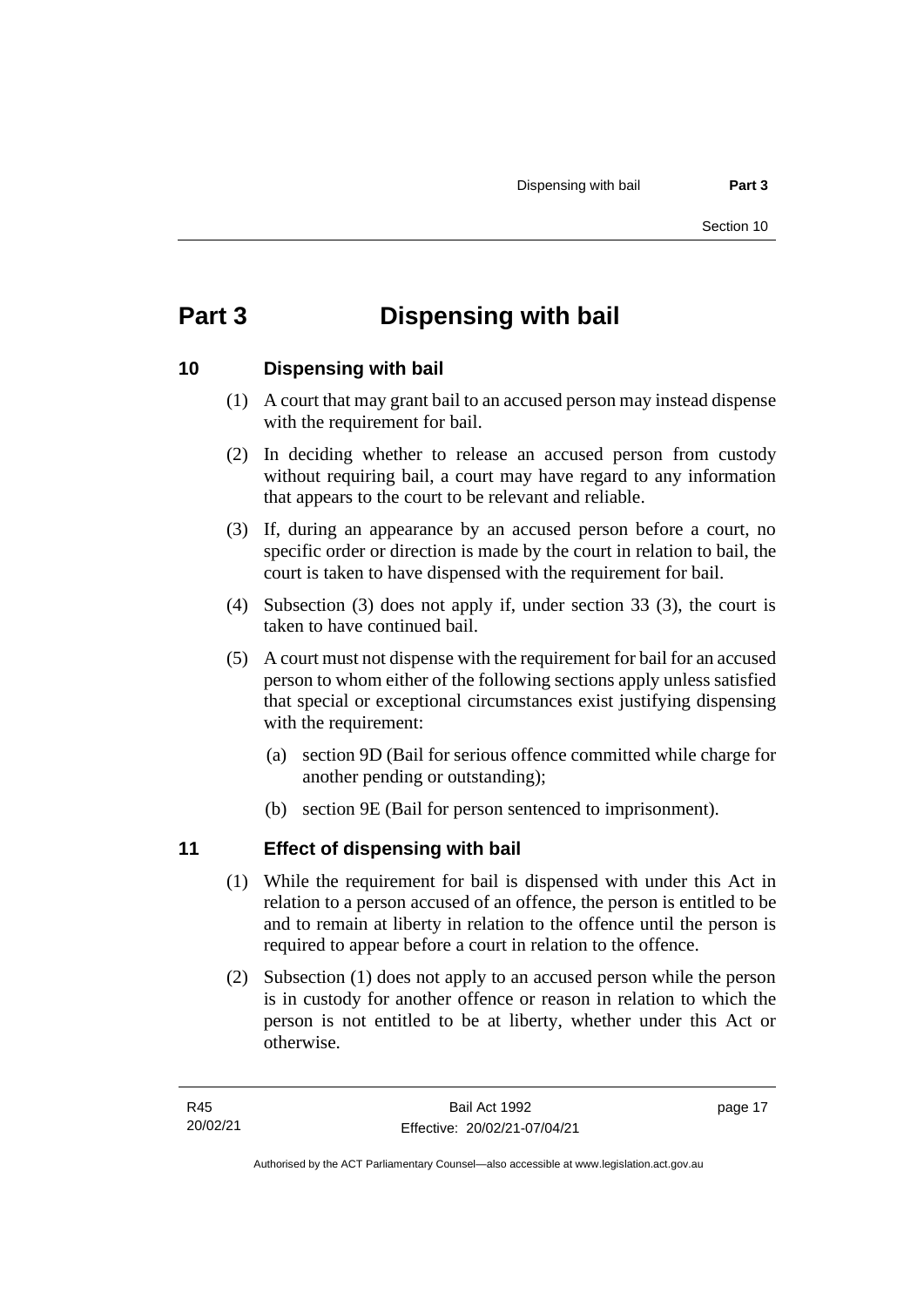#### **Part 3 Dispensing with bail**

Section 12

## <span id="page-25-0"></span>**12 Decision to dispense with bail**

For part 6, if a court dispenses with the requirement for bail, the court is taken to have made a decision in relation to bail.

page 18 Bail Act 1992 Effective: 20/02/21-07/04/21

R45 20/02/21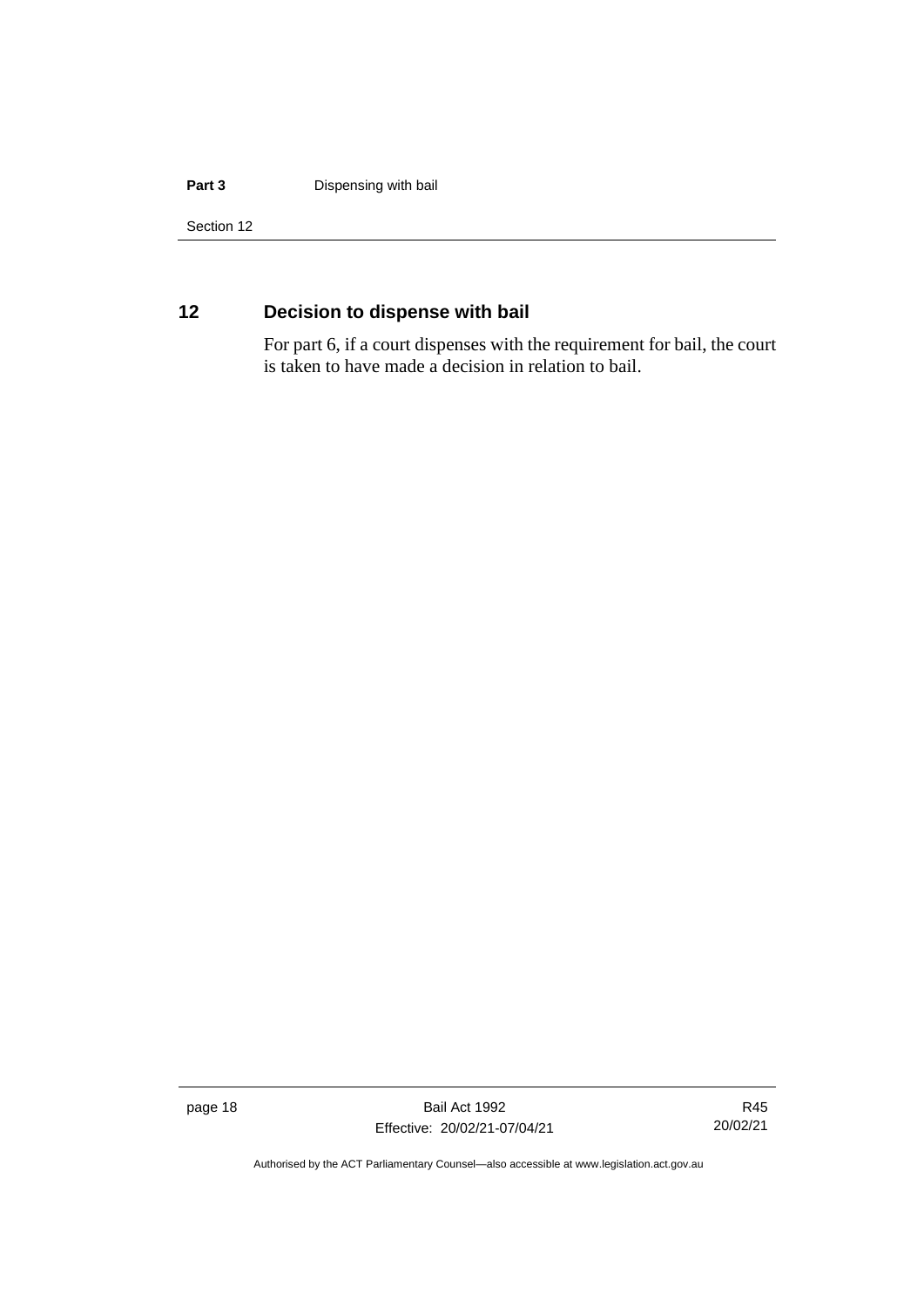### <span id="page-26-1"></span><span id="page-26-0"></span>**12A Meaning of** *bail order* **and** *bail review application***—pt 4**

In this part:

*bail order*—see section 19 (1).

*bail review application* means an application in relation to bail made under section 41 (Right of review of bail decisions).

### <span id="page-26-2"></span>**12B When is a proceeding** *before the Supreme Court***?—pt 4**

For this part, a proceeding for an offence is *before the Supreme Court* if the court has jurisdiction in the proceeding because the accused person to whom the proceeding relates—

- (a) has been committed to the court for trial or sentence; or
- (b) is an accused in a prosecution on indictment instituted by the director of public prosecutions under the *[Director of Public](http://www.legislation.act.gov.au/a/1990-22)  [Prosecutions Act 1990](http://www.legislation.act.gov.au/a/1990-22)*, section 7; or
- (c) has lodged an appeal to the court against a conviction, order or sentence imposed on the person by the Magistrates Court.

page 19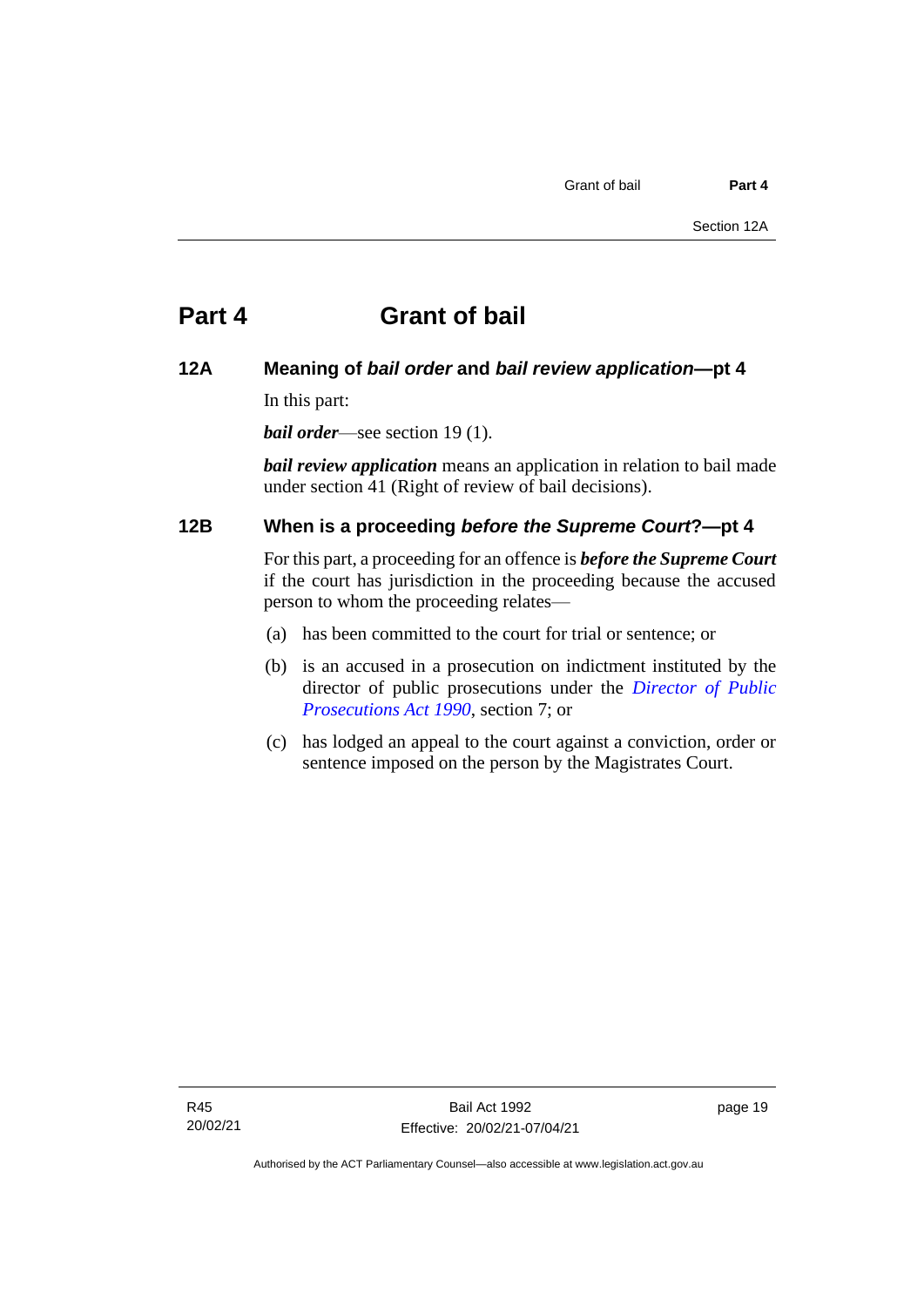Section 13

#### <span id="page-27-0"></span>**13 Deciding bail after charge laid**

- $(1)$  If—
	- (a) a person who has been taken into custody by a police officer is charged with an offence but is not to be brought before a court immediately after being charged; or
	- (b) it is not practicable to bring immediately before a court a person arrested under a warrant (being a warrant which does not expressly preclude the granting of bail) issued under the *[Magistrates Court Act 1930](http://www.legislation.act.gov.au/a/1930-21)*, section 42 (2) (Issue of warrant and summons) in relation to an offence punishable by a fine or by imprisonment for a period not exceeding 2 years;

the police officer who charges or arrests the person—

- (c) must tell the person that the person may—
	- (i) apply for bail; and
	- (ii) communicate with a lawyer of the person's choice in relation to the making of an application for bail; and
	- (iii) if the person cannot speak or understand the English language—have recourse to the services of a competent interpreter; and
	- (iv) communicate with someone else of the person's choice who may reasonably be expected to assist the person in relation to the provision of bail; and

if the person asks for facilities to do so, must provide the person with reasonable facilities to enable the person to communicate with a lawyer, an interpreter or someone else; and

- (d) must tell the person about—
	- (i) the applicable bail criteria; and
	- (ii) the conditions subject to which the person may be released on bail; and

R45 20/02/21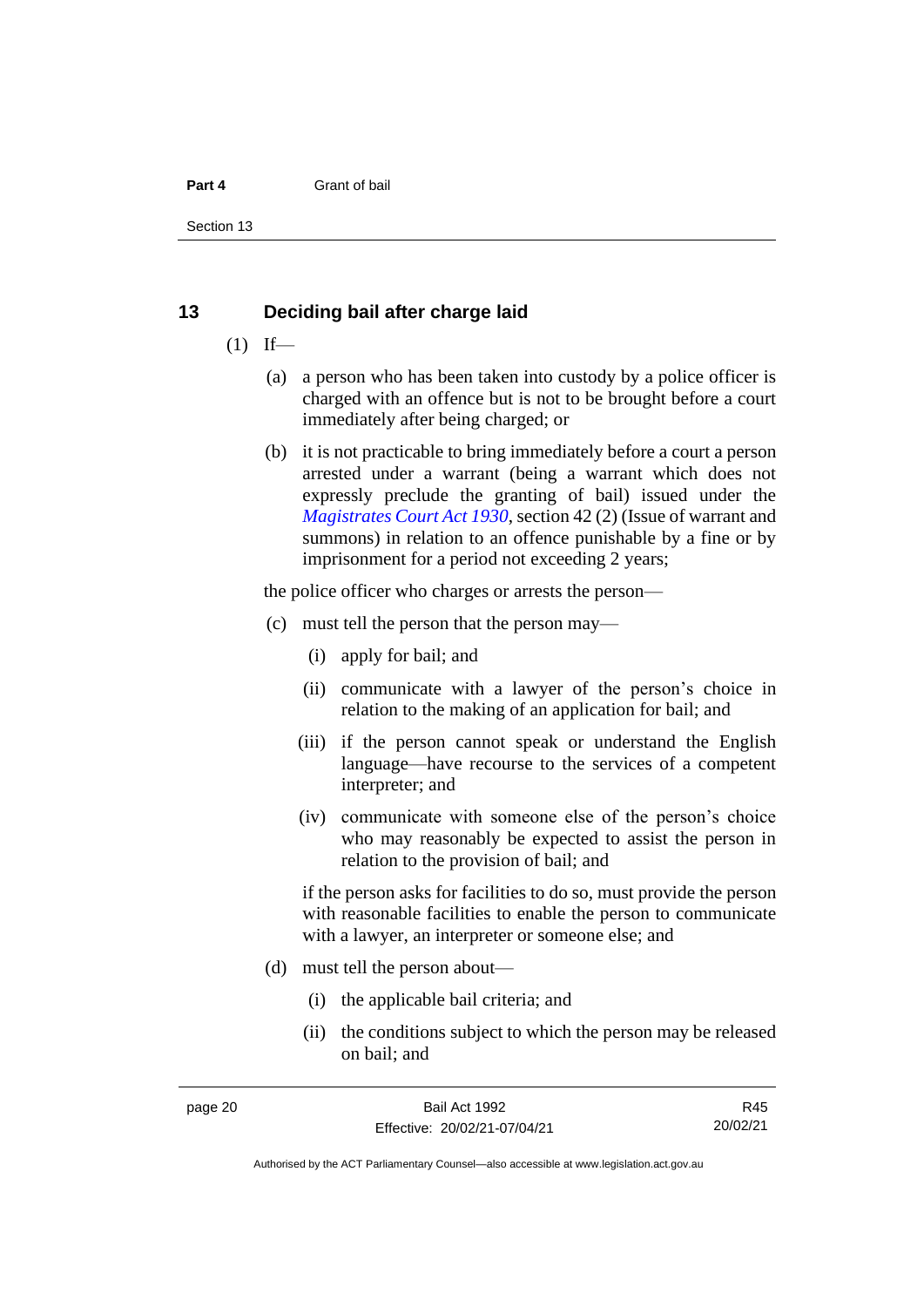- (e) if the person applies for bail—
	- (i) if the police officer is authorised to grant bail to the person—must consider whether the person should be granted bail; or
	- (ii) in any other case—must bring the person before an authorised officer.
- (2) If a person is brought before an authorised officer under subsection  $(1)$  (e)  $(ii)$ , the authorised officer must consider whether the person should be granted bail.
- (3) If, before subsection (1) has been fully complied with in relation to an accused person, an authorised officer is satisfied that it is appropriate to release the person on bail subject only to the person giving an undertaking to appear, the authorised officer may so release the person.
- (4) A police officer who charges or arrests a person need not comply with subsection (1) (c) (ii), (iii) or (iv) if the police officer believes on reasonable grounds that non-compliance is necessary to prevent—
	- (a) the escape of an accomplice of the accused person; or
	- (b) the loss, destruction or falsification of evidence relating to the offence.
- (5) If a police officer who charges or arrests a person does not comply with subsection  $(1)$   $(c)$   $(ii)$ ,  $(iii)$  or  $(iv)$  for a reason mentioned in subsection (4), the police officer must record the reason.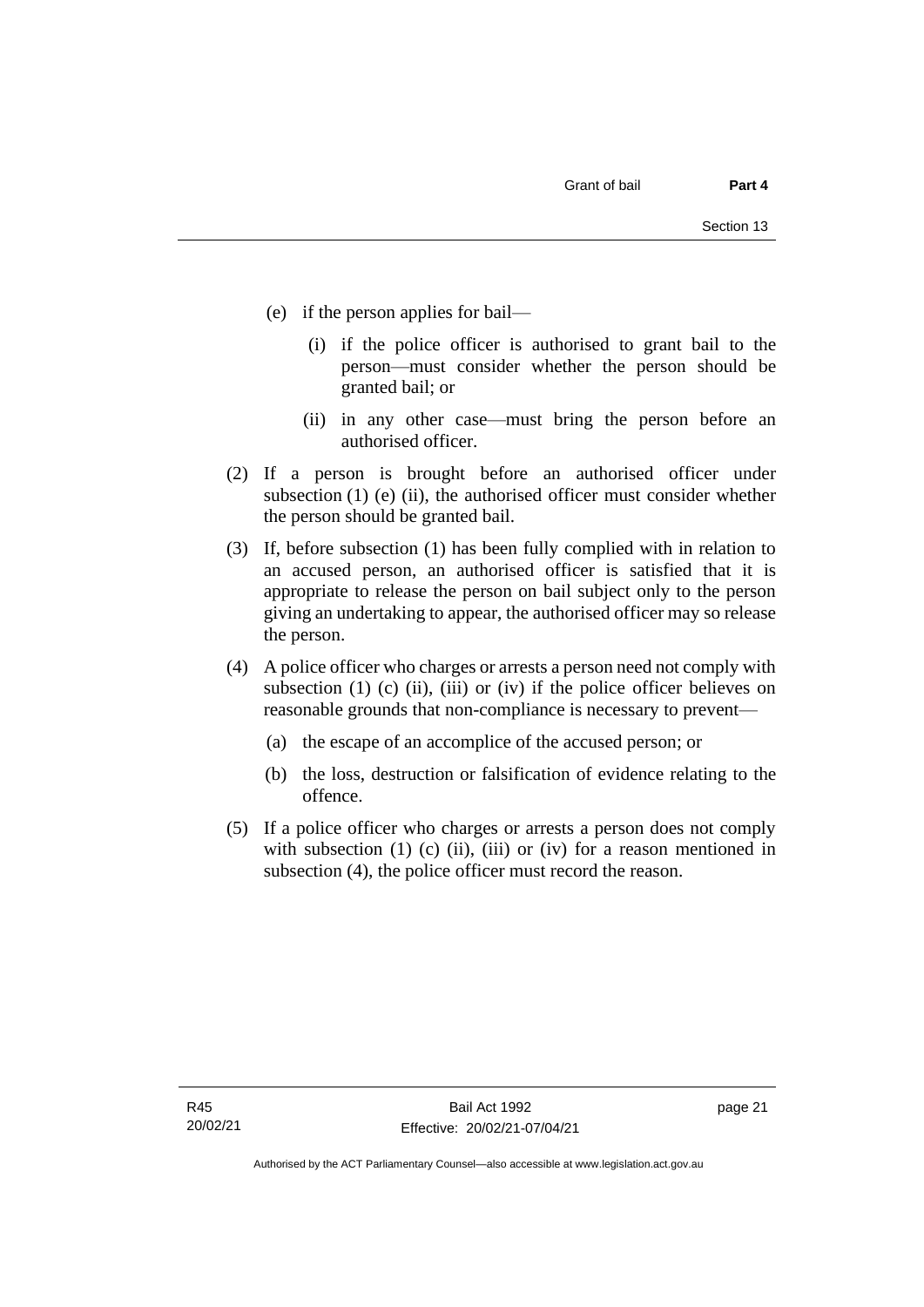Section 14

#### <span id="page-29-0"></span>**14 Grant of bail by authorised officers**

- (1) Subject to subsection (2), an authorised officer may grant bail in accordance with this Act to an accused person who is present at a police station.
- (2) An authorised officer must not grant bail to a person accused of an offence if—
	- (a) a decision about bail in relation to the offence has been made by a court; or
	- (b) the offence is a family violence offence of murder.
	- *Note* A reference to an offence against a territory law includes a reference to a related ancillary offence, eg attempt (see [Legislation Act,](http://www.legislation.act.gov.au/a/2001-14) s 189).

#### <span id="page-29-1"></span>**15 Deciding of questions of bail by authorised officers**

- (1) An authorised officer who is required to consider whether to grant bail to an accused person must as soon as reasonably practicable—
	- (a) give—
		- (i) the accused person or a lawyer representing the accused person; and
		- (ii) any police officer involved in the investigation of the offence with which the accused person is charged;

an opportunity to make submissions to the authorised officer about the conditions to which any grant of bail to the accused person should be made subject; and

(b) having regard to those submissions, to the applicable bail criteria and to any other available information that the authorised officer considers relevant and reliable, decide whether the person should be granted bail.

Authorised by the ACT Parliamentary Counsel—also accessible at www.legislation.act.gov.au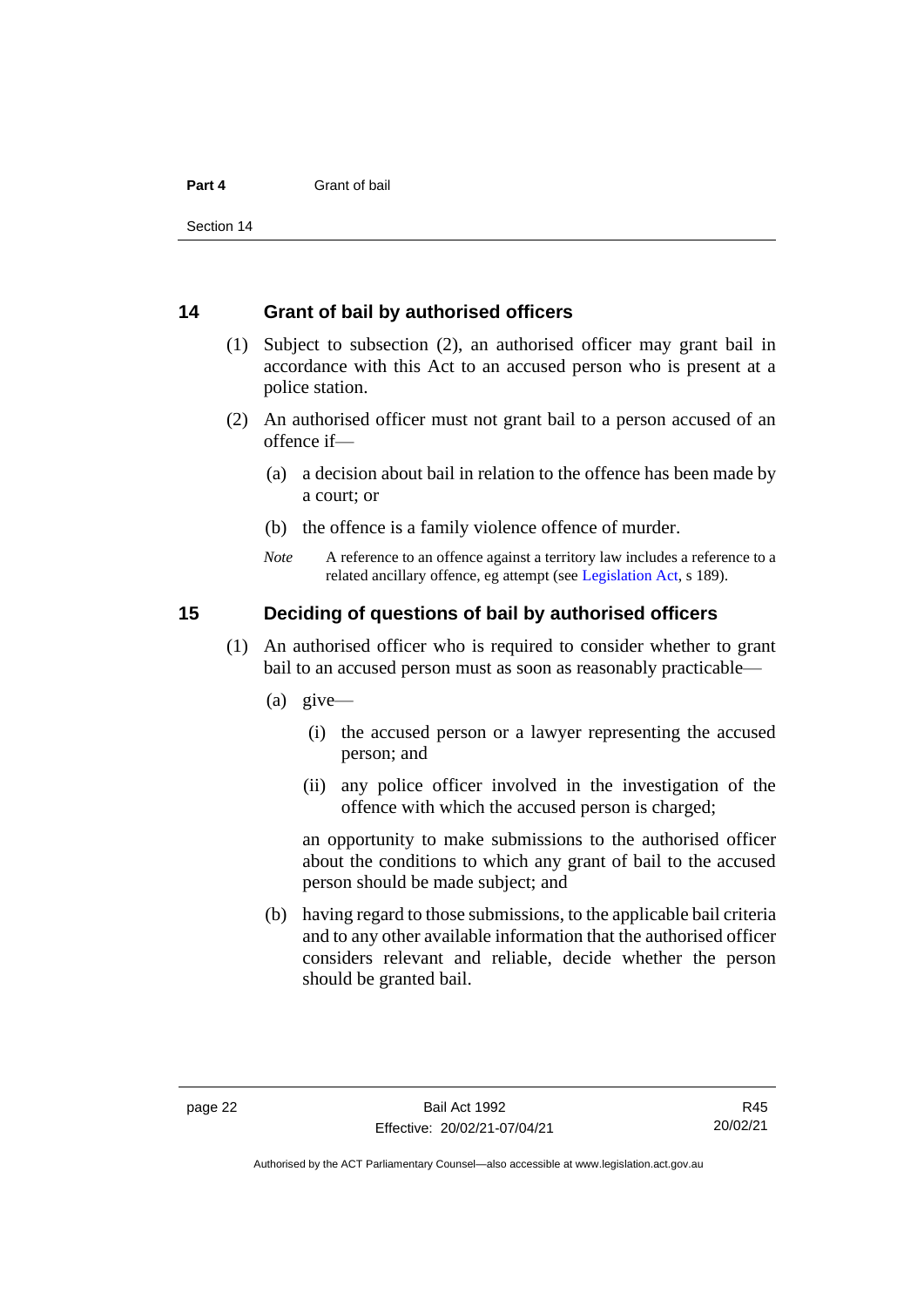- (2) If the authorised officer is satisfied, having regard to the applicable bail criteria, that—
	- (a) it is appropriate to release the person on the person giving an undertaking to appear; and
	- (b) it is not necessary to impose a bail condition;

the authorised officer must release the person on the person giving that undertaking.

- (3) If the authorised officer is satisfied, having regard to the applicable bail criteria, that it is not appropriate to grant bail to the accused person without imposing a condition, the authorised officer must, having regard to—
	- (a) the conditions that may be imposed in granting bail to a person; and
	- (b) the extent to which the imposition of 1 or more bail conditions would be appropriate having regard to the matters mentioned in whichever of section 9F (2), section 22 or section 23 applies to the making of a decision regarding the granting of bail to the accused person;

decide whether to grant bail to the accused person.

#### <span id="page-30-0"></span>**16 Notification of decision of authorised officer**

- (1) If an authorised officer decides—
	- (a) to refuse to grant bail to an accused person; or
	- (b) to grant bail to an accused person subject to 1 or more bail conditions;

the authorised officer must inform the accused person—

- (c) of his or her decision; and
- (d) the right of the accused person to request a review of the decision under section 38; and

page 23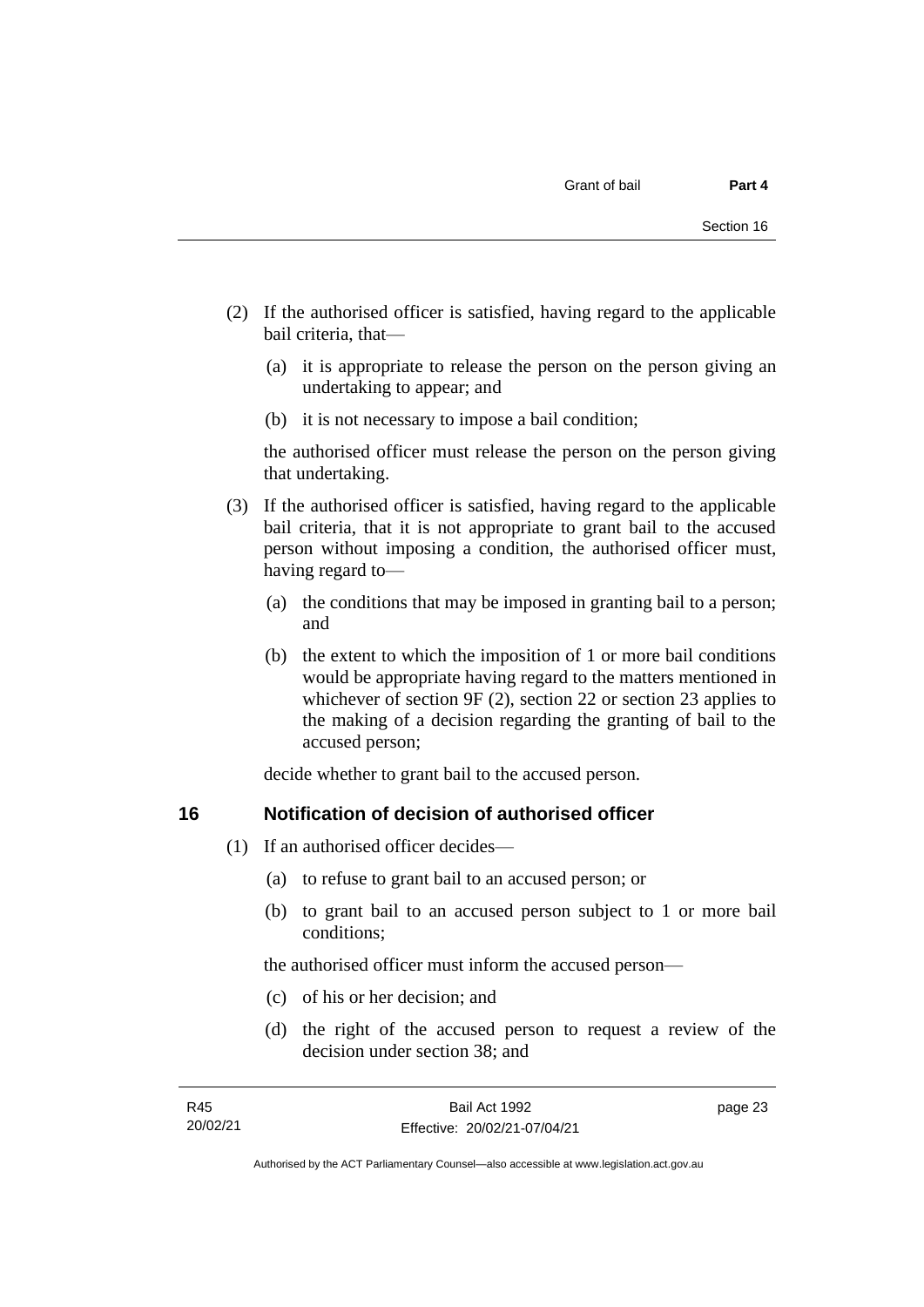- (e) if bail is refused—that the person is entitled to communicate with a lawyer; and
- (f) if the person would be granted bail subject to 1 or more bail conditions and that bail condition, or those bail conditions, are such that the person is unable or unwilling to comply, or to arrange for compliance, with them—that the person is entitled to communicate with a lawyer.
- (2) An authorised officer must, on being requested to do so by an accused person in relation to whom the authorised officer has made a decision of the kind referred to in subsection (1) (a) or (b), provide the person with reasonable facilities to communicate with a lawyer.
- (3) An authorised officer who refuses to grant bail to an accused person need not comply with subsection (1) (e) or (f) and subsection (2) if the authorised officer believes on reasonable grounds that non-compliance is necessary to prevent—
	- (a) the escape of an accomplice of the accused person; or
	- (b) the loss, destruction or falsification of evidence relating to the offence.
- (4) If an authorised officer does not comply with subsection (1) (e) or (f) and subsection (2) for a reason mentioned in subsection (3), the authorised officer must record the reason.
- (5) If an authorised officer decides to grant bail to an accused person, or is notified that bail has been granted to an accused person, in relation to a family violence offence, the officer must take reasonable steps to tell each protected person, as soon as practicable, about the decision and, if the accused person is granted bail subject to a bail condition, about the condition.
- (6) If an authorised officer decides not to grant bail to an accused person in relation to a family violence offence, the officer must tell each protected person about the decision.

R45 20/02/21

Authorised by the ACT Parliamentary Counsel—also accessible at www.legislation.act.gov.au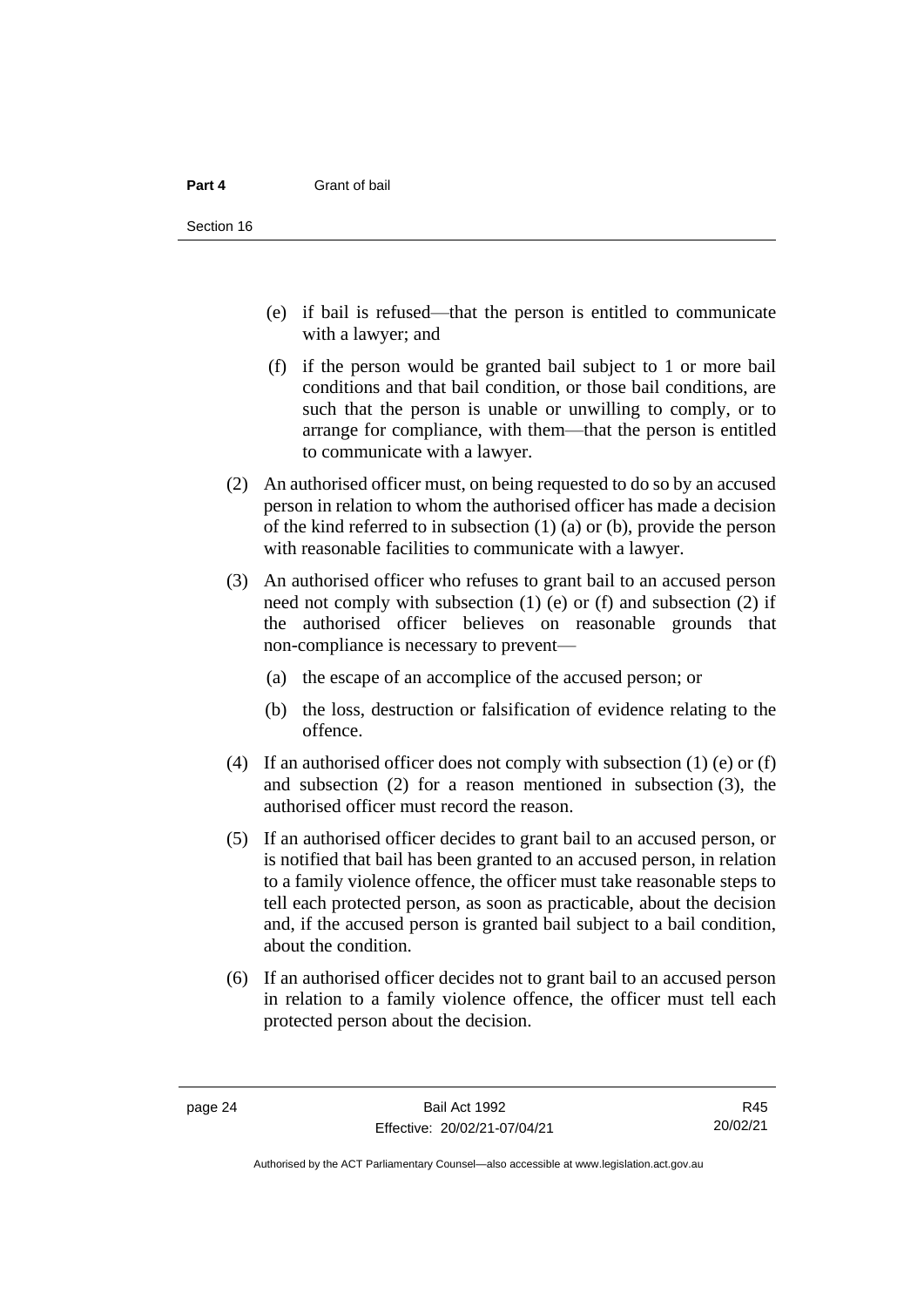(7) In this section:

*protected person*, in relation to a family violence offence, means—

- (a) if the conduct making up the offence was directed at a child—a person with parental responsibility for the child; or
- (b) if the conduct making up the offence was directed at someone else—the person at whom the conduct was directed.

### <span id="page-32-0"></span>**17 Charged people in custody to be brought before court**

An accused person who—

- (a) has been taken into custody and charged with an offence; and
- (b) is refused bail by an authorised officer or is not released on bail granted by an authorised officer;

must be brought before a court as soon as practicable after the person has been taken into custody and, in any case, within 48 hours after having been taken into custody.

## <span id="page-32-1"></span>**18 Facilities to be provided to accused people**

- (1) If an accused person in police custody is to be brought, for the first time in relation to the offence, before a court more than 4 hours after the person came into custody—
	- (a) the police officer for the time being in charge of the police station where the person is in custody; or
	- (b) if the person is not in custody at a police station—the police officer who has custody of the person;

must, if it is reasonably practicable to do so, provide the person with, and allow the person to use—

(c) facilities to enable the accused person to wash, shower or bathe and (if appropriate) to shave; and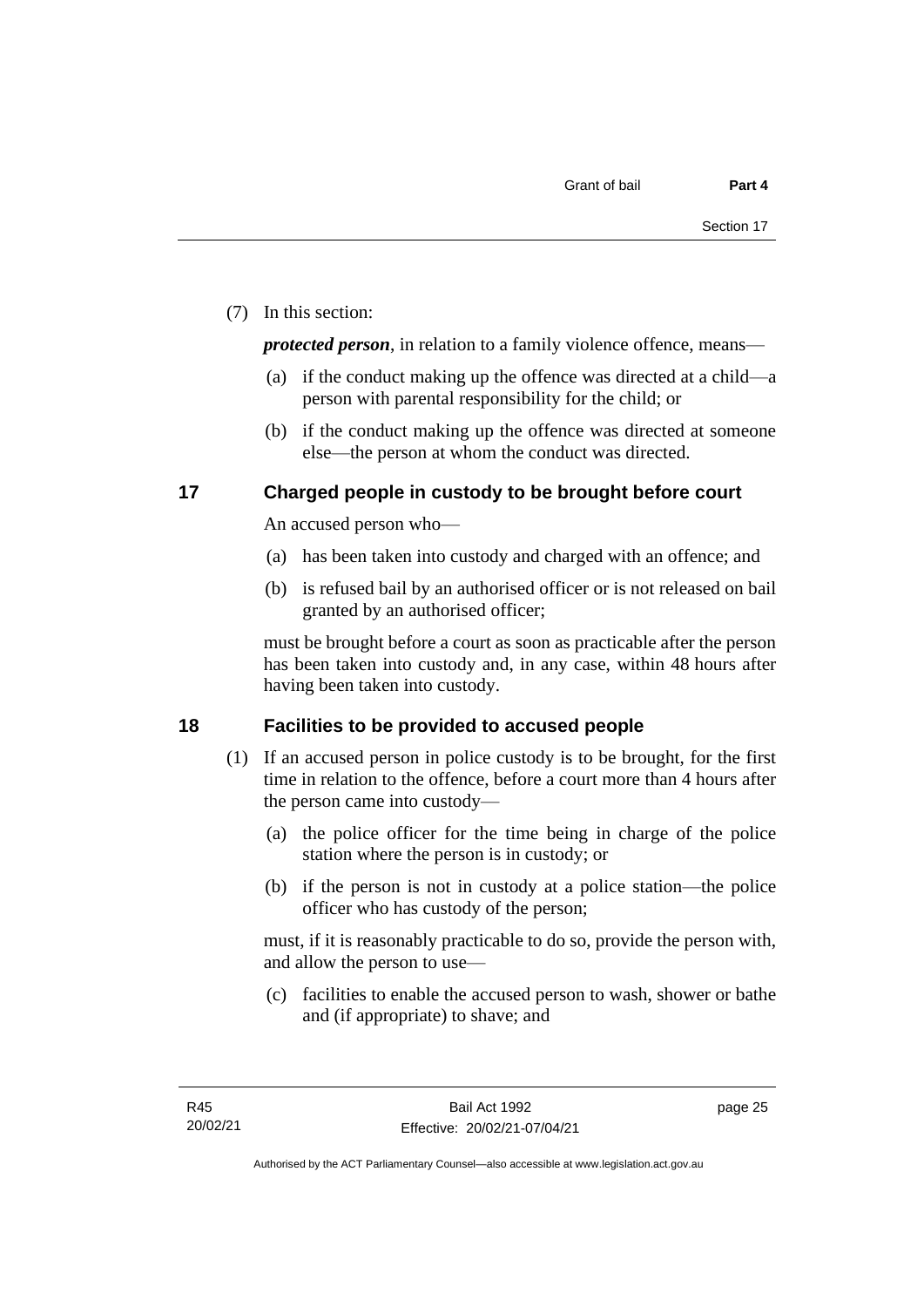- (d) facilities to enable the accused person to change his or her clothing.
- (2) Nothing in subsection (1) requires a police officer, the Territory or the Commonwealth to provide clothing for the accused person unless the clothing is brought to the police station or other place where the accused person is in custody by a member of the accused person's family or some other person.

#### <span id="page-33-0"></span>**19 Court bail—general**

- (1) A court may, in accordance with this part, make any of the following orders in relation to bail (a *bail order*):
	- (a) an order granting bail to an accused person who is being held in custody in relation to an offence with which the person has been charged;
	- (b) an order enlarging, varying or revoking bail granted to the person.
- (2) In deciding whether to make a bail order in relation to an accused person, a court may have regard to any information it considers relevant and reliable.
- (3) This Act does not limit the number of applications in relation to bail that an accused person may make to a court in accordance with this Act.
- (4) A court must deal with an application in relation to bail as soon as reasonably practicable.
- (5) However, a court may decide not to hear an application in relation to bail if the application is frivolous or vexatious.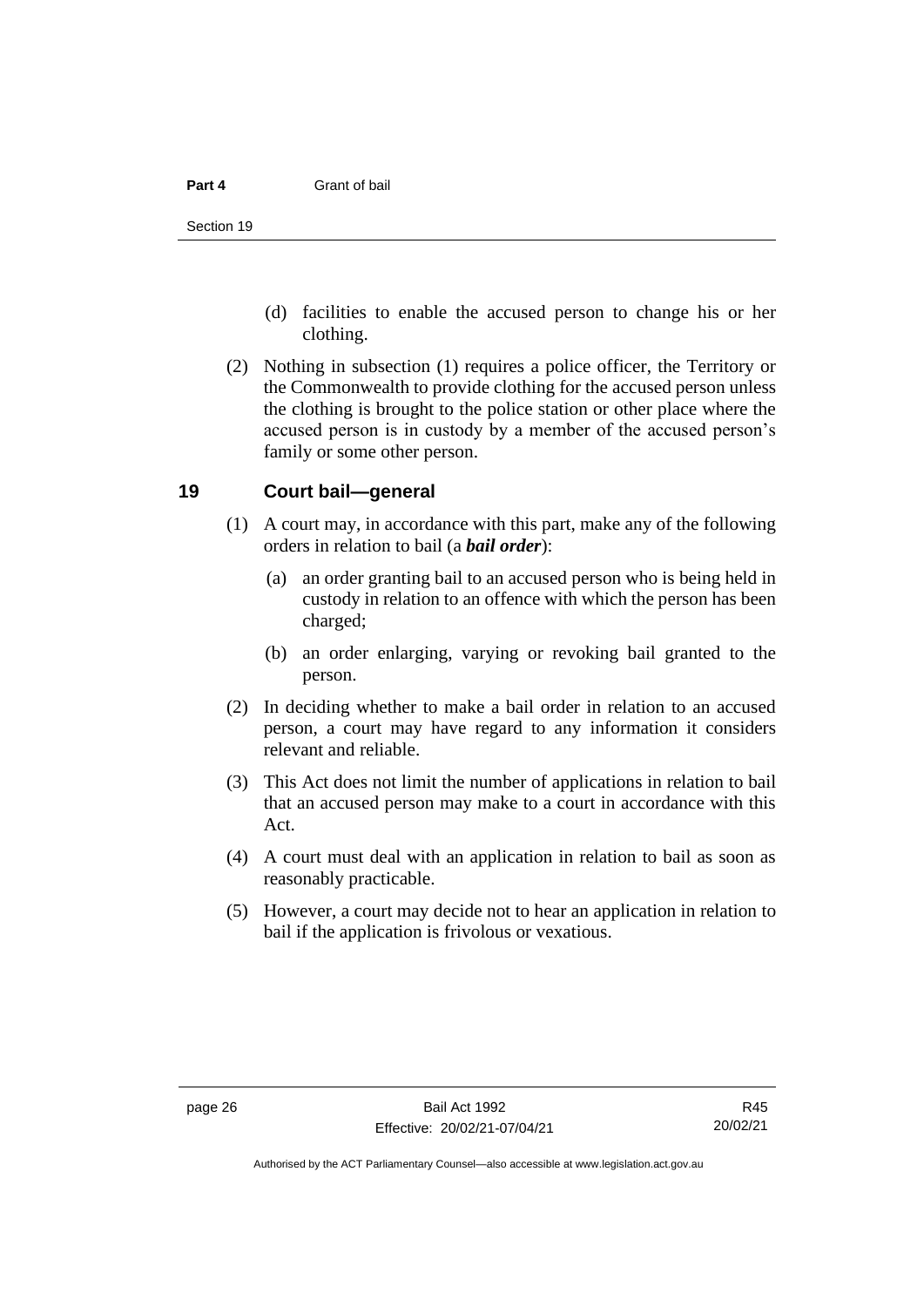### <span id="page-34-0"></span>**20 Power in relation to bail—Magistrates Court**

- (1) The Magistrates Court has power to make a bail order in relation to an accused person only if a proceeding for an offence with which the person is charged—
	- (a) is, or is about to be brought, before the Magistrates Court; or
	- (b) is before the Supreme Court, and the following apply:
		- (i) the Magistrates Court or the Supreme Court has granted bail to the person in the proceeding;
		- (ii) the person is in custody because the person has been arrested under section 56A (Arrest for failure to comply with bail condition) and has not been brought before the Supreme Court in relation to the reason for the arrest;
		- (iii) the day on which the application for bail is made is not a Supreme Court sitting day, and is a day on which a magistrate is sitting in relation to another proceeding before the Magistrates Court.
- (2) In this section:

*Supreme Court sitting day* means a day other than a Saturday, a Sunday or a public holiday.

## <span id="page-34-1"></span>**20A Repeat application for bail—Magistrates Court**

- (1) This section applies to an application for bail (other than a bail review application) by an accused person in a proceeding if—
	- (a) the proceeding is one in which the Magistrates Court has power to make a bail order under section 20 (1) (a); and
	- (b) the accused person has made 2 applications in the Magistrates Court for bail in the proceeding.

page 27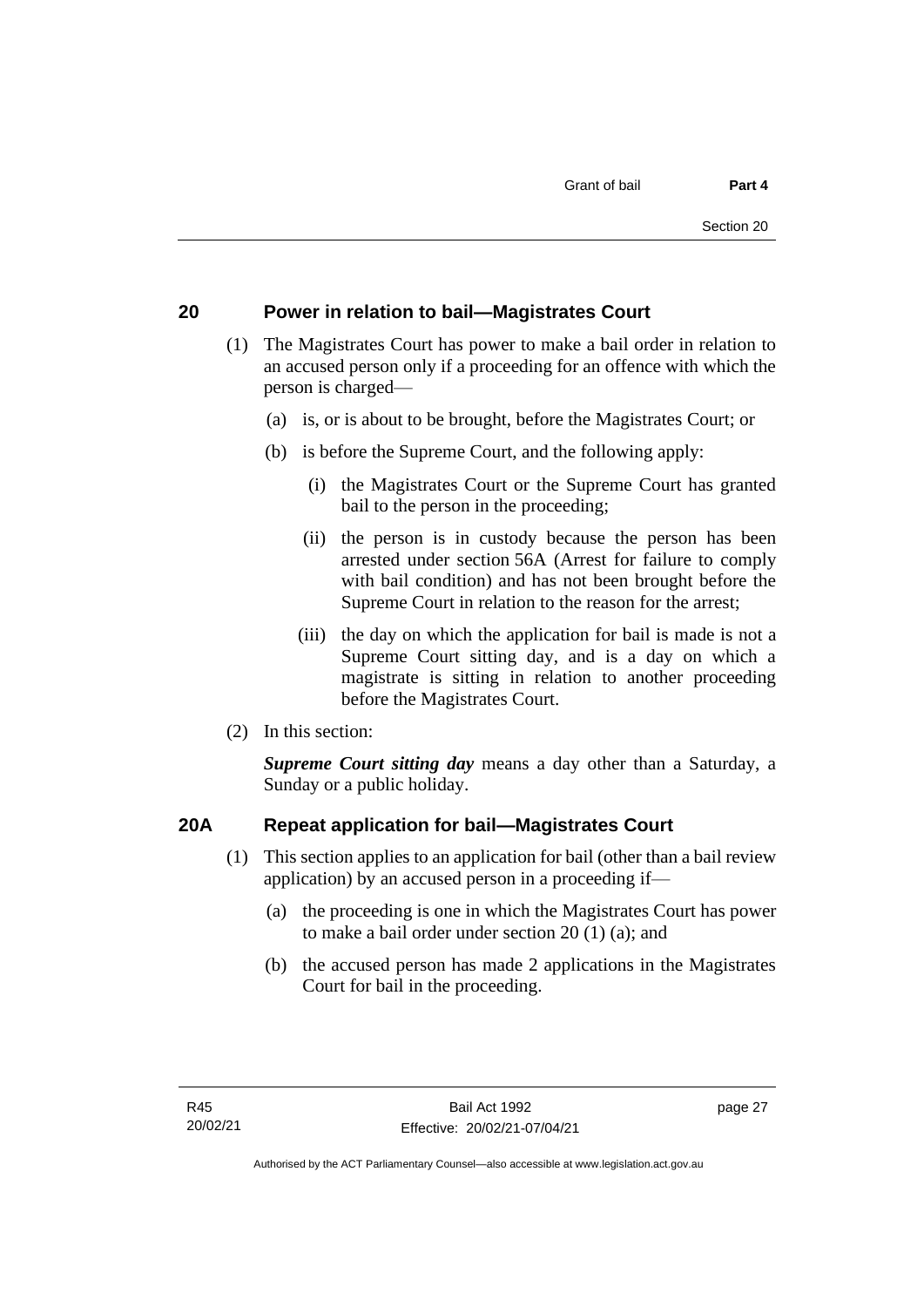- (2) The court may only consider a third or subsequent application for bail by the person in the proceeding if the court is satisfied—
	- (a) that since the last application for bail there has been a change in circumstances relevant to the granting of bail; or
	- (b) that there is fresh evidence or information of relevance to the granting of bail that was unavailable at the last application for bail.

#### <span id="page-35-0"></span>**20B Power in relation to bail—Supreme Court**

The Supreme Court has power to make a bail order in relation to an accused person only if —

- (a) a proceeding for an offence with which the person is charged is before the Supreme Court; or
- (b) if the proceeding is not before the Supreme Court—section 43 (Power of Supreme Court to review—decision of authorised officer) or section 43A (Power of Supreme Court to review decision of Magistrates Court or Supreme Court) apply.

#### <span id="page-35-1"></span>**20C Repeat application for bail—Supreme Court**

- (1) This section applies to an application for bail (other than a bail review application) by an accused person in a proceeding if—
	- (a) the proceeding is one in which the Supreme Court has power to make a bail order under section 20B (a); and
	- (b) the accused person has—
		- (i) made 2 or more applications for bail in the Magistrates Court when the proceeding was before that court; or
		- (ii) if subparagraph (i) does not apply—made 1 application in the Supreme Court for bail in the proceeding.

R45 20/02/21

Authorised by the ACT Parliamentary Counsel—also accessible at www.legislation.act.gov.au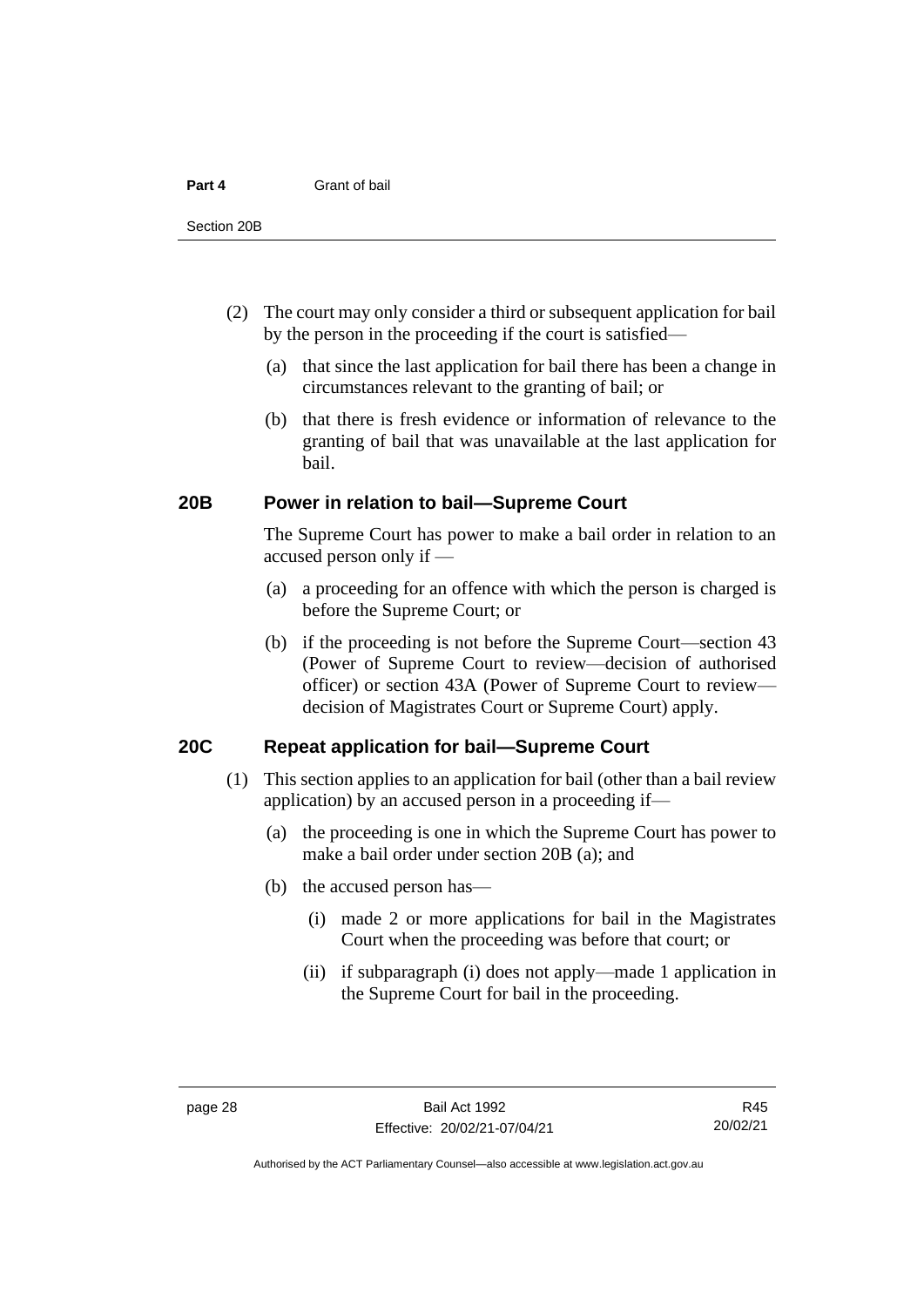- (2) The court may only consider a further application for bail (other than a bail review application) by the person in the proceeding if the court is satisfied—
	- (a) that since the last application for bail there has been a change in circumstances relevant to the granting of bail; or
	- (b) that there is fresh evidence or information of relevance to the granting of bail that was unavailable at the last application for bail.

#### **Examples**

- 1 An accused person has made only 1 application for bail in the Magistrates Court in a criminal proceeding. The person is committed for trial in the Supreme Court in relation to the proceeding. If the accused makes an application for bail in the Supreme Court in the proceeding, subsection (2) will not apply to the court's consideration of the application because the person did not make 2 or more applications for bail in the Magistrates Court when the proceeding was before that court.
- 2 An accused person has made 3 applications for bail in the Magistrates Court in a criminal proceeding. The person is committed for trial in the Supreme Court in relation to the proceeding. If the accused makes an application for bail in the Supreme Court in the proceeding, subsection (2) will apply to the court's consideration of the application.

### **21 Bail in relation to several offences**

If an accused person has been charged with 2 or more offences for which bail may be granted and is being held in custody in relation to those offences—

- (a) a court or an authorised officer must, in considering whether to grant bail to the accused person, have regard to all the offences with which the person stands charged; and
- (b) if the court or authorised officer decides that the accused person should be granted bail—
	- (i) the accused person must be granted bail in relation to all the offences with which the person has been charged for which bail may be granted; and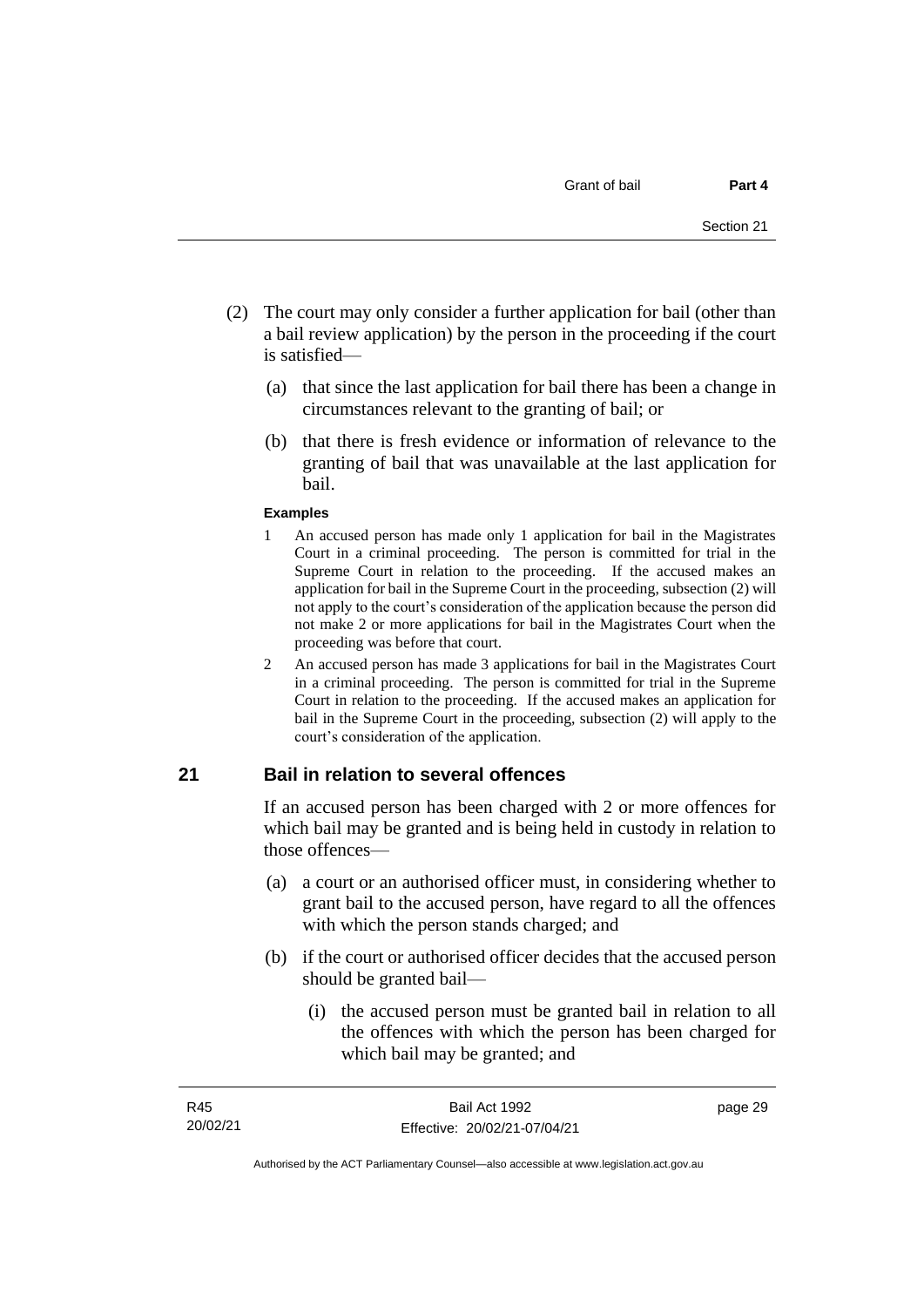#### **Part 4** Grant of bail

- (ii) the accused person need give only 1 undertaking to appear in relation to all the offences with which the person has been charged for which bail may be granted; and
- (iii) if the accused person is granted bail subject to conditions the conditions apply in relation to each offence with which the accused person is charged for which bail may be granted.

### **22 Criteria for granting bail to adults**

- (1) In making a decision about the grant of bail to an adult in relation to an offence, a court or authorised officer must consider—
	- (a) the likelihood of the person appearing in court in relation to the offence; and
	- (b) the likelihood of the person, while released on bail—
		- (i) committing an offence; or
		- (ii) harassing or endangering the safety or welfare of anyone; or
		- (iii) interfering with evidence, intimidating a witness, or otherwise obstructing the course of justice, in relation to the person or anyone else; and
	- (c) the interests of the person.

### **Examples for par (c)**

- 1 the need of the person for physical protection
- 2 the period that the person may be held in custody if bail is refused and the conditions under which the person would be held
- (2) Also, if the person is convicted of an indictable offence, or the elements of an indictable offence are proven in relation to the person, but the person has not been sentenced, a court must consider the likelihood of the person being given a sentence of imprisonment.

R45 20/02/21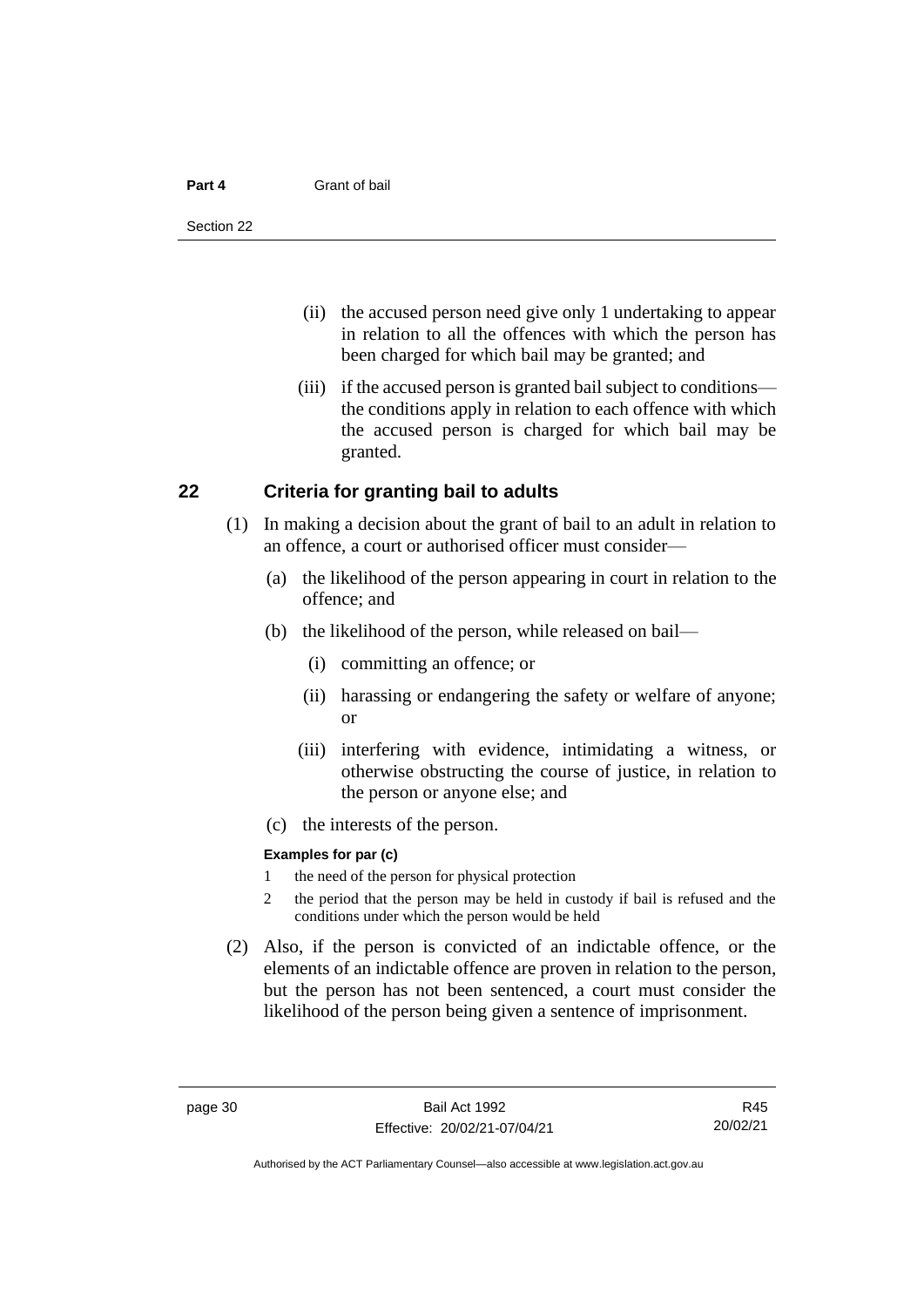- (3) In considering the matters mentioned in subsection (1) or (2), the court or authorised officer may have regard to any relevant matter, including—
	- (a) the nature and seriousness of the offence; or
	- (b) the person's character, background and community ties; or
	- (c) the likely effect of a refusal of bail on the person's family or dependants; or
	- (d) any previous grants of bail to the person; or
	- (e) the strength of the evidence against the person.

### **Example**

In considering under subsection (1) the likelihood of the person appearing in court in relation to the offence, the court or authorised officer may have regard to whether the person failed to comply with a bail condition previously.

(4) The reference in subsection (1) (b) (i) to an *offence* includes a reference to an offence against a law of the Commonwealth, a State or another Territory (including an external territory).

### **23 Criteria for granting bail to children**

- (1) In making a decision about the grant of bail to a child in relation to an offence, a court or authorised officer must consider—
	- (a) the matters mentioned in section 22 (1) (a) and (b), (2) and (3); and
	- (b) the principles in the *[Children and Young People Act 2008](http://www.legislation.act.gov.au/a/2008-19)*, section 94 (Youth justice principles); and
	- (c) if the decision is being made by a court and a report has been given to the court under the *[Court Procedures Act 2004](http://www.legislation.act.gov.au/a/2004-59)*, section 74D (Court may order report about young person) in relation to the child—the report.
- (2) In addition, the court or authorised officer must consider, as a primary consideration, the best interests of the child.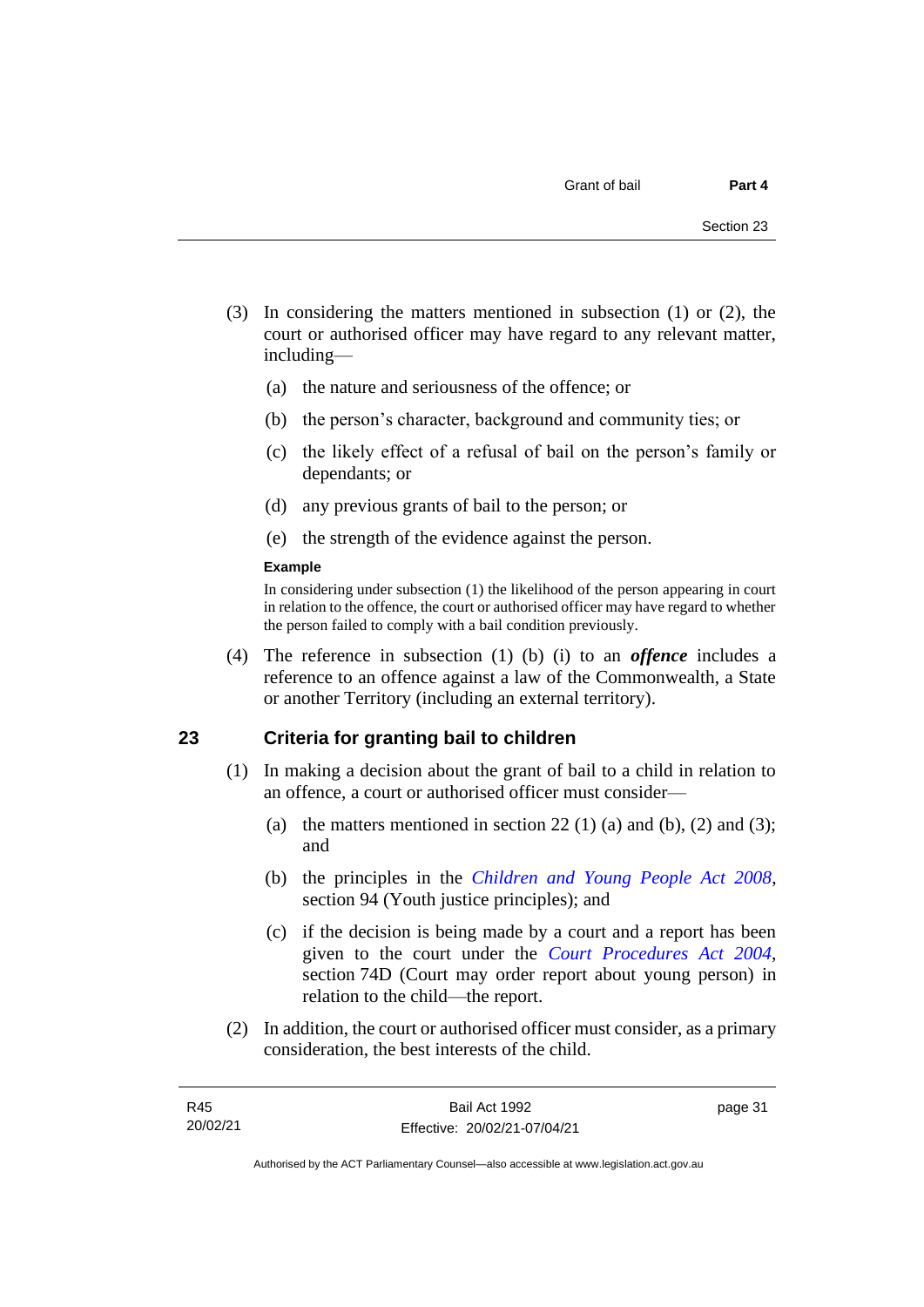### **Part 4** Grant of bail

Section 23A

### **23A Victim's concern about need for protection**

- (1) If a court is making a decision about the grant of bail to an accused person—
	- (a) the prosecutor must tell the court about any concern of which the prosecutor is aware expressed by a victim about the need for protection from violence or harassment by the accused person; and
	- (b) the court must receive any submission in relation to the concern and consider it in the context of the matter mentioned in section 22 (1) (b).
- (2) If an authorised officer who is making a decision about the grant of bail to an accused person is aware that a victim has expressed concern about the need for protection from violence or harassment by the accused person, the authorised officer must consider that concern in the context of the matters mentioned in section 9F (Family violence offence—bail by authorised officer) and section 22 (1) (b).

Authorised by the ACT Parliamentary Counsel—also accessible at www.legislation.act.gov.au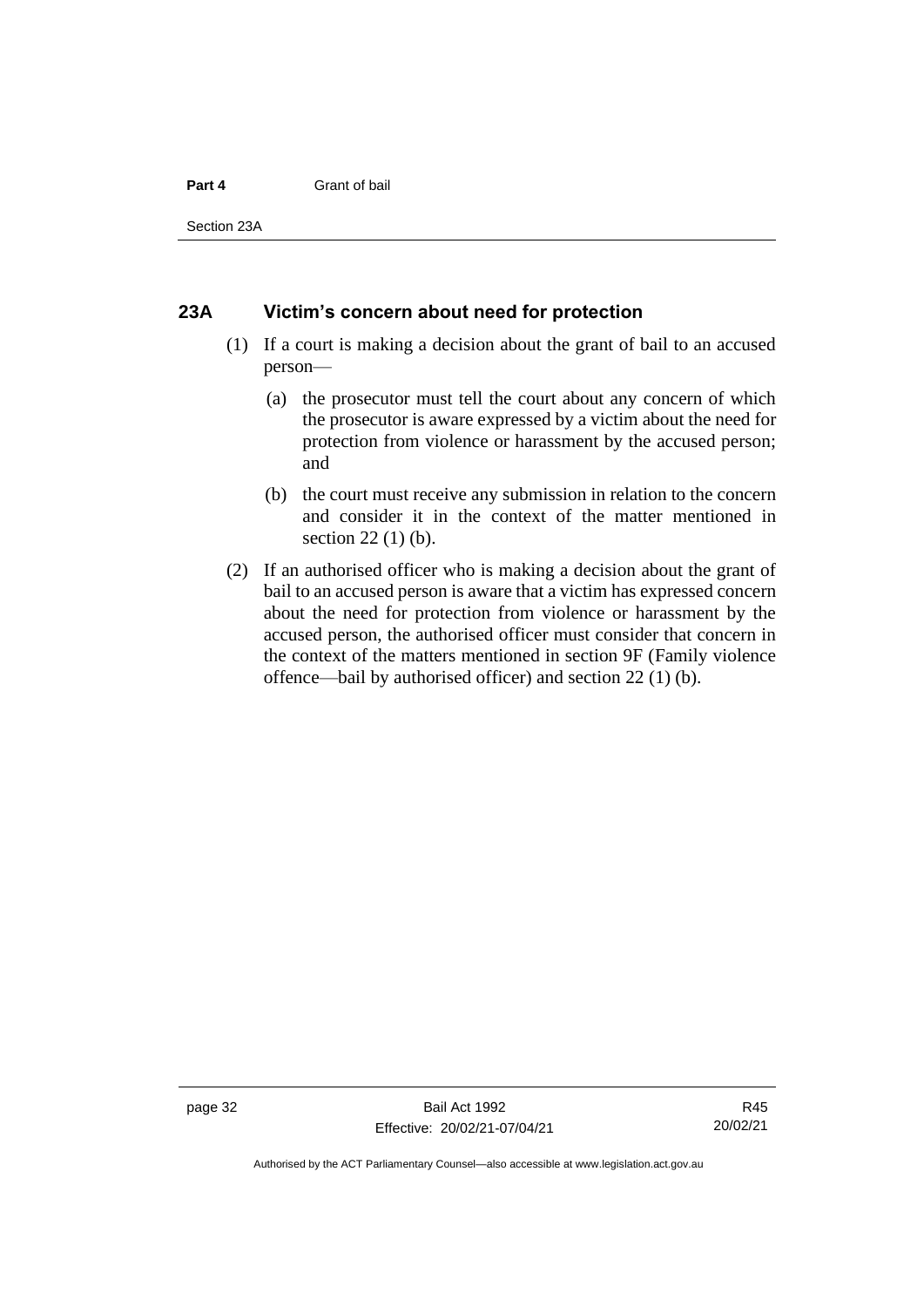# **Part 5 Bail conditions and undertakings to appear**

### **24 Conditions of bail**

A court or an authorised officer may grant bail without imposing conditions or subject to bail conditions imposed—

- (a) for a court—by order; or
- (b) for an authorised officer—in writing.

### **25 Conditions on which bail may be granted to adults**

- (1) The following conditions may be imposed on a grant of bail to an adult:
	- (a) conditions about the person's conduct while released on bail;
	- (b) a condition that the person, an acceptable person or each of a number of acceptable people—
		- (i) pays to the Territory a stated amount if the person fails to appear in court in accordance with his or her undertaking; or
		- (ii) gives acceptable security for the payment to the Territory of a stated amount if the person fails to appear in court in accordance with his or her undertaking;

*Note* For acceptable people and acceptable security, see s 32.

- (c) a condition that the person, an acceptable person or each of a number of acceptable people—
	- (i) deposits a stated amount with a court or authorised officer; and
	- (ii) forfeits the amount if the person fails to appear in court in accordance with his or her undertaking.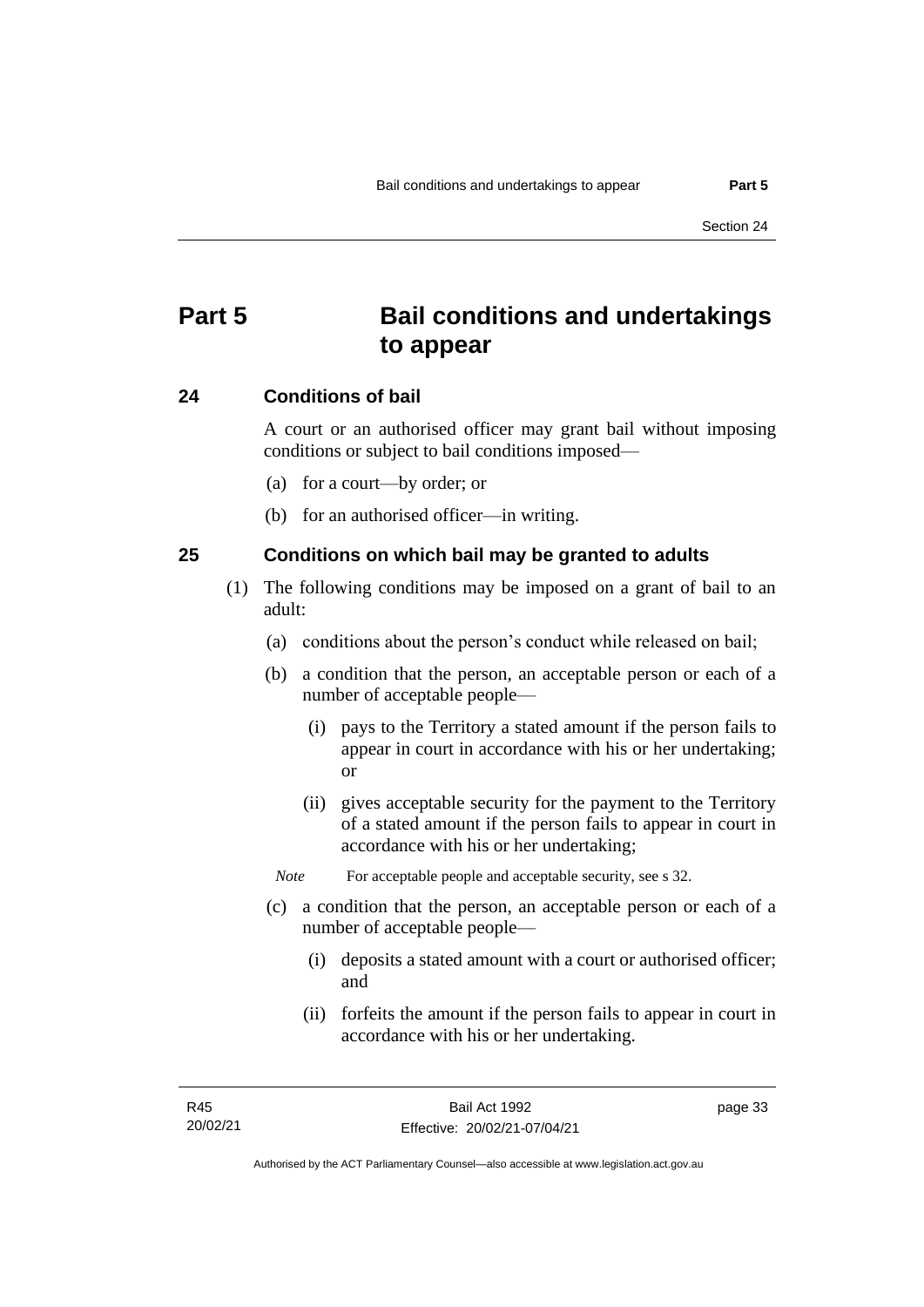- (2) With the consent of a person who makes a deposit or gives security under subsection  $(1)$  (b)  $(ii)$  or  $(c)$ , it may be a condition of bail that the deposit or security continues to apply if bail is continued.
- (3) It must not be a condition of bail that a person gives consent under subsection (2).
- (4) Without limiting subsection (1) (a), the requirements that an accused person may be required to observe relating to his or her conduct while released on bail include—
	- (a) a requirement that the accused person report periodically, or at specified times, at a stated place; and
	- (b) a requirement that the accused person reside at a stated place; and
	- (c) a requirement that the person undergo psychiatric treatment or other medical treatment; and
	- (d) a requirement that the accused person participate in a program of personal development, training or rehabilitation; and
	- (e) a requirement that the person—
		- (i) accept supervision by the director-general; and
		- (ii) comply with any reasonable direction of the director-general; and

### **Examples of directions**

- 1 a direction to attend a program
- 2 a direction to comply with a mental health assessment or treatment order made by the ACAT
- 3 a direction to attend drug or alcohol counselling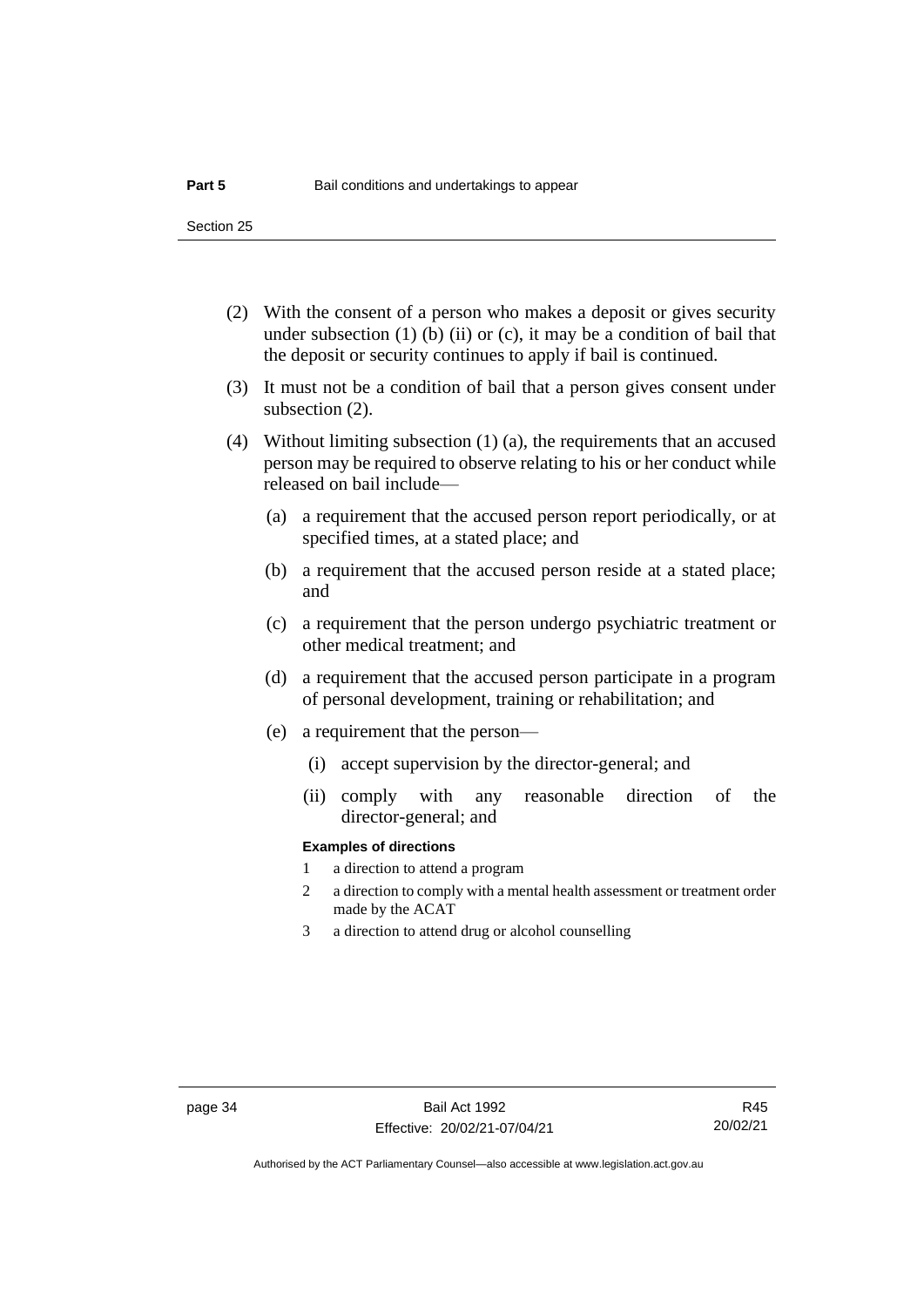- (f) for a person (the *accused person*) charged with a family violence offence—
	- (i) a requirement that the accused person not contact, harass, threaten or intimidate, or cause someone else to contact, harass, threaten or intimidate, a stated person or engage in any other behaviour mentioned in the *[Family Violence](http://www.legislation.act.gov.au/a/2016-42)  Act [2016](http://www.legislation.act.gov.au/a/2016-42)*, section 8 (1), definition of *family violence*, paragraph (a), in relation to the stated person; or
	- (ii) a requirement that the accused person not be on premises where a stated person lives or works; or
	- (iii) a requirement that the accused person not be on or near premises where a stated person is likely to be; or
	- (iv) a requirement that the accused person not be in a stated place; or
	- (v) a requirement that the accused person not be within a stated distance of a stated person; or
	- (vi) if the accused person lives with someone—a requirement that the accused person not enter or remain at the home if the accused person is under the influence of alcohol or another drug.
- (5) A court or an authorised officer must, in considering conditions for the release on bail of an accused person who is an adult, consider the conditions for the release of that person in the sequence in which they appear in subsection (1).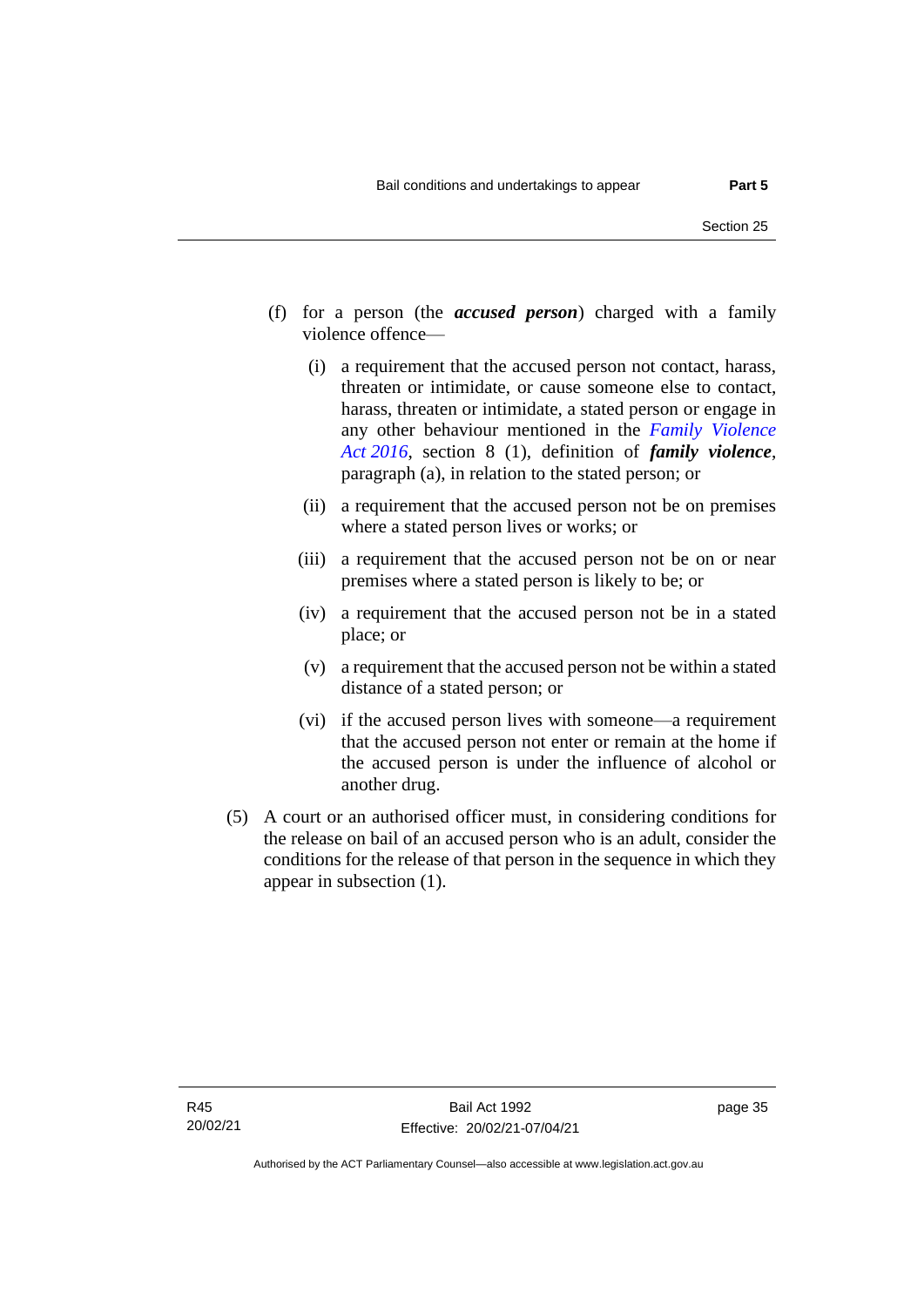- (6) A court or an authorised officer, in granting bail to an accused person who is an adult—
	- (a) must not impose a condition mentioned in subsection (1) unless the court or authorised officer is of the opinion that the imposition of the condition is necessary to secure 1 or more of the following purposes:
		- (i) the attendance of the person before a court from time to time as required in relation to the offence in relation to which bail is being granted;
		- (ii) the protection from harm of the accused person or any other person;
		- (iii) the prevention of the accused person from committing an offence while at liberty on bail;
		- (iv) the prevention of the accused person from interfering with evidence, intimidating witnesses or otherwise obstructing the course of justice whether in relation to himself or herself or anyone else; and
	- (b) must not, except at the request of the accused person, impose a condition, or a combination of conditions, that impose obligations that are more onerous than necessary to secure the purposes referred to in paragraph (a) for which the condition or combination of conditions is imposed.
- (7) A court or an authorised officer, in granting bail to an accused person on a condition referred to in subsection (1) (b) or (c) must not require the accused person to give an acceptable security for a stated sum, or to deposit a stated sum with the court or authorised officer, if the court or authorised officer has reasonable grounds for believing that the accused person does not have the means to provide such a security or make the deposit, as the case may be.

R45 20/02/21

Authorised by the ACT Parliamentary Counsel—also accessible at www.legislation.act.gov.au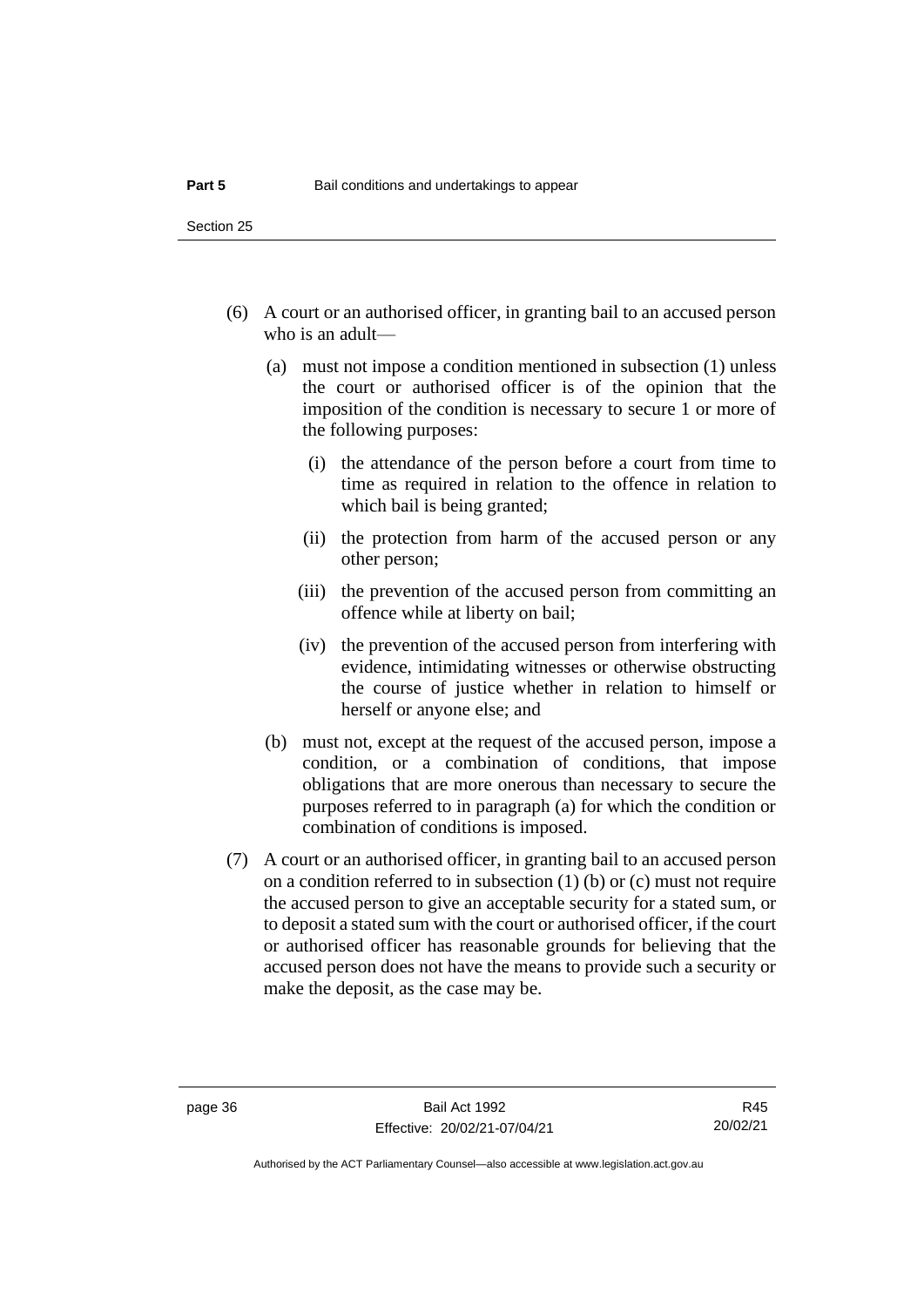- (8) If a court or an authorised officer grants bail to an accused person on a condition mentioned in subsection (1) and the accused person satisfies the court or authorised officer that the person is unable to comply with that condition, the court or authorised officer must—
	- (a) refuse bail; or
	- (b) grant the accused person bail subject to such other condition mentioned in subsection (1) as the authorised officer or the court believes the accused person will be able to comply with and will secure the purposes mentioned in subsection (6) (a).
- (9) In this section:

### *director-general* means—

- (a) if section 25A applies in relation to the accused person—the responsible director-general decided under that section; or
- (b) in any other case—the director-general responsible for this Act.

*premises* includes—

- (a) any land; and
- (b) any structure, building, vehicle, vessel or place (whether built on or not); and
- (c) any part of such a structure, building, vehicle, vessel or place.

### **25A Supervision condition when offence committed as young person**

- (1) This section applies if—
	- (a) a condition is imposed on the grant of bail to an accused person under section 25 (4) (e); and
	- (b) the accused person is at least 18 years old but less than 21 years old; and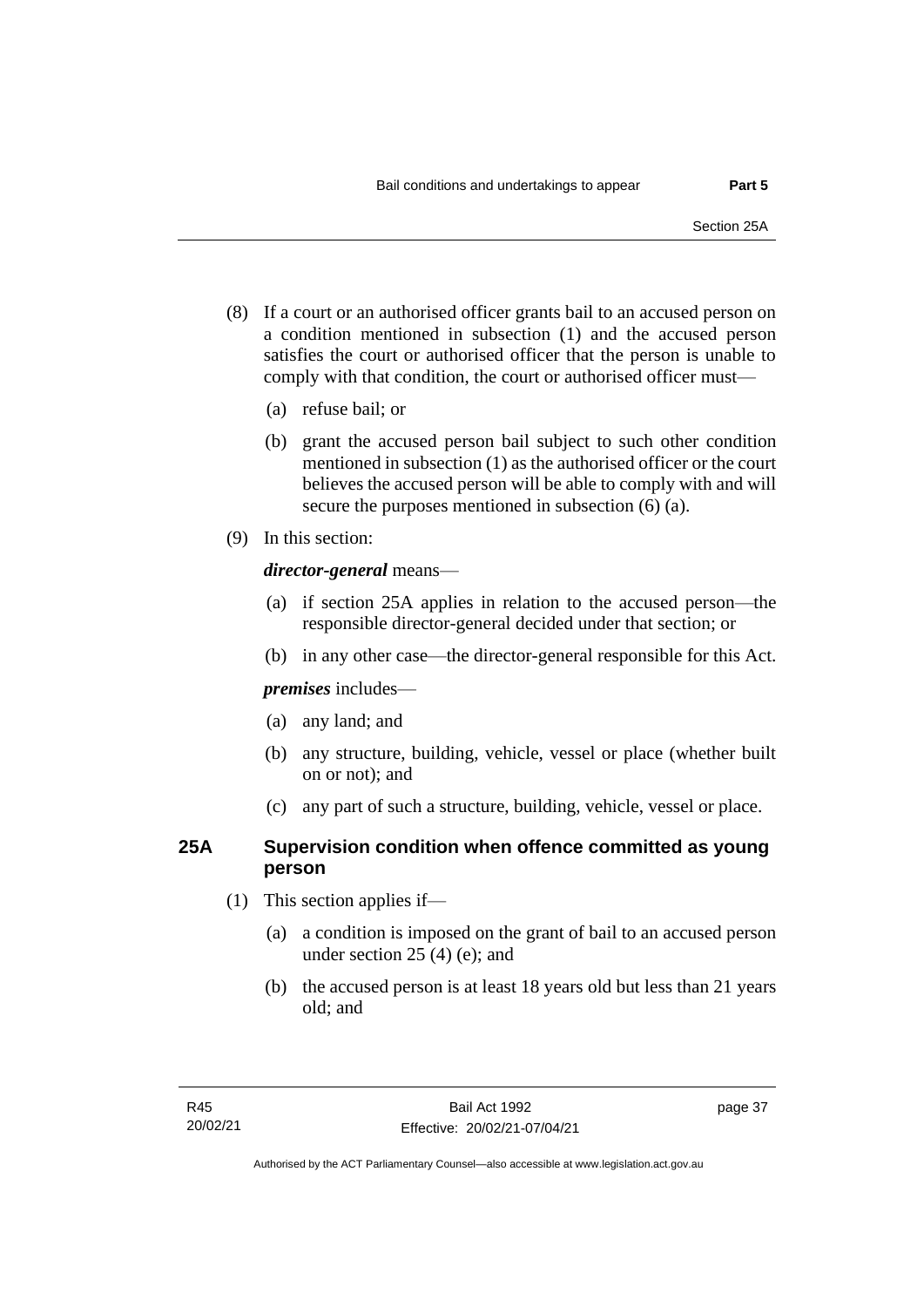- (c) the accused person was under 18 years old when the offence to which the grant of bail relates was committed.
- (2) The director-general responsible for this Act and the director-general responsible for the *[Children and Young People Act 2008](http://www.legislation.act.gov.au/a/2008-19)* must decide which of them is to be the responsible director-general for matters relating to the supervision of the accused person.
- (3) If the responsible director-general for matters relating to the supervision of an accused person is the director-general responsible for the *[Children and Young People Act 2008](http://www.legislation.act.gov.au/a/2008-19)*, the accused person must be supervised as a person under 18 years old.
- (4) If the responsible director-general for matters relating to the supervision of an accused person is the director-general responsible for this Act, the accused person must be supervised as an adult.

### **26 Conditions on which bail may be granted to children**

- (1) The following conditions may be imposed on the grant of bail to a child—
	- (a) the conditions mentioned in section 25 (1) (other than a requirement mentioned in section 25 (4) (e)); and
	- (b) any other conditions that the court or authorised officer considers appropriate—
		- (i) having regard to the principles in the *[Children and Young](http://www.legislation.act.gov.au/a/2008-19)  [People Act 2008](http://www.legislation.act.gov.au/a/2008-19)*, section 94; and
		- (ii) considering, as a primary consideration, the best interests of the child.
- (2) Without limiting section 25 (1), the requirements that a child may be required to comply with about his or her conduct while released on bail include a requirement that the child—
	- (a) accept supervision by the director-general under the *[Children](http://www.legislation.act.gov.au/a/2008-19)  [and Young People Act 2008](http://www.legislation.act.gov.au/a/2008-19)*; and

R45 20/02/21

Authorised by the ACT Parliamentary Counsel—also accessible at www.legislation.act.gov.au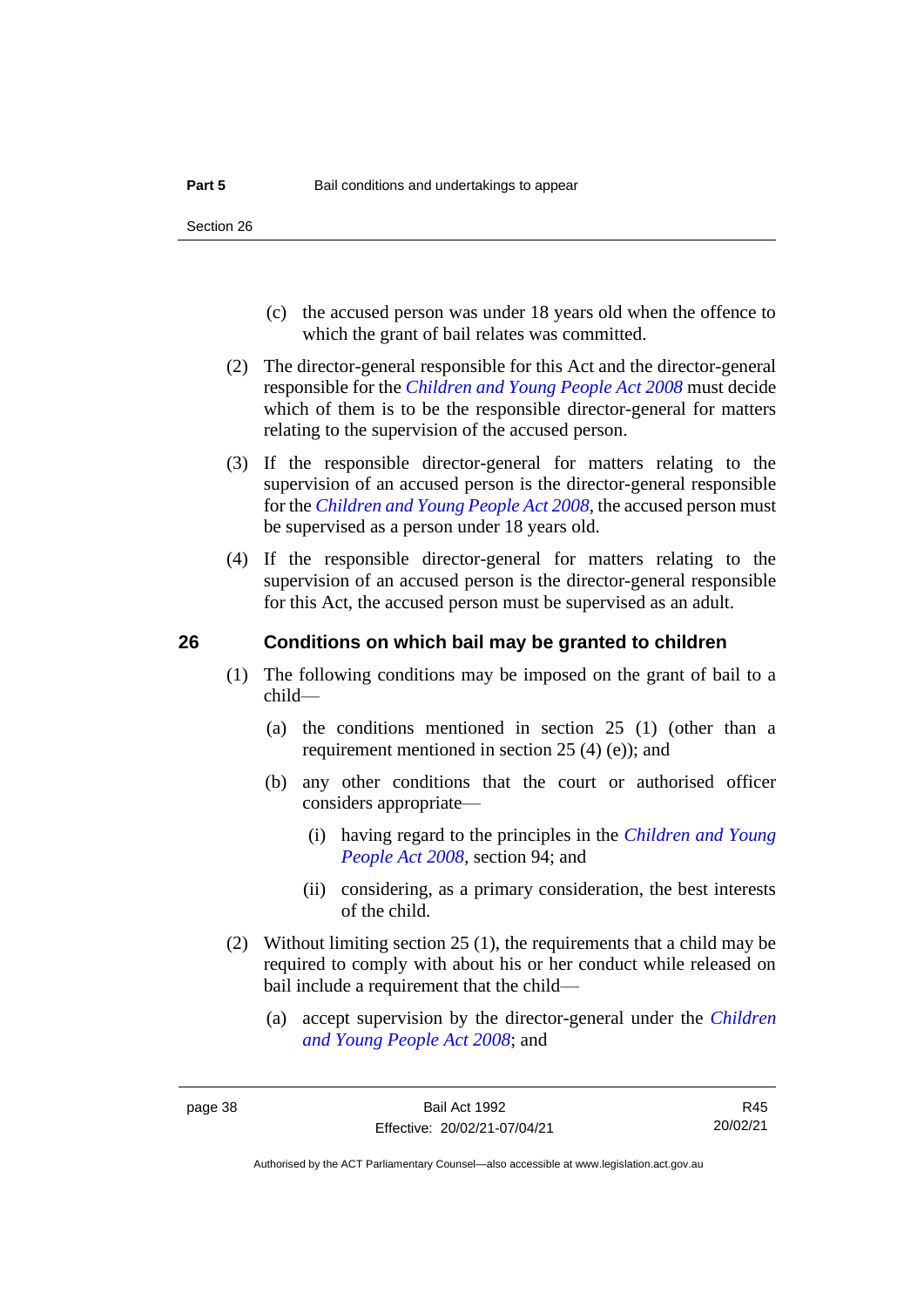### (b) comply with any reasonable direction of the director-general.

#### **Examples of directions**

- 1 a direction to attend a program
- 2 a direction to comply with a mental health assessment or treatment order made by the ACAT
- 3 a direction to attend drug or alcohol counselling.
- (3) A court or an authorised officer must, in considering the release on bail of an accused person who is a child, consider the conditions for the release of the person that are mentioned in section 25 (1) in the sequence in which they are mentioned in that subsection.
- (4) A court or an authorised officer, in granting bail to an accused person who is a child—
	- (a) may not impose a condition referred to in section 25 (1) unless the court or the authorised officer is of the opinion that the imposition of the condition is—
		- (i) necessary to secure 1 or more of the purposes mentioned in section 25 (6) (a) (i), (ii), (iii) and (iv) (the *relevant purposes*); or
		- (ii) in accordance with the principles under the *[Children and](http://www.legislation.act.gov.au/a/2008-19)  [Young People Act 2008](http://www.legislation.act.gov.au/a/2008-19)*, section 94 (Youth justice principles); and
	- (b) may not, except at the request of the accused person, impose a condition, or a combination of conditions, that puts a greater obligation on the accused than is—
		- (i) necessary to secure the relevant purposes; or
		- (ii) in accordance with the relevant principles.
- (5) Section 25 (7) applies in relation to a grant of bail under this section.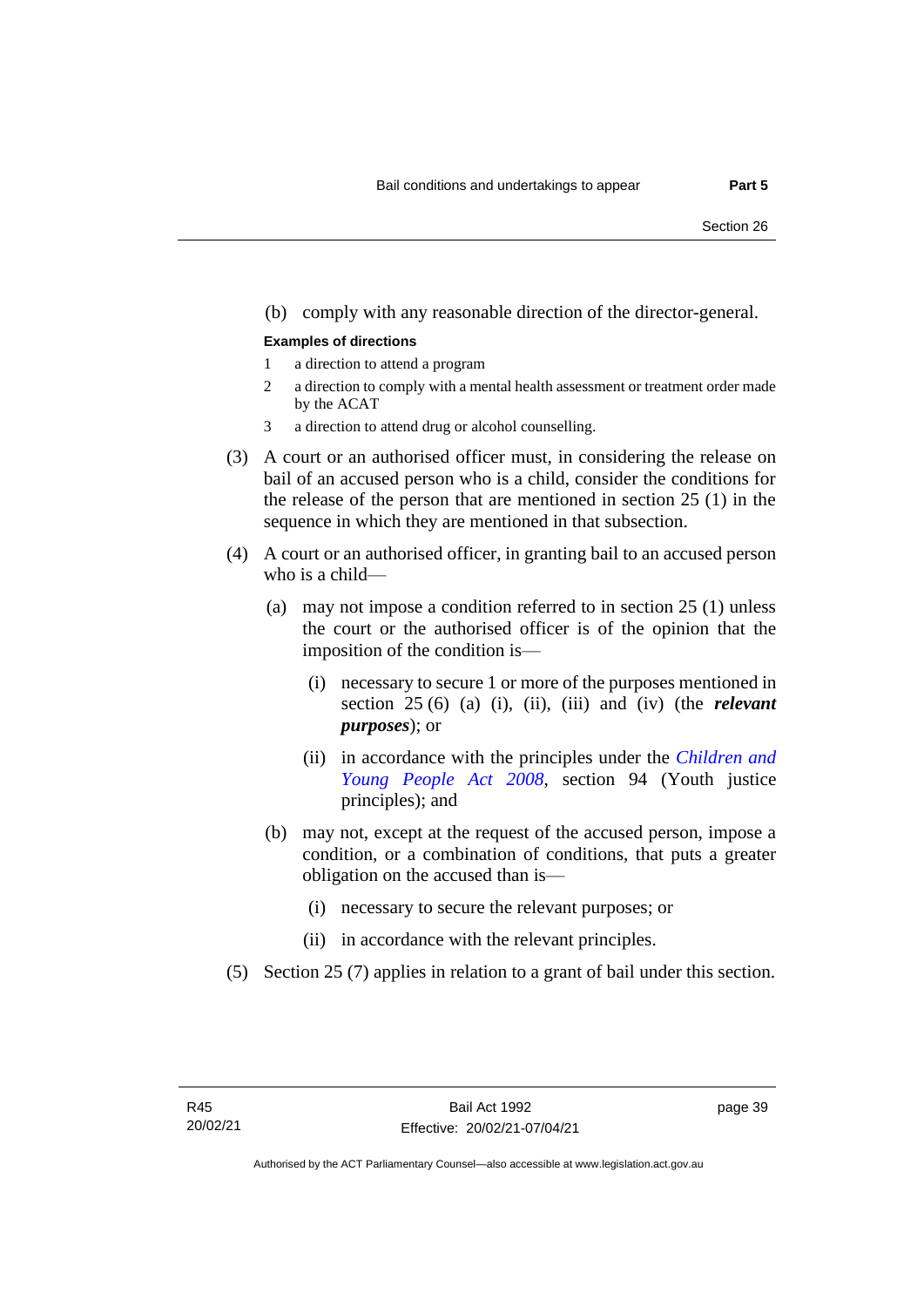Section 27

- (6) If a court or an authorised officer grants bail to an accused person who is a child on a condition referred to in section 25 (1) and the accused person satisfies the court or authorised officer that the person is unable to comply with that condition, the court or authorised officer must—
	- (a) refuse bail; or
	- (b) grant the accused person bail subject to the other conditions referred to in subsection (1) that the court or authorised officer believes the accused person will be able to comply with and will secure the purposes mentioned in subsection (4) (a) (i) and (ii).

### **27 Recording of certain bail decisions**

- $(1)$  If—
	- (a) a judge or magistrate hears an application by an accused person for bail, or release from custody without bail; or
	- (b) an authorised officer is required to consider whether to grant bail to an accused person, or to release an accused person from custody without bail;

he or she must record, or cause to be recorded, his or her reasons for the decision.

- (2) If a judge, a magistrate or an authorised officer decides to grant bail to an accused person subject to a condition mentioned in section 25 (1) otherwise than in accordance with a request of an accused person that bail be granted on that condition, or on conditions that include that condition, the judge, magistrate or authorised officer must record, or cause to be recorded, his or her reasons for deciding—
	- (a) that the imposition of a condition mentioned in that subsection was necessary to secure the purposes of whichever of section 25 (6) (a) and section 26 (4) (a) applies to the accused person; and

R45 20/02/21

Authorised by the ACT Parliamentary Counsel—also accessible at www.legislation.act.gov.au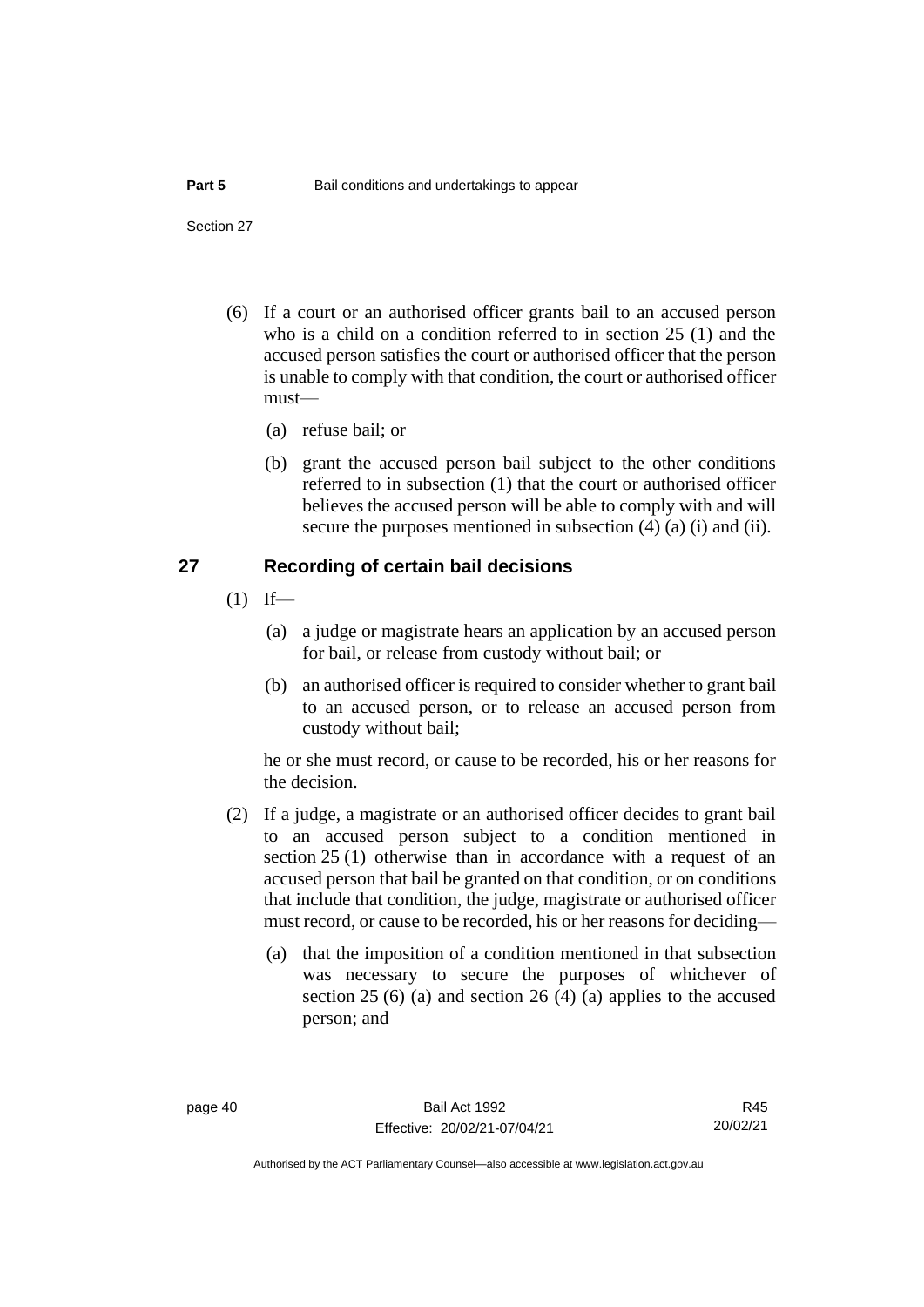(b) if the condition is a condition referred to in section 25 (1) (other than a condition mentioned in section 25 (1) (a))—that the imposition of a condition under the earlier paragraph or paragraphs of that subsection would be unlikely to secure the purposes of whichever of section 25 (6) (a) and section 26 (4) (a) applies to the accused person.

### **28 Undertakings to appear**

- (1) A person may be released on bail only if the person gives a written undertaking—
	- (a) to appear before a stated court at the place, date and time—
		- (i) stated in the undertaking; or
		- (ii) notified to the person by a police officer; and
	- (b) to comply with the bail conditions (if any).
	- *Note* If a form is approved under s 58 for an undertaking, the form must be used.
- (2) For a continuation of bail, the person may undertake to appear at any time when, and at any place where, proceedings in relation to the offence with which the person has been charged may be continued.
- (2A) During a COVID-19 emergency, an undertaking—
	- (a) may be in writing or given before the court; and
	- (b) if given before the court, must be recorded by the court.
	- (3) An undertaking may be given in relation to more than 1 offence.
	- (4) A court must accept an undertaking given under this section as proof of the matters stated in it if there is no evidence to the contrary.
	- (5) Subsection (1) (a) does not apply to a person in relation to a breach of the peace or apprehended breach of the peace if no further appearance is required.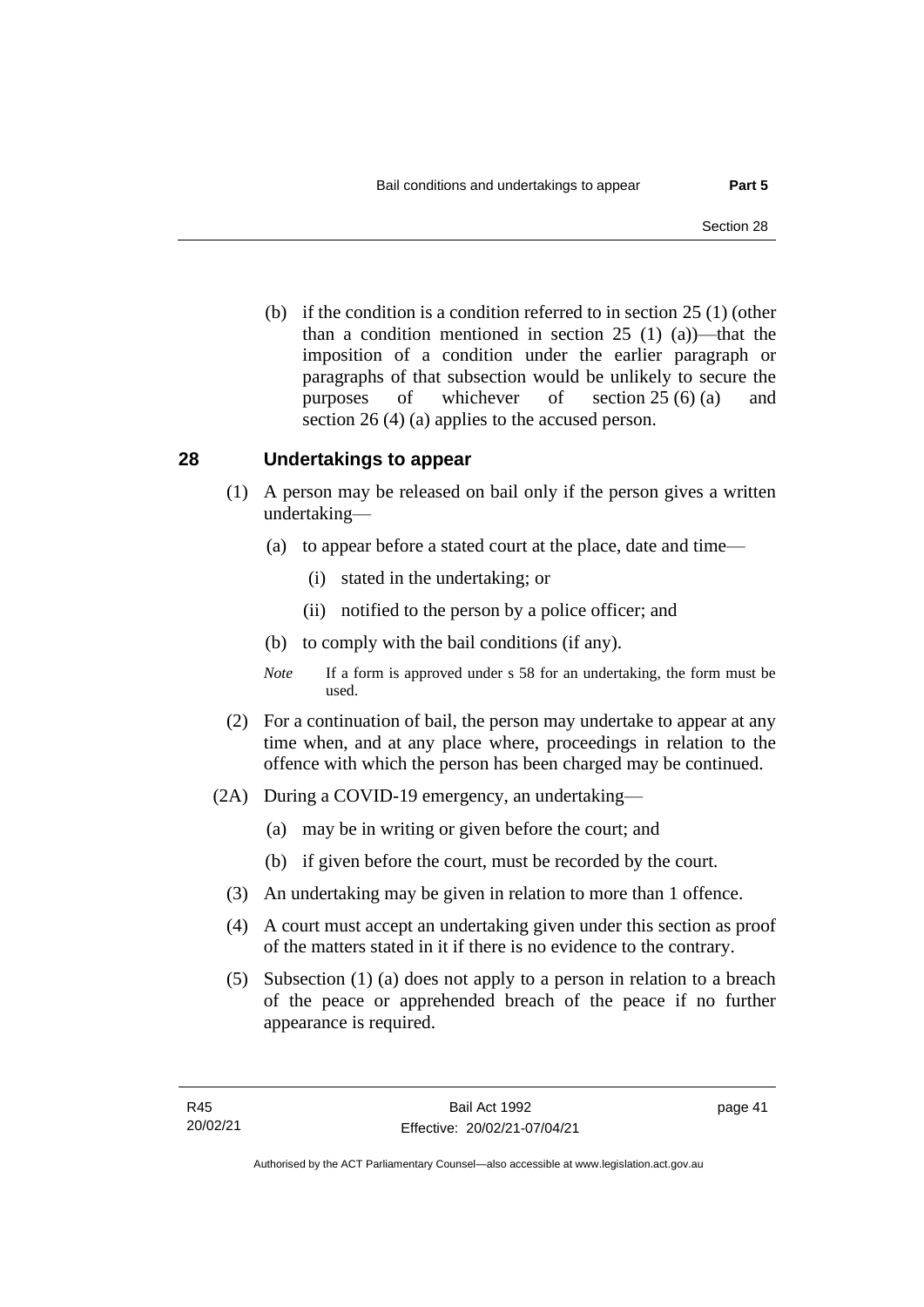(6) In this section:

*COVID-19 emergency* means—

- (a) a state of emergency declared under the *[Emergencies Act 2004](http://www.legislation.act.gov.au/a/2004-28)*, section 156 because of the coronavirus disease 2019 (COVID-19); or
- (b) an emergency declared under the *[Public Health Act 1997](http://www.legislation.act.gov.au/a/1997-69)*, section 119 (including any extension or further extension) because of the coronavirus disease 2019 (COVID-19).
- (7) This subsection and subsections (2A) and (6) expire on the day the *[COVID-19 Emergency Response Act 2020](http://www.legislation.act.gov.au/a/2020-11)* expires.

### **30 Accused person may be excused from attendance before court**

- (1) If a person has given an undertaking to appear before a court under section 28 (1), the court may, on application made by or on behalf of that person, by order excuse the person from attendance before the court to answer the charge in relation to which bail has been granted or for any other purpose in relation to the proceedings relating to the charge.
- (2) An order under subsection (1) may be made—
	- (a) whether or not any evidence has been given in the proceedings; and
	- (b) whether or not the applicant for the order is before the court or has attended before the court in relation to the proceedings.
- (3) A court must not make an order under subsection (1) unless it has been informed, by or on behalf of the applicant, that the applicant is represented by a lawyer for the purposes of the proceedings.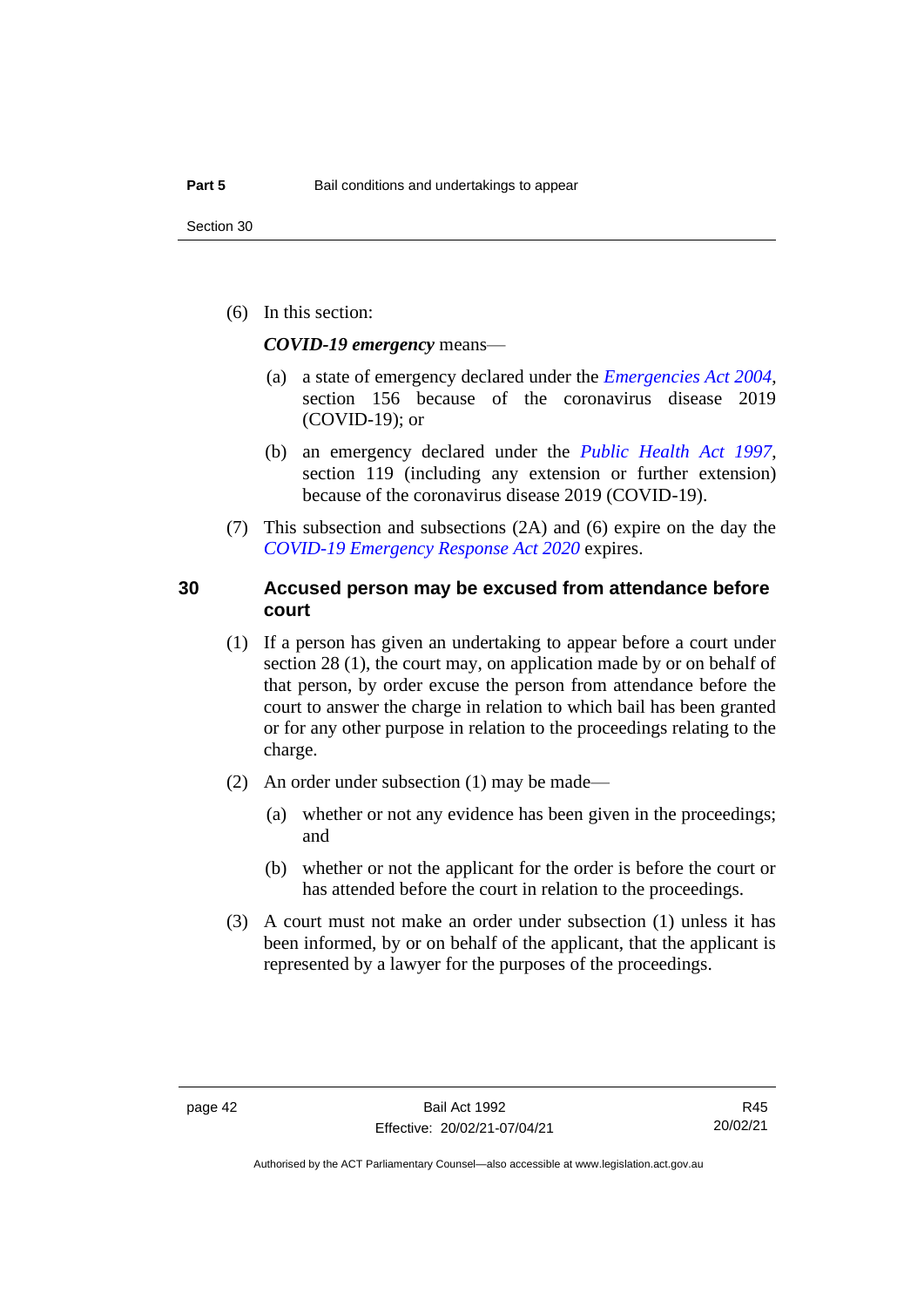(4) A court may, at any time during proceedings in relation to which an order has been made in relation to a person under subsection (1), direct the informant or the registrar of the court to serve the person in relation to whom the order has been made with a written notice requiring him or her to attend before the court, for the purposes of those proceedings, on a day and at a time and place stated by the court.

*Note 1* For how documents may be served, see th[e Legislation Act,](http://www.legislation.act.gov.au/a/2001-14) pt 19.5.

*Note* 2 If a form is approved under s 58 for a notice, the form must be used.

- (5) If a person on whom a notice under subsection (4) has been served does not attend before the court in accordance with the requirements of the notice, the court may issue a warrant for the arrest of the person and for bringing the person before the court at the time and place specified in the warrant.
- $(6)$  If—
	- (a) a person has been discharged from custody on bail; and
	- (b) an order is made under subsection (1) excusing the person from attendance before the court in accordance with his or her undertaking to appear; and
	- (c) the person does not appear before the court at the place, date and time required under that undertaking;

the person is not taken to have failed to comply with a condition of his or her bail only because the person did not so attend before the court and bail continues subject to any condition other than a condition requiring the person to attend before the court.

### **31 Bail requirements**

- (1) An undertaking to appear may be given to—
	- (a) a court; or
	- (b) a registrar or deputy registrar; or
	- (c) an authorised officer; or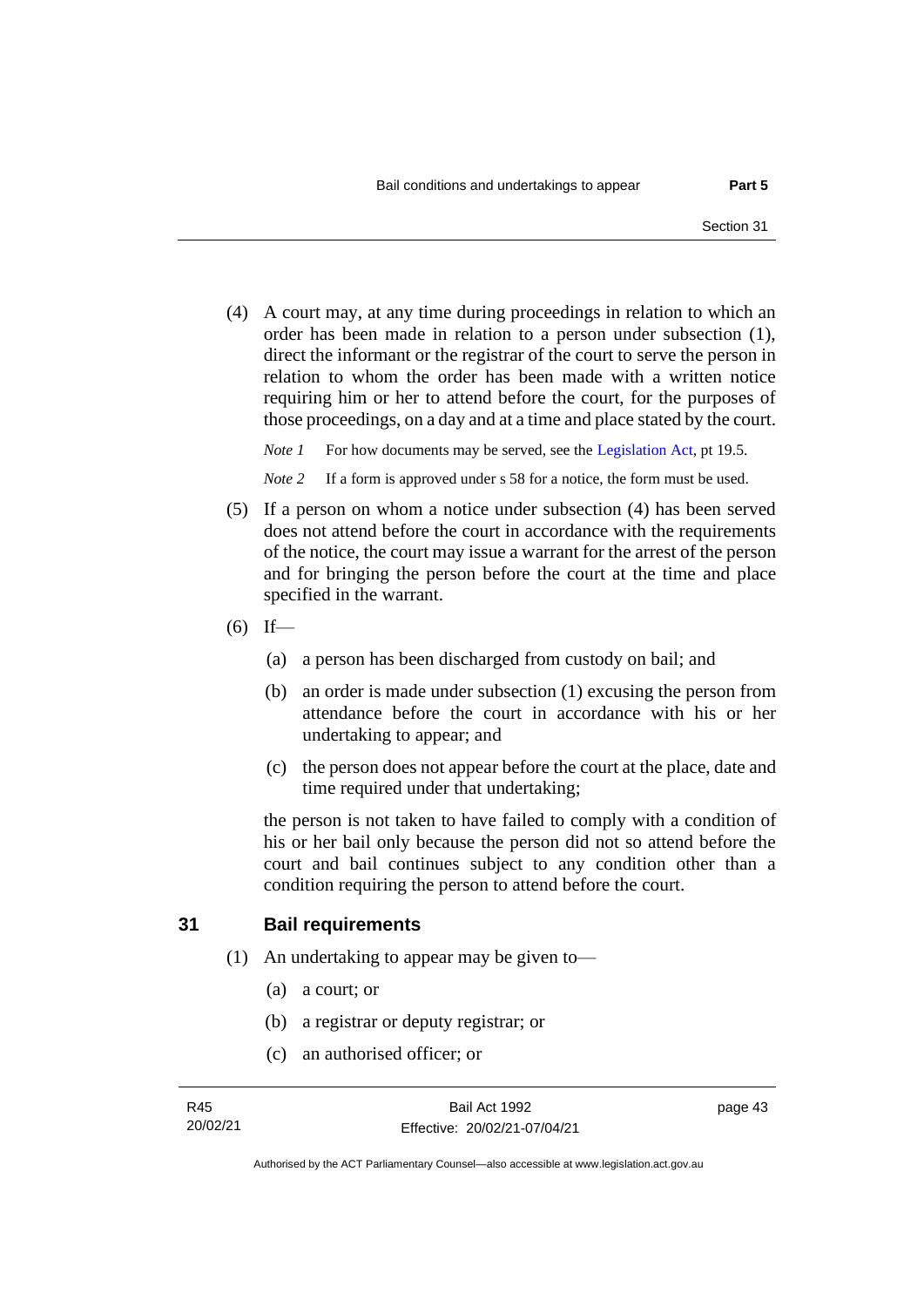- (d) for an accused person who is at a correctional centre or a NSW correctional centre—the person in charge of the centre.
- (2) An amount may be deposited, or security given, in accordance with a bail condition, to—
	- (a) a court; or
	- (b) registrar or deputy registrar; or
	- (c) an authorised officer.
- (3) In this section:

*deposit* includes a payment by cash or electronic funds transaction.

*security* includes security given by way of bond or bank guarantee.

### **32 Acceptable people and security for bail**

- (1) A court or authorised officer imposing a condition on bail may decide—
	- (a) the person, people or class of people who are acceptable people for a condition mentioned in section 25 (1) (b) or (c); and
	- (b) the number of people required for the condition; and
	- (c) the security acceptable for a condition mentioned in section 25 (1) (b) (ii).
- (2) If a decision has not been made when the undertaking to appear is given, the court or person to whom the undertaking to appear is given may decide.
- (3) Without limiting subsections (1) and (2), an acceptable person for a condition includes an entity prescribed by regulation for this subsection.

R45 20/02/21

Authorised by the ACT Parliamentary Counsel—also accessible at www.legislation.act.gov.au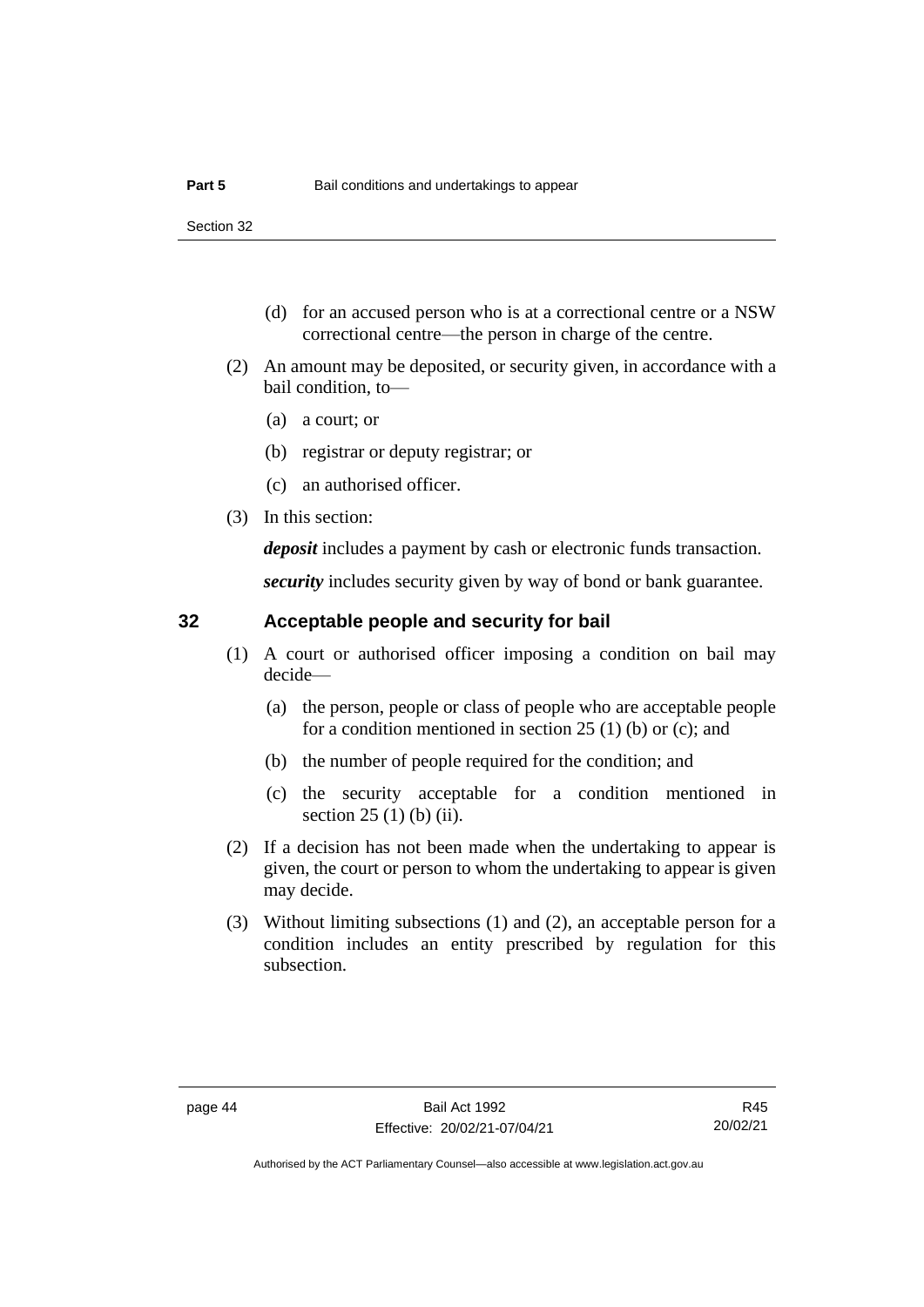### **33 Continuation of bail and undertakings**

- (1) If an accused person has given an undertaking to appear at a place, date and time at which proceedings in relation to the offence may be continued, whether on any adjournment, postponement or other deferment of the proceedings, or by way of committal, a court may continue the bail already granted in relation to the offence, whether or not the accused person is present in court.
- (2) If bail is continued under subsection (1), the undertaking to appear and the bail conditions continue to apply, except to the extent that the undertaking or condition otherwise provides or the court otherwise orders.
	- *Note* A court continuing bail must give notice of the continuation, bail conditions and place, date and time to which the proceedings are adjourned, postponed or deferred (see s 34 (4)).
- (3) If no direction is made by the court in relation to bail, whether or not the accused person appears in accordance with the undertaking—
	- (a) the court is taken to have continued bail; and
	- (b) the undertaking to appear and any bail conditions continue to apply.
- (4) If the hearing of a charge against an accused person is adjourned or postponed, the court may—
	- (a) continue the person's bail; or
	- (b) make another order about bail.
- (5) However, if a deposit has been made, or security given, by a surety in accordance with a bail condition, the court must not continue bail without the surety's consent unless it is a condition of bail that the deposit or security continues to apply if bail is continued.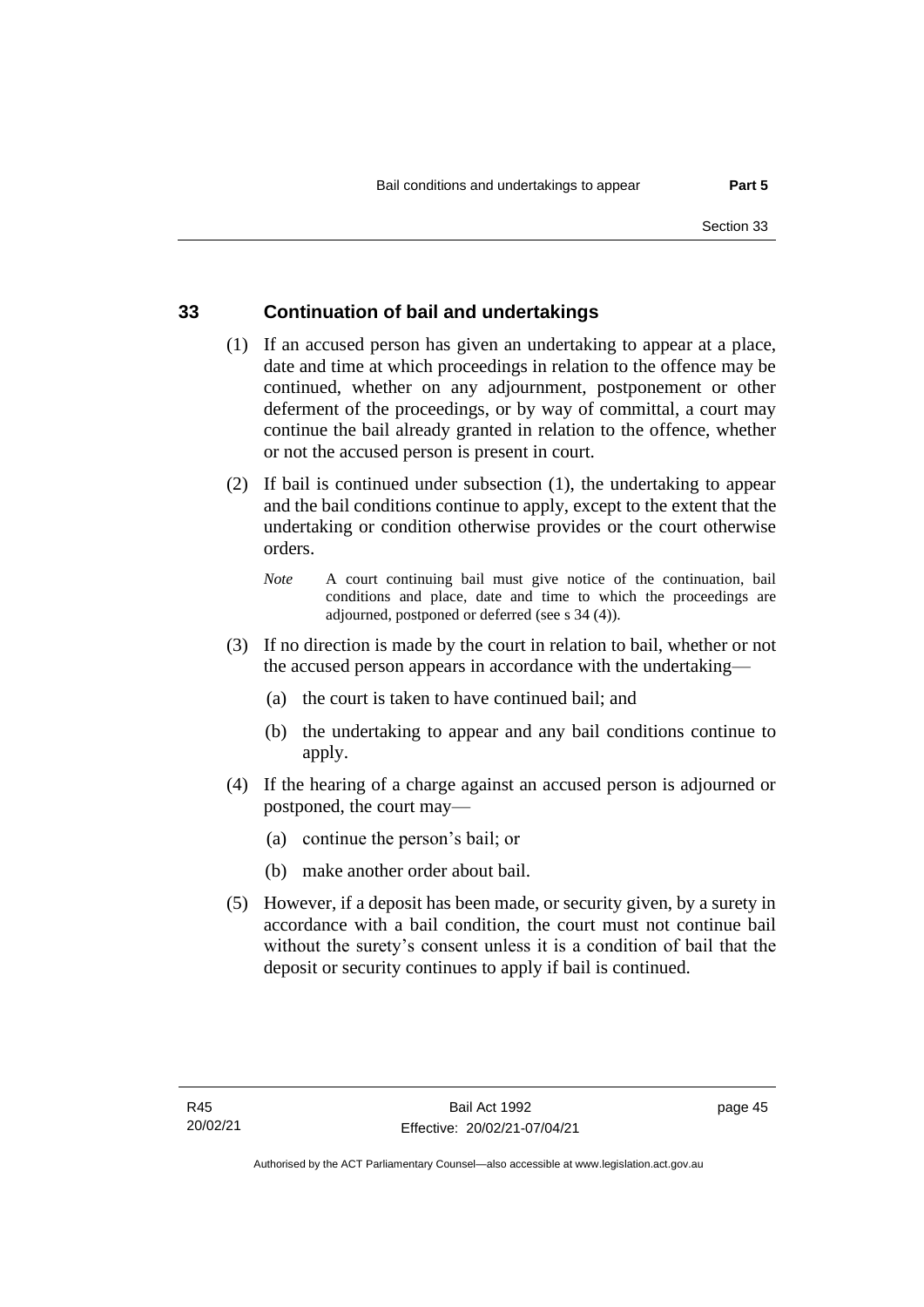- (6) If bail is continued—
	- (a) the undertaking to appear is taken to be an undertaking to appear at any time when, and at any place where, proceedings in relation to the offence with which the person has been charged may be continued; and
	- (b) any bail conditions continue to apply.
- (7) If an accused person has been released on bail and the court is satisfied that the accused person is because of illness or accident or other sufficient cause unable to appear personally before the court on the day when the person is required to appear, the court may, in the absence of the accused person, order the person to be further remanded to the place, date and time that the court considers appropriate and may order that the undertaking to appear given by the accused person and any agreement entered into under a condition of the grant of bail be continued so as to require the appearance of the accused person at every place, date and time to which the accused person is remanded or the hearing adjourned, postponed or otherwise deferred.

### **34 Written notice of conditions of bail**

- (1) A court or authorised officer granting bail to an accused person—
	- (a) must give the accused person a written notice setting out—
		- (i) the person's obligations under the person's bail conditions; and
		- (ii) the consequences of any failure by the person to comply with the conditions; and
	- (b) must be satisfied, before releasing the accused person, that the person will comply with the conditions.
	- *Note* If a form is approved under s 58 for a notice under this section, the form must be used.

R45 20/02/21

Authorised by the ACT Parliamentary Counsel—also accessible at www.legislation.act.gov.au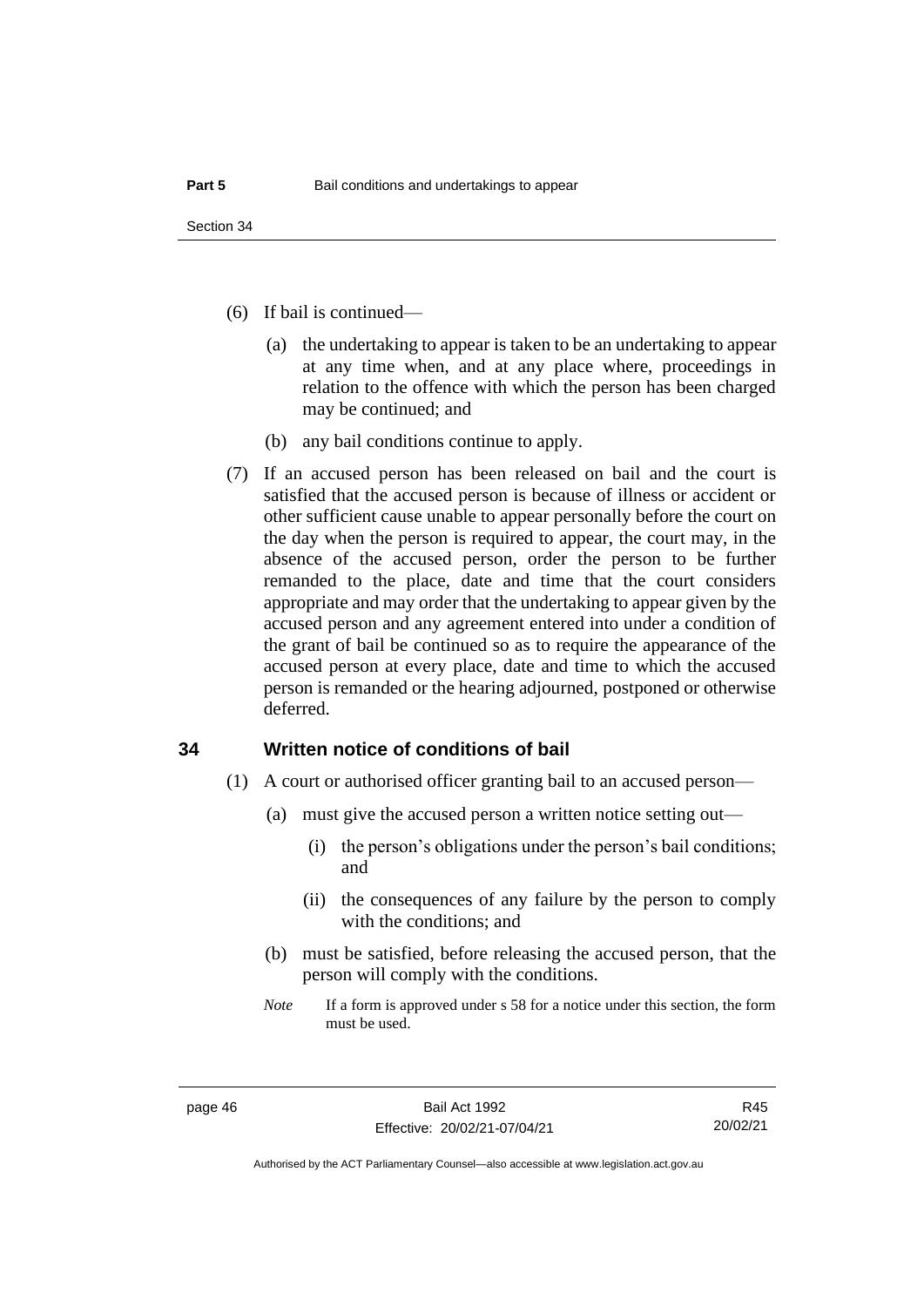- (2) A court or authorised officer granting bail to an accused person with a surety for the accused person's appearance to answer the charges against the person —
	- (a) must give the surety written notice of—
		- (i) the accused person's obligations under the person's bail conditions; and
		- (ii) the consequences of any failure by the person to comply with the conditions; and
	- (b) must be satisfied, before releasing the accused person, that the surety understands—
		- (i) the nature and extent of the accused person's obligations under the person's bail conditions; and
		- (ii) the consequences of any failure by the person to comply with the conditions.
- (3) If a bail condition is imposed or varied on a review under part 6 of a decision made in relation to bail, the court or authorised officer imposing or varying the condition—
	- (a) must give the accused person a written notice setting out—
		- (i) the person's obligations under the condition; and
		- (ii) the consequences of any failure by the person to comply with the condition; and
	- (b) must be satisfied that the accused person will comply with the condition; and
	- (c) if there is a surety for the appearance of the accused person to answer the charges against the accused person—
		- (i) must give the surety a written notice setting out—
			- (A) the accused person's obligations under the condition; and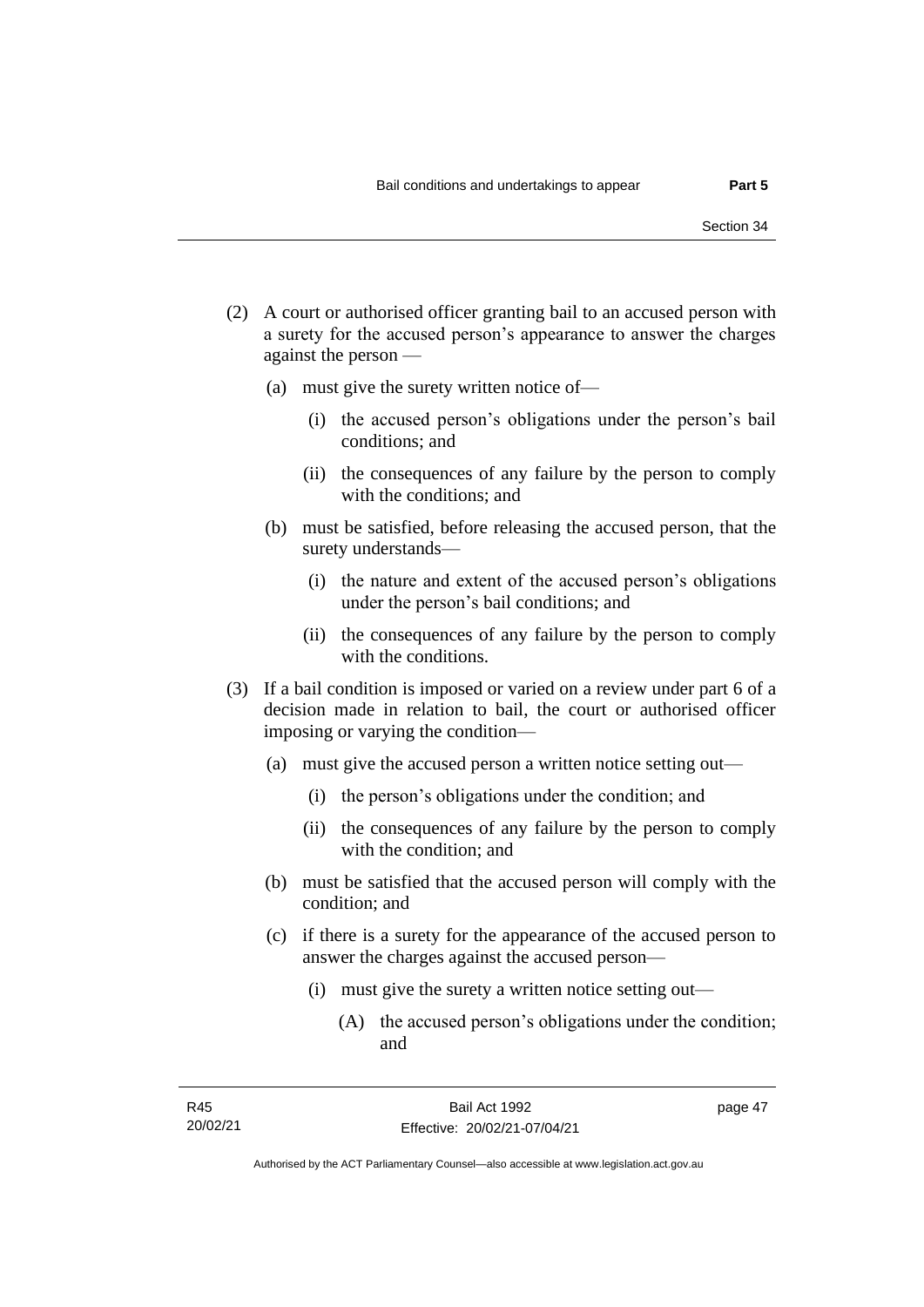- (B) the consequences of any failure by the person to comply with the condition; and
- (ii) must be satisfied that the surety understands—
	- (A) the nature and extent of the accused person's obligations under the condition; and
	- (B) the consequences of any failure by the person to comply with the condition.
- (4) A court continuing bail on an adjournment or a postponement of proceedings must immediately give, or cause to be given, to the accused person a written notice that—
	- (a) states that bail is continued until the hearing is resumed or stated; and
	- (b) states the conditions on which bail is presently allowed; and
	- (c) states the place, date and time to which the proceedings are adjourned or postponed or states that the proceedings are adjourned or postponed to a place, date and time that are from time to time stated in a notice given or sent to the accused person as prescribed by regulation.

### **36 Discharge of surety**

- (1) A surety may, at any time apply to be discharged from his or her liability under a bail condition—
	- (a) if bail has been granted by a court—
		- (i) to the court that granted bail; or
		- (ii) to the court of appearance; or
	- (b) if bail has been granted by an authorised officer—to the court of appearance.
- (2) However, an application may not be made if the person granted bail has failed to comply with a bail condition or undertaking to appear.

R45 20/02/21

Authorised by the ACT Parliamentary Counsel—also accessible at www.legislation.act.gov.au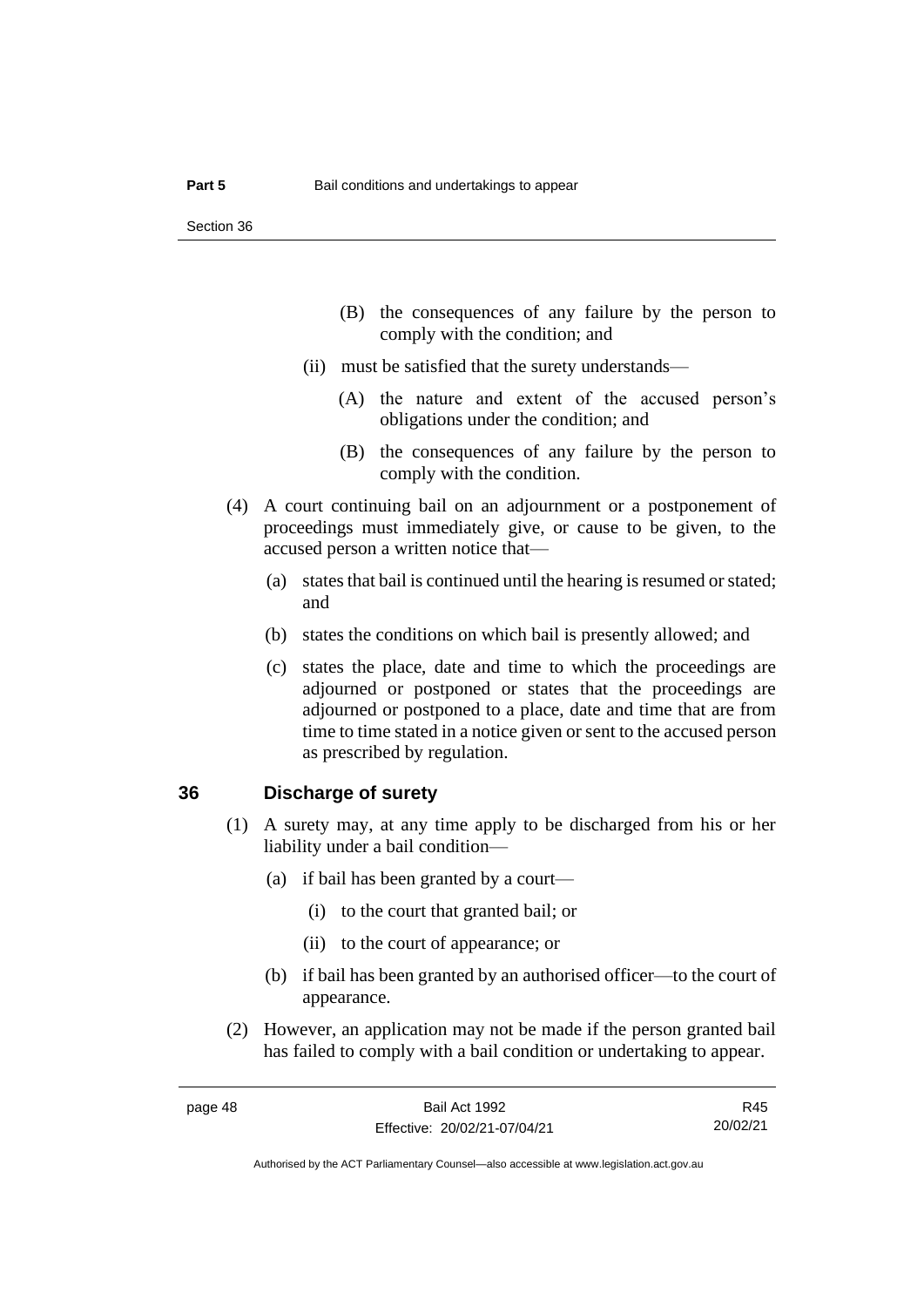- (3) If the person granted bail is not in custody or before the court when the application is made, the court must—
	- (a) issue a warrant to apprehend the person and bring the person before the court; or
	- (b) issue a summons for the person's appearance before the court.
- (4) On the person's appearance before the court, the court must, unless the court considers it would be unjust to do so—
	- (a) direct that the applicant be discharged from his or her liability; and
	- (b) release the security or deposit.
- (5) If the court discharges the applicant from liability, the court may—
	- (a) impose further bail conditions; and
	- (b) remand the person granted bail into custody until the further conditions are satisfied.
- (6) In this section:

*court of appearance* means the court before which the accused person is required to appear in accordance with his or her undertaking to appear.

### **37 Payment of amounts to Territory**

- (1) This section applies if—
	- (a) a person granted bail fails to appear in court in accordance with his or her undertaking; and
	- (b) a bail condition mentioned in section 25 (1) (b) or (c) requires the person or someone else (the *person required to pay*) to pay, or forfeit, an amount to the Territory if the person fails to appear.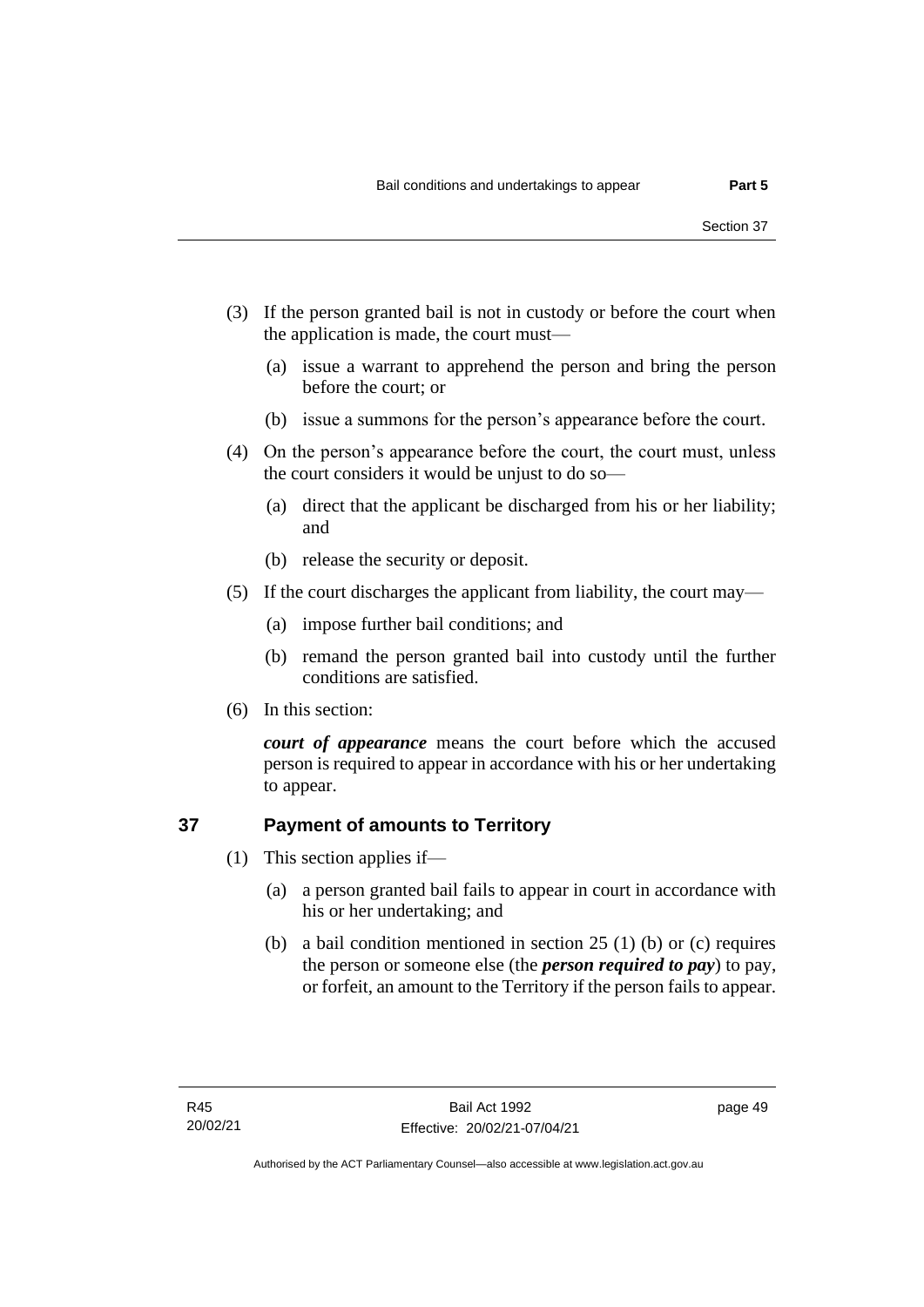- (2) If the amount has been deposited in accordance with a condition mentioned in section 25 (1) (c), the amount is forfeited to the Territory.
- (3) If the amount has not been deposited, the court may order the person required to pay to pay the amount to the Territory.
- (4) Notice of the order must be given to the person required to pay as soon as practicable.

*Note* For how documents may be served, see th[e Legislation Act,](http://www.legislation.act.gov.au/a/2001-14) pt 19.5.

- (5) If, after the end of 28 days after the day the notice is given, the amount has not been paid the amount may be recovered under the *[Crimes](http://www.legislation.act.gov.au/a/2005-59)  [\(Sentence Administration\) Act 2005](http://www.legislation.act.gov.au/a/2005-59)*, chapter 6A (Court imposed fines) as if it were a fine within the meaning of that chapter.
- (6) Subsection (5) applies to an amount even if the amount exceeds \$50 000.

page 50 Bail Act 1992 Effective: 20/02/21-07/04/21

R45 20/02/21

Authorised by the ACT Parliamentary Counsel—also accessible at www.legislation.act.gov.au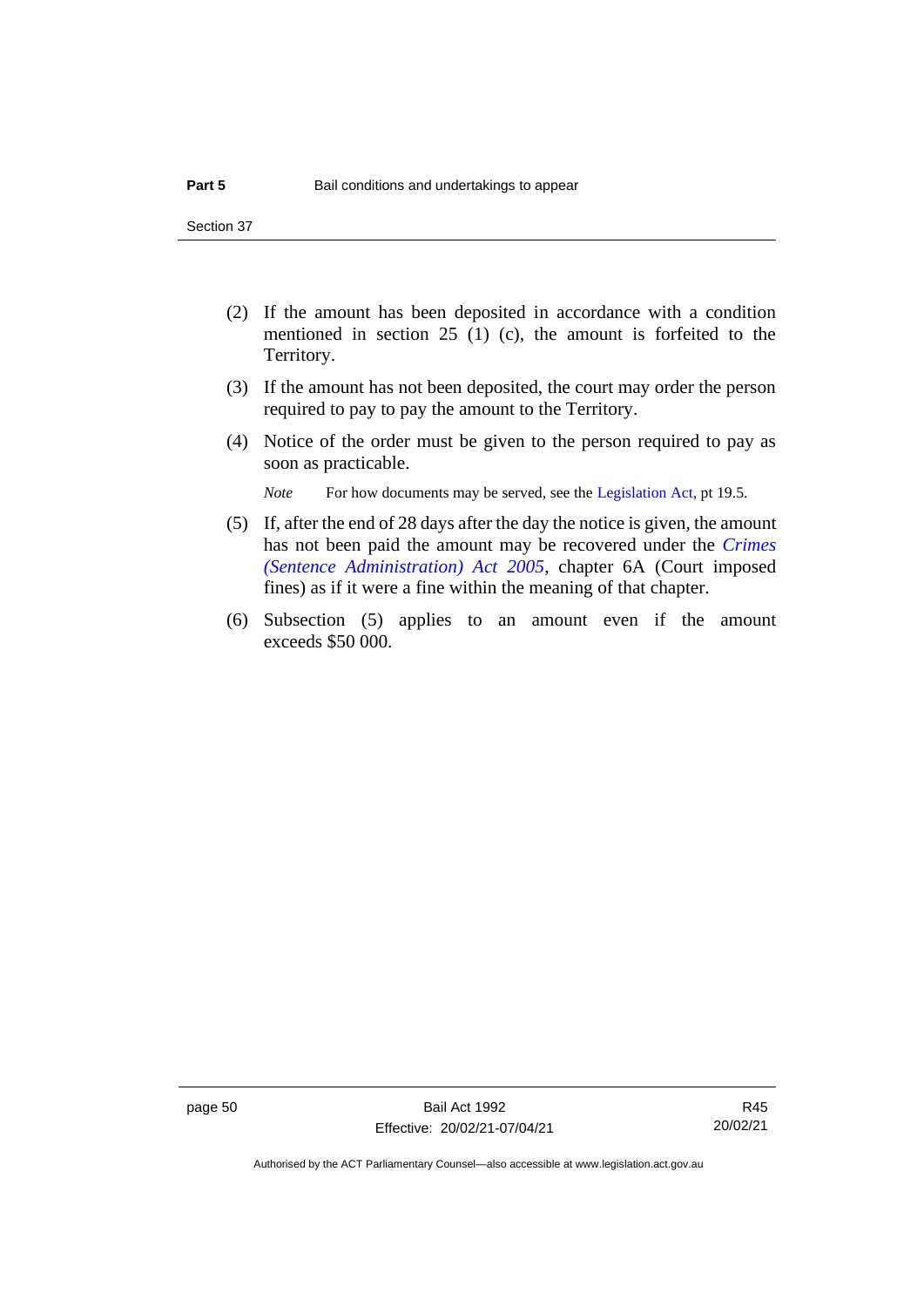# **Part 6 Review of bail decisions**

## **Division 6.1 Review of decisions by authorised officers**

## **38 Review by authorised officers**

- (1) If an authorised officer makes a decision under part 4 in relation to bail for an accused person that is—
	- (a) a decision to refuse to grant bail to the accused person; or
	- (b) a decision to grant bail to the accused person subject to 1 or more bail conditions;

the accused person may request a review of that decision by the authorised officer who made the decision or any other authorised officer.

(2) If an application for a review of a bail decision is made to an authorised officer under subsection (1), the authorised officer must as soon as possible conduct a review of the decision.

## **39 Exercise of power to review**

- (1) The power to review a decision under this division includes a power to confirm or vary a decision or to substitute another decision.
- (2) A decision as varied or substituted must be in conformity with this Act.
- (3) If, on a review of a decision under this division, the authorised officer varies the decision or substitutes another decision, section 27 applies in relation to the decision as varied or substituted as if the decision had been made by the authorised officer under part 4.
- (4) An authorised officer may refuse to entertain a request to review a decision under this division if the authorised officer is satisfied that the request is frivolous or vexatious.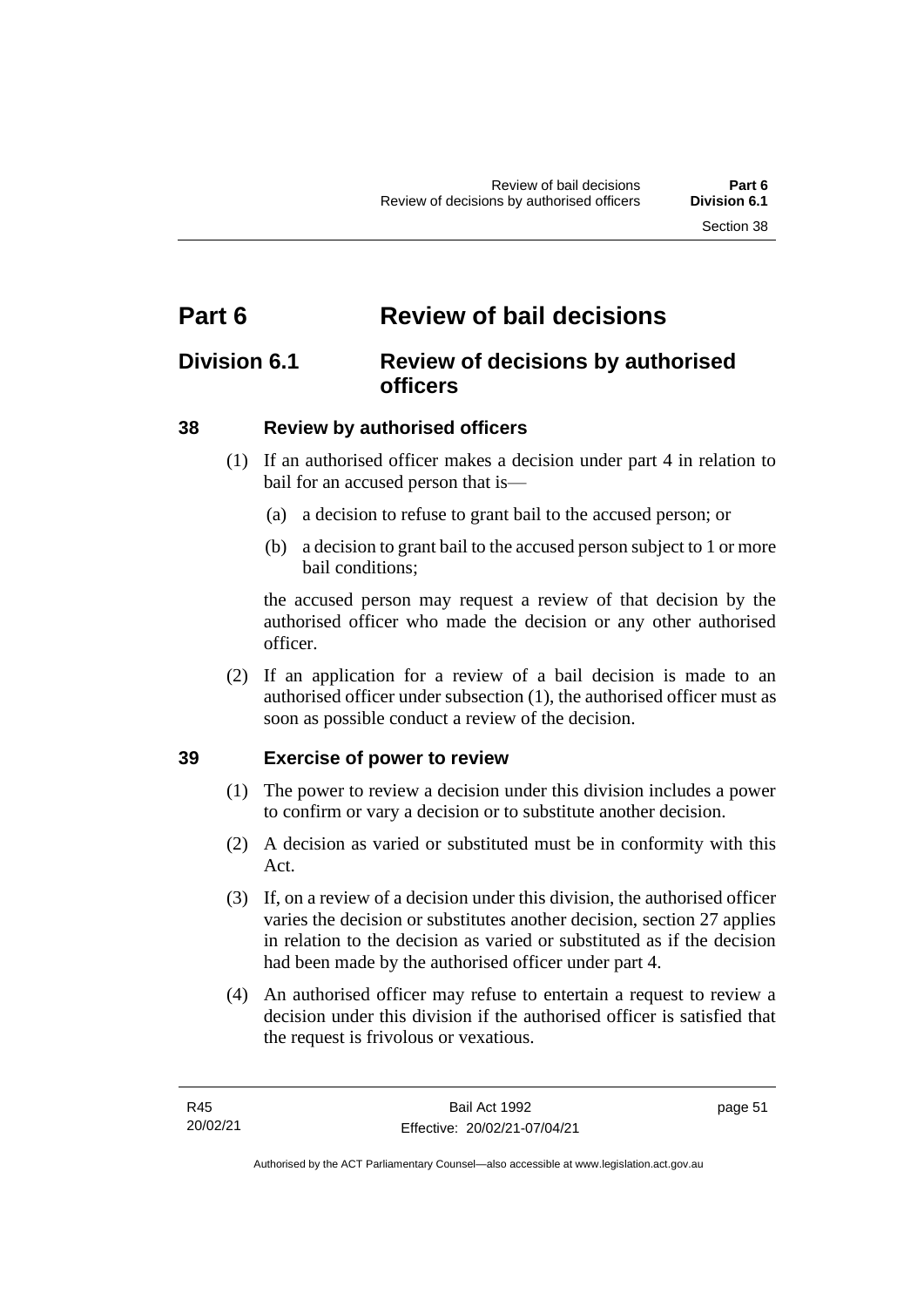- (5) A regulation may—
	- (a) prescribe the way of making a request for the review of a decision under this division; and
	- (b) prescribe procedures for the conduct of a review under this division; and
	- (c) limit the time within which, and the circumstances in which, an accused person may apply for a review of a decision under this division; and
	- (d) limit the number of applications that may be made for the review of a bail decision under this division.

### **40 Limitation on power of authorised officer to review**

An authorised officer may not, under this division—

- (a) review a decision in circumstances if, had the decision not been made, the authorised officer would be prohibited from making a decision in relation to the grant of bail; or
- (b) review a decision that has been reviewed by a court.

## **Division 6.2 Review of decisions by courts**

## **41 Right of review of bail decisions**

An accused person or the informant may apply under this division for review of any decision by a court or an authorised officer in relation to bail.

## **41A Court may review on its own initiative**

(1) A court that has made a decision in relation to bail may review the decision on its own initiative if the court considers it is in the interests of justice to do so.

Authorised by the ACT Parliamentary Counsel—also accessible at www.legislation.act.gov.au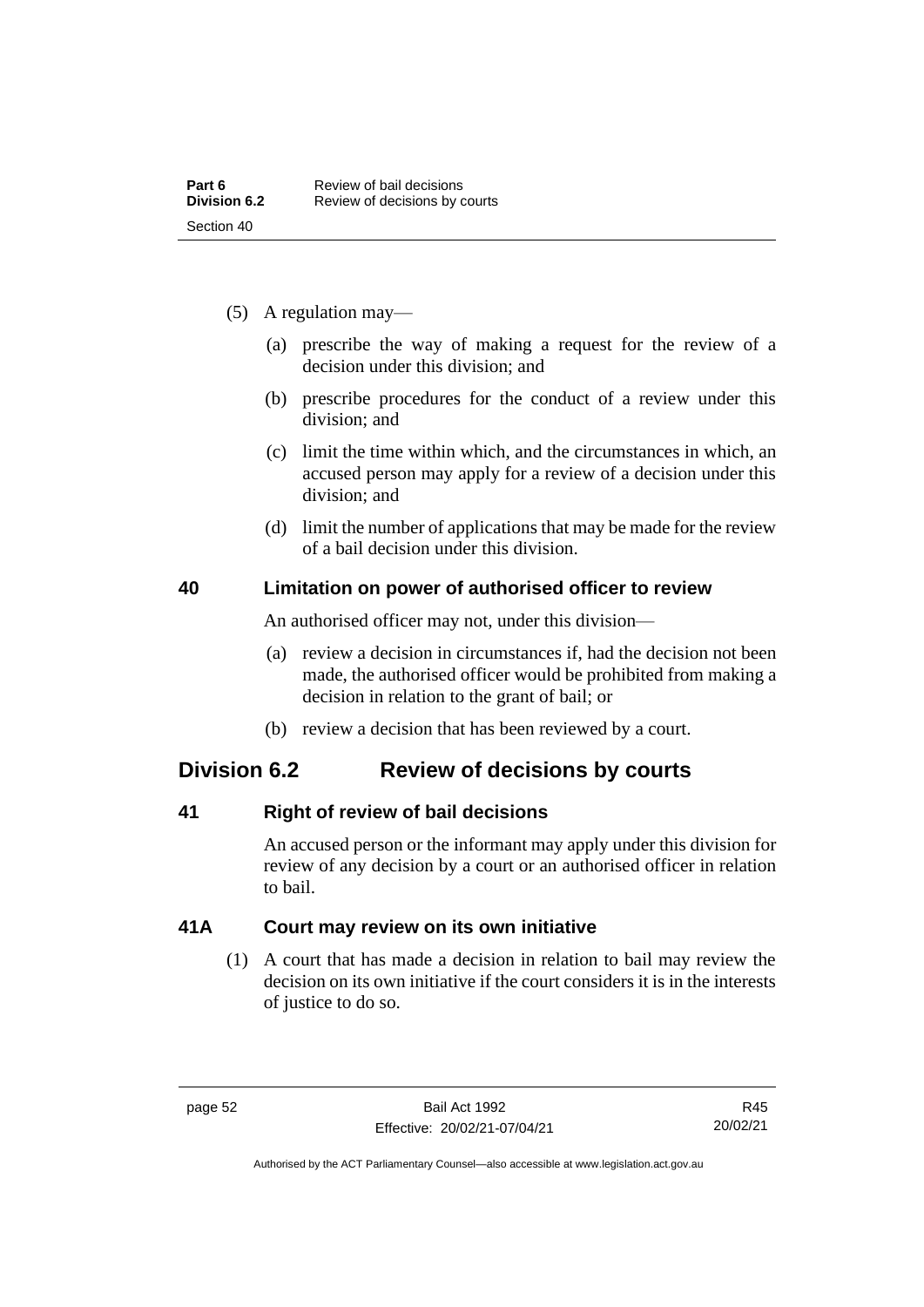(2) The court may issue a warrant for the arrest of the person and for bringing the person before the court at the time and place stated in the warrant.

## **42 Power of Magistrates Court to review—decision of authorised officer**

- (1) The Magistrates Court may, on application under this division (other than under section 44 (Right of review of bail decisions prosecution)), review any decision of an authorised officer in relation to bail for an accused person, only if—
	- (a) the court has power to make a bail order under section  $20(1)(a)$ (Power in relation to bail—Magistrates Court); and
	- (b) the court is satisfied that the applicant has shown—
		- (i) a change in circumstances relevant to the granting of bail since the authorised officer's decision; or
		- (ii) the availability of fresh evidence or information relevant to the granting of bail to the accused person that was unavailable when the authorised officer made the decision.
- (2) The power of the Magistrates Court to review a decision under this section may be exercised whether or not any power to review the decision under section 38 (Review by authorised officers) has been exercised or been sought to be exercised.

## **42A Power of Magistrates Court to review—decision of Magistrates Court**

The Magistrates Court may, on application under this division (other than under section 44 (Right of review of bail decisions prosecution)), review any decision of the court (however constituted) in relation to bail for an accused person, only if—

(a) the court has power to make a bail order under section 20 (1) (a) (Power in relation to bail—Magistrates Court); and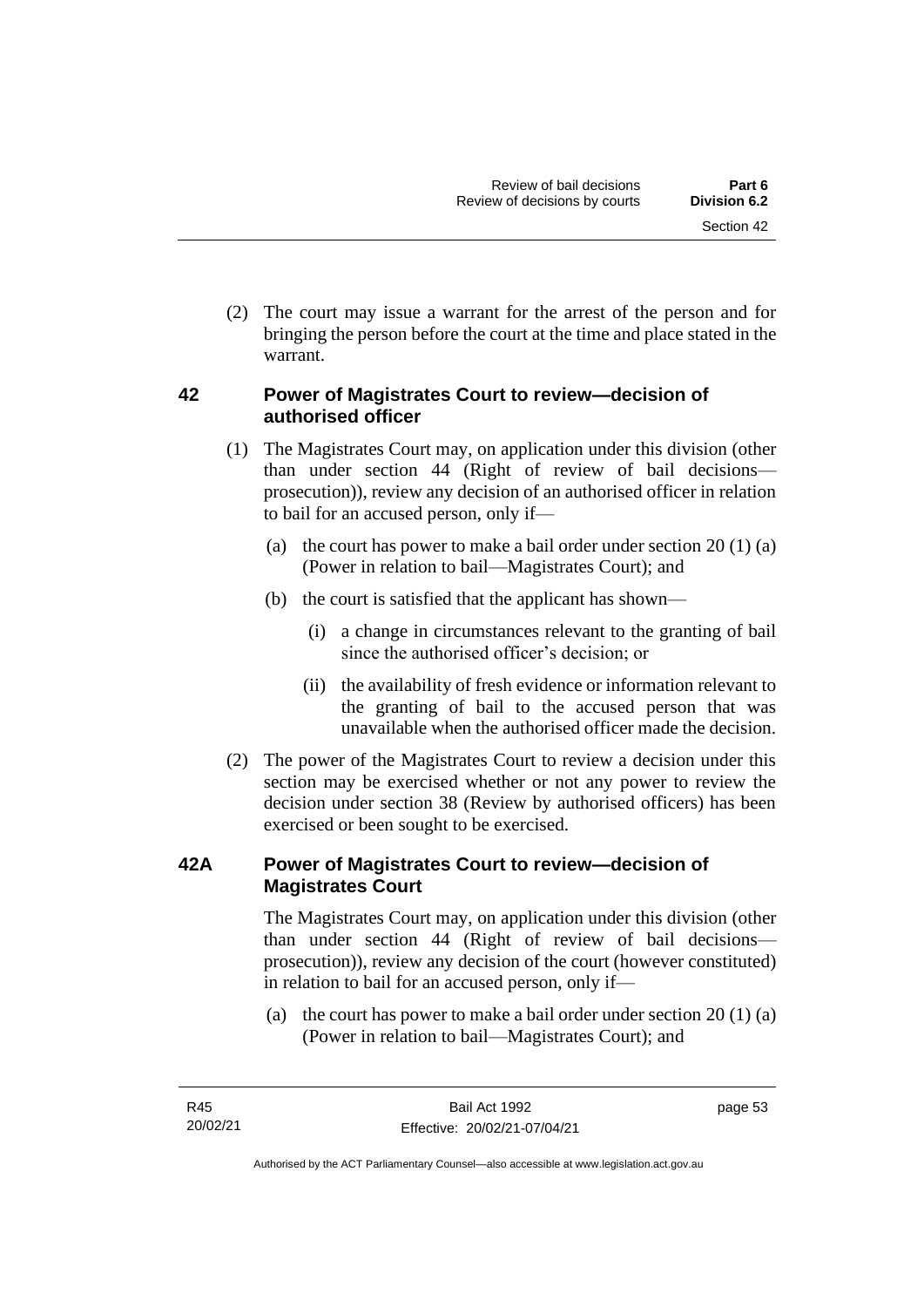- (b) the court is satisfied that the applicant has shown—
	- (i) a change in circumstances relevant to the granting of bail since the court's decision; or
	- (ii) the availability of fresh evidence or information relevant to the granting of bail to the accused person that was unavailable when the court made the decision; and
- (c) for an application made by the accused person—the person has made 2 applications for bail in the Magistrates Court in the proceeding to which the bail relates.

### **43 Power of Supreme Court to review—decision of authorised officer**

- (1) This section applies if, in relation to a decision of an authorised officer in relation to bail for an accused person, the Magistrates Court—
	- (a) does not have power to hear an application for review of the decision; or
	- (b) has heard an application for review of the decision.
- (2) The Supreme Court may, on application under this division (other than under section 44 (Right of review of bail decisions prosecution)), review the decision of the authorised officer, only if the court is satisfied that the applicant has shown—
	- (a) a change in circumstances relevant to the granting of bail since the authorised officer's decision; or
	- (b) the availability of fresh evidence or information relevant to the granting of bail to the accused person that was unavailable when the authorised officer made the decision.

Authorised by the ACT Parliamentary Counsel—also accessible at www.legislation.act.gov.au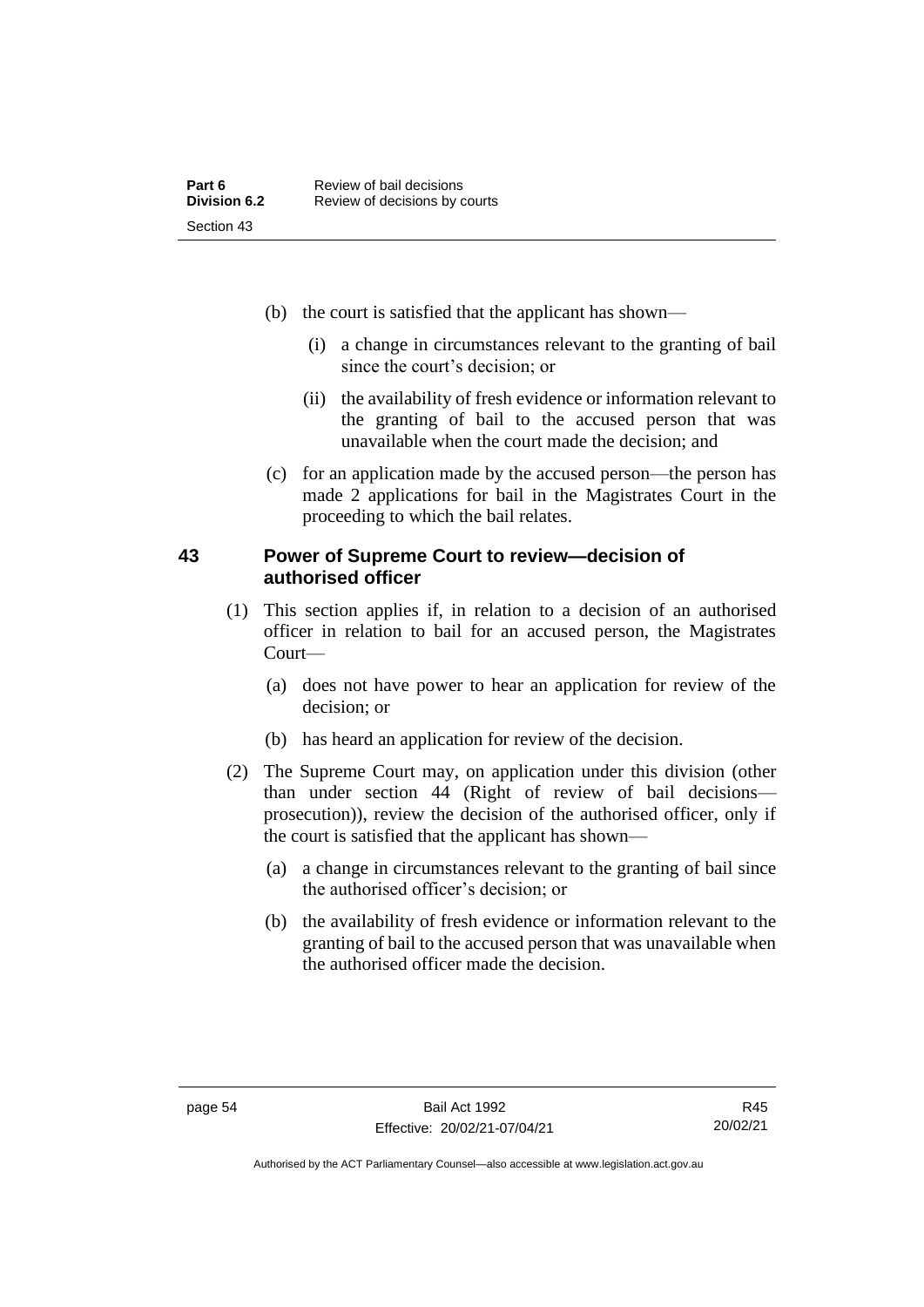(3) The power of the Supreme Court to review a decision under this section may be exercised whether or not any power to review the decision under section 38 (Review by authorised officers) has been exercised or been sought to be exercised.

## **43A Power of Supreme Court to review—decision of Magistrates Court or Supreme Court**

- (1) This section applies if a decision in relation to bail for an accused person has been made by—
	- (a) the Magistrates Court in accordance with section 42A (Power of Magistrates Court to review—decision of Magistrates Court); or
	- (b) the Supreme Court.
- (2) The Supreme Court may, on application under this division (other than under section 44 (Right of review of bail decisions prosecution)), review the decision of the court, only if the court is satisfied that the applicant has shown—
	- (a) a change in circumstances relevant to the granting of bail since the court's decision; or
	- (b) the availability of fresh evidence or information relevant to the granting of bail to the accused person that was unavailable when the court made the decision.

## **44 Right of review of bail decisions—prosecution**

- (1) This section applies to a decision by a court in relation to bail for an accused person charged with a family violence offence or a serious offence.
- (2) The director of public prosecutions may apply to the Supreme Court for review of the decision if the director of public prosecutions considers that exceptional circumstances exist and that it is in the public interest to make the application.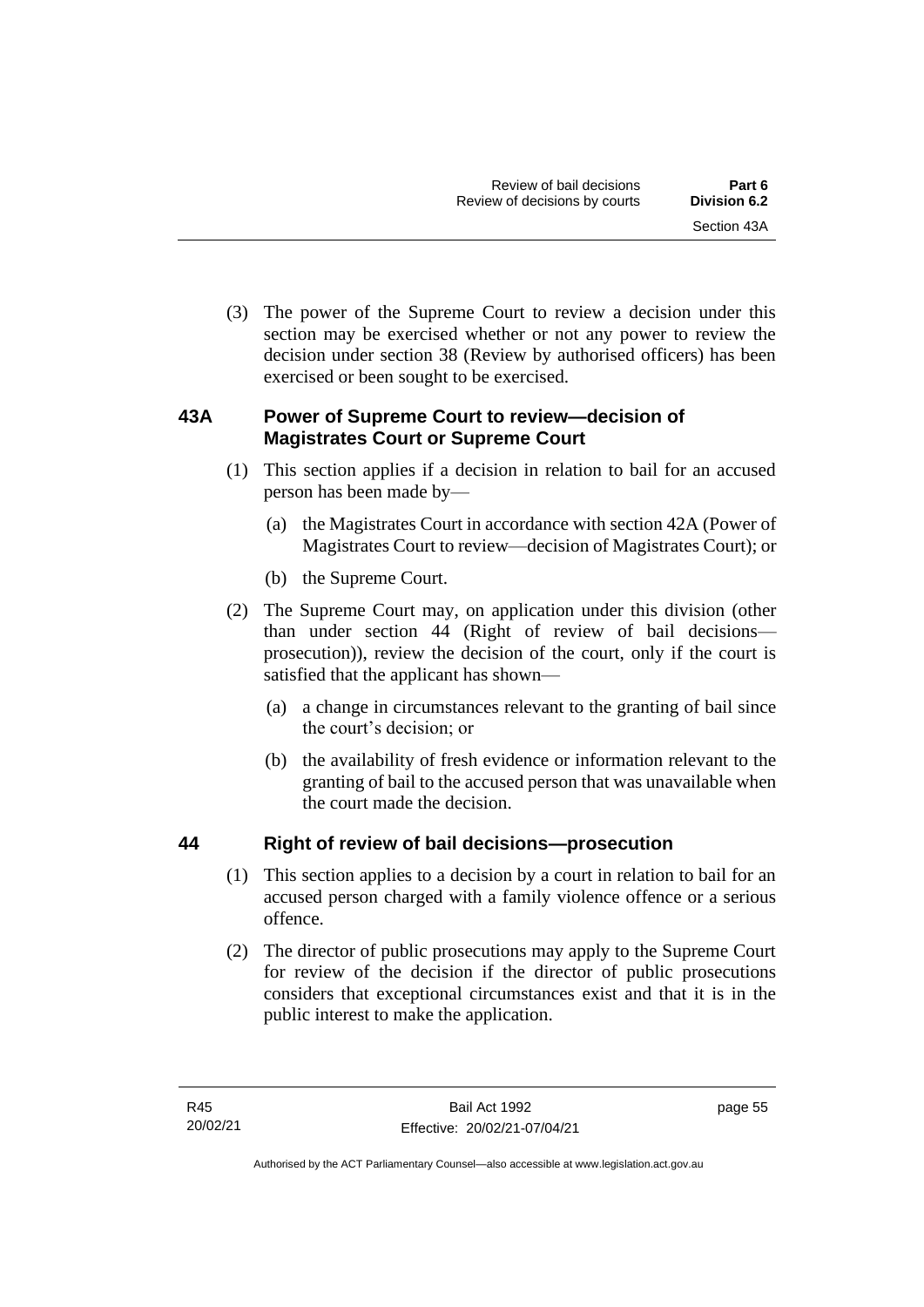- (3) An application must be made, and written notice of the application given to the accused person—
	- (a) within 2 hours after the decision is made; or
	- (b) if the decision is made between 4pm on a day and 8am the next day (*day 2*)—by 10am on day 2 (whether or not it is a working day).
- (4) However, an application may only be made if the director of public prosecutions gives the court that made the decision oral notice of the proposed application immediately after the decision is made.
- (5) On giving notice under subsection (4), the operation of the decision is stayed until the first of the following happens:
	- (a) the director of public prosecutions tells the court that made the decision that an application will not be made;
	- (b) 24 hours have passed since notice was given under subsection (4) and the director of public prosecutions has not—
		- (i) made an application; and
		- (ii) given written notice of the application to the accused person;
	- (c) the Supreme Court makes a decision on the application;
	- (d) 48 hours have passed since notice was given under subsection (4) and the Supreme Court has not made a decision on the application.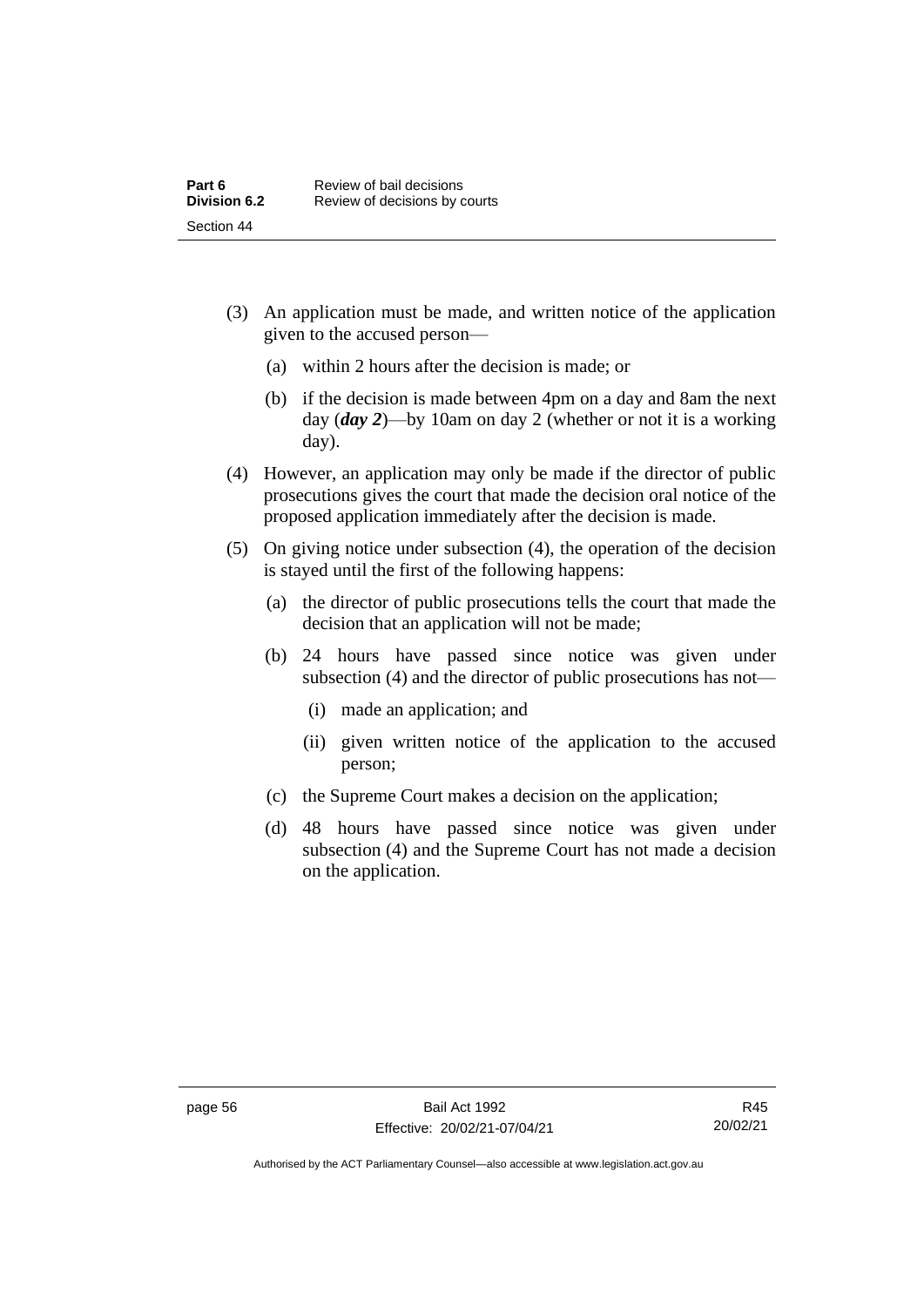(6) In this section:

*family violence offence*—see the *[Family Violence Act 2016](http://www.legislation.act.gov.au/a/2016-42)*, dictionary.

*serious offence* means—

- (a) an offence that involves causing harm, or threatening to cause harm, to anyone, punishable by imprisonment for more than 10 years; or
- (b) an offence under the [Criminal Code,](http://www.legislation.act.gov.au/a/2002-51) chapter 3 (Theft, fraud, bribery and related offences), punishable by imprisonment for more than 10 years; or
- (c) an offence under the [Criminal Code,](http://www.legislation.act.gov.au/a/2002-51) part 4.1 (Property damage offences), punishable by imprisonment for more than 14 years; or
- (d) an offence under the [Criminal Code,](http://www.legislation.act.gov.au/a/2002-51) chapter 6 (Serious drug offences), punishable by imprisonment for more than 10 years.

### **45 Exercise of power to review**

- (1) The power to review a decision under this division includes a power to confirm or vary the decision or to substitute another decision.
- (2) A decision as varied or substituted must be in conformity with this Act.
- (3) The review of a decision must be by way of rehearing and evidence or information in addition to, or in substitution for, the evidence or information given or obtained on the making of the decision may be given or obtained on the review.
- (4) If, on a review of a decision under this division the court varies the decision or substitutes another decision, section 27 applies in relation to the decision as varied or substituted as if that decision had been given by the court in relation to an application for bail.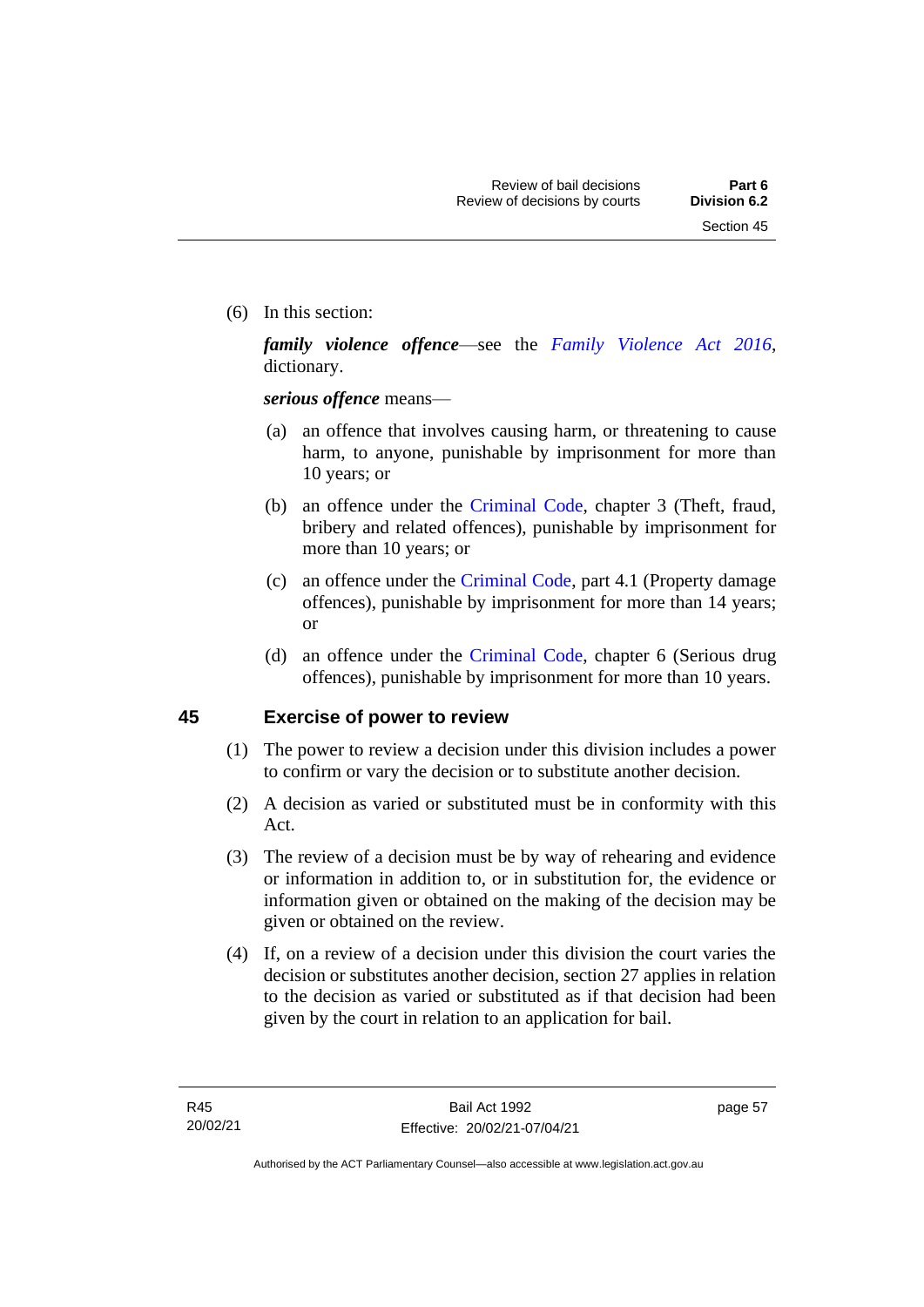- (5) If, on a review of a decision under this division, bail for an accused person is revoked, the court may, by warrant, commit the person into custody.
- (6) If, on a review of a decision under this division—
	- (a) bail is granted without any condition being imposed but the accused person has not given an undertaking to appear; or
	- (b) bail is granted subject to a condition;

the court may by warrant commit the person into custody until the person gives the undertaking to appear or satisfies the condition.

- (7) A court may refuse to entertain a request to review a decision under this division if the court is satisfied that the request is frivolous or vexatious.
- (8) A regulation may make provision in relation to—
	- (a) the way of making a request for the review of a decision under this division; and
	- (b) the giving or sending to people of notices relating to the proposed exercise of power to review a decision under this division.

### **46 Review limited to bail conditions**

- (1) If an accused person has remained in custody after being granted bail by a court because any condition of the bail has not been complied with, the decision in relation to bail may be reviewed by the court that granted bail—
	- (a) at the request of the accused person; or
	- (b) at the request of a police officer; or
	- (c) on the court's own initiative.
- (2) A review under this section of a decision in relation to bail is limited to a review of the conditions on which bail has been granted.

R45 20/02/21

Authorised by the ACT Parliamentary Counsel—also accessible at www.legislation.act.gov.au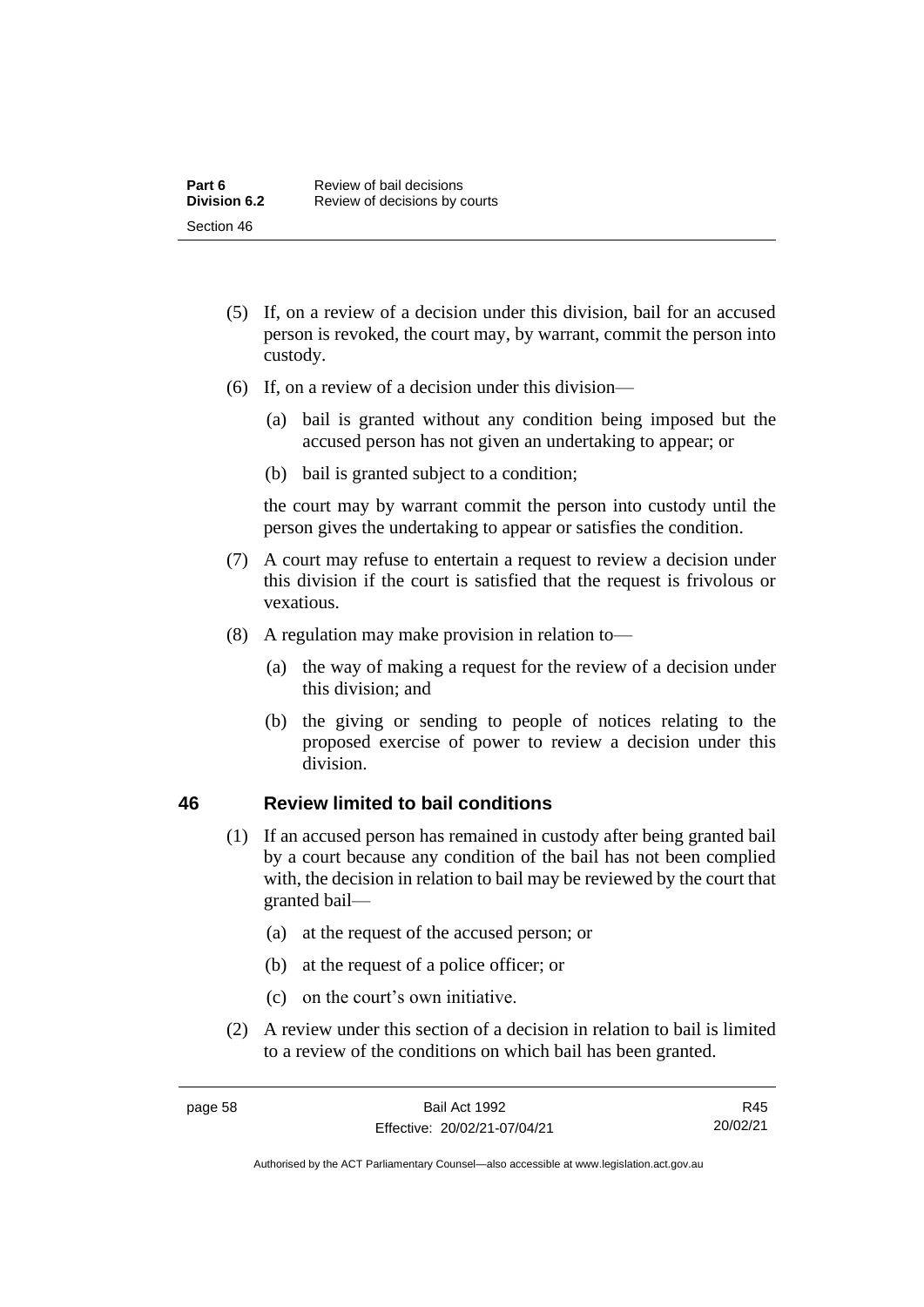- (3) A review requested under this section by a police officer must not be conducted unless the court is satisfied that the request was made—
	- (a) for the purpose of benefiting the accused person; and
	- (b) with the consent of the accused person.
- (4) On a review of a bail decision under this section, a court may—
	- (a) confirm the decision about the conditions of bail; or
	- (b) vary the decision by removing or imposing bail conditions; or
	- (c) grant bail without imposing any bail condition.
- (5) Notwithstanding section 43, section 43A or section 44, the Supreme Court is empowered to conduct a review of a bail decision under this section only in relation to bail granted by the Supreme Court (however constituted).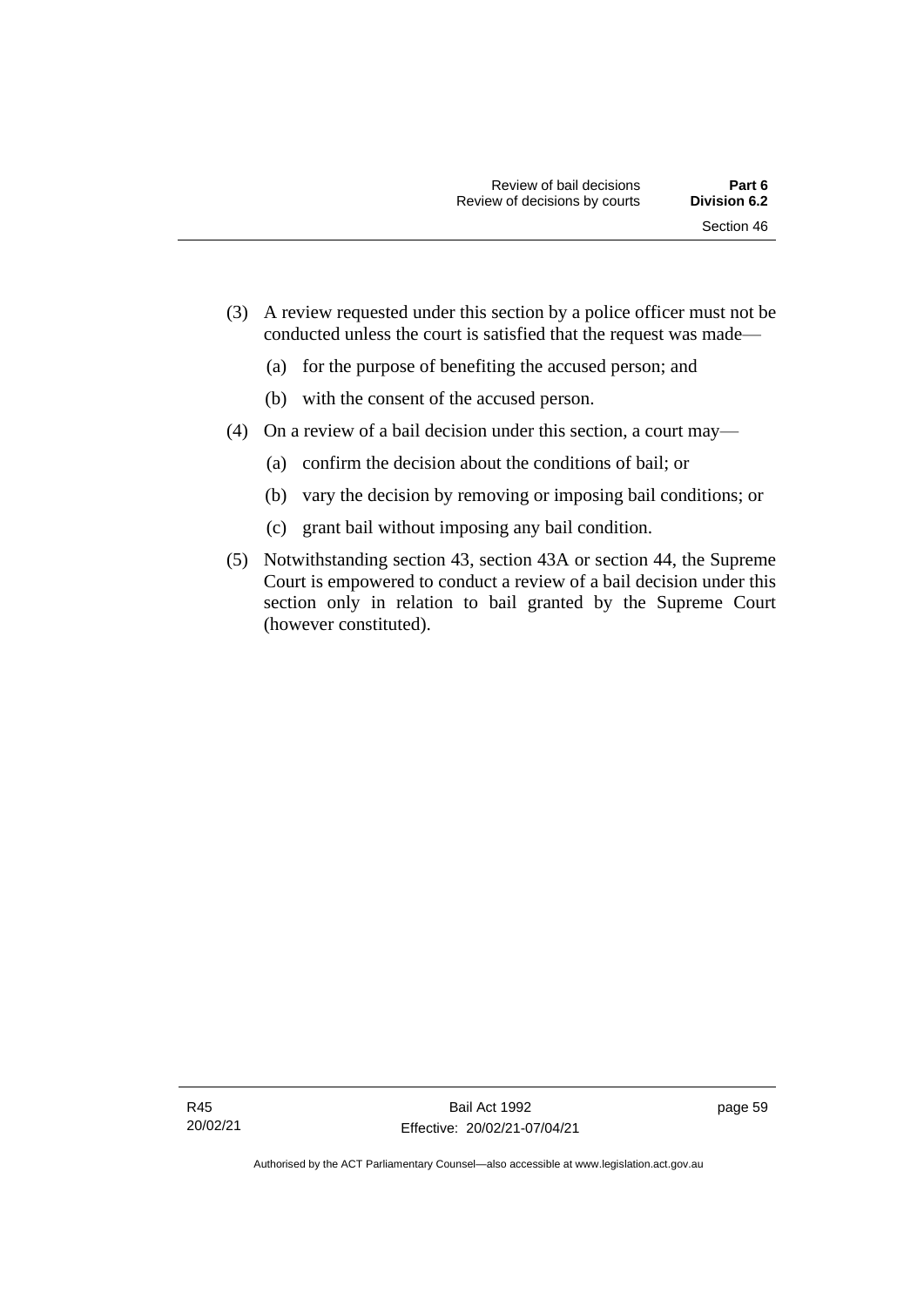#### **Part 7** Miscellaneous

Section 47

# **Part 7 Miscellaneous**

### **47 Giving information relating to bail**

(1) If a person is charged by a police officer with an offence and the person charged is being held in custody in relation to the offence, the police officer must, as soon as is reasonably practicable after the person is charged, give to the person, by written notice, information relating to his or her entitlement to, or eligibility for, bail and to his or her entitlement to the review of decisions under this Act.

(2) If an accused person is being held in custody in relation to an offence at the time of his or her first appearance in court in relation to that offence, the court must, during that appearance, or as soon as is reasonably practicable, give to the person, by written notice, information relating to his or her entitlement to, or eligibility for, bail.

### **47A Notice to victim of bail decisions**

- (1) This section applies if—
	- (a) a court or authorised officer makes a decision about a grant of bail, or reviews a bail decision, in relation to a person; and
	- (b) the informant is aware that a victim has expressed concern about the need for protection from violence or harassment by the person.
- (2) The informant must tell a police officer assigned to liaise with victims of crime (a *victim liaison officer*) that the victim has expressed the concern.
- (3) If a victim liaison officer is told about a victim's concern, the victim liaison officer must take all reasonable steps to tell the victim (or, if the victim is a child, a person who has parental responsibility for the child) about the bail decision as soon as practicable.

R45 20/02/21

*Note* If a form is approved under s 58 for a notice under this section, the form must be used.

Authorised by the ACT Parliamentary Counsel—also accessible at www.legislation.act.gov.au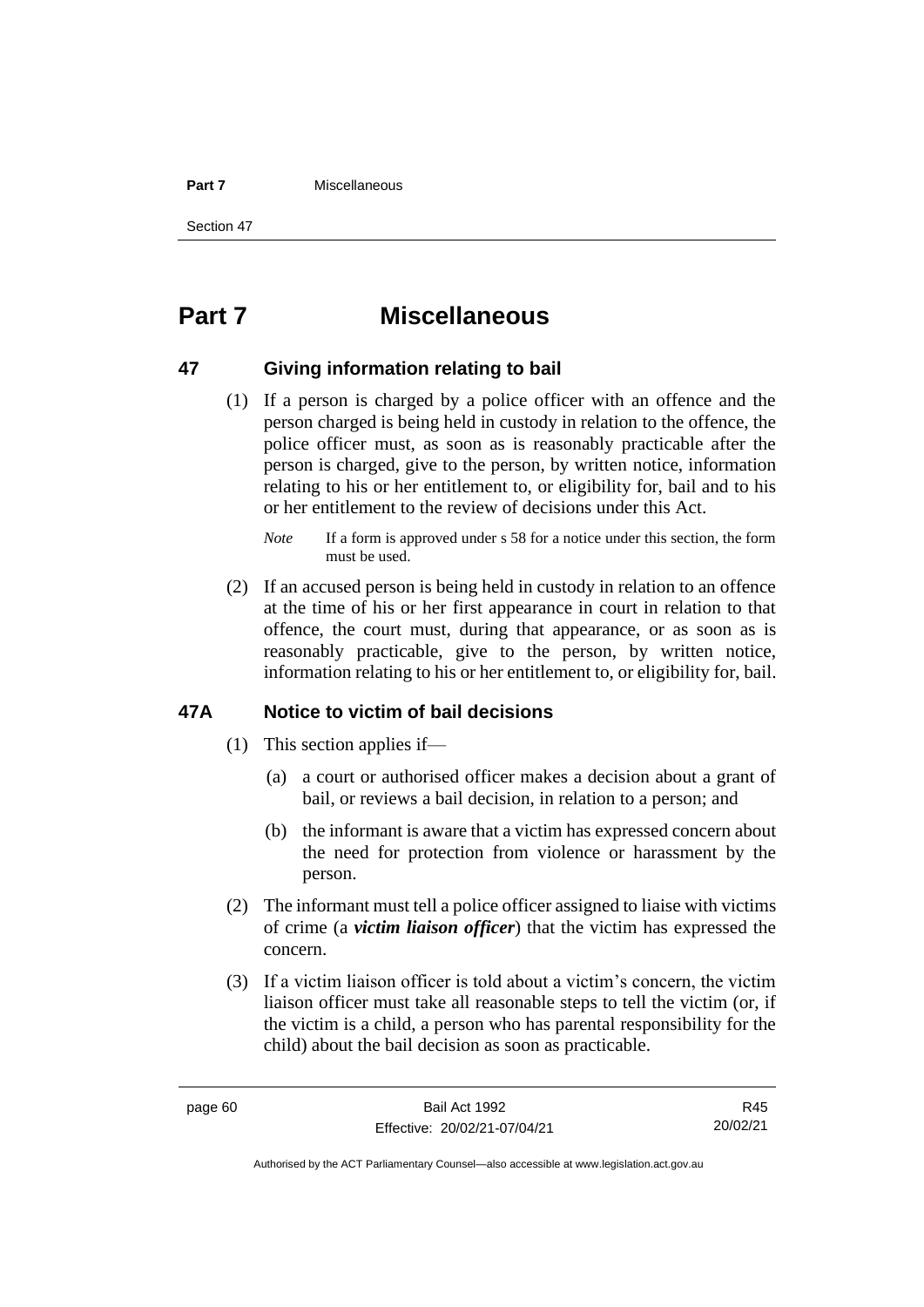### **48 Notification to court that bail condition not satisfied**

- (1) This section applies to a person who has been granted bail by a court but who has remained in custody since bail was granted because a condition of the bail has not been complied with.
- (2) The person in charge of the correctional centre or other place where the person is in custody must give the court written notice that the person remains in custody because of the failure to comply with a bail condition.

*Note* If a form is approved under s 58 for a notice, the form must be used.

- (3) The notice must be given to the court not later than 7 days after the day the person is received into custody.
- (4) To remove any doubt, the court to which a notice is given under subsection (2) may, on its own initiative, conduct a review under section 46 of the condition on which bail was granted.
- (5) A notice under this section is required to be given only once in relation to any particular grant of bail.
- (6) A regulation may prescribe information that is to be given to a court with a notice under this section.

### **49 Failure to answer bail**

- (1) A person commits an offence if the person—
	- (a) gives an undertaking to appear before a court; and
	- (b) fails to carry out the undertaking.

Maximum penalty: 200 penalty units, imprisonment for 2 years or both.

- (2) The court may issue a warrant to arrest the person and to bring the person before the court.
- (3) Subsection (1) does not apply if the person has a reasonable excuse for failing to carry out the undertaking.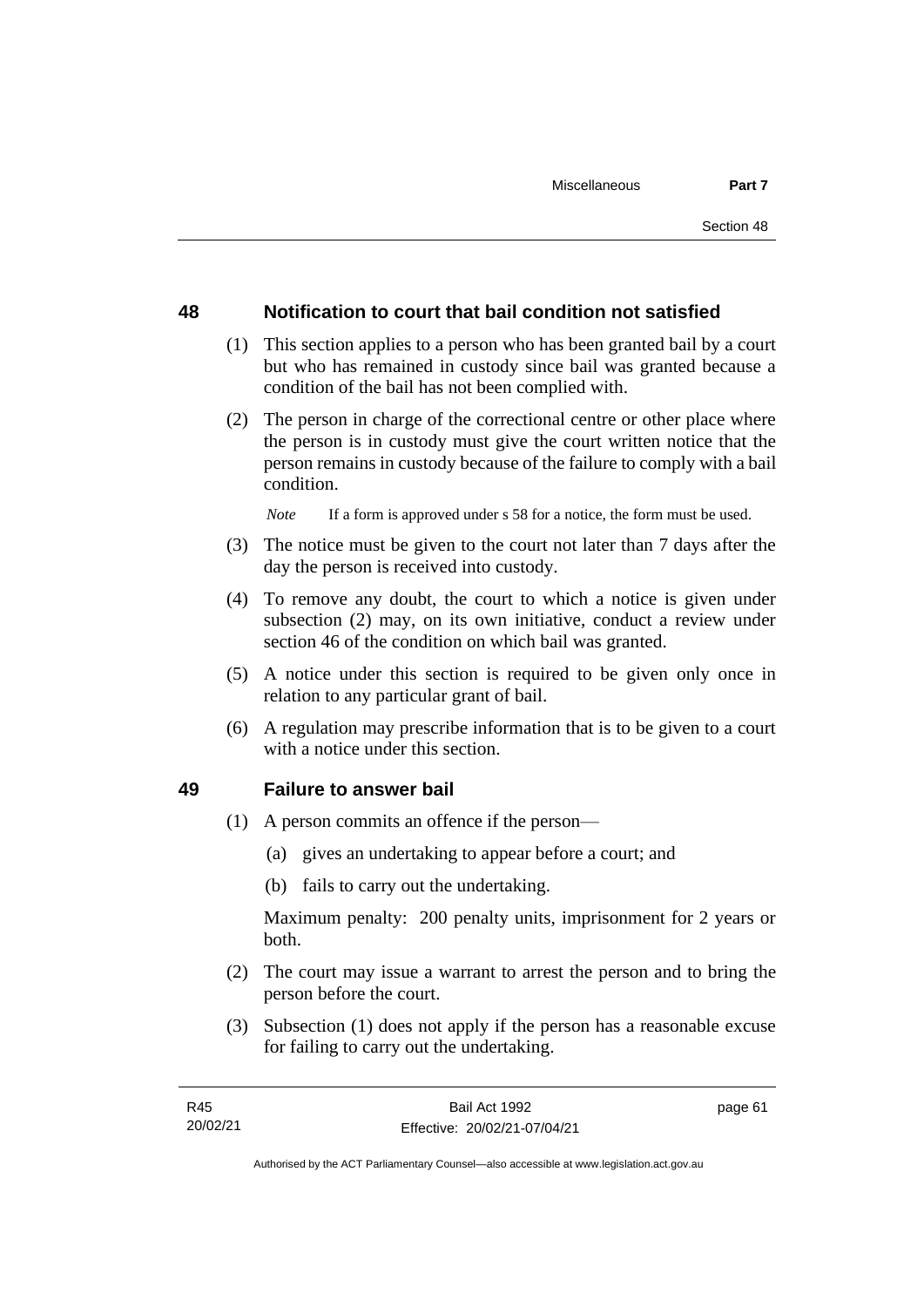#### **Part 7** Miscellaneous

Section 51

### **51 Indemnification of sureties**

(1) A person commits an offence if the person indemnifies, or agrees to indemnify, anyone else against a liability the other person incurs or may incur as surety for an accused person.

Maximum penalty: 200 penalty units, imprisonment for 2 years or both.

(2) A person commits an offence if the person is indemnified, or agrees to be indemnified, by someone else against a liability the person incurs or may incur as surety for an accused person.

Maximum penalty: 200 penalty units, imprisonment for 2 years or both.

- (3) For this section, it does not matter whether—
	- (a) the agreement is for compensation in money or anything else; or
	- (b) the agreement is made before or after the person indemnified, or agreed to be indemnified, becomes a surety; or
	- (c) the person indemnified, or agreed to be indemnified, becomes a surety.

### **52 Contravention of Act by police officers**

- (1) If a police officer contravenes a provision of this Act that is applicable to him or her as a police officer or as an authorised officer, the contravention is not punishable as an offence unless a penalty is expressly provided by this Act in relation to the contravention.
- (2) Subsection (1) does not apply to prevent a contravention of a provision of this Act by a police officer from—
	- (a) being dealt with under the—
		- (i) *[Australian Federal Police Act 1979](http://www.comlaw.gov.au/Series/C2004A02068)* (Cwlth), part 5; or
		- (ii) *[Law Enforcement Integrity Commissioner Act 2006](http://www.comlaw.gov.au/Series/C2006A00085)* (Cwlth); or

R45 20/02/21

Authorised by the ACT Parliamentary Counsel—also accessible at www.legislation.act.gov.au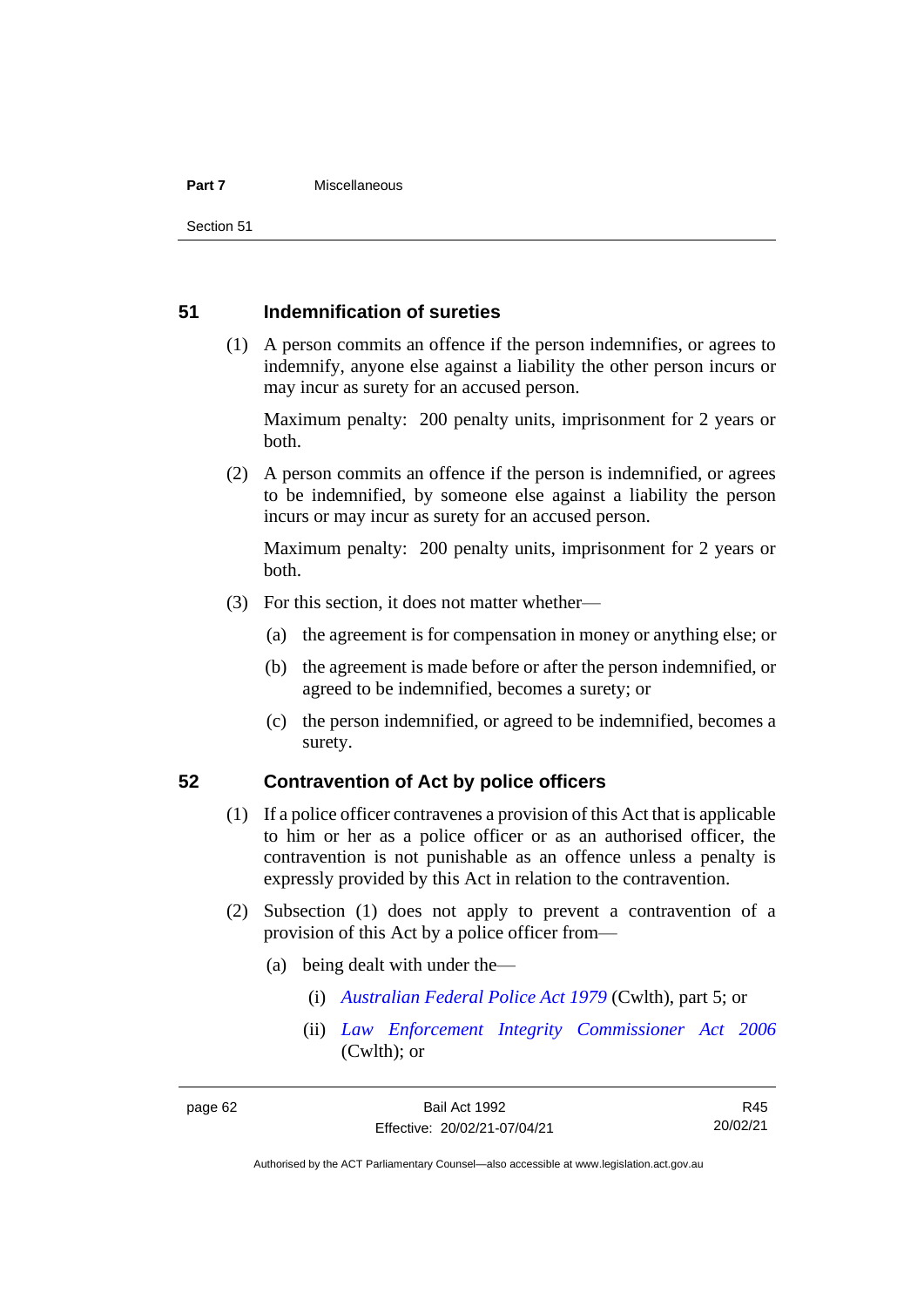- (iii) *[Ombudsman Act 1976](http://www.comlaw.gov.au/Series/C2004A01611)* (Cwlth); or
- (b) constituting grounds for the institution of civil proceedings.

### **55 Civil standard of proof to apply for certain purposes**

If a court or an authorised officer, in making a decision in relation to bail (other than a decision in proceedings for an offence committed in relation to bail), is to be, or may be, satisfied as to any matter, it is sufficient if the court or authorised officer is satisfied on the balance of probabilities.

### **56 No right of surety to arrest**

A surety for an accused person does not have the right to arrest the accused person because the surety is a surety for the accused person.

### **56A Arrest for failure to comply with bail condition**

- (1) This section applies if—
	- (a) a person has been granted bail in the ACT or a State; and
		- *Note State* includes the Northern Territory (see [Legislation Act,](http://www.legislation.act.gov.au/a/2001-14) dict, pt 1).
	- (b) a police officer believes on reasonable grounds that the person—
		- (i) has failed to comply with a bail condition; or
		- (ii) will not comply with a bail condition.
- (2) A police officer may, without a warrant, arrest the person.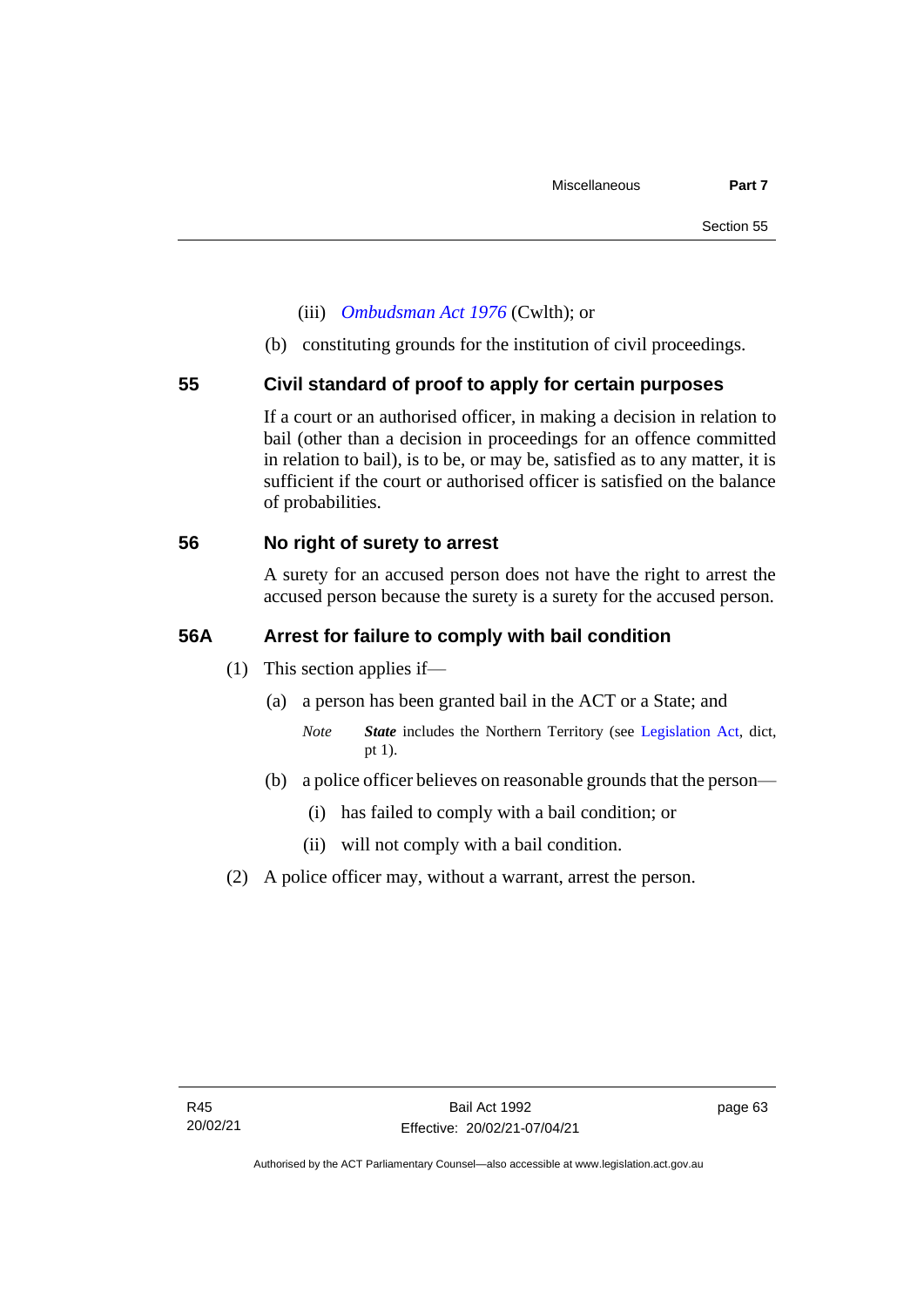#### **Part 7** Miscellaneous

Section 56A

### **56AA Police power to enter premises to arrest**

- (1) This section applies if—
	- (a) a police officer has power under section 56A to arrest a person without a warrant; and
	- (b) the offence for which the person has been granted bail is a relevant offence; and
	- (c) the police officer believes on reasonable grounds that the person is on premises that are not a public place.
- (2) The police officer may enter the premises to search the premises for the person or to arrest the person, using the force that is necessary and reasonable in the circumstances.
- (3) However, the police officer must not enter a dwelling house under this section unless the police officer believes on reasonable grounds that—
	- (a) it is necessary having regard to the circumstances of the person's failure to comply, or expected failure to comply, with the bail condition; and
	- (b) it would not be reasonable to arrest the person somewhere else; and
	- (c) for entry before 6 am or after 9 pm on any day—
		- (i) it is necessary to do so to prevent the concealment, loss or destruction of evidence of a matter relating to whether the person has failed to comply, or will not comply, with a bail condition; or
		- (ii) it would not be practicable to arrest the person at another time.

Authorised by the ACT Parliamentary Counsel—also accessible at www.legislation.act.gov.au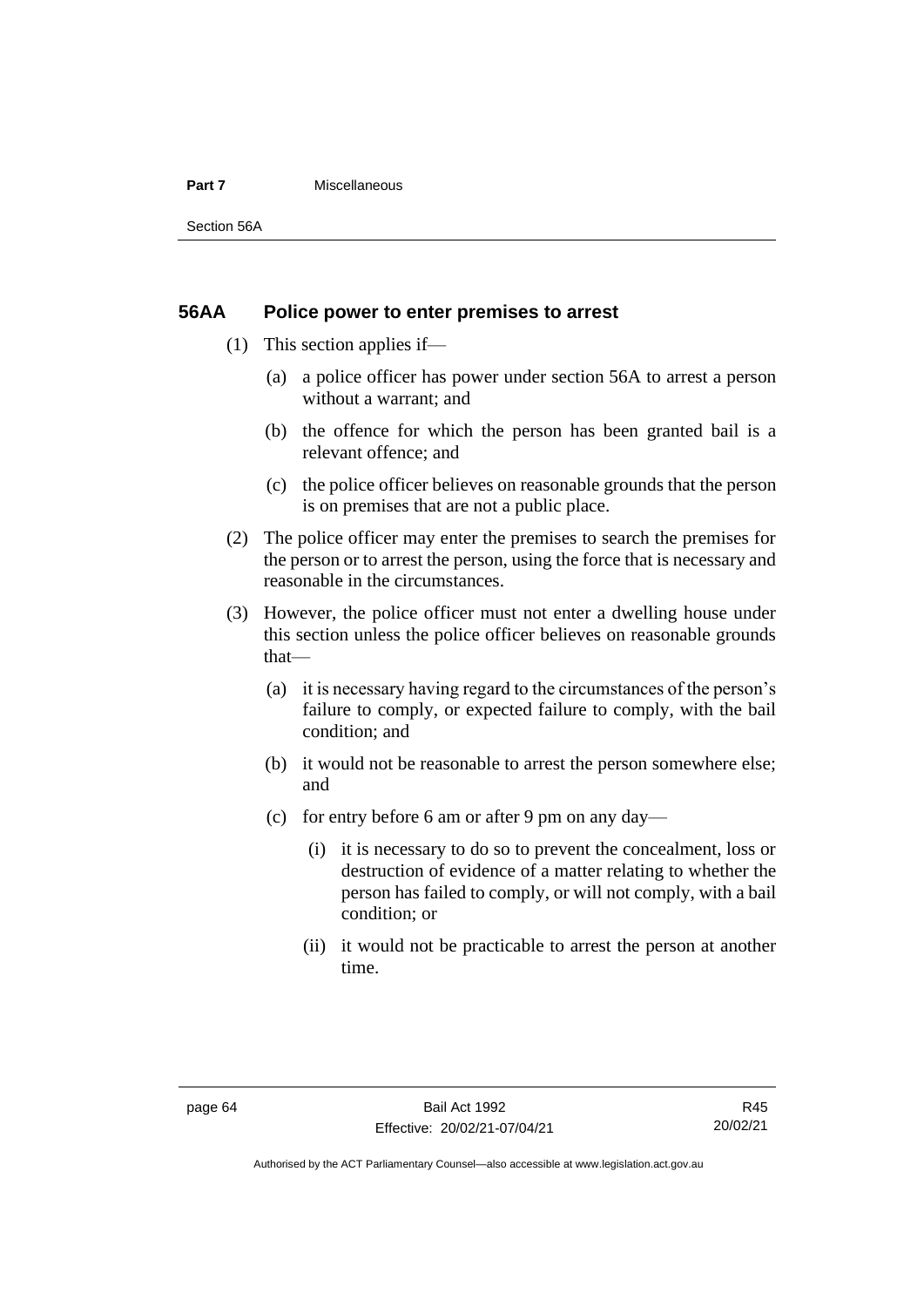(4) In this section:

*dwelling house*—see the *[Crimes Act](http://www.legislation.act.gov.au/a/1900-40) 1900*, section 220 (4). *premises*—see the *[Crimes Act](http://www.legislation.act.gov.au/a/1900-40) 1900*, section 185. *public place*—see the *[Crimes Act](http://www.legislation.act.gov.au/a/1900-40) 1900*, section 174. *relevant offence*—see the *[Crimes Act 1900](http://www.legislation.act.gov.au/a/1900-40)*, section 220 (4).

# **56AB Police officer must announce entry before entering**

- (1) A police officer must, before entering premises under section 56AA (2)-
	- (a) announce that the police officer is authorised to enter the premises; and
	- (b) give any person at the premises an opportunity to allow entry to the premises.
- (2) A police officer is not required to comply with subsection (1) if they believe on reasonable grounds that immediate entry to the premises is required to ensure—
	- (a) the safety of a person (including a police officer); or
	- (b) that the arrest is not frustrated.

# **56AC Police powers on arrest for failure to comply with bail condition**

The following sections of the *[Crimes Act](http://www.legislation.act.gov.au/a/1900-40) 1900* apply in relation to the arrest of a person under section 56A as if the person were arrested for an offence:

- (a) section 221 (Use of force in making arrest);
- (b) section 222 (Persons to be informed of grounds of arrest);
- (c) section 223 (Power to conduct frisk search of arrested person);

page 65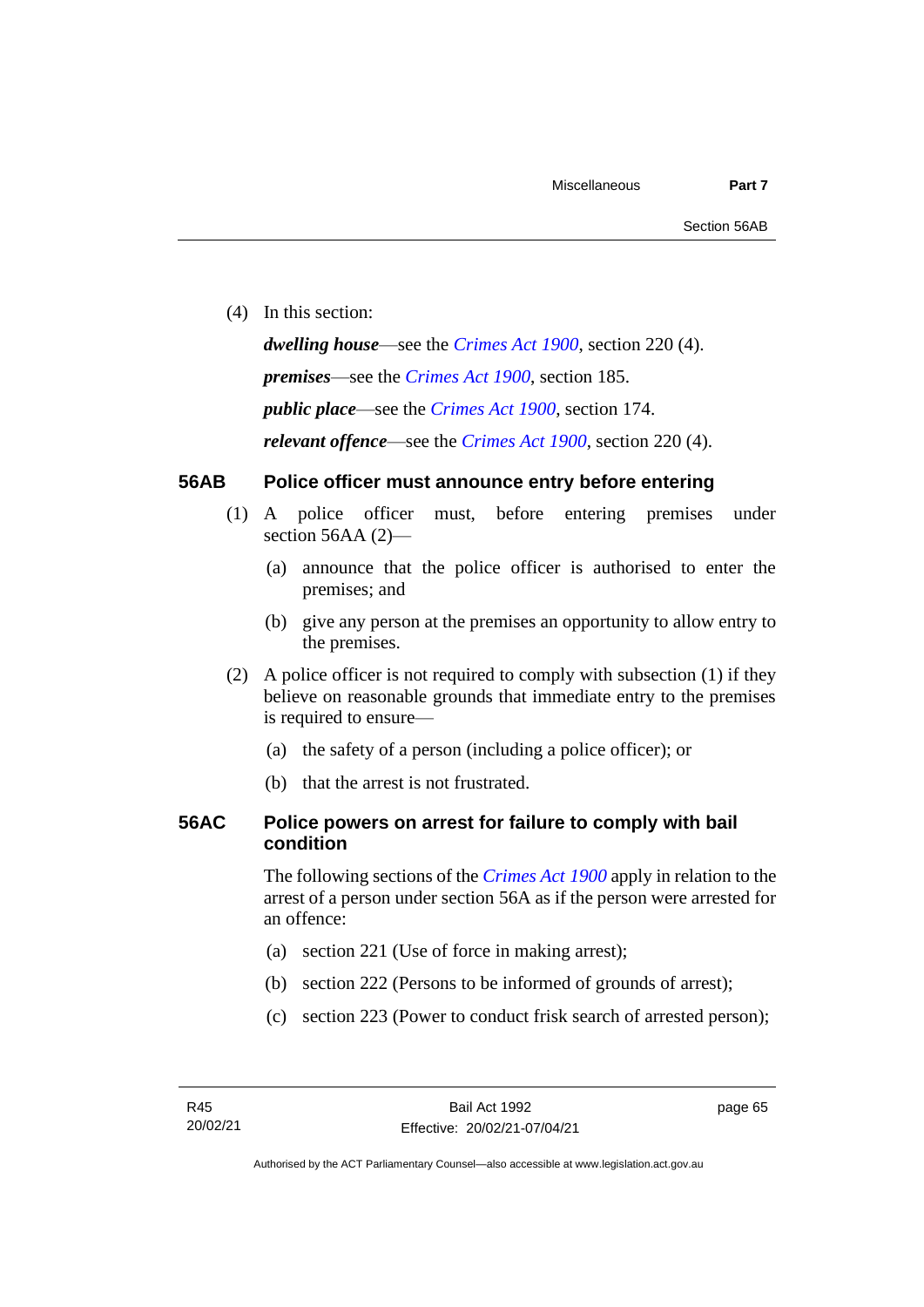#### **Part 7** Miscellaneous

Section 56A

- (d) section 224 (Power to conduct ordinary search of arrested person);
- (e) section 225 (Power to conduct search of arrested person's premises);
- (f) section 226 (Power to conduct search at police station);
- (g) section 227 (Power to conduct strip search);
- (h) section 228 (Rules for conduct of strip search);
- (i) section 229 (Safekeeping of things seized).

# **56AD Arrested person to be brought before court**

- (1) If a police officer arrests a person under section 56A, the police officer must bring the person before a court as soon as practicable.
- (2) The court may—
	- (a) for a person granted bail in the ACT—exercise the same powers in relation to bail as it has in relation to any other accused person in custody; or
	- (b) for a person granted bail in a State—
		- (i) release the person unconditionally; or
		- (ii) grant the person bail subject to the conditions that the court considers appropriate; or
		- (iii) remand the person in custody for a reasonable time while a warrant for the person's arrest is obtained from the State.
- (3) A release mentioned in subsection (2) (b) (i) does not affect the grant of bail in the State.

*Note State* includes the Northern Territory (see [Legislation Act,](http://www.legislation.act.gov.au/a/2001-14) dict, pt 1).

Authorised by the ACT Parliamentary Counsel—also accessible at www.legislation.act.gov.au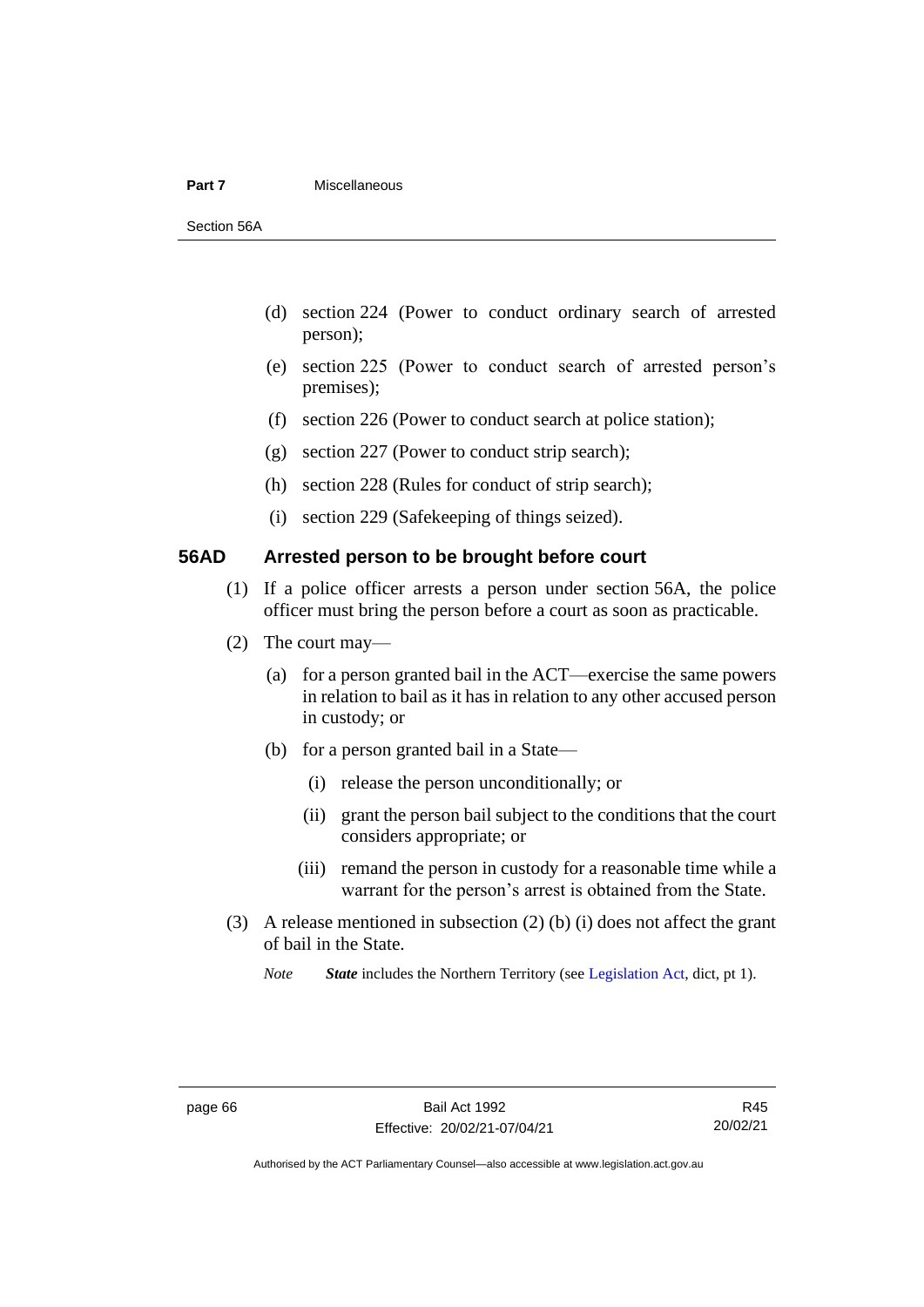# **56B Arrest for breach of condition by person outside ACT**

- (1) This section applies if a police officer reasonably believes that—
	- (a) a person who has been granted bail in the ACT has failed to comply with a bail condition; and
	- (b) the person is in a State or another Territory.
- (2) An issuing officer may, on the information of a police officer—
	- (a) issue a warrant to arrest the person in the State or other Territory and bring the person before a court; or
	- (b) issue a summons for the person's appearance before a court.
- (3) In this section

*issuing officer*, for a warrant, means—

- (a) a judge, the registrar or a deputy registrar of the Supreme Court; or
- (b) a magistrate; or
- (c) if authorised by the Chief Magistrate to issue a warrant—the registrar or deputy registrar of the Magistrates Court.

# **57 Act to prevail**

- (1) Except if otherwise expressly provided by this Act, this Act applies in relation to the grant of bail to accused people to the exclusion of any other law in force immediately before the commencement of this Act so far as any other such law makes provision for or in relation to bail for accused people.
- (2) This Act does not affect the *[Bill of Rights 1688](http://www.legislation.act.gov.au/a/db_1792/default.asp)* 1 Will and Mary sess 2 c 2.

page 67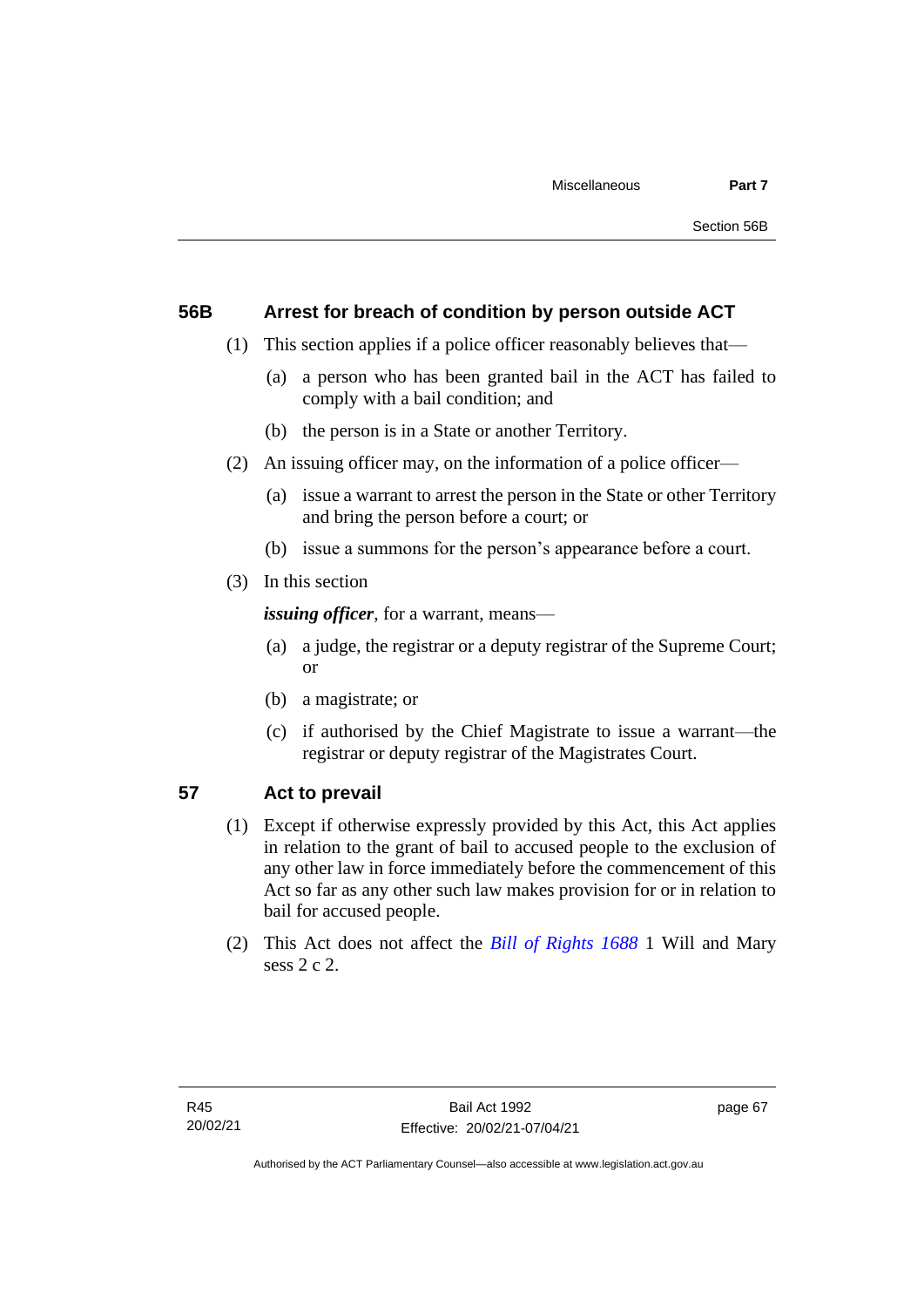#### **Part 7** Miscellaneous

Section 57A

# **57AA Abolition of inherent power of bail**

Any inherent power of the Supreme Court to grant bail is abolished.

# **58 Approved forms**

- (1) The Minister may approve forms for this Act.
- (2) If the Minister approves a form for a particular purpose, the approved form must be used for that purpose.
- (3) A form approved for section 28 (1), 30 (4), 34, 47 or 48 (2) is a disallowable instrument.

(4) Any other approved form is a notifiable instrument.

*Note* A notifiable instrument must be notified under the [Legislation Act.](http://www.legislation.act.gov.au/a/2001-14)

(5) If there is no approved form for an instrument under this Act, the instrument must be in a form acceptable to the registrar.

# **59 Regulation-making power**

- (1) The Executive may make regulations for this Act.
	- *Note* A regulation must be notified, and presented to the Legislative Assembly, under the [Legislation Act.](http://www.legislation.act.gov.au/a/2001-14)
- (2) Without limiting subsection (1), a regulation may make provision in relation to the management (including the investment) of an amount deposited in accordance with a condition mentioned in section 25 (1) (c).

*Note* A disallowable instrument must be notified, and presented to the Legislative Assembly, under the [Legislation Act.](http://www.legislation.act.gov.au/a/2001-14)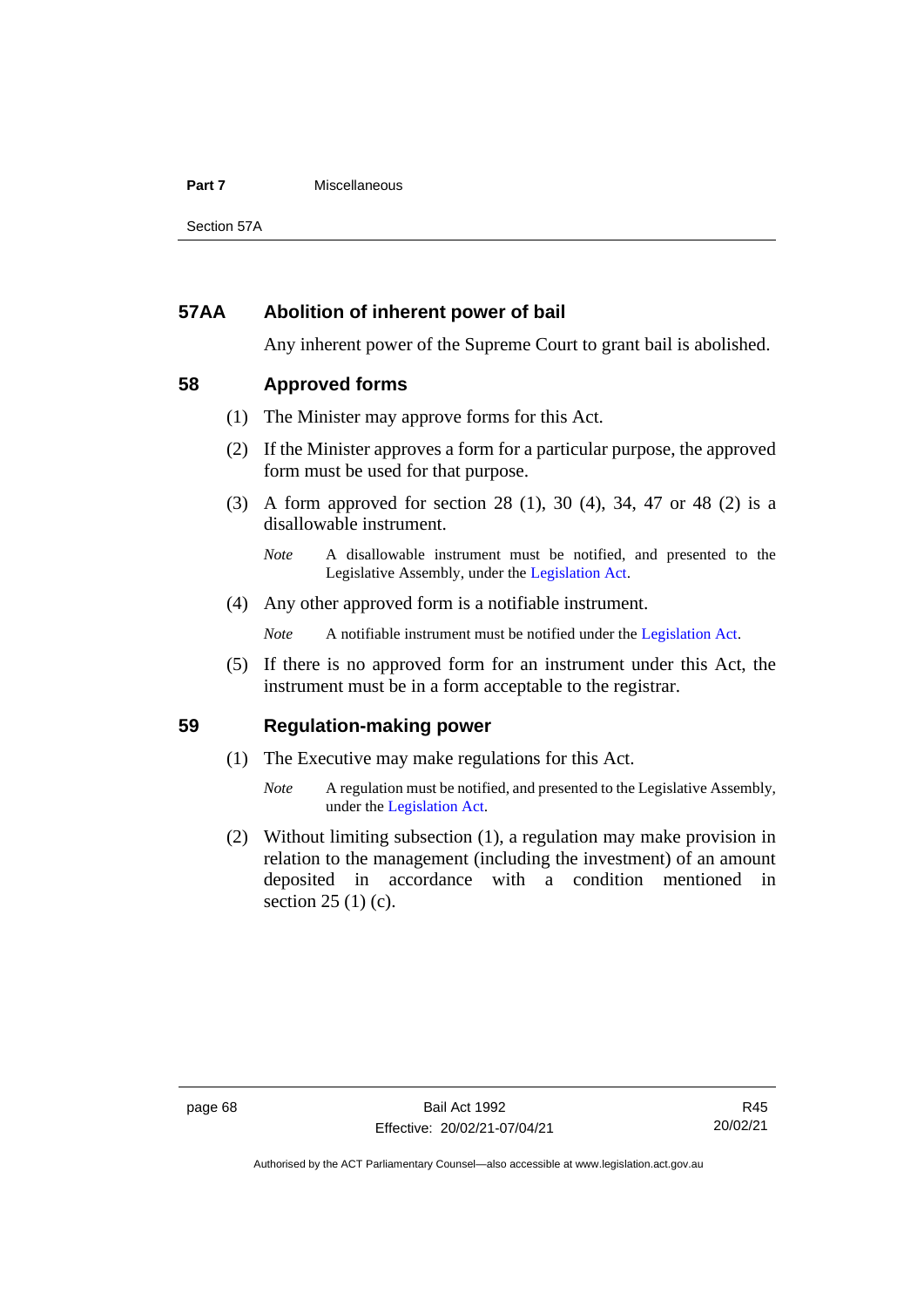# **Schedule 1 Offences to which presumption of bail does not apply**

(see s 9B (a))

# **Part 1.1 Offences against Crimes Act 1900**

| column 1<br>item | column 2<br>provision | column 3<br>description of offence                         |
|------------------|-----------------------|------------------------------------------------------------|
|                  | 15                    | manslaughter                                               |
| 2                | 19                    | intentionally inflicting grievous bodily harm              |
| 3                | 49C                   | industrial manslaughter (employer offence)                 |
| 4                | 49D                   | industrial manslaughter (senior officer offence)           |
| 5                | 51                    | sexual assault in the first degree                         |
| 6                | 52                    | sexual assault in the second degree                        |
|                  | 54                    | sexual intercourse without consent                         |
| 8                | 55(1)                 | sexual intercourse with young person under<br>10 years old |

R45 20/02/21 page 69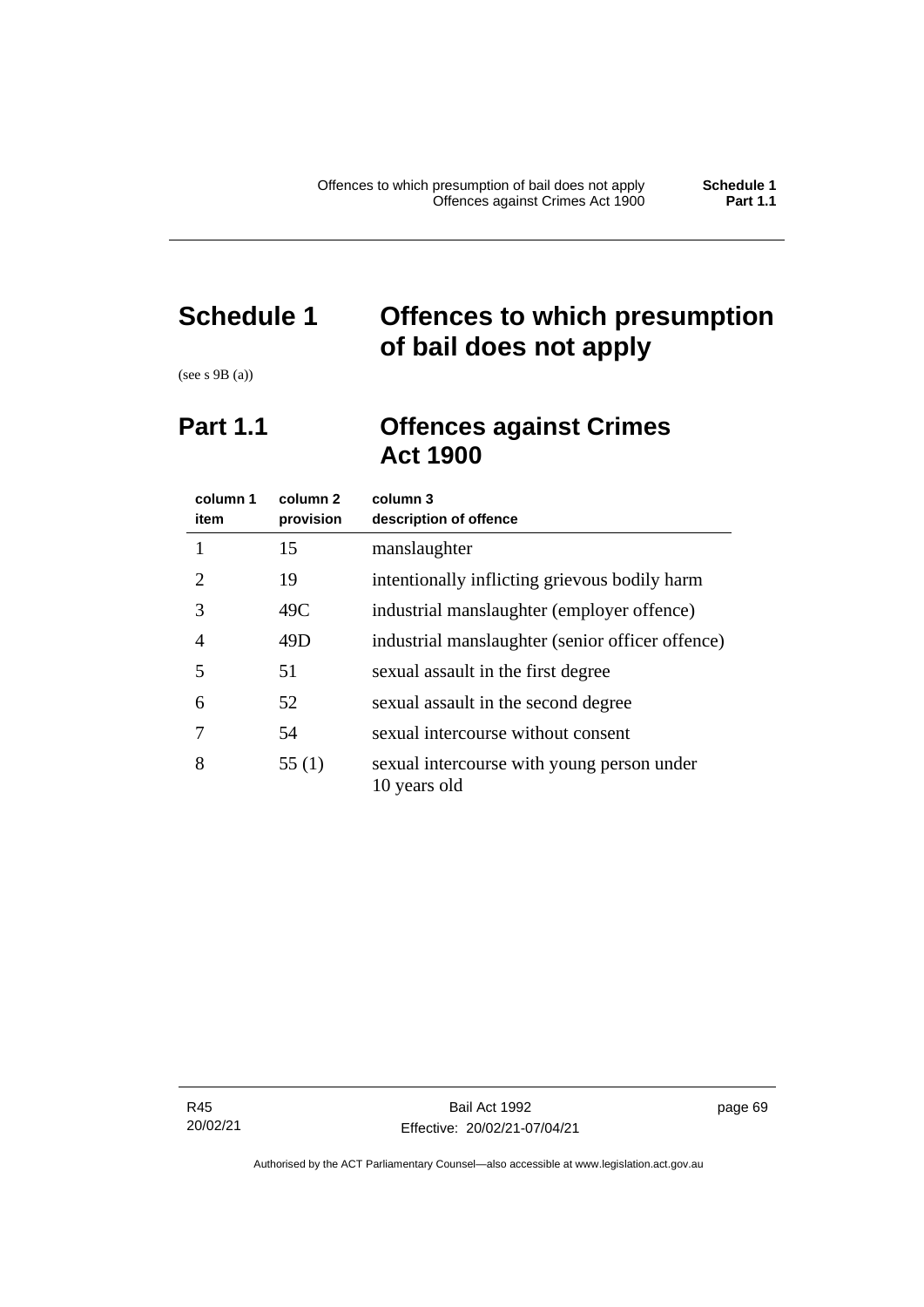# **Part 1.2 Offences against Criminal Code**

| column 1<br>item | column <sub>2</sub><br>provision | column 3<br>description of offence                                                                       |
|------------------|----------------------------------|----------------------------------------------------------------------------------------------------------|
| $\mathbf{1}$     | 310                              | aggravated robbery                                                                                       |
| $\overline{2}$   | 312                              | aggravated burglary                                                                                      |
| 3                | 603(3)                           | trafficking in commercial quantity of<br>controlled drug                                                 |
| 4                | 603(5)                           | trafficking in trafficable quantity of cannabis                                                          |
| 5                | 603(7)                           | trafficking in controlled drug other than<br>cannabis                                                    |
| 6                | 607(3)                           | manufacturing commercial quantity of<br>controlled drug for selling                                      |
| 7                | 607(5)                           | manufacturing controlled drug for selling                                                                |
| 8                | 610(1)                           | selling large commercial quantity of controlled<br>precursor for manufacture of controlled drug          |
| 9                | 610(3)                           | selling commercial quantity of controlled<br>precursor for manufacture of controlled drug                |
| 10               | 611(1)                           | manufacturing large commercial quantity of<br>controlled precursor for manufacture of<br>controlled drug |
| 11               | 611(3)                           | manufacturing large commercial quantity of<br>controlled precursor for selling                           |
| 12               | 611(5)                           | manufacturing commercial quantity of<br>controlled precursor for manufacture of<br>controlled drug       |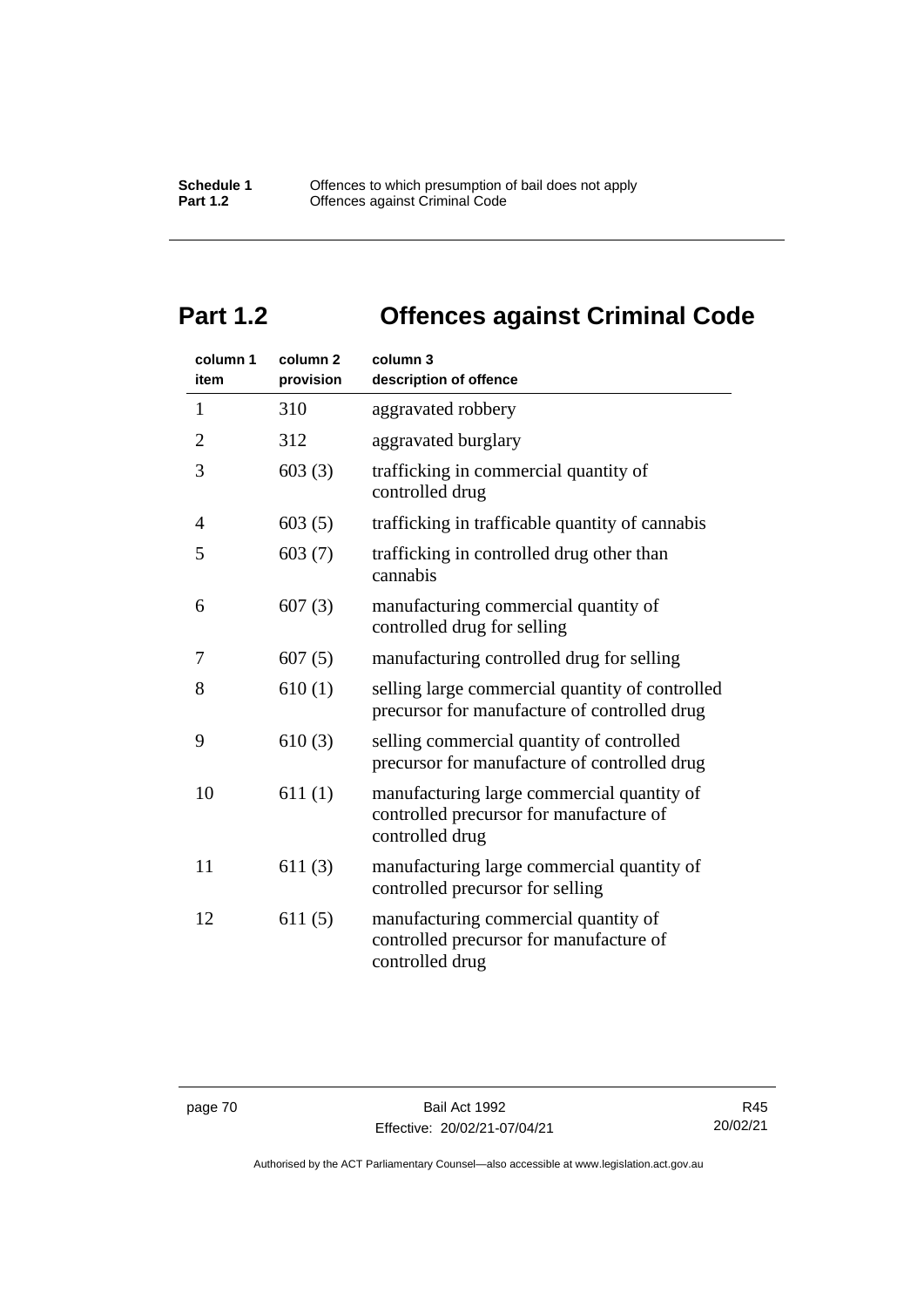| column 1 | column <sub>2</sub> | column 3                                                                 |
|----------|---------------------|--------------------------------------------------------------------------|
| item     | provision           | description of offence                                                   |
| 13       | 611(7)              | manufacturing commercial quantity of<br>controlled precursor for selling |
| 14       | 612(1)              | possessing large commercial quantity of<br>controlled precursor          |
| 15       | 612(3)              | possessing commercial quantity of controlled<br>precursor                |
| 16       | 616(3)              | cultivating commercial quantity of controlled<br>plant                   |
| 17       | 619(3)              | selling commercial quantity of controlled plant                          |
| 18       | 622(3)              | supplying etc controlled drug to child for<br>selling                    |
| 19       | 624(4)              | procuring child to traffic in controlled drug                            |
| 20       | 625(1)              | supplying etc controlled drug (other than<br>cannabis) to child          |
| 21       | 639                 | concealing etc property derived from drug<br>offence                     |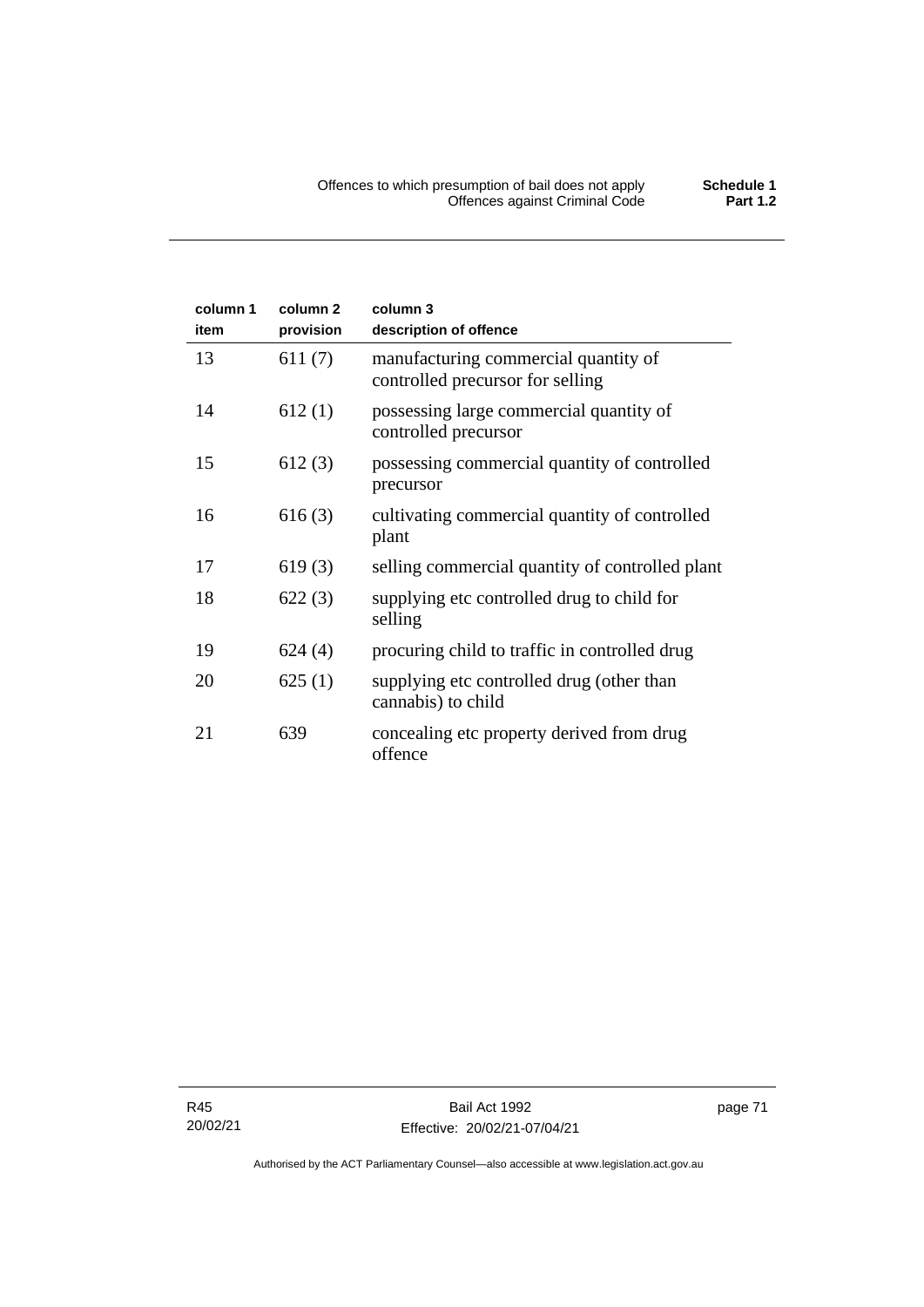# **Part 1.3 Offence against Drugs of Dependence Act 1989**

| column 1 | column 2  | column 3                                                          |
|----------|-----------|-------------------------------------------------------------------|
| item     | provision | description of offence                                            |
|          | 164       | sale, supply etc of drug of dependence or<br>prohibited substance |

page 72 Bail Act 1992 Effective: 20/02/21-07/04/21

R45 20/02/21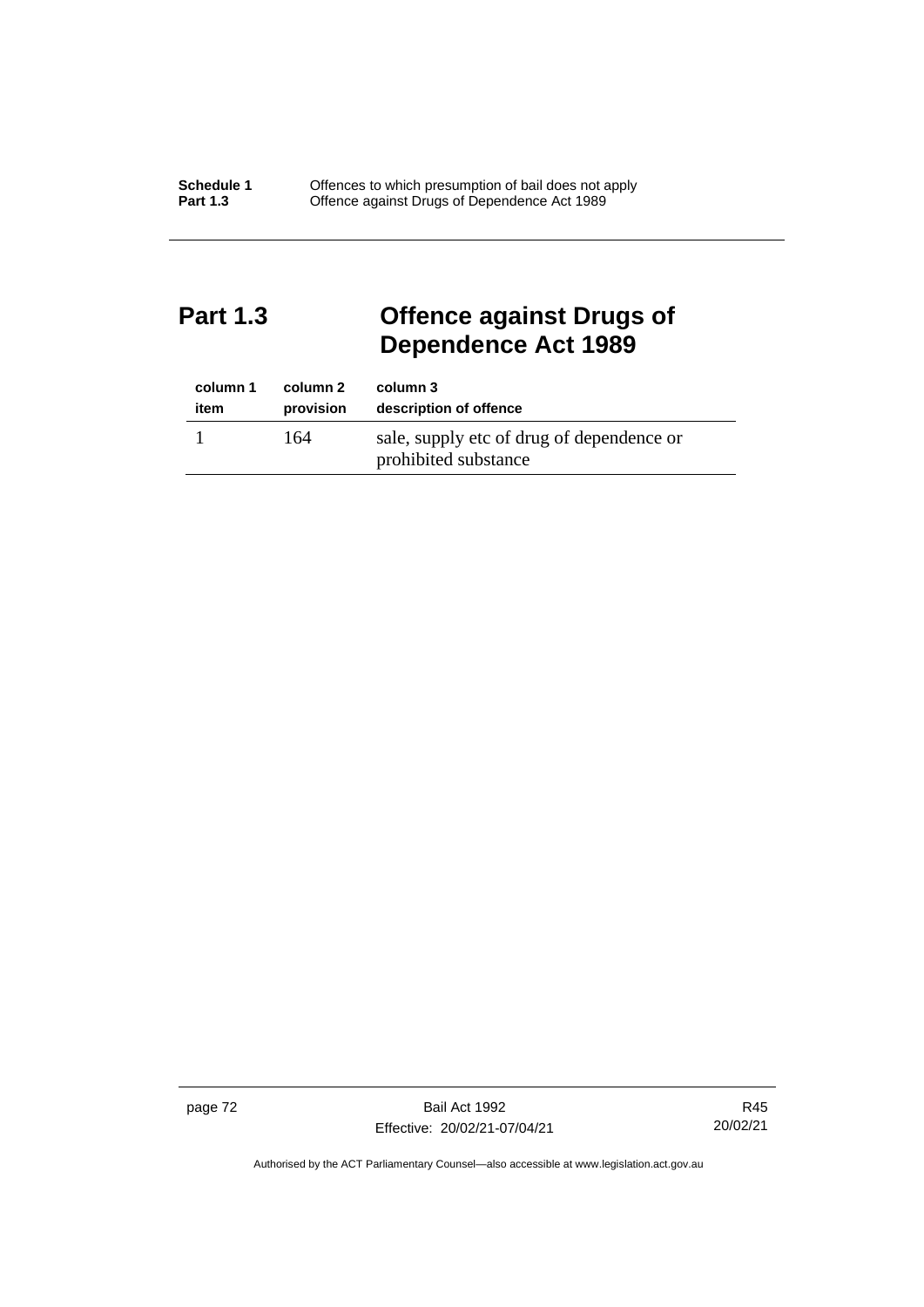# **Part 1.4 Offences against Medicines, Poisons and Therapeutic Goods Act 2008**

| column 1<br>item | column 2<br>provision | column 3<br>description of offence                            |
|------------------|-----------------------|---------------------------------------------------------------|
|                  | 26                    | supply of controlled medicine or prohibited<br>substance      |
|                  | 33                    | manufacture of controlled medicine or<br>prohibited substance |

R45 20/02/21

Bail Act 1992 Effective: 20/02/21-07/04/21 page 73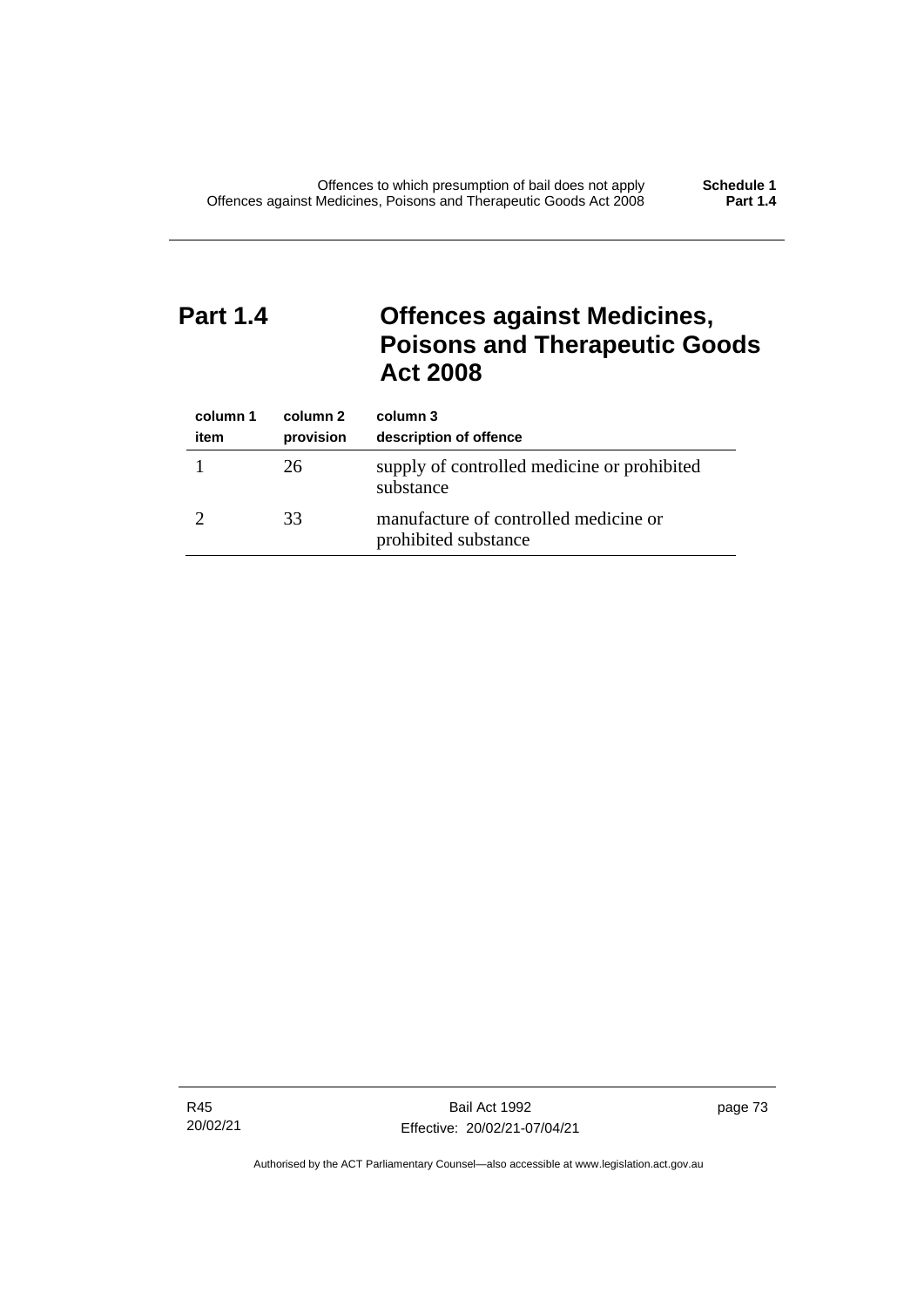# **Part 1.5 Offences against Customs Act 1901 (Cwlth)**

| column 1<br>item | column 2<br>provision | column 3<br>description of offence                               |
|------------------|-----------------------|------------------------------------------------------------------|
|                  | 231(1)                | assembly for unlawful purposes                                   |
|                  | 233AC                 | master allowing use of ship for smuggling etc.<br>narcotic goods |

page 74 Bail Act 1992 Effective: 20/02/21-07/04/21

R45 20/02/21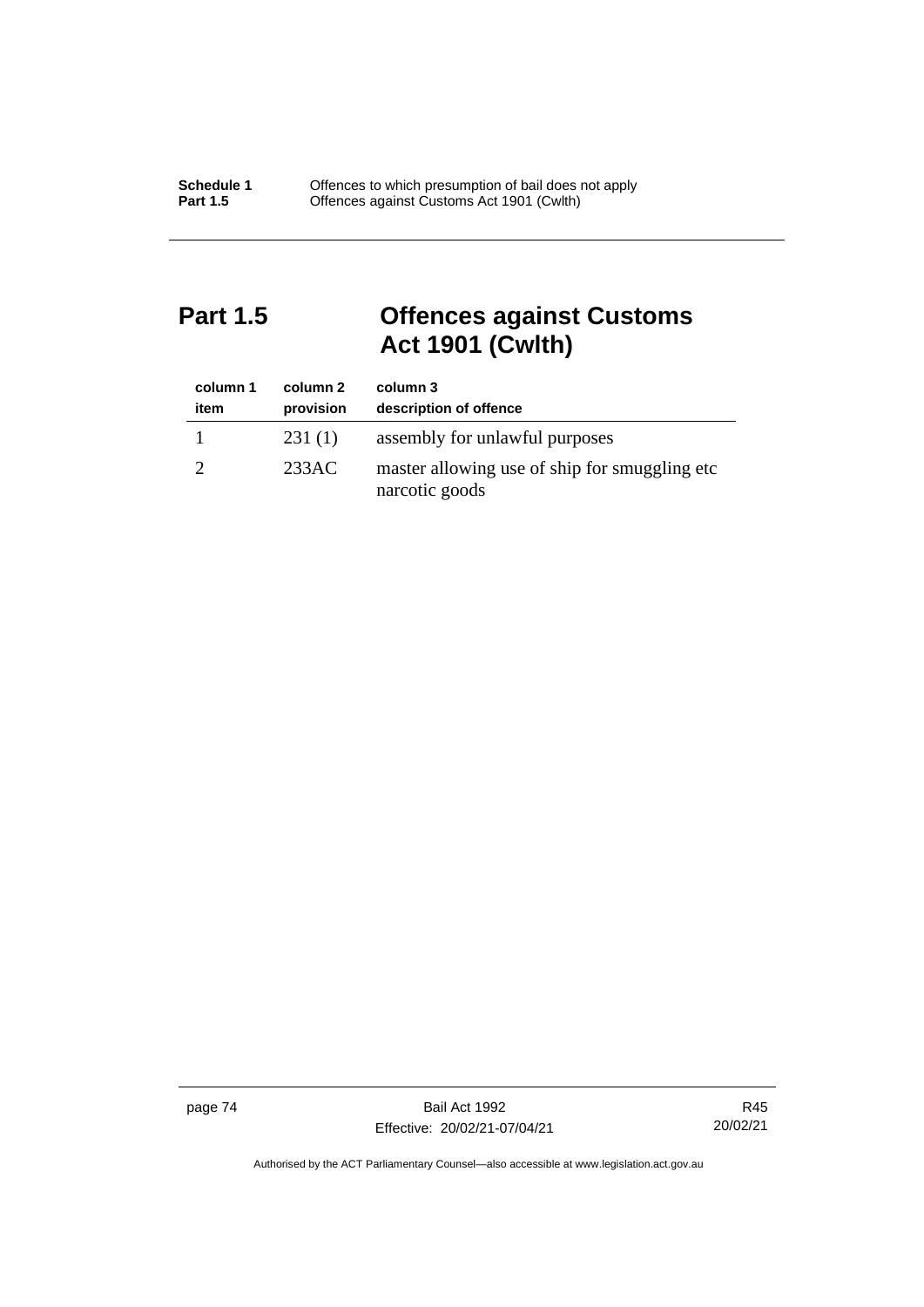# **Part 1.6 Offences against Criminal Code (Cwlth)**

| column 1<br>item | column <sub>2</sub><br>provision | column 3<br>description of offence                                                                                                                    |
|------------------|----------------------------------|-------------------------------------------------------------------------------------------------------------------------------------------------------|
| $\mathbf{1}$     | 307.1                            | importing and exporting commercial quantities of<br>border controlled drugs or border controlled plants                                               |
| 2                | 307.2                            | importing and exporting marketable quantities of<br>border controlled drugs or border controlled plants                                               |
| 3                | 307.3                            | importing and exporting border controlled drugs or<br>border controlled plants                                                                        |
| $\overline{4}$   | 307.5                            | possessing commercial quantities of unlawfully<br>imported border controlled drugs or border controlled<br>plants                                     |
| 5                | 307.6                            | possessing marketable quantities of unlawfully<br>imported border controlled drugs or border controlled<br>plants                                     |
| 6                | 307.8                            | possessing commercial quantities of border controlled<br>drugs or border controlled plants reasonably suspected<br>of having been unlawfully imported |
| 7                | 307.9                            | possessing marketable quantities of border controlled<br>drugs or border controlled plants reasonably suspected<br>of having been unlawfully imported |
| 8                | 307.11                           | importing and exporting commercial quantities of<br>border controlled precursors                                                                      |
| 9                | 307.12                           | importing and exporting marketable quantities of<br>border controlled precursors                                                                      |
| 10               | 307.13                           | importing and exporting border controlled precursors                                                                                                  |

R45 20/02/21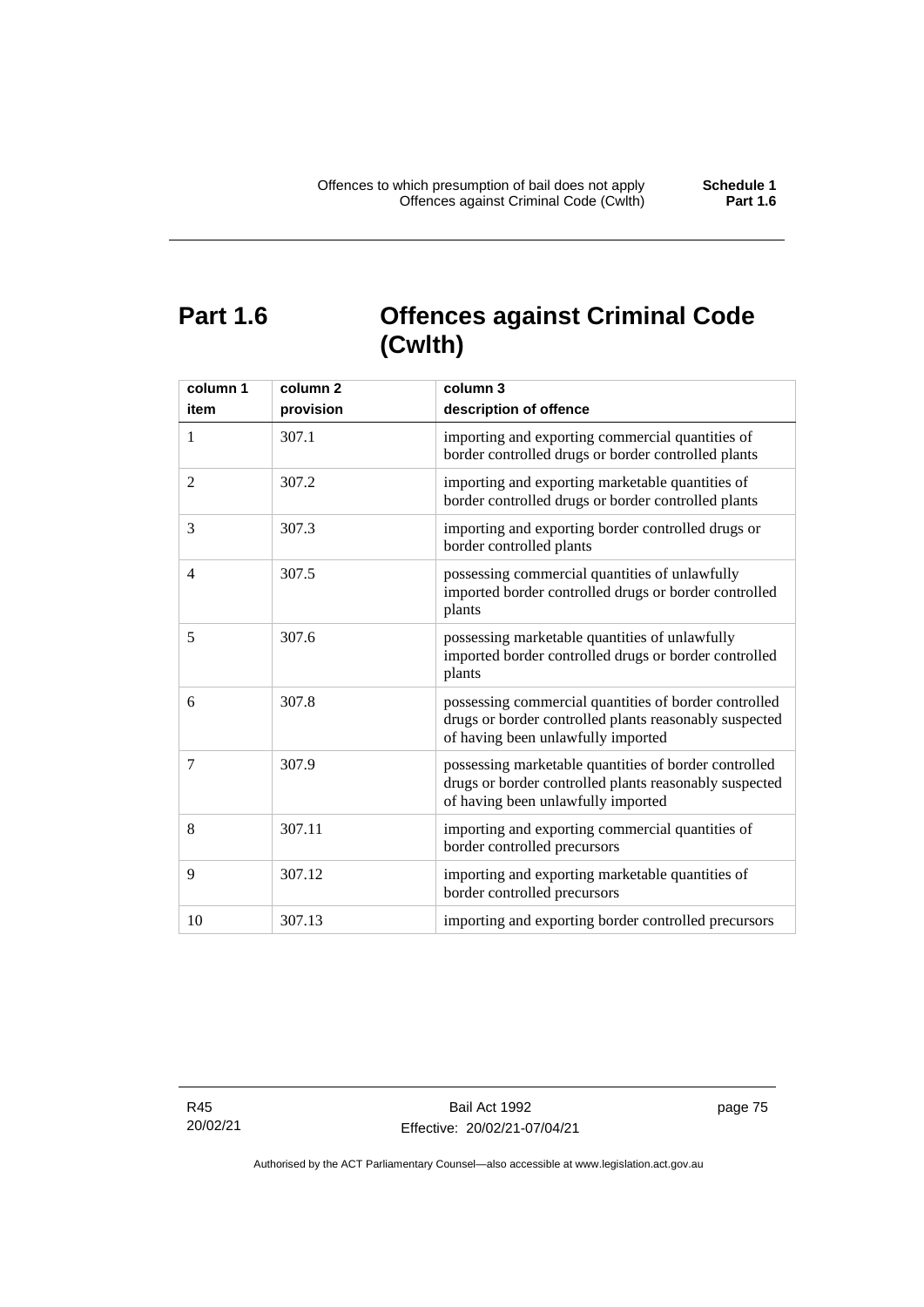**Dictionary** 

# **Dictionary**

(see s 3)

*Note 1* The [Legislation Act](http://www.legislation.act.gov.au/a/2001-14) contains definitions and other provisions relevant to this Act.

*Note 2* For example, the [Legislation Act,](http://www.legislation.act.gov.au/a/2001-14) dict, pt 1, defines the following terms:

- ACAT
- Act (see s 7)
- adult
- child
- Chief Magistrate
- chief police officer
- correctional centre
- director-general (see s 163)
- domestic partner (see s 169 (1))
- found guilty
- indictable offence (see s 190 (1))
- judge
- magistrate
- Magistrates Court
- penalty unit (see s 133)
- police officer
- **State**
- Supreme Court
- the Territory.

# *accused person* includes—

- (a) a person charged with, convicted of, or found guilty of, an offence; and
- (b) a person mentioned in section  $8(1)(c)$ , (d) or (e); and
- (c) a person whose conviction for an offence is stayed; and
- (d) a person subject to an order under the *[Crimes \(Sentencing\)](http://www.legislation.act.gov.au/a/2005-58)  Act [2005](http://www.legislation.act.gov.au/a/2005-58)*, section 17 (Non-conviction orders—general); and

| page 76 | Bail Act 1992                | R45      |
|---------|------------------------------|----------|
|         | Effective: 20/02/21-07/04/21 | 20/02/21 |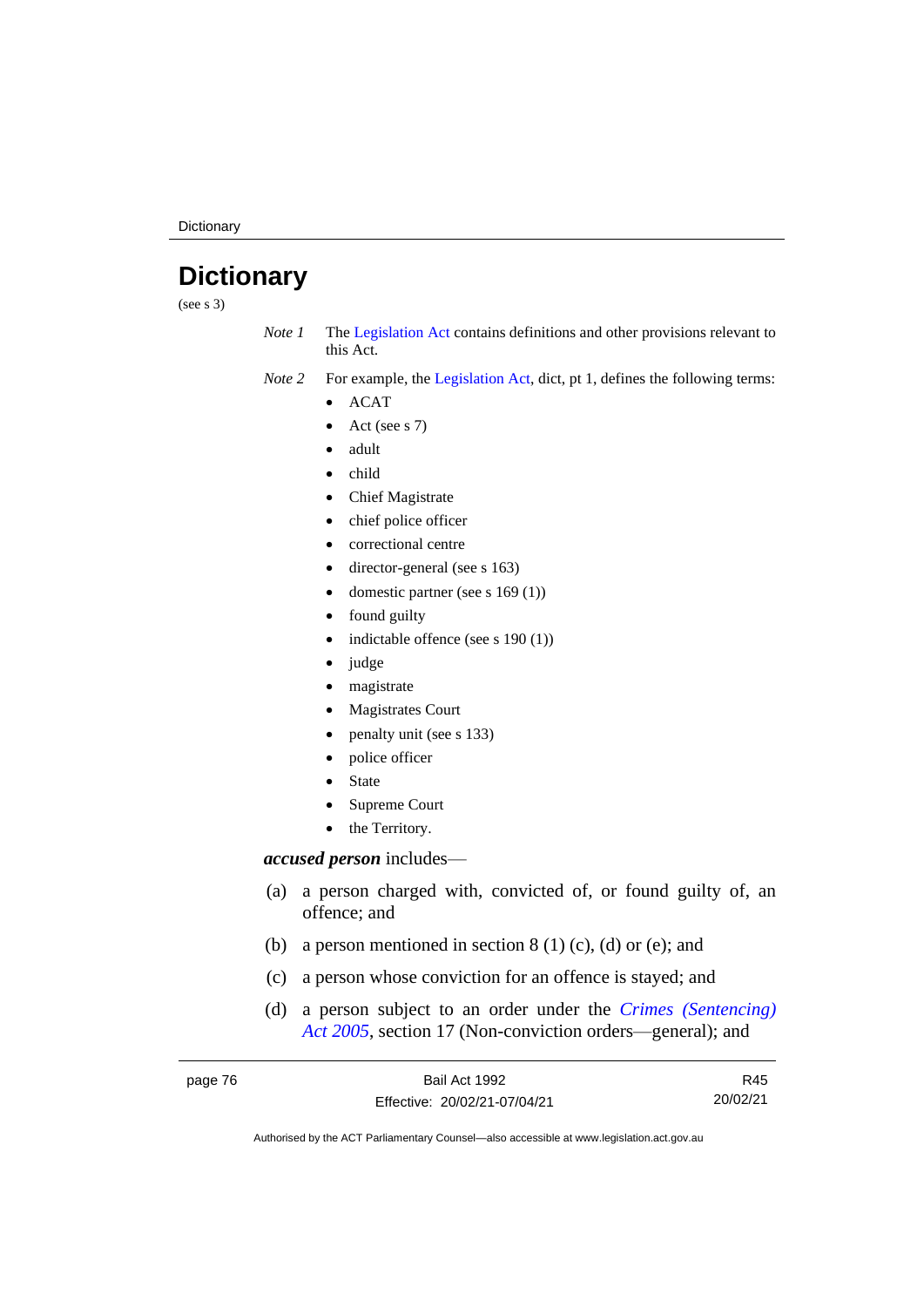- (e) a person in relation to whom an appeal relating to an offence is pending; and
- (f) a person in relation to whom a new trial has been ordered to be held for an offence.

*appeal* includes an application for leave to appeal and an appeal proceeding.

*applicable bail criteria*, for a decision about bail, means criteria under any of the following provisions applying to the decision:

- (a) section 9D (Bail for serious offence committed while charge for another is pending or outstanding);
- (b) section 9F (Family violence offence—bail by authorised officer);
- (c) section 22 (Criteria for granting bail to adults);
- (d) section 23 (Criteria for granting bail to children).

*authorised officer* means—

- (a) the chief police officer; or
- (b) a police officer exercising the functions of a superintendent or sergeant; or
- (c) another police officer authorised in writing by the chief police officer.

*bail* means an authorisation granted to a person under this Act to be at liberty.

*bail condition* means a condition on which bail is granted.

*bail order*, for part 4 (Grant of bail)—see section 19 (1).

*bail review application*, for part 4 (Grant of bail)—see section 12A.

page 77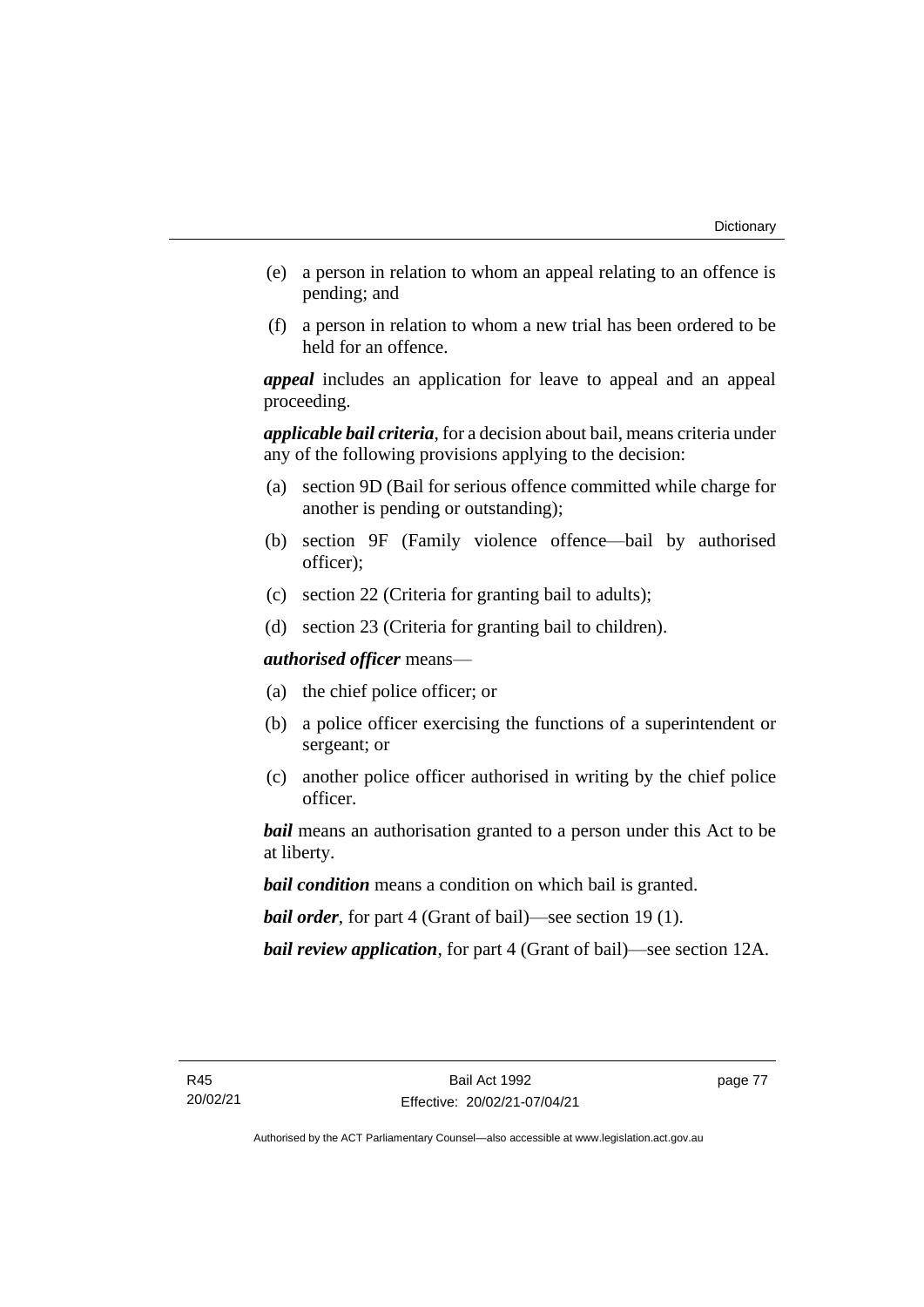*child*, of a person, includes a child—

- (a) who normally or regularly lives with the person; or
- (b) of whom the person is a guardian.

*court* means the Supreme Court or Magistrates Court.

*family violence offence*—see the *[Family Violence Act 2016](http://www.legislation.act.gov.au/a/2016-42)*, dictionary.

*grant*, in relation to bail (other than in section 22 (Criteria for granting bail to adults) or section 23 (Criteria for granting bail to children)), includes continue.

*offence* includes—

- (a) an alleged offence; and
- (b) except for section  $8(1)(a)$  and section  $9(1)$ 
	- (i) a breach of the peace or an apprehended breach of the peace; and
	- (ii) a breach of an obligation mentioned in section 8A (Entitlement to bail—breach of sentence obligations).

*parental responsibility*—a person has *parental responsibility* for a child or young person if the person has parental responsibility for the child or young person under the *[Children and Young People](http://www.legislation.act.gov.au/a/2008-19)  Act [2008](http://www.legislation.act.gov.au/a/2008-19)*.

*Note* Parental responsibility is dealt with in the *[Children and Young People Act](http://www.legislation.act.gov.au/a/2008-19)  [2008](http://www.legislation.act.gov.au/a/2008-19)*, div 1.3.2.

*surety*, in relation to an accused person, means a person other than the accused person who is subject to a liability under a bail condition mentioned in section 25 (1).

*undertaking to appear* means an undertaking given under section 28 (1) or (2A).

R45 20/02/21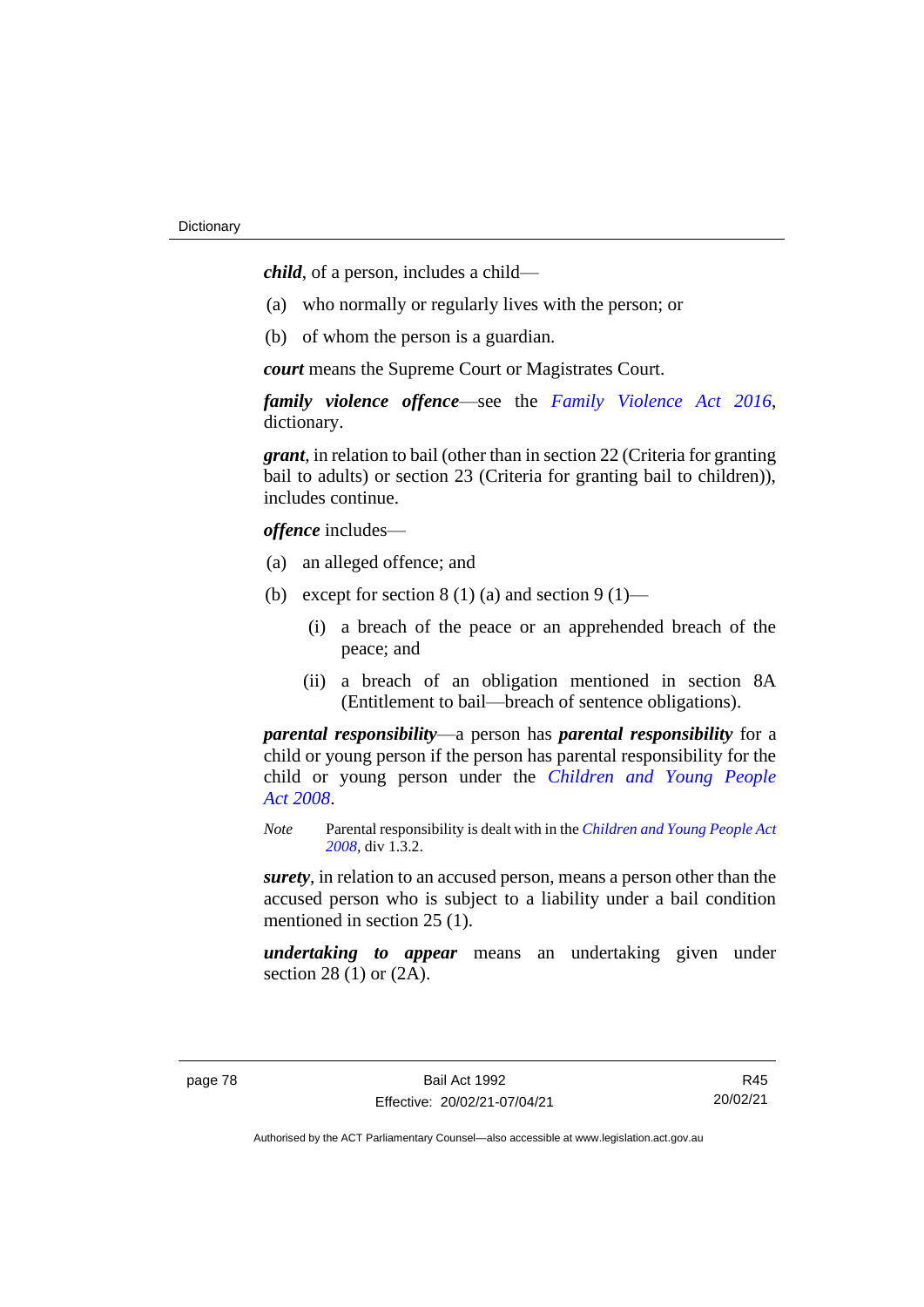*victim* in relation to an accused person, means—

- (a) a person (the *primary victim*) who suffers harm—
	- (i) in the course of, or because of, the commission of an offence of which the accused person is accused; or
	- (ii) in the course of assisting a police officer in the exercise of the officer's power to arrest the accused person or to take action to prevent the commission of an offence of which the accused person is accused; or
- (b) if a primary victim dies because of the commission of an offence of which the accused person is accused—anyone who was financially or psychologically dependent on the primary victim immediately before his or her death.

page 79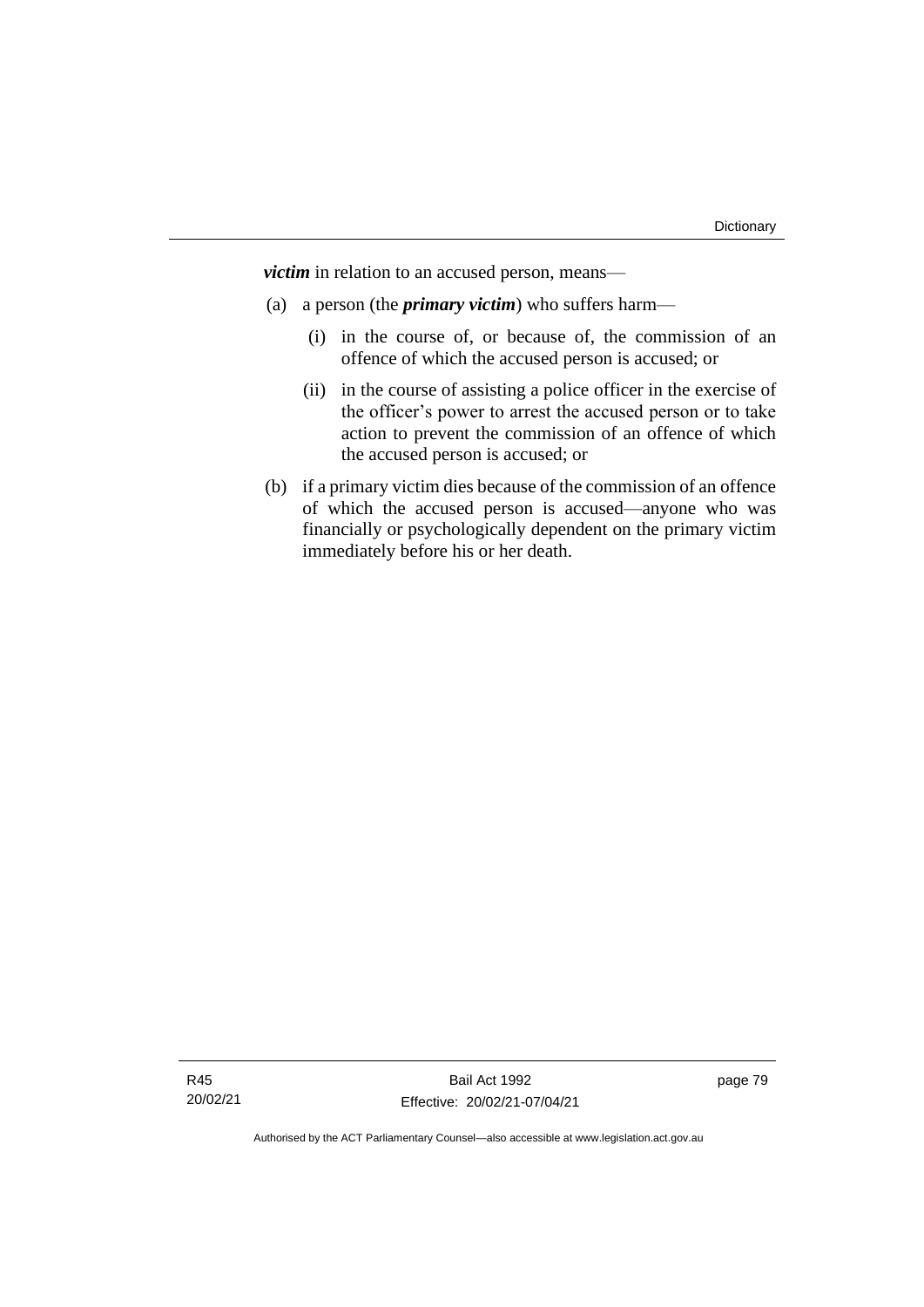1 About the endnotes

# **Endnotes**

# **1 About the endnotes**

Amending and modifying laws are annotated in the legislation history and the amendment history. Current modifications are not included in the republished law but are set out in the endnotes.

Not all editorial amendments made under the *[Legislation Act 2001](http://www.legislation.act.gov.au/a/2001-14)*, part 11.3 are annotated in the amendment history. Full details of any amendments can be obtained from the Parliamentary Counsel's Office.

Uncommenced amending laws are not included in the republished law. The details of these laws are underlined in the legislation history. Uncommenced expiries are underlined in the legislation history and amendment history.

If all the provisions of the law have been renumbered, a table of renumbered provisions gives details of previous and current numbering.

The endnotes also include a table of earlier republications.

| $A = Act$                                    | $NI =$ Notifiable instrument                |
|----------------------------------------------|---------------------------------------------|
|                                              |                                             |
| $AF =$ Approved form                         | $o = order$                                 |
| $am = amended$                               | $om = omitted/repealed$                     |
| $amdt = amendment$                           | $ord = ordinance$                           |
| $AR = Assembly resolution$                   | orig = original                             |
| $ch = chapter$                               | par = paragraph/subparagraph                |
| $CN =$ Commencement notice                   | $pres = present$                            |
| $def = definition$                           | $prev = previous$                           |
| $DI = Disallowable instrument$               | $(\text{prev}) = \text{previously}$         |
| $dict = dictionary$                          | $pt = part$                                 |
| $disallowed = disallowed by the Legislative$ | $r = rule/subrule$                          |
| Assembly                                     | $reloc = relocated$                         |
| $div = division$                             | $renum = renumbered$                        |
| $exp = expires/expired$                      | $R[X]$ = Republication No                   |
| $Gaz = gazette$                              | $RI = reissue$                              |
| $h dq =$ heading                             | $s = section/subsection$                    |
| $IA = Interpretation Act 1967$               | $sch = schedule$                            |
| ins = inserted/added                         | $sdiv = subdivision$                        |
| $LA =$ Legislation Act 2001                  | $SL = Subordinate$ law                      |
| $LR =$ legislation register                  | $sub =$ substituted                         |
| $LRA =$ Legislation (Republication) Act 1996 | $underlining = whole or part not commenced$ |
| $mod = modified/modification$                | or to be expired                            |
|                                              |                                             |

# **2 Abbreviation key**

page 80 Bail Act 1992 Effective: 20/02/21-07/04/21

R45 20/02/21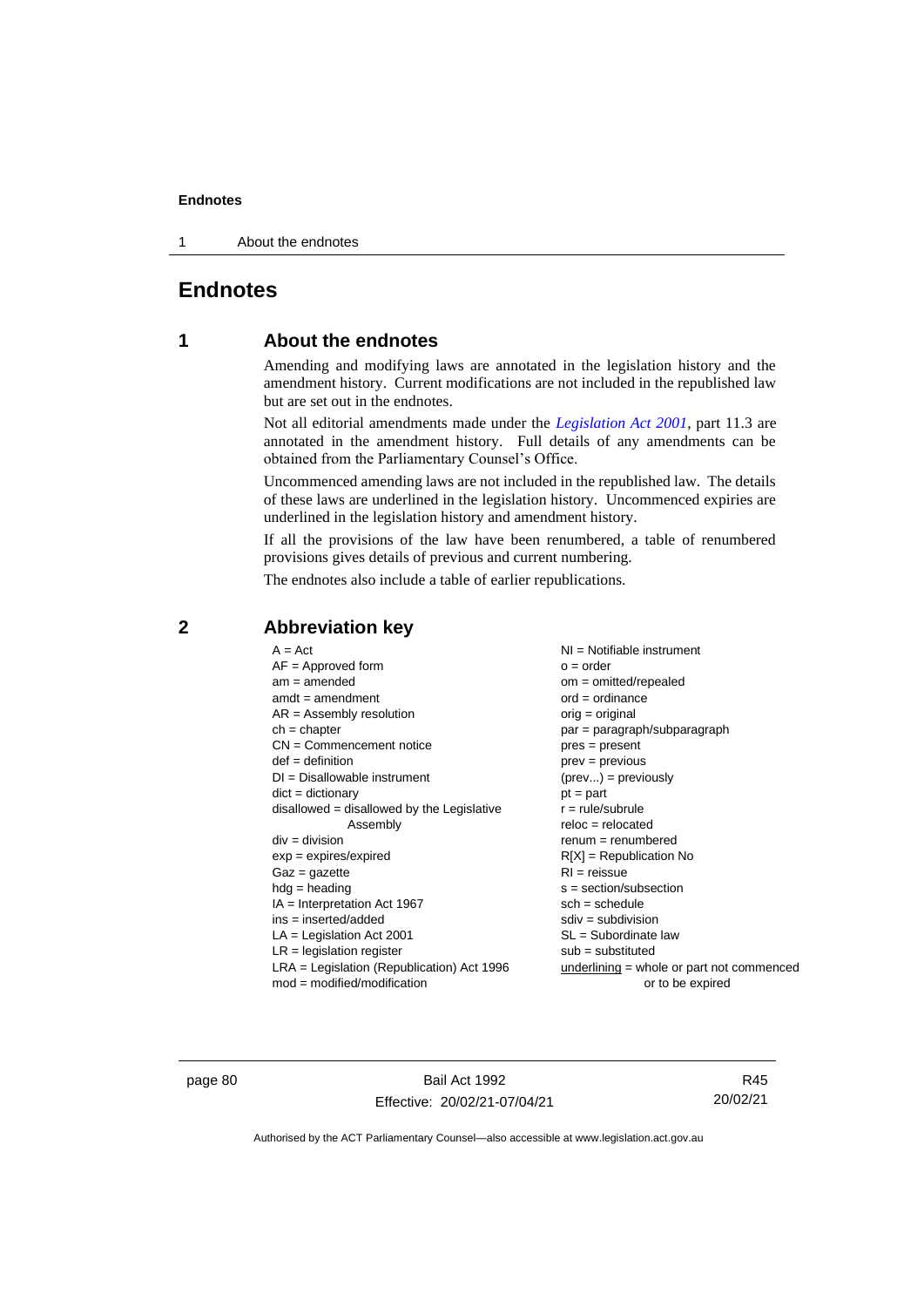# **3 Legislation history**

#### **Bail Act 1992 A1992-8**

notified 28 May 1992 (Gaz 1992 No S59) s 1, s 2 commenced 28 May 1992 (s 2 (1)) remainder commenced 28 November 1992 (s 2(3))

as amended by

#### **[Bail \(Amendment\) Act 1992](http://www.legislation.act.gov.au/a/1992-75) A1992-75**

notified 18 December 1992 (Gaz 1992 No S233) commenced 18 December 1992 (s 2)

#### **[Bail \(Amendment\) Act 1994](http://www.legislation.act.gov.au/a/1994-73) A1994-73**

notified 1 November 1994 (Gaz 1994 No S229) ss 1-3 commenced 1 November 1994 (s 2 (1)) remainder commenced 1 May 1995 (s 2 (3))

#### **[Crimes \(Amendment\) Act \(No 2\) 1994](http://www.legislation.act.gov.au/a/1994-75) A1994-75 sch 3**

notified 23 November 1994 (Gaz 1994 No S247) ss 1-3 commenced 23 November 1994 (s 2 (1)) sch 3 commenced 1 December 1994 (Gaz 1994 No S270)

### **[Statute Law Revision \(Penalties\) Act 1994](http://www.legislation.act.gov.au/a/1994-81) A1994-81 sch**

notified 29 November 1994 (Gaz 1994 No S253) s 1, s 2 commenced 29 November 1994 (s 2 (1)) sch commenced 29 November 1994 (Gaz 1994 No S269)

#### **[Acts Revision \(Victims of Crime\) Act 1994](http://www.legislation.act.gov.au/a/1994-84) A1994-84 pt 2**

notified 15 December 1994 (Gaz 1994 No S280) s 1, s 2 commenced 15 December 1994 (s 2 (1)) pt 2 commenced 15 June 1995 (s 2 (3))

#### **[Remand Centres \(Amendment\) Act \(No 2\) 1996](http://www.legislation.act.gov.au/a/1996-81) A1996-81 s 7**

notified 20 December 1996 (Gaz 1996 No S328) ss 1-3 commenced 20 December 1996 (s 2 (1)) s 7 commenced 1 January 1997 (s 2 (2) and Gaz 1996 No S353)

### **[Bail \(Amendment\) Act 1997](http://www.legislation.act.gov.au/a/1997-22) A1997-22**

notified 29 May 1997 (Gaz 1997 No S136) ss 1-3 commenced 29 May 1997 (s 2 (1)) remainder commenced 30 May 1997 (s 2 (2) and Gaz 1997 No S149)

| R45      | Bail Act 1992                | page 81 |
|----------|------------------------------|---------|
| 20/02/21 | Effective: 20/02/21-07/04/21 |         |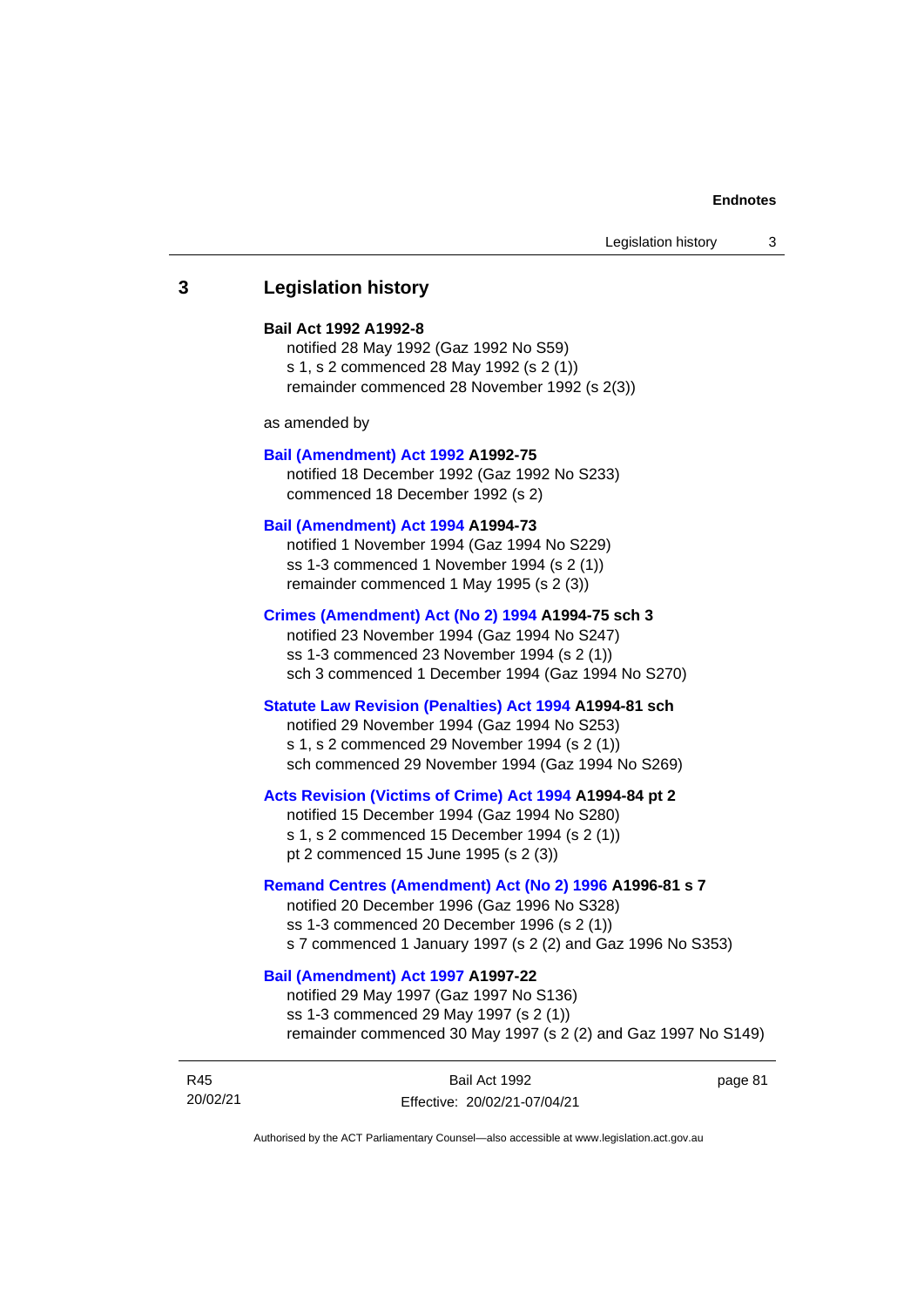| Legislation history<br>-3 |  |
|---------------------------|--|
|---------------------------|--|

### **[Legal Practitioners \(Consequential Amendments\) Act 1997](http://www.legislation.act.gov.au/a/1997-96) A1997-96 sch 1**

notified 1 December 1997 (Gaz 1997 No S380) s 1, s 2 commenced 1 December 1997 (s 2 (1)) sch 1 commenced 1 June 1998 (s 2 (2))

### **[Bail \(Amendment\) Act 1998](http://www.legislation.act.gov.au/a/1998-39) A1998-39**

notified 14 October 1998 (Gaz 1998 No 41) ss 1-3 commenced 14 October 1998 (s 2 (1)) remainder commenced 19 October 1998 (Gaz 1998 No 41)

# **[Children and Young People \(Consequential Amendments\) Act 1999](http://www.legislation.act.gov.au/a/1999-64)**

# **A1999-64 sch 2**

notified 10 November 1999 (Gaz 1999 No 45) s 1, s 2 commenced 10 November 1999 (s 2 (1)) remainder commenced 10 May 2000 (s 2 (2))

#### **[Road Transport Legislation Amendment Act 1999](http://www.legislation.act.gov.au/a/1999-79) A1999-79**

notified 1 March 2000 (Gaz 1999 No S65) commenced 1 March 2000 (s 2 and Gaz 2000 No S5)

### **[Bail Amendment Act 2001](http://www.legislation.act.gov.au/a/2001-25) A2001-25 pt 2**

notified 24 May 2001 (Gaz 2001 No 21) commenced 24 May 2001 (s 2)

# **[Legislation \(Consequential Amendments\) Act 2001](http://www.legislation.act.gov.au/a/2001-44) A2001-44 pt 30**

notified 26 July 2001 (Gaz 2001 No 30) s 1, s 2 commenced 26 July 2001 (IA s 10B) pt 30 commenced 12 September 2001 (s 2 and see Gaz 2001 No S65)

#### **[Supreme Court Amendment Act 2001 \(No 2\)](http://www.legislation.act.gov.au/a/2001-54) A2001-54 sch 2 pt 2.2**

notified 15 August 2001 (Gaz 2001 No S57) commenced 15 August 2001 (s 2 (1))

#### **[Bail Amendment Act 2001 \(No 2\)](http://www.legislation.act.gov.au/a/2001-60) A2001-60**

notified 10 September 2001 (Gaz 2001 No S66) s 1, s 2 commenced 10 September 2001 (IA s 10B) remainder commenced 24 September 2001 (s 2)

page 82 Bail Act 1992 Effective: 20/02/21-07/04/21

R45 20/02/21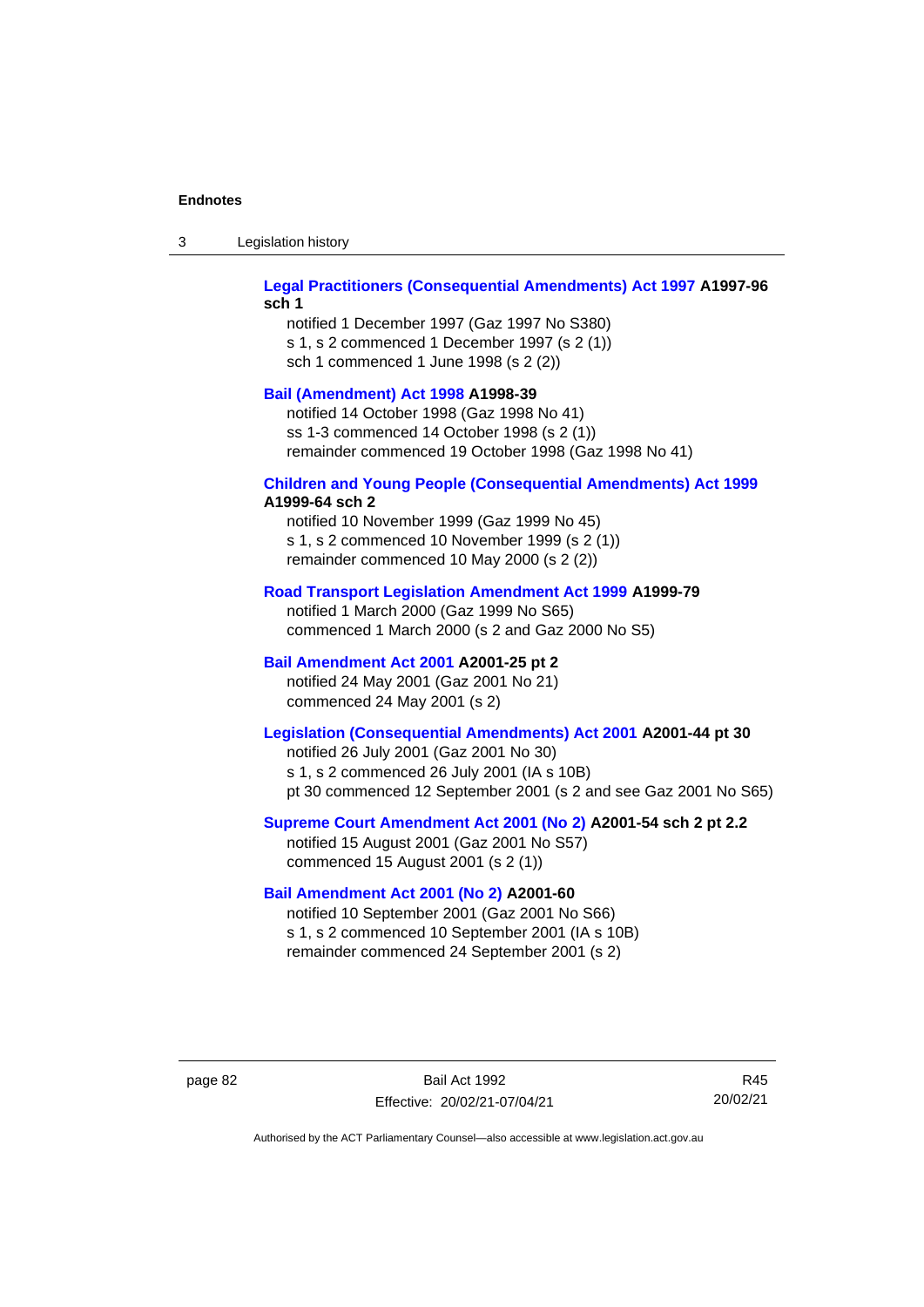### **[Protection Orders \(Consequential Amendments\) Act 2001](http://www.legislation.act.gov.au/a/2001-90) A2001-90 sch 1 pt 1**

notified LR 27 September 2001

s 1, s 2 commenced 27 September 2001 (LA s 75) sch 1 pt 1 commenced 27 March 2002 (s 2 and see the Protection

[Orders Act 2001,](http://www.legislation.act.gov.au/a/2001-89) s 3 and LA s 79)

#### **[Legislation Amendment Act 2002](http://www.legislation.act.gov.au/a/2002-11) A2002-11 amdt 2.5, amdt 2.6**

notified LR 27 May 2002 s 1, s 2 commenced 27 May 2002 (LA s 75) amdt 2.5, amdt 2.6 commenced 28 May 2002 (s 2 (2))

# **[Criminal Code 2002](http://www.legislation.act.gov.au/a/2002-51) A2002-51 pt 1.1**

notified LR 20 December 2002 s 1, s 2 commenced 20 December 2002 (LA s 75) pt 1.1 commenced 1 January 2003 (s 2 (1))

#### **[Legislation \(Gay, Lesbian and Transgender\) Amendment Act 2003](http://www.legislation.act.gov.au/a/2003-14) A2003-14 sch 1 pt 1.2**

notified LR 27 March 2003 s 1, s 2 commenced 27 March 2003 (LA s 75) sch 1 pt 1.1 commenced 28 March 2003 (s 2)

#### **[Bail Amendment Act 2004](http://www.legislation.act.gov.au/a/2004-14) A2004-14**

notified LR 26 March 2004 s 1, s 2 commenced 26 March 2004 (LA s 75 (1)) s 44 commenced 26 June 2004 (s 2 (2) (a)) remainder commenced 26 June 2004 (s 2 (1))

#### **[Criminal Code \(Theft, Fraud, Bribery and Related Offences\)](http://www.legislation.act.gov.au/a/2004-15)  [Amendment Act 2004](http://www.legislation.act.gov.au/a/2004-15) A2004-15 sch 3 pt 3.1**

notified LR 26 March 2004 s 1, s 2 commenced 26 March 2004 (LA s 75 (1)) sch 3 pt 3.1 commenced 26 June 2004 (s 2 (2) and see [Bail](http://www.legislation.act.gov.au/a/2004-14)  [Amendment Act 2004](http://www.legislation.act.gov.au/a/2004-14) A2004-14 s 2)

#### **[Criminal Code \(Serious Drug Offences\) Amendment Act 2004](http://www.legislation.act.gov.au/a/2004-56) A2004-56 sch 1 pt 1.1**

notified LR 6 September 2004 s 1, s 2 commenced 6 September 2004 (LA s 75 (1)) sch 1 pt 1.1 commenced 6 March 2005 (s 2 and LA s 79)

R45 20/02/21

Bail Act 1992 Effective: 20/02/21-07/04/21 page 83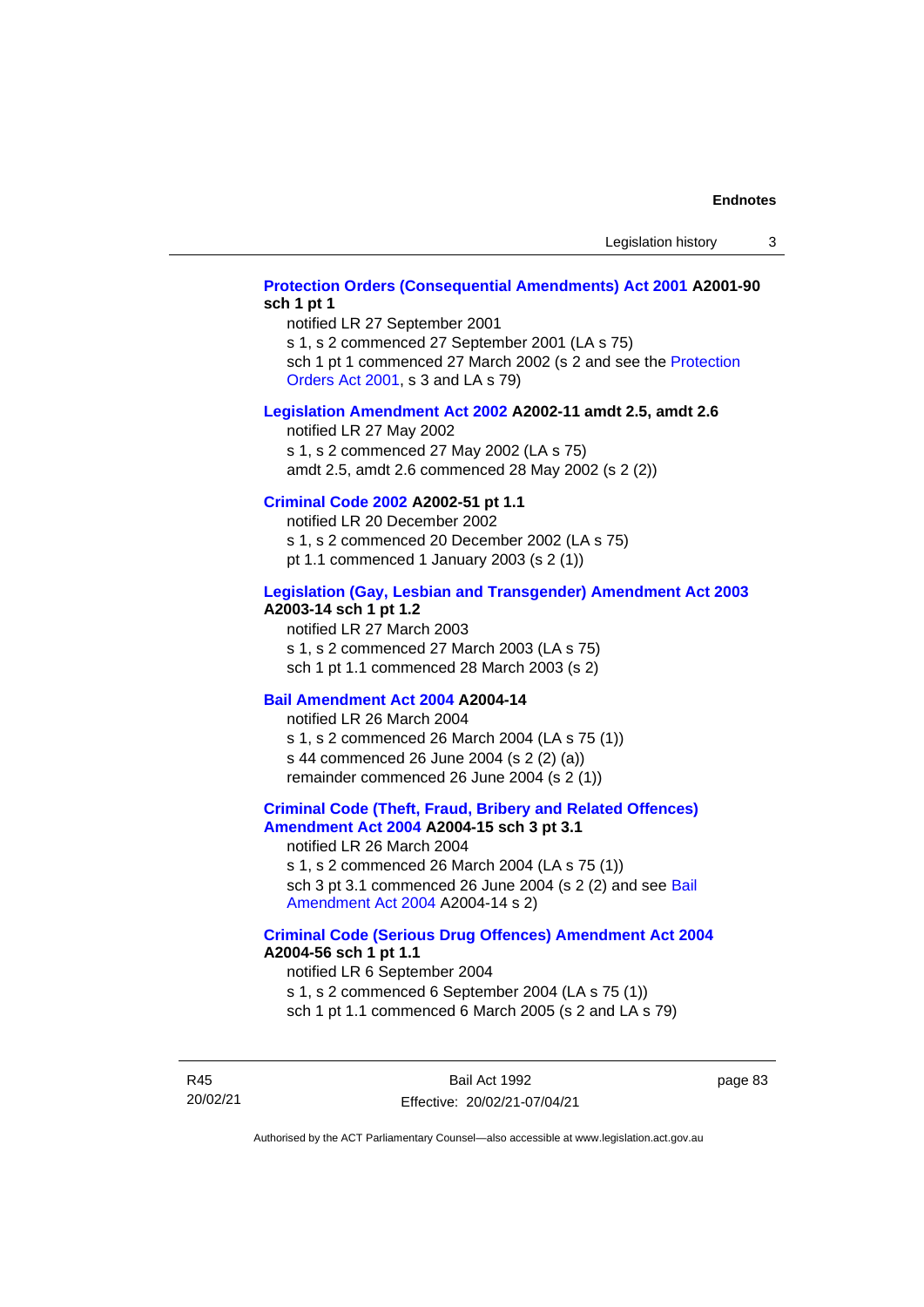3 Legislation history

### **[Court Procedures \(Consequential Amendments\) Act 2004](http://www.legislation.act.gov.au/a/2004-60) A2004-60 sch 1 pt 1.5**

notified LR 2 September 2004

s 1, s 2 commenced 2 September 2004 (LA s 75 (1)) sch 1 pt 1.5 commenced 10 January 2005 (s 2 and see [Court](http://www.legislation.act.gov.au/a/2004-59)  [Procedures Act](http://www.legislation.act.gov.au/a/2004-59) 2004 A2004-59, s 2 and [CN2004-29\)](http://www.legislation.act.gov.au/cn/2004-29/default.asp)

#### **[Justice and Community Safety Legislation Amendment Act 2005](http://www.legislation.act.gov.au/a/2005-5) A2005-5 pt 3**

notified LR 23 February 2005 s 1, s 2 commenced 23 February 2005 (LA s 75 (1)) pt 3 commenced 24 February 2005 (s 2 (2))

#### **[Domestic Violence and Protection Orders Amendment Act 2005](http://www.legislation.act.gov.au/a/2005-13) A2005-13 sch 1 pt 1.1**

notified LR 24 March 2005 s 1, s 2 commenced 24 March 2005 (LA s 75 (1)) sch 1 pt 1.1 commenced 25 March 2005 (s 2)

# **[Statute Law Amendment Act 2005](http://www.legislation.act.gov.au/a/2005-20) A2005-20 sch 3 pt 3.4**

notified LR 12 May 2005

s 1, s 2 taken to have commenced 8 March 2005 (LA s 75 (2)) sch 3 pt 3.4 commenced 2 June 2005 (s 2 (1))

### **[Criminal Code Harmonisation Act 2005](http://www.legislation.act.gov.au/a/2005-54) A2005-54 sch 1 pt 1.7**

notified LR 27 October 2005 s 1, s 2 commenced 27 October 2005 (LA s 75 (1)) sch 1 pt 1.7 commenced 24 November 2005 (s 2)

# **[Sentencing Legislation Amendment](http://www.legislation.act.gov.au/a/2006-23) Act 2006 A2006-23 sch 1 pt 1.2**

notified LR 18 May 2006 s 1, s 2 commenced 18 May 2006 (LA s 75 (1)) sch 1 pt 1.2 commenced 2 June 2006 (s 2 (1) and see [Crimes](http://www.legislation.act.gov.au/a/2005-59)  [\(Sentence Administration\) Act 2005](http://www.legislation.act.gov.au/a/2005-59) A2005-59 s 2, [Crimes](http://www.legislation.act.gov.au/a/2005-58)  [\(Sentencing\) Act 2005](http://www.legislation.act.gov.au/a/2005-58) A2005-58, s 2 and LA s 79)

#### **[Justice and Community Safety Legislation Amendment Act](http://www.legislation.act.gov.au/a/2006-40) 2006 A2006-40 sch 2 pt 2.6**

notified LR 28 September 2006 s 1, s 2 commenced 28 September 2006 (LA s 75 (1)) sch 2 pt 2.6 commenced 29 September 2006 (s 2 (1))

page 84 Bail Act 1992 Effective: 20/02/21-07/04/21

R45 20/02/21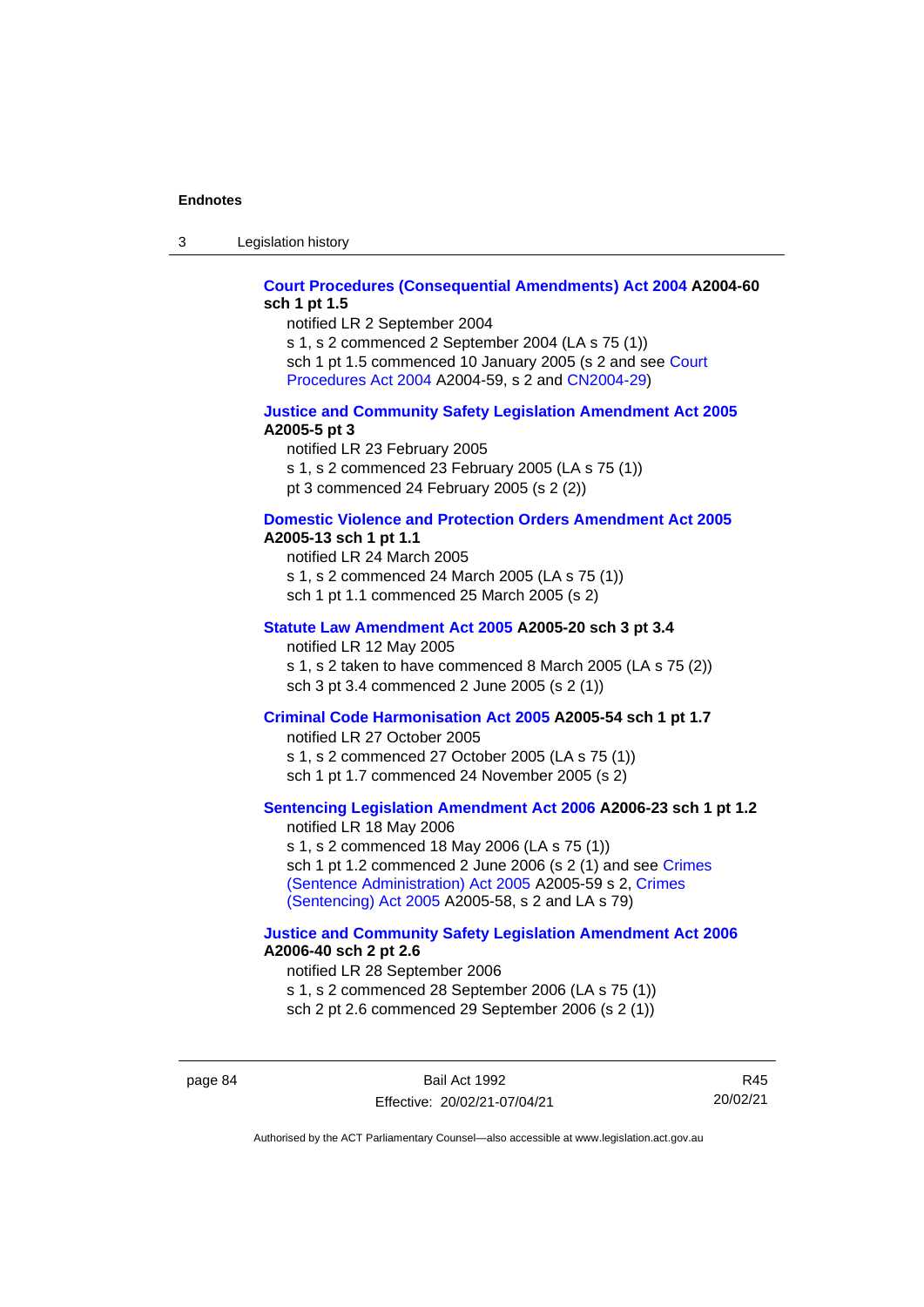# **[Justice and Community Safety Legislation Amendment Act 2008](http://www.legislation.act.gov.au/a/2008-7) A2008-7 sch 1 pt 1.3**

notified LR 16 April 2008

s 1, s 2 commenced 16 April 2008 (LA s 75 (1))

sch 1 pt 1.3 commenced 7 May 2008 (s 2)

#### **Children and [Young People \(Consequential Amendments\) Act 2008](http://www.legislation.act.gov.au/a/2008-20) A2008-20 sch 2 pt 2.1, sch 3 pt 3.2, sch 4 pt 4.1**

notified LR 17 July 2008

s 1, s 2 commenced 17 July 2008 (LA s 75 (1))

s 3 commenced 18 July 2008 (s 2 (1))

sch 2 pt 2.1 commenced 9 September 2008 (s 2 (3) and see Children [and Young People Act 2008](http://www.legislation.act.gov.au/a/2008-19) A2008-19, s 2 and [CN2008-13\)](http://www.legislation.act.gov.au/cn/2008-13/default.asp) sch 3 pt 3.2 commenced 27 October 2008 (s 2 (4) and see Children [and Young People Act 2008](http://www.legislation.act.gov.au/a/2008-19) A2008-19, s 2 and [CN2008-13\)](http://www.legislation.act.gov.au/cn/2008-13/default.asp) sch 4 pt 4.1 commenced 27 February 2009 (s 2 (5) and see [Children](http://www.legislation.act.gov.au/a/2008-19)  [and Young People Act 2008](http://www.legislation.act.gov.au/a/2008-19) A2008-19, s 2 and [CN2008-17 \(](http://www.legislation.act.gov.au/cn/2008-17/default.asp)and see [CN2008-13\)](http://www.legislation.act.gov.au/cn/2008-13/default.asp))

#### **[Medicines, Poisons and Therapeutic Goods Act](http://www.legislation.act.gov.au/a/2008-26#history) 2008 A2008-26 sch 2 pt 2.2**

notified LR 14 August 2008 s 1, s 2 commenced 14 August 2008 (LA s 75 (1)) sch 2 pt 2.2 commenced 14 February 2009 (s 2 and LA s 79)

#### **[ACT Civil and Administrative Tribunal Legislation Amendment](http://www.legislation.act.gov.au/a/2008-36)  Act [2008](http://www.legislation.act.gov.au/a/2008-36) A2008-36 sch 1 pt 1.6**

notified LR 4 September 2008

s 1, s 2 commenced 4 September 2008 (LA s 75 (1)) sch 1 pt 1.6 commenced 2 February 2009 (s 2 (1) and see [ACT Civil](http://www.legislation.act.gov.au/a/2008-35)  [and Administrative Tribunal Act 2008](http://www.legislation.act.gov.au/a/2008-35) A2008-35, s 2 (1) and [CN2009-2\)](http://www.legislation.act.gov.au/cn/2009-2/default.asp)

### **[Domestic Violence and Protection Orders Act 2008](http://www.legislation.act.gov.au/a/2008-46#history) A2008-46 sch 3 pt 3.1**

notified LR 10 September 2008

s 1, s 2 commenced 10 September 2008 (LA s 75 (1))

sch 3 pt 3.1 commenced 30 March 2009 (s 2)

page 85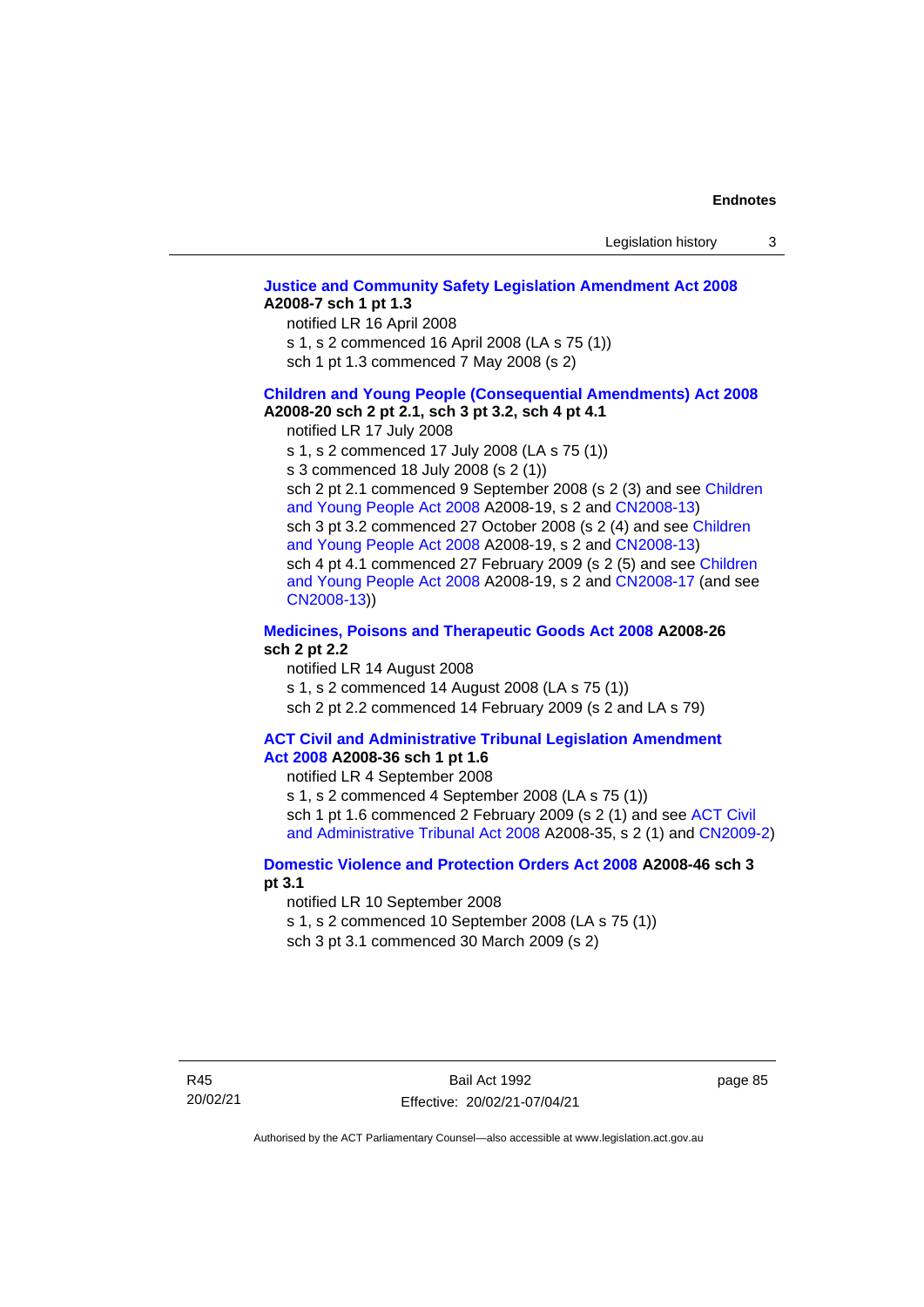3 Legislation history

# **[Justice and Community Safety Legislation Amendment](http://www.legislation.act.gov.au/a/2009-7)  Act [2009](http://www.legislation.act.gov.au/a/2009-7) A2009-7 sch 1 pt 1.1**

notified LR 5 March 2009

s 1, s 2 commenced 5 March 2009 (LA s 75 (1)) sch 1 pt 1.1 commenced 30 March 2009 (s 2 (2) and see [Domestic](http://www.legislation.act.gov.au/a/2008-46)  [Violence and Protection Orders Act 2008](http://www.legislation.act.gov.au/a/2008-46) A2008-46 s 2)

#### **[Crimes Legislation Amendment Act 2009](http://www.legislation.act.gov.au/a/2009-24) A2009-24 sch 1 pt 1.1**

notified LR 3 September 2009

s 1, s 2 commenced 3 September 2009 (LA s 75 (1))

sch 1 pt 1.1 commenced 4 September 2009 (s 2)

#### **[Crimes \(Sentence Administration\) Amendment Act 2010](http://www.legislation.act.gov.au/a/2010-21) A2010-21 sch 1 pt 1.1**

notified LR 30 June 2010 s 1, s 2 commenced 30 June 2010 (LA s 75 (1)) sch 1 pt 1.1 commenced 1 July 2010 (s 2)

#### **[Bail Amendment Act 2011](http://www.legislation.act.gov.au/a/2011-2) A2011-2**

notified LR 22 February 2011 s 1, s 2 commenced 22 February 2011 (LA s 75 (1)) remainder commenced 16 May 2011 (s 2 and [CN2011-6\)](http://www.legislation.act.gov.au/cn/2011-6/default.asp)

#### **[Statute Law Amendment Act 2011](http://www.legislation.act.gov.au/a/2011-3) A2011-3 sch 3 pt 3.3**

notified LR 22 February 2011 s 1, s 2 commenced 22 February 2011 (LA s 75 (1)) sch 3 pt 3.3 commenced 1 March 2011 (s 2)

#### **[Courts Legislation Amendment Act 2011](http://www.legislation.act.gov.au/a/2011-13) A2011-13 sch 1 pt 1.1**

notified LR 11 May 2011 s 1, s 2 commenced 11 May 2011 (LA s 75 (1)) sch 1 pt 1.1 commenced 25 July 2011 (s 2 and [CN2011-8\)](http://www.legislation.act.gov.au/cn/2011-8/default.asp)

### **[Administrative \(One ACT Public Service Miscellaneous Amendments\)](http://www.legislation.act.gov.au/a/2011-22)  Act [2011](http://www.legislation.act.gov.au/a/2011-22) A2011-22 sch 1 pt 1.16**

notified LR 30 June 2011 s 1, s 2 commenced 30 June 2011 (LA s 75 (1)) sch 1 pt 1.16 commenced 1 July 2011 (s 2 (1))

R45 20/02/21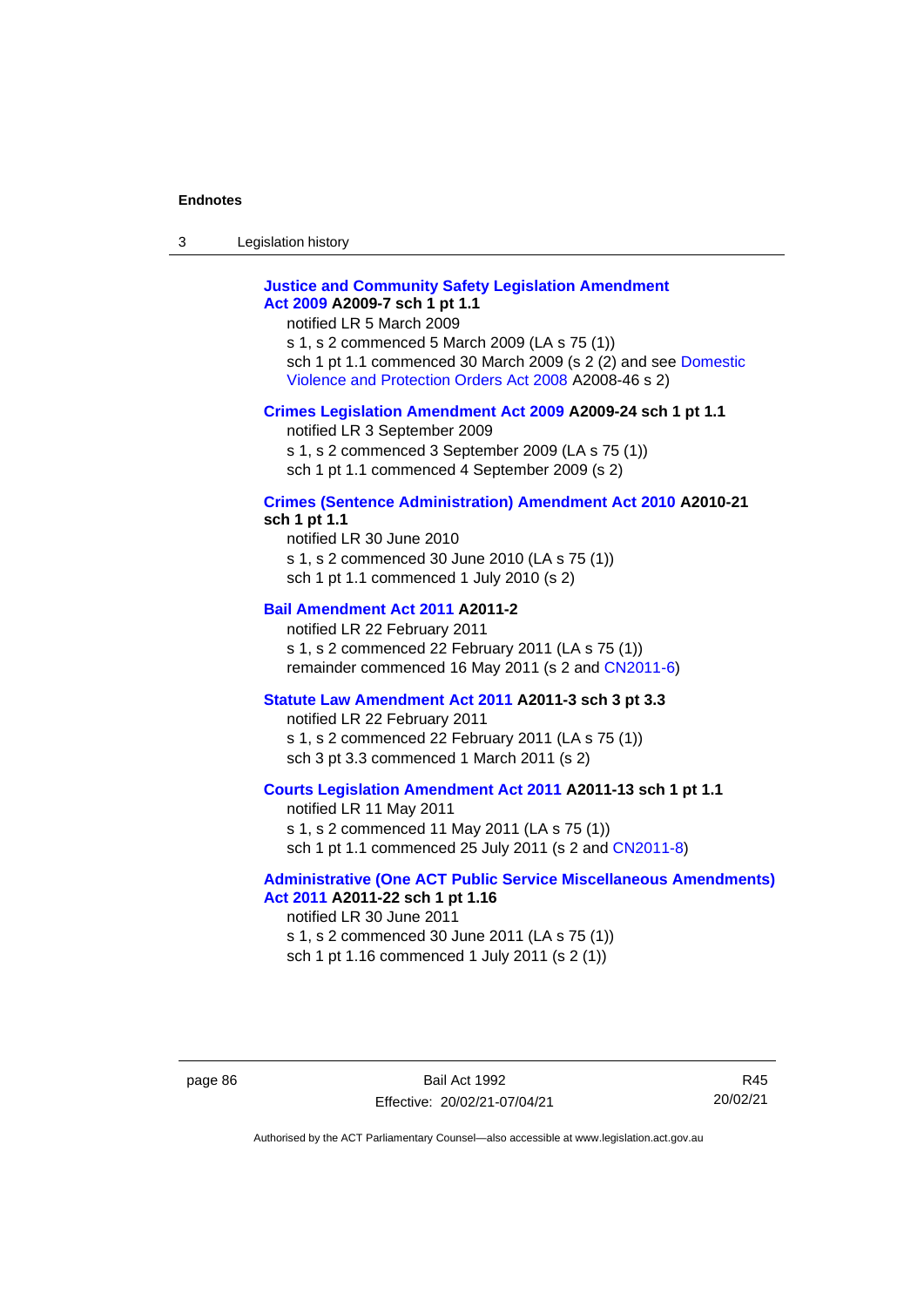# **[Crimes Legislation Amendment Act 2013 \(No 2\)](http://www.legislation.act.gov.au/a/2013-50) A2013-50 pt 2**

notified LR 9 December 2013

s 1, s 2 commenced 9 December 2013 (LA s 75)

pt 2 commenced 10 December 2013 (s 2 (2))

#### **[Crimes Legislation Amendment Act 2015 \(No 2\)](http://www.legislation.act.gov.au/a/2015-36) A2015-36 pt 2**

notified LR 1 October 2015

s 1, s 2 commenced 1 October 2015 (LA s 75)

pt 2 commenced 2 October 2015 (s 2)

### **[Mental Health Act 2015](http://www.legislation.act.gov.au/a/2015-38#history) A2015-38 sch 2 pt 2.4 div 2.4.1**

notified LR 7 October 2015 s 1, s 2 commenced 7 October 2015 (LA s 75 (1)) sch 2 pt 2.4 div 2.4.1 commenced 1 March 2016 (s 2 (1) and see [Mental Health \(Treatment and Care\) Amendment Act 2014](http://www.legislation.act.gov.au/a/2014-51/default.asp) A2014-51, s 2 (as am by [A2015-38](http://www.legislation.act.gov.au/a/2015-38) amdt 2.54))

### **[Crimes \(Sentencing and Restorative Justice\) Amendment Act 2016](http://www.legislation.act.gov.au/a/2016-4/default.asp) A2016-4 sch 1 pt 1.2**

notified LR 24 February 2016 s 1, s 2 commenced 24 February 2016 (LA s 75 (1)) sch 1 pt 1.2 commenced 2 March 2016 (s 2 (1))

#### **[Protection of Rights \(Services\) Legislation Amendment Act 2016](http://www.legislation.act.gov.au/a/2016-13)  [\(No](http://www.legislation.act.gov.au/a/2016-13) 2) A2016-13 sch 1 pt 1.4**

notified LR 16 March 2016

s 1, s 2 commenced 16 March 2016 (LA s 75 (1)) sch 1 pt 1.4 commenced 1 April 2016 (s 2 and see [Protection of Rights](http://www.legislation.act.gov.au/a/2016-1/default.asp)  [\(Services\) Legislation Amendment Act 2016](http://www.legislation.act.gov.au/a/2016-1/default.asp) A2016-1 s 2)

# **[Family Violence Act 2016](http://www.legislation.act.gov.au/a/2016-42#history) A2016-42 sch 2 pt 2.1, sch 3 pt 3.1 (as am by [A2017-10](http://www.legislation.act.gov.au/a/2017-10/default.asp) s 7)**

notified LR 18 August 2016 s 1, s 2 commenced 18 August 2016 (LA s 75 (1)) sch 2 pt 2.1, sch 3 pt 3.1 commenced 1 May 2017 (s 2 (2) as am by [A2017-10](http://www.legislation.act.gov.au/a/2017-10/default.asp) s 7)

page 87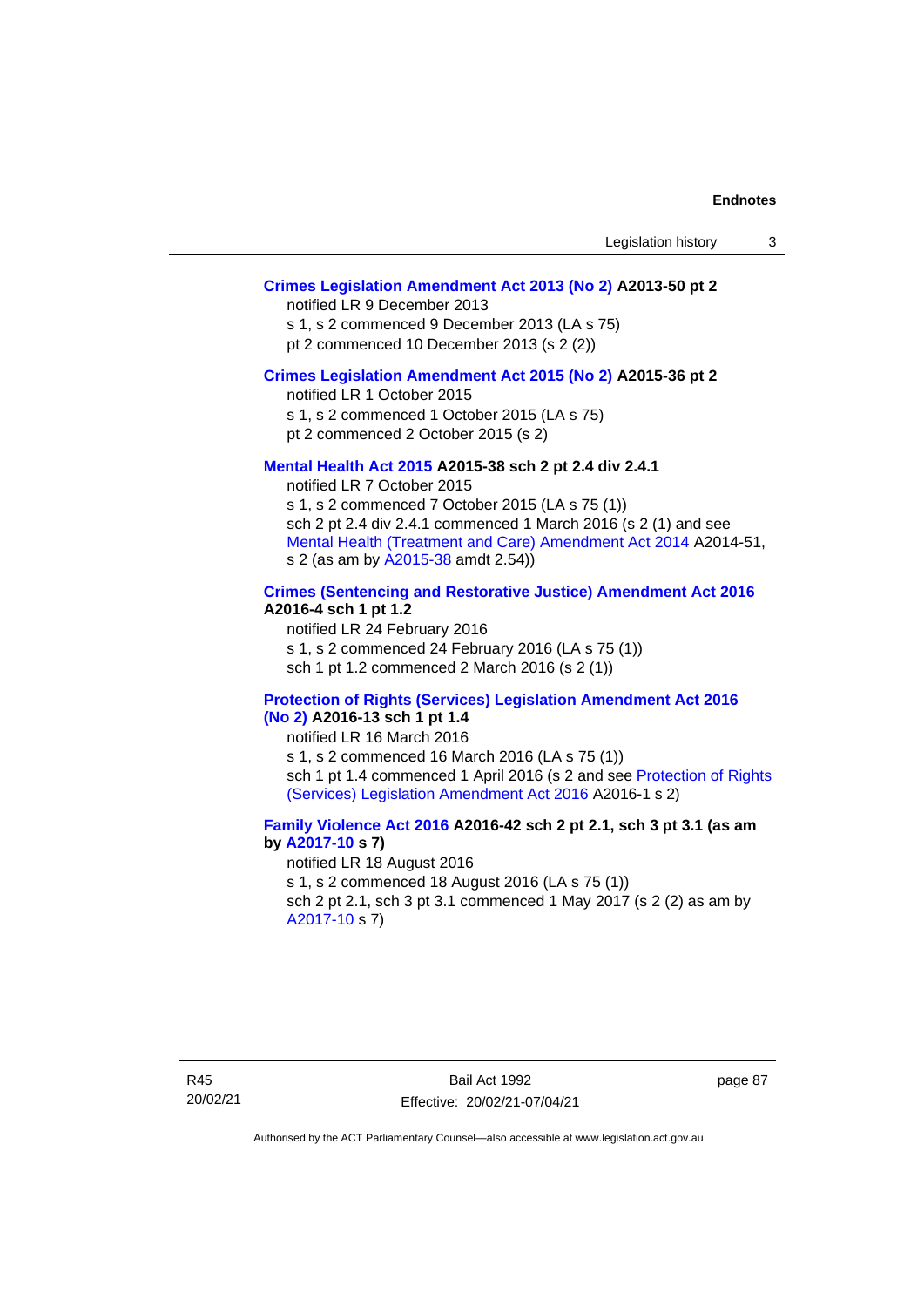3 Legislation history

# **[Crimes \(Serious and Organised Crime\) Legislation Amendment](http://www.legislation.act.gov.au/a/2016-48/default.asp)  Act [2016](http://www.legislation.act.gov.au/a/2016-48/default.asp) A2016-48 pt 2**

notified LR 23 August 2016

s 1, s 2 commenced 23 August 2016 (LA s 75 (1))

s 8, s 9 commenced 1 May 2017 (s 2 (3))

pt 2 remainder commenced 1 May 2017 (s 2 (2))

#### **[Family and Personal Violence Legislation Amendment Act 2017](http://www.legislation.act.gov.au/a/2017-10/default.asp) A2017-10 s 7**

notified LR 6 April 2017

s 1, s 2 commenced 6 April 2017 (LA s 75 (1))

s 7 commenced 30 April 2017 (s 2 (1))

*Note* This Act only amends the Family Violence Act 2016 [A2016-42.](http://www.legislation.act.gov.au/a/2016-42/default.asp)

### **[Crimes Legislation Amendment Act 2019](http://www.legislation.act.gov.au/a/2019-23) A2019-23 pt 2**

notified LR 8 August 2019

s 1, s 2 commenced 8 August 2019 (LA s 75 (1))

pt 2 commenced 8 November 2019 (s 2 (3))

#### **[Sentencing \(Drug and Alcohol Treatment Orders\) Legislation](http://www.legislation.act.gov.au/a/2019-31)  [Amendment Act 2019](http://www.legislation.act.gov.au/a/2019-31) A2019-31 pt 2**

notified LR 9 October 2019 s 1, s 2 commenced 9 October 2019 (LA s 75 (1)) pt 2 commenced 3 December 2019 (s 2 (1) and [CN2019-19\)](https://www.legislation.act.gov.au/cn/2019-19/)

#### **[COVID-19 Emergency Response Legislation Amendment Act 2020](http://www.legislation.act.gov.au/a/2020-14/)**

# **A2020-14 sch 1 pt 1.2**

notified LR 13 May 2020 s 1, s 2 taken to have commenced 30 March 2020 (LA s 75 (2)) amdt 1.6 awaiting commencement sch 1 pt 1.2 remainder commenced 14 May 2020 (s 2 (1))

# **[COVID-19 Emergency Response Legislation Amendment Act 2021](http://www.legislation.act.gov.au/a/2021-1/) A2021-1 sch 1 pt 1.2**

notified LR 19 February 2021

s 1, s 2 commenced 19 February 2021 (LA s 75 (1))

sch 1 pt 1.2 commenced 20 February 2021 (s 2 (1))

page 88 Bail Act 1992 Effective: 20/02/21-07/04/21

R45 20/02/21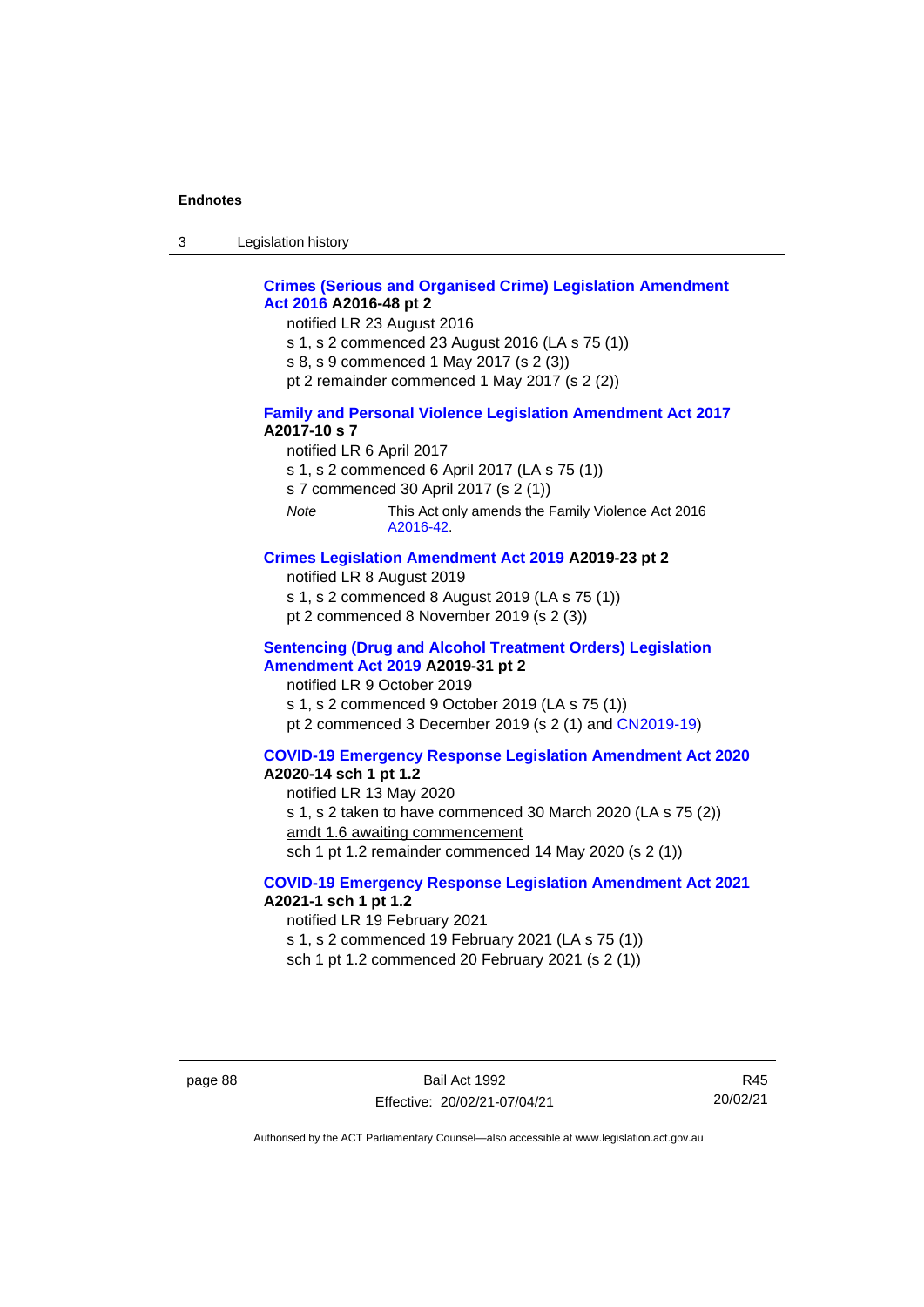# **4 Amendment history**

| <b>Name of Act</b>  |                                                                                                                                                                                                                                                                                                                                                                                                                                                                                                                                                                                                                                                                                                                       |
|---------------------|-----------------------------------------------------------------------------------------------------------------------------------------------------------------------------------------------------------------------------------------------------------------------------------------------------------------------------------------------------------------------------------------------------------------------------------------------------------------------------------------------------------------------------------------------------------------------------------------------------------------------------------------------------------------------------------------------------------------------|
| ร 1                 | sub A2004-14 amdt 1.1                                                                                                                                                                                                                                                                                                                                                                                                                                                                                                                                                                                                                                                                                                 |
| <b>Dictionary</b>   |                                                                                                                                                                                                                                                                                                                                                                                                                                                                                                                                                                                                                                                                                                                       |
| s 2                 | om A2001-44 amdt 1.316<br>ins A2004-14 amdt 1.1<br>am A2005-13 amdt 1.1; A2006-23 amdt 1.4; A2015-38<br>amdt 2.56                                                                                                                                                                                                                                                                                                                                                                                                                                                                                                                                                                                                     |
|                     |                                                                                                                                                                                                                                                                                                                                                                                                                                                                                                                                                                                                                                                                                                                       |
| <b>Notes</b><br>s 3 | (prev s 3) am A1994-73 s 4; s (2) pars renum R6 LA;<br>A2004-14 s 4<br>def <b>appeal</b> om A2004-14 amdt 1.1<br>def <b>applicable bail criteria</b> ins A2001-25 s 4<br>am A2001-60 s 4<br>om A2004-14 amdt 1.1<br>def <b>authorised officer</b> sub A2001-25 s 5<br>om A2004-14 amdt 1.1<br>def bail om A2004-14 amdt 1.1<br>def bail condition om A2004-14 amdt 1.1<br>def bail undertaking om A1994-73 s 4<br>def <i>child</i> sub A1997-22 s 4<br>om A2004-14 amdt 1.1<br>def <i>clerk</i> om A2004-14 amdt 1.1<br>def court om A2004-14 amdt 1.1<br>def <i>Crimes Act</i> om R3 LRA<br>def de facto spouse ins A1997-22 s 4<br>om A2003-14 amdt 1.4<br>def domestic violence offence sub A1997-22 s 4; A1998-39 |
|                     | s 4<br>am A1999-79 sch 3<br>sub A2001-90 amdt 1.1<br>par (e) exp 27 March 2002 (see s 60)<br>am A2002-11 amdt 2.5; pars renum R7 LA (see A2002-11<br>amdt 2.6); A2002-51 amdt 1.1<br>om A2004-14 amdt 1.1<br>def <i><b>harm</b></i> ins A1994-84 s 4<br>om A2004-14 amdt 1.1<br>def <i>household member</i> ins A1997-22 s 4<br>om A2001-90 amdt 1.2<br>def <i>judge</i> om A2004-14 amdt 1.1<br>def <i>offence</i> sub A1994-73 s 4<br>om A2004-14 amdt 1.1<br>def outstanding ins A2001-60 s 5<br>om A2004-14 amdt 1.1                                                                                                                                                                                              |

R45 20/02/21

Bail Act 1992 Effective: 20/02/21-07/04/21 page 89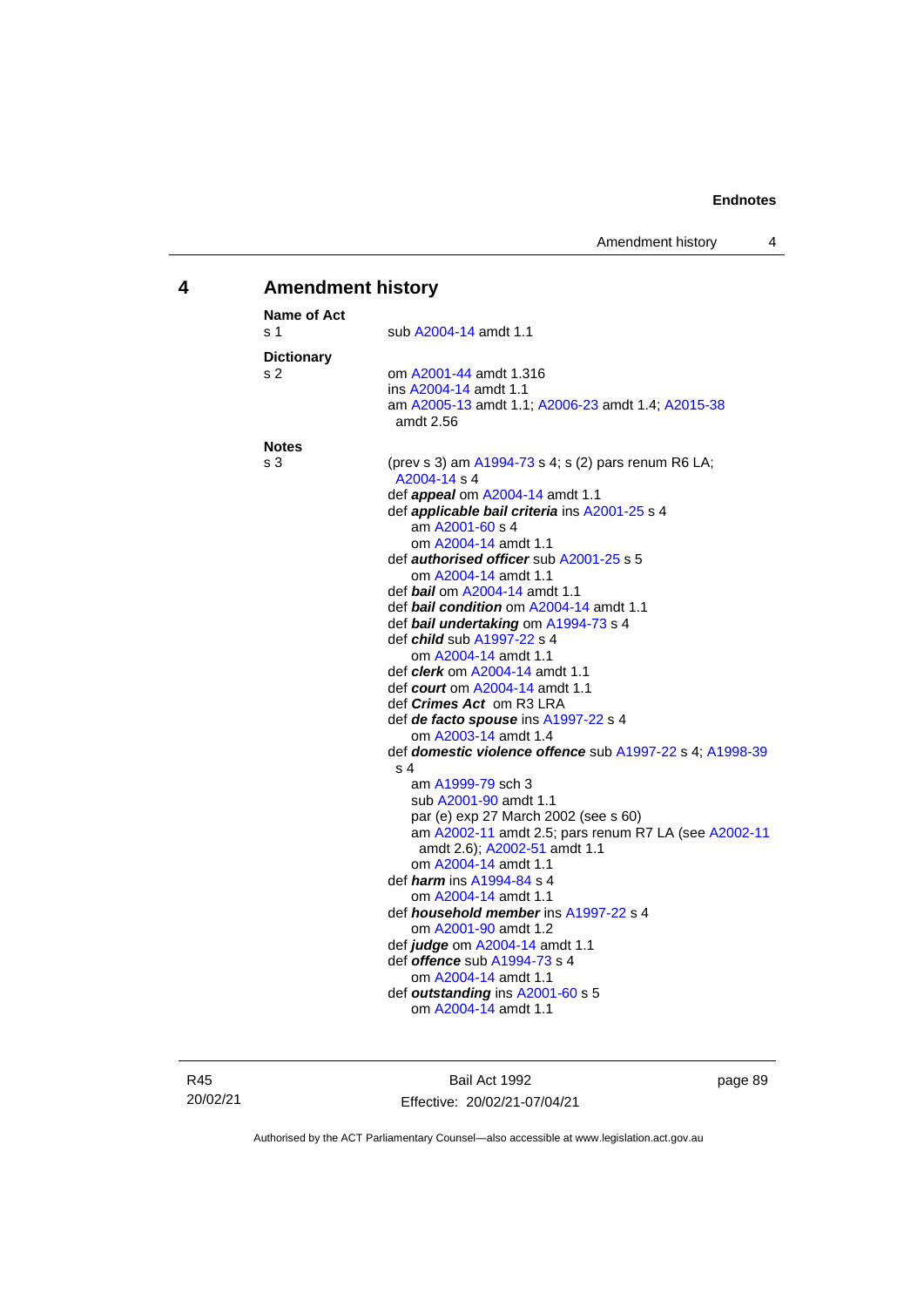4 Amendment history

```
def pending ins A2001-60 s 5
                    om A2004-14 amdt 1.1
                 def relative ins A1997-22 s 4
                    sub A2001-90 amdt 1.3
                    am A2003-14 amdt 1.5
                    om A2004-14 amdt 1.1
                 def relevant person ins A2001-90 amdt 1.4
                    am A2003-14 amdt 1.6, amdt 1.7
                    om A2004-14 amdt 1.1
                 def remand centre om A2004-14 amdt 1.1
                 def serious offence ins A2001-25 s 6
                    sub A2001-60 s 6
                    om A2004-14 amdt 1.1
                 def spouse ins A1997-22 s 4 (b)
                    om A2003-14 amdt 1.8
                 def undertaking to appear om A2004-14 amdt 1.1
                 def victim ins A1994-84 s 4
                    om A2004-14 amdt 1.1
                 pres s 3 sub A2004-14 amdt 1.1
Offences against Act—application of Criminal Code etc
s 3A  A2005-54 amdt 1.44
Act applies to children
s 4 am R3 LRA
                 sub A2004-14 amdt 1.2
Availability of bail
 A2004-14 s 5
When bail may be granted and rights following
div 2.1 hdg ins A2004-14 s 5When may bail be granted?
s 5 am A2001-25 s 7
                 sub A2004-14 s 5
Rights following grant of bail
s 6 sub A2004-14 s 5
                 am A2019-23 s 4
Presumption for bail<br>div 2.2 hdg ins
                  A2004-14 s 5
Div 2.2 subject to div 2.3 and div 2.4
s 7 am A1992-75 s 4; A1994-73 s 5; A1997-22 s 5; A1998-39 s 5; 
                  A2001-90 amdt 1.5
                 sub A2004-14 s 5
```
page 90 Bail Act 1992 Effective: 20/02/21-07/04/21

R45 20/02/21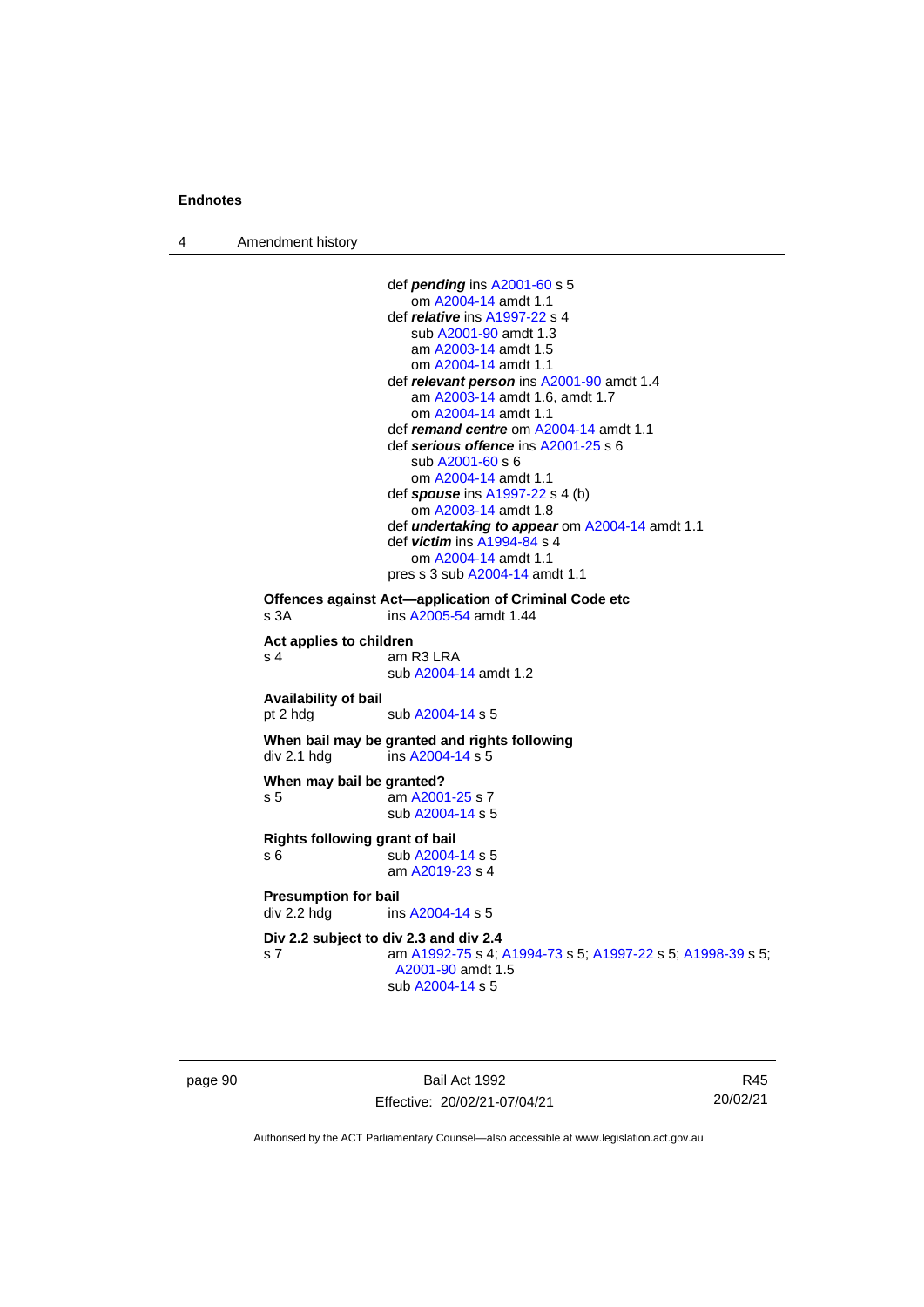| s 7A                                                 | Bail following arrest for breach of peace<br>ins A1994-73 s 6<br>sub A2001-90 amdt 1.6<br>om A2004-14 s 5                                                                                                                                                                                              |
|------------------------------------------------------|--------------------------------------------------------------------------------------------------------------------------------------------------------------------------------------------------------------------------------------------------------------------------------------------------------|
| s <sub>8</sub>                                       | Entitlement to bail-certain minor offences etc<br>sub A1994-73 s 6<br>am A1997-22 s 6; A2001-25 s 8, s 9; A2001-60 s 7<br>sub A2001-90 amdt 1.6; A2004-14 s 5<br>am A2006-40 amdt 2.59                                                                                                                 |
| s 8A                                                 | Entitlement to bail-breach of sentence obligations<br>ins A1997-22 s 7<br>am A1998-39 s 6; A2001-25 s 1<br>sub A2001-90 amdt 1.6; A2004-14 s 5; A2006-23 amdt 1.5<br>(3)-(5) exp 2 June 2009 (s 8A (5) (LA s 88 declaration<br>applies)); A2016-4 amdts 1.4-1.6;<br>am A2019-31 s 4; pars renum R42 LA |
| hearings<br>$s$ 8B                                   | Entitlement to bail—custody relating to sentence administration board<br>ins A2006-23 amdt 1.5                                                                                                                                                                                                         |
| Limitations on entitlement to bail<br>s 9 hdg<br>s 9 | sub A2001-25 s 11<br>sub A2001-54 amdt 2.2; A2004-14 s 5                                                                                                                                                                                                                                               |
| s 9A hdg<br>s 9A                                     | Entitlement to bail-offences other than minor offences<br>sub $A2001 - 60$ s 8<br>ins A2001-25 s 12                                                                                                                                                                                                    |

| s ya nag | SUD AZUUT-60 S 8                                                                       |
|----------|----------------------------------------------------------------------------------------|
| s 9A     | ins A2001-25 s 12                                                                      |
|          | am A2001-60 s 9. s 10<br>(7), (8) exp 24 September 2003 (s 9A (8))<br>sub A2004-14 s 5 |
|          |                                                                                        |

# **No presumption for bail**<br>div 2.3 hdg ins A2

ins [A2004-14](http://www.legislation.act.gov.au/a/2004-14) s 5

# **Div 2.2 not to apply to certain offences**

s 9B ins [A2004-14](http://www.legislation.act.gov.au/a/2004-14) s 5

#### am [A2005-13](http://www.legislation.act.gov.au/a/2005-13) amdt 1.2[; A2008-46](http://www.legislation.act.gov.au/a/2008-46) amdt 3.1; [A2016-42](http://www.legislation.act.gov.au/a/2016-42/default.asp) amdt 3.1

**Presumption against bail**<br>div 2.4 hdg ins A20 ins [A2004-14](http://www.legislation.act.gov.au/a/2004-14) s 5

# **Bail for murder and certain serious drug offences**<br>s 9C hdg sub A2004-56 amdt 1.1

s 9C hdg sub [A2004-56](http://www.legislation.act.gov.au/a/2004-56) amdt 1.1<br>s 9C ins A2004-14 s 5 ins [A2004-14](http://www.legislation.act.gov.au/a/2004-14) s 5 am [A2004-56](http://www.legislation.act.gov.au/a/2004-56) amdt 1.2

R45 20/02/21

Bail Act 1992 Effective: 20/02/21-07/04/21 page 91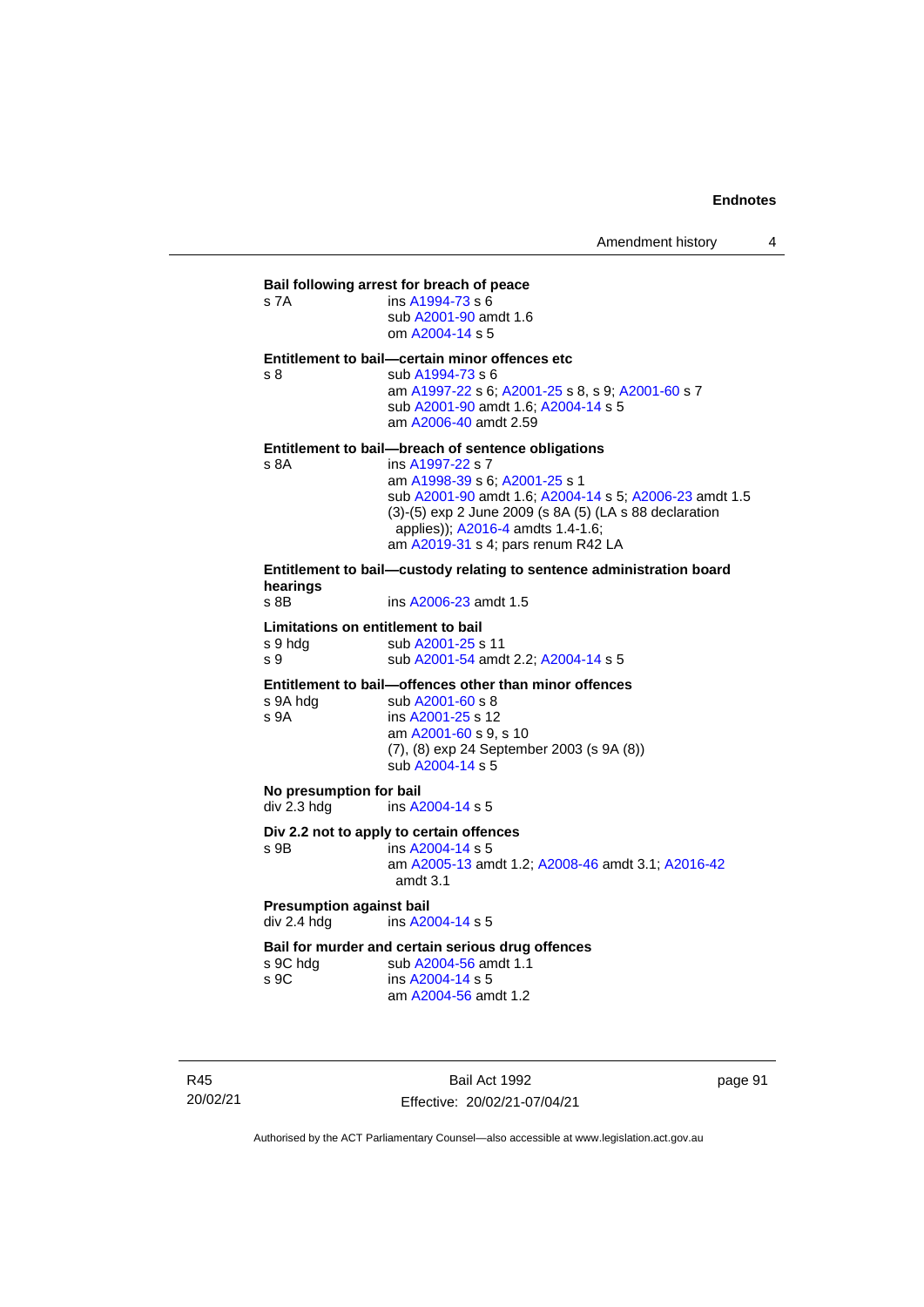4 Amendment history

**Bail for serious offence committed while charge for another pending or outstanding** s 9D ins [A2004-14](http://www.legislation.act.gov.au/a/2004-14) s 5 am [A2004-15](http://www.legislation.act.gov.au/a/2004-15) amdt 3.1[; A2006-23](http://www.legislation.act.gov.au/a/2006-23) amdt 1.6; [A2008-20](http://www.legislation.act.gov.au/a/2008-20) amdt 4.1; [A2011-13](http://www.legislation.act.gov.au/a/2011-13) amdt 1.1[; A2016-42](http://www.legislation.act.gov.au/a/2016-42/default.asp) amdt 3.2, amdt 3.3 **Bail for person sentenced to imprisonment** s 9E ins [A2004-14](http://www.legislation.act.gov.au/a/2004-14) s 5 **Family violence offence—bail by authorised officer**<br>s 9F hdg sub A2016-42 amdt 3.4 sub [A2016-42](http://www.legislation.act.gov.au/a/2016-42/default.asp) amdt 3.4 s 9F ins [A2004-14](http://www.legislation.act.gov.au/a/2004-14) s 5 am [A2005-13](http://www.legislation.act.gov.au/a/2005-13) amdt 1.3[; A2008-46](http://www.legislation.act.gov.au/a/2008-46) amdt 3.2; [A2009-7](http://www.legislation.act.gov.au/a/2009-7) amdt 1.1; [A2016-42](http://www.legislation.act.gov.au/a/2016-42/default.asp) amdt 3.5, amdt 3.6 **Special or exceptional circumstances** s 9G ins [A2004-14](http://www.legislation.act.gov.au/a/2004-14) s 5 am [A2004-15](http://www.legislation.act.gov.au/a/2004-15) amdt 3.2 **Dispensing with bail** s 10 am [A1994-73](http://www.legislation.act.gov.au/a/1994-73) s 7[; A2001-25](http://www.legislation.act.gov.au/a/2001-25) s 13; [A2001-60](http://www.legislation.act.gov.au/a/2001-60) s 11[; A2004-14](http://www.legislation.act.gov.au/a/2004-14) s 6 **Meaning of** *bail order* **and** *bail review application***—pt 4** ins [A2011-2](http://www.legislation.act.gov.au/a/2011-2) s 4 **When is a proceeding** *before the Supreme Court***?—pt 4** s 12B ins [A2011-2](http://www.legislation.act.gov.au/a/2011-2) s 4 **Applications for bail—repeat application provisions** ins [A2011-2](http://www.legislation.act.gov.au/a/2011-2) s 4 exp 16 May 2014 (s 12C (2)) **Deciding bail after charge laid** s 13 am [A1994-73](http://www.legislation.act.gov.au/a/1994-73) s 8[; A1997-22](http://www.legislation.act.gov.au/a/1997-22) s 8; [A2001-25](http://www.legislation.act.gov.au/a/2001-25) s 14[; A2005-20](http://www.legislation.act.gov.au/a/2005-20) amdt 3.14; [A2011-3](http://www.legislation.act.gov.au/a/2011-3) amdts 3.25-3.34 **Grant of bail by authorised officers** s 14 am [A2004-14](http://www.legislation.act.gov.au/a/2004-14) s 7[; A2016-42](http://www.legislation.act.gov.au/a/2016-42/default.asp) amdt 3.7 **Deciding of questions of bail by authorised officers** s 15 am [A1997-22](http://www.legislation.act.gov.au/a/1997-22) s 9[; A2001-25](http://www.legislation.act.gov.au/a/2001-25) s 15; [A2004-14](http://www.legislation.act.gov.au/a/2004-14) s 8[; A2011-3](http://www.legislation.act.gov.au/a/2011-3) amdt 3.35 **Notification of decision of authorised officer**<br>s 16 am A1994-73 s 9: A1997-22 am [A1994-73](http://www.legislation.act.gov.au/a/1994-73) s 9[; A1997-22](http://www.legislation.act.gov.au/a/1997-22) s 10; [A2001-90](http://www.legislation.act.gov.au/a/2001-90) amdt 1.7; ss renum R6 LA (see also [A2001-90](http://www.legislation.act.gov.au/a/2001-90) amdt 1.8)[; A2005-13](http://www.legislation.act.gov.au/a/2005-13) amdt 1.4; [A2011-3](http://www.legislation.act.gov.au/a/2011-3) amdts 3.35-3.37[; A2016-42](http://www.legislation.act.gov.au/a/2016-42/default.asp) amdt 2.1, amdt 3.8 **Charged people in custody to be brought before court** s 17 am [A2011-3](http://www.legislation.act.gov.au/a/2011-3) amdt 3.38

page 92 Bail Act 1992 Effective: 20/02/21-07/04/21

R45 20/02/21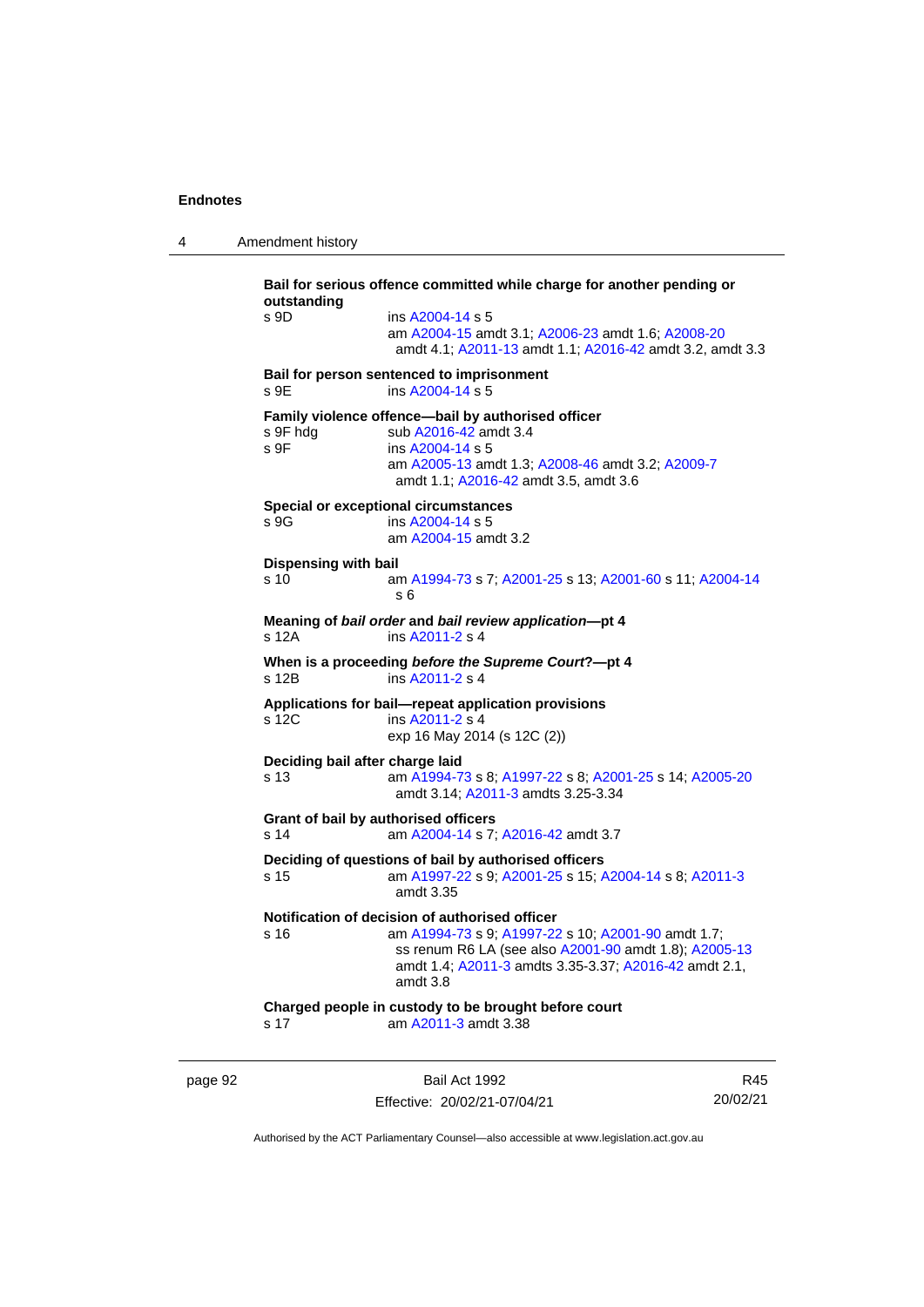**Facilities to be provided to accused people** s 18 am [A2011-3](http://www.legislation.act.gov.au/a/2011-3) amdt 3.39 **Court bail—general** s 19 **am [A1997-22](http://www.legislation.act.gov.au/a/1997-22) sch 2; am [A1997-96](http://www.legislation.act.gov.au/a/1997-96) sch 1; [A2004-14](http://www.legislation.act.gov.au/a/2004-14) s 9;** [A2011-3](http://www.legislation.act.gov.au/a/2011-3) amdt 3.40 sub [A2011-2](http://www.legislation.act.gov.au/a/2011-2) s 5 **Power in relation to bail—Magistrates Court** s 20 sub [A2004-14](http://www.legislation.act.gov.au/a/2004-14) s 10[; A2011-2](http://www.legislation.act.gov.au/a/2011-2) s 5 am [A2019-23](http://www.legislation.act.gov.au/a/2019-23/default.asp) s 5 **Repeat application for bail—Magistrates Court** s 20A ins [A2011-2](http://www.legislation.act.gov.au/a/2011-2) s 5 **Power in relation to bail—Supreme Court** s 20B ins [A2011-2](http://www.legislation.act.gov.au/a/2011-2) s 5 **Repeat application for bail—Supreme Court** s 20C ins [A2011-2](http://www.legislation.act.gov.au/a/2011-2) s 5 **Bail in relation to several offences** s 21 am [A1997-22](http://www.legislation.act.gov.au/a/1997-22) s 11 and sch 2; [A2011-3](http://www.legislation.act.gov.au/a/2011-3) amdt 3.41, amdt 3.42 **Criteria for granting bail to adults** s 22 am [A1994-84](http://www.legislation.act.gov.au/a/1994-84) s 5[; A1997-22](http://www.legislation.act.gov.au/a/1997-22) s 11 sub [A2004-14](http://www.legislation.act.gov.au/a/2004-14) s 11 **Criteria for granting bail to children** s 23 am [A1997-22](http://www.legislation.act.gov.au/a/1997-22) s 12[; A1999-64](http://www.legislation.act.gov.au/a/1999-64) sch 2 sub [A2004-14](http://www.legislation.act.gov.au/a/2004-14) s 11 am [A2008-20](http://www.legislation.act.gov.au/a/2008-20) amdt 2.1, amdt 4.2 **Victim's concern about need for protection** s 23A ins [A1994-84](http://www.legislation.act.gov.au/a/1994-84) s 6 am [A1997-22](http://www.legislation.act.gov.au/a/1997-22) s 13 sub [A2004-14](http://www.legislation.act.gov.au/a/2004-14) s 11 am [A2016-42](http://www.legislation.act.gov.au/a/2016-42/default.asp) amdt 3.9 **Bail conditions and undertakings to appear** pt 5 hdg sub  $A1994-73$  s 10 **Conditions on which bail may be granted to adults** s 25 am [A1994-73](http://www.legislation.act.gov.au/a/1994-73) s 11; a[m A1994-84](http://www.legislation.act.gov.au/a/1994-84) s 7; [A2001-44](http://www.legislation.act.gov.au/a/2001-44) amdt 1.317; [A2001-90](http://www.legislation.act.gov.au/a/2001-90) amdt 1.9; ss renum R6 LA; [A2004-14](http://www.legislation.act.gov.au/a/2004-14) s 12, s 13, s 15, s 16; pars renum R11 LA (see [A2004-14](http://www.legislation.act.gov.au/a/2004-14) s 14); ss renum R11 LA (see [A2004-14](http://www.legislation.act.gov.au/a/2004-14) s 17); [A2006-23](http://www.legislation.act.gov.au/a/2006-23) amdt 1.7; [A2008-36](http://www.legislation.act.gov.au/a/2008-36) amdt 1.58[; A2009-24](http://www.legislation.act.gov.au/a/2009-24) amdt 1.1; [A2011-3](http://www.legislation.act.gov.au/a/2011-3) amdt 3.43; [A2011-22](http://www.legislation.act.gov.au/a/2011-22) amdt 1.58, amdt 1.61[; A2016-42](http://www.legislation.act.gov.au/a/2016-42/default.asp)

amdt 3.10, amdt 3.11

R45 20/02/21

Bail Act 1992 Effective: 20/02/21-07/04/21 page 93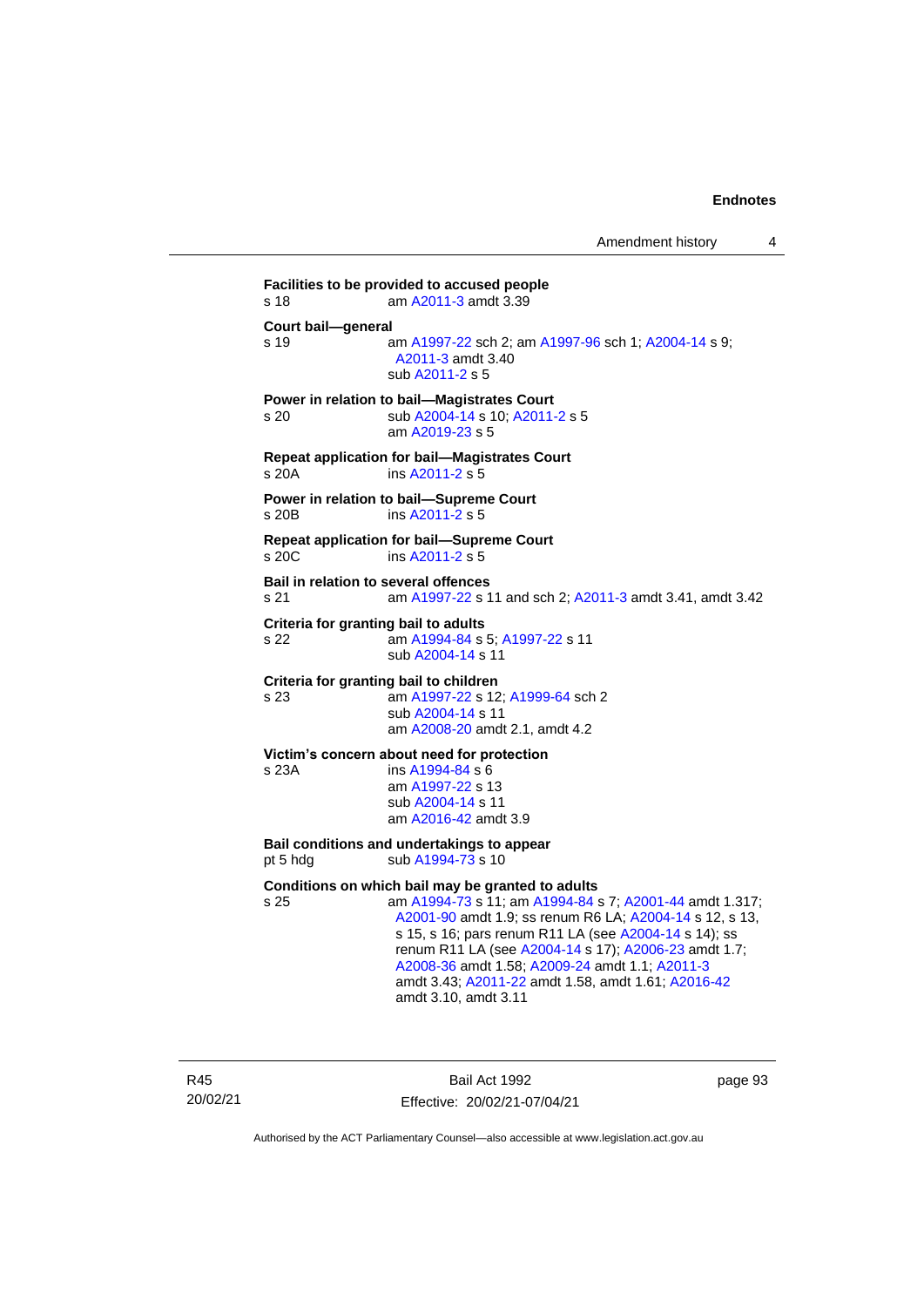| 4 | Amendment history |
|---|-------------------|
|---|-------------------|

**Supervision condition when offence committed as young person** s 25A ins [A2008-20](http://www.legislation.act.gov.au/a/2008-20) amdt 4.3 am [A2009-24](http://www.legislation.act.gov.au/a/2009-24) amdt 1.2[; A2011-22](http://www.legislation.act.gov.au/a/2011-22) amdt 1.61 **Conditions on which bail may be granted to children** s 26 am [A1999-64](http://www.legislation.act.gov.au/a/1999-64) sch 2; [A2004-14](http://www.legislation.act.gov.au/a/2004-14) s 18, s 19; ss renum R11 LA (see [A2004-14](http://www.legislation.act.gov.au/a/2004-14) s 20)[; A2008-20](http://www.legislation.act.gov.au/a/2008-20) amdt 2.2, amdt 2.3, amdt 4.4; [A2008-36](http://www.legislation.act.gov.au/a/2008-36) amdt 1.58[; A2011-3](http://www.legislation.act.gov.au/a/2011-3) amdt 3.43; [A2011-22](http://www.legislation.act.gov.au/a/2011-22) amdt 1.61 **Recording of certain bail decisions** s 27 am [A1997-22](http://www.legislation.act.gov.au/a/1997-22) sch 2; [A2011-3](http://www.legislation.act.gov.au/a/2011-3) amdt 3.43 **Notice to victim of bail decisions** s 27A ins [A1994-84](http://www.legislation.act.gov.au/a/1994-84) s 8 om [A2004-14](http://www.legislation.act.gov.au/a/2004-14) s 21 **Undertakings to appear** s 28 **am [A2001-44](http://www.legislation.act.gov.au/a/2001-44) amdt 1.318** sub [A2004-14](http://www.legislation.act.gov.au/a/2004-14) s 22 am [A2020-14](http://www.legislation.act.gov.au/a/2020-14/) amdt 1.3, amdt 1.4[; A2021-1](http://www.legislation.act.gov.au/a/2021-1/) amdt 1.3 (2A), (6), (7) exp on the day the [COVID-19 Emergency](http://www.legislation.act.gov.au/a/2020-11)  [Response Act 2020](http://www.legislation.act.gov.au/a/2020-11) expires (s 28 (7)) **Undertakings in respect of more than 1 offence** s 29 om [A1994-73](http://www.legislation.act.gov.au/a/1994-73) s 12 **Accused person may be excused from attendance before court** s 30 am [A1997-96](http://www.legislation.act.gov.au/a/1997-96) sch 1; [A2001-44](http://www.legislation.act.gov.au/a/2001-44) amdt 1.319[; A2004-14](http://www.legislation.act.gov.au/a/2004-14) amdt 1.3, amdt 1.4; ss renum R11 LA (see [A2004-14](http://www.legislation.act.gov.au/a/2004-14) amdt 1.5); [A2011-3](http://www.legislation.act.gov.au/a/2011-3) amdt 3.43, amdt 3.44 **Bail requirements** s 31 am [A1994-73](http://www.legislation.act.gov.au/a/1994-73) s 13 sub [A2004-14](http://www.legislation.act.gov.au/a/2004-14) s 23 am [A2006-23](http://www.legislation.act.gov.au/a/2006-23) amdt 1.8[; A2008-7](http://www.legislation.act.gov.au/a/2008-7) amdt 1.21 **Acceptable people and security for bail** am  $A1994-73$  s 14; ss renum R6 LA sub [A2004-14](http://www.legislation.act.gov.au/a/2004-14) s 23 **Continuation of bail and undertakings** s 33 am [A1994-73](http://www.legislation.act.gov.au/a/1994-73) s 15[; A1997-22](http://www.legislation.act.gov.au/a/1997-22) sch 2; ss renum R6 LA; [A2004-14](http://www.legislation.act.gov.au/a/2004-14) s 24, s 25 **Written notice of conditions of bail** s 34 am [A1997-22](http://www.legislation.act.gov.au/a/1997-22) sch 2; [A2001-44](http://www.legislation.act.gov.au/a/2001-44) amdt 1.320[; A2011-3](http://www.legislation.act.gov.au/a/2011-3) amdt 3.45, amdt 3.46 **Warning to person making acknowledgment** s 35 om [A2004-14](http://www.legislation.act.gov.au/a/2004-14) s 26

page 94 Bail Act 1992 Effective: 20/02/21-07/04/21

R45 20/02/21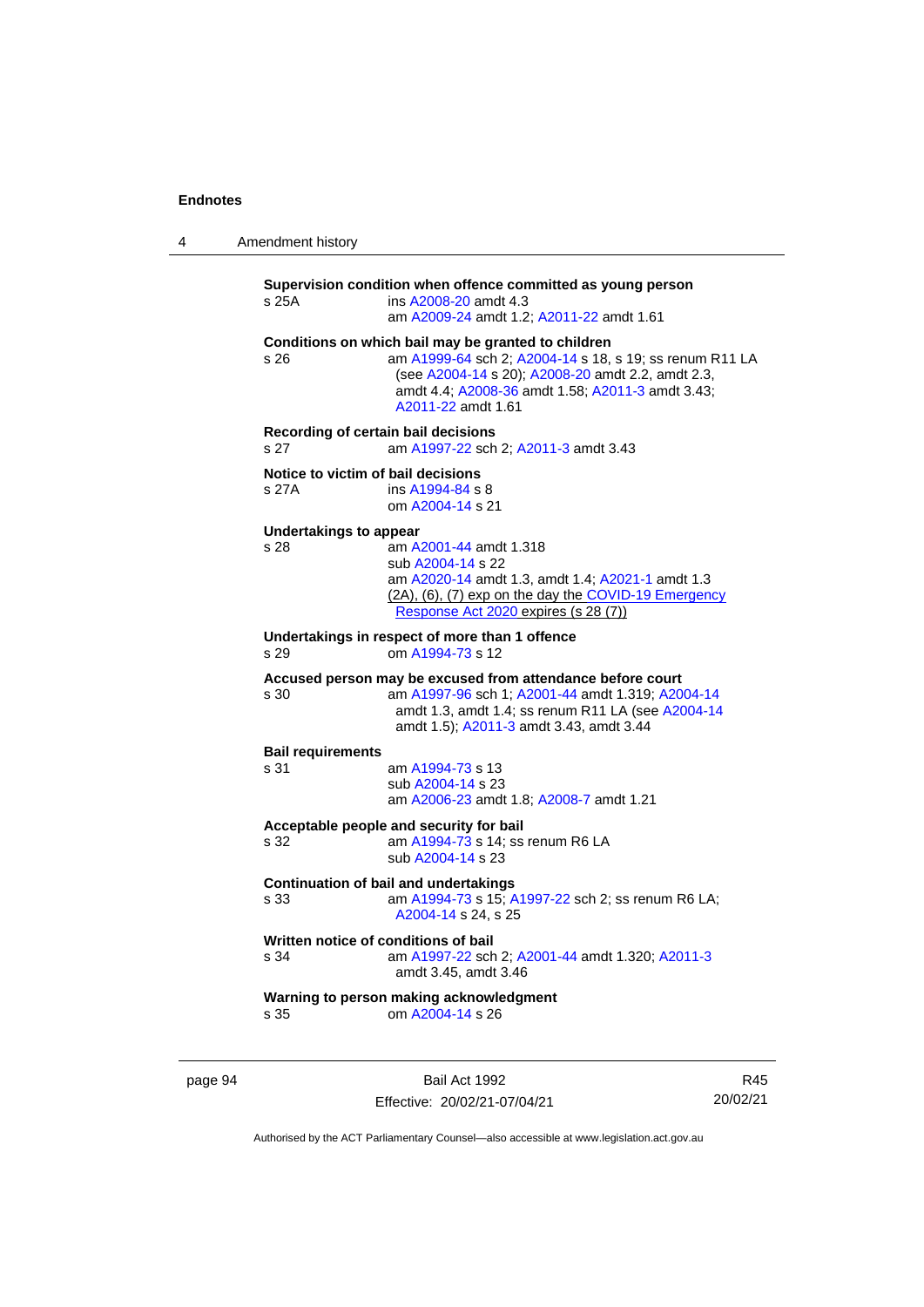Amendment history 4 **Discharge of surety** s 36 am [A1994-73](http://www.legislation.act.gov.au/a/1994-73) s 16 sub [A2004-14](http://www.legislation.act.gov.au/a/2004-14) s 27 **Payment of amounts to Territory** s 37 sub [A2004-14](http://www.legislation.act.gov.au/a/2004-14) s 28 am [A2004-60](http://www.legislation.act.gov.au/a/2004-60) amdt 1.16[; A2010-21](http://www.legislation.act.gov.au/a/2010-21) amdt 1.1, amdt 1.2 **Review of decisions by authorised officers** div 6.1 hdg (prev pt 6 div 1 hdg) renum R4 **Review by authorised officers** s 38 am [A1997-22](http://www.legislation.act.gov.au/a/1997-22) sch 2; [A2011-3](http://www.legislation.act.gov.au/a/2011-3) amdt 3.47 **Review of decisions by courts** div 6.2 hdg (prev pt 6 div 2 hdg) renum R4 LA **Court may review on its own initiative** s 41A ins [A2004-14](http://www.legislation.act.gov.au/a/2004-14) s 29 **Power of Magistrates Court to review—decision of authorised officer** s 42 sub [A2004-14](http://www.legislation.act.gov.au/a/2004-14) s 30[; A2005-5](http://www.legislation.act.gov.au/a/2005-5) s 6; [A2011-2](http://www.legislation.act.gov.au/a/2011-2) s 6 am [A2016-48](http://www.legislation.act.gov.au/a/2016-48/default.asp) s 5 **Power of Magistrates Court to review—decision of Magistrates Court** s 42A ins [A2011-2](http://www.legislation.act.gov.au/a/2011-2) s 6 am [A2016-48](http://www.legislation.act.gov.au/a/2016-48/default.asp) s 5 **Power of Supreme Court to review—decision of authorised officer** s 43 am [A2004-14](http://www.legislation.act.gov.au/a/2004-14) s 31, s 32; ss renum R11 LA; [A2005-5](http://www.legislation.act.gov.au/a/2005-5) s 8 (and see s 7) sub [A2011-2](http://www.legislation.act.gov.au/a/2011-2) s 6 am [A2016-48](http://www.legislation.act.gov.au/a/2016-48/default.asp) s 5 **Power of Supreme Court to review—decision of Magistrates Court or Supreme Court** s 43A ins [A2011-2](http://www.legislation.act.gov.au/a/2011-2) s 6 am [A2016-48](http://www.legislation.act.gov.au/a/2016-48/default.asp) s 5 **Right of review of bail decisions—prosecution** om  $A2004 - 14$  s  $33$ ins [A2016-48](http://www.legislation.act.gov.au/a/2016-48/default.asp) s 6 am [A2016-48](http://www.legislation.act.gov.au/a/2016-48/default.asp) s 8, s 9 **Review of s 44** ins [A2016-48](http://www.legislation.act.gov.au/a/2016-48/default.asp) s 7 exp 1 May 2020 (s 44A (3)) **Exercise of power to review** s 45 am [A2011-3](http://www.legislation.act.gov.au/a/2011-3) amdt 3.47

R45 20/02/21

Bail Act 1992 Effective: 20/02/21-07/04/21 page 95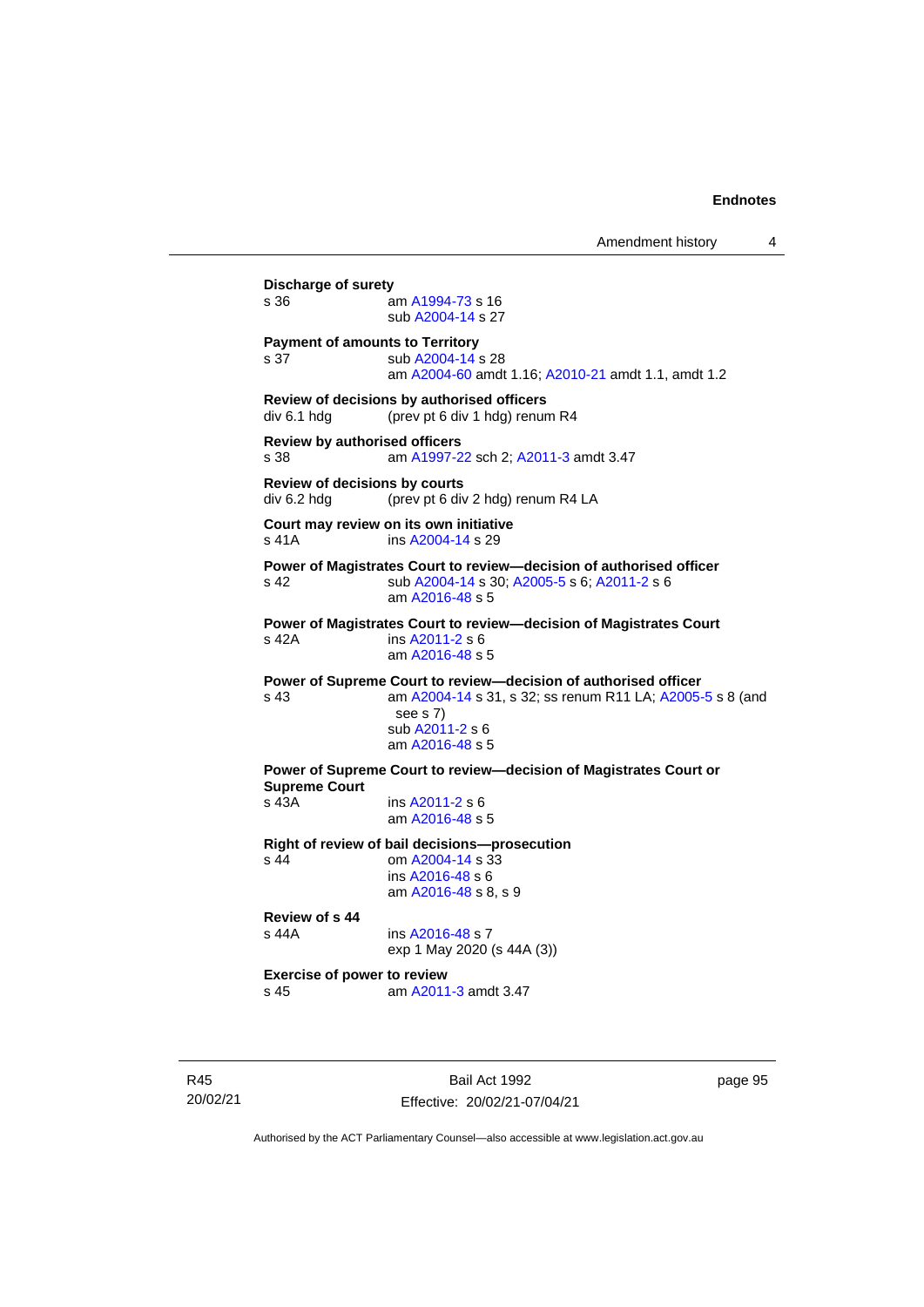4 Amendment history

```
Miscellaneous
                 orig pt 6 div 3 hdg ins A1994-84 s 9
                 (prev pt 6 div 3 hdg) renum R4 LA
                 om A2004-14 s 34
Review limited to bail conditions
s 46 am A2011-3 amdt 3.47; A2011-2 s 7; A2016-48 s 10
Notice to victim of bail decisions
s 46A  A1994-84 s 9
                om A2004-14 s 34
Giving information relating to bail
s 47 am A1994-73 s 17; A2001-44 amdt 1.321; A2011-3 amdt 3.47
Notice to victim of bail decisions
s 47A ins A2004-14 s 35; ss renum R11 LA
                 am A2005-13 amdt 1.5
Notification to court that bail condition not satisfied
s 48 am A1994-73 s 18; A2001-44 amdt 1.322; A2006-23 amdt 1.9
Failure to answer bail
s 49 am A1994-73 s 19; A1994-81 sch
                sub A2001-25 s 16; A2005-54 amdt 1.45
False statements in acknowledgments<br>s 50 am A1994-81 sch
                 am A1994-81 sch
                 om A2004-14 s 36
Indemnification of sureties
s 51 am A1994-81 sch
                sub A2005-54 amdt 1.46
Contravention of Act by police officers
s 52 am A2013-50 s 4
Apprehension of person admitted to bail
s 53 om A1994-75 sch 3
Power of court where person apprehended
s 54 om A1994-75 sch 3
No right of surety to arrest<br>s 56 am A199
                  A1994-73 s 20
                 sub A2004-14 s 37
Arrest for failure to comply with bail condition
s 56A ins A2004-14 s 28
                 sub A2019-23 s 6
Police power to enter premises to arrest
56AA ins A2019-23 s 6
```
page 96 Bail Act 1992 Effective: 20/02/21-07/04/21

R45 20/02/21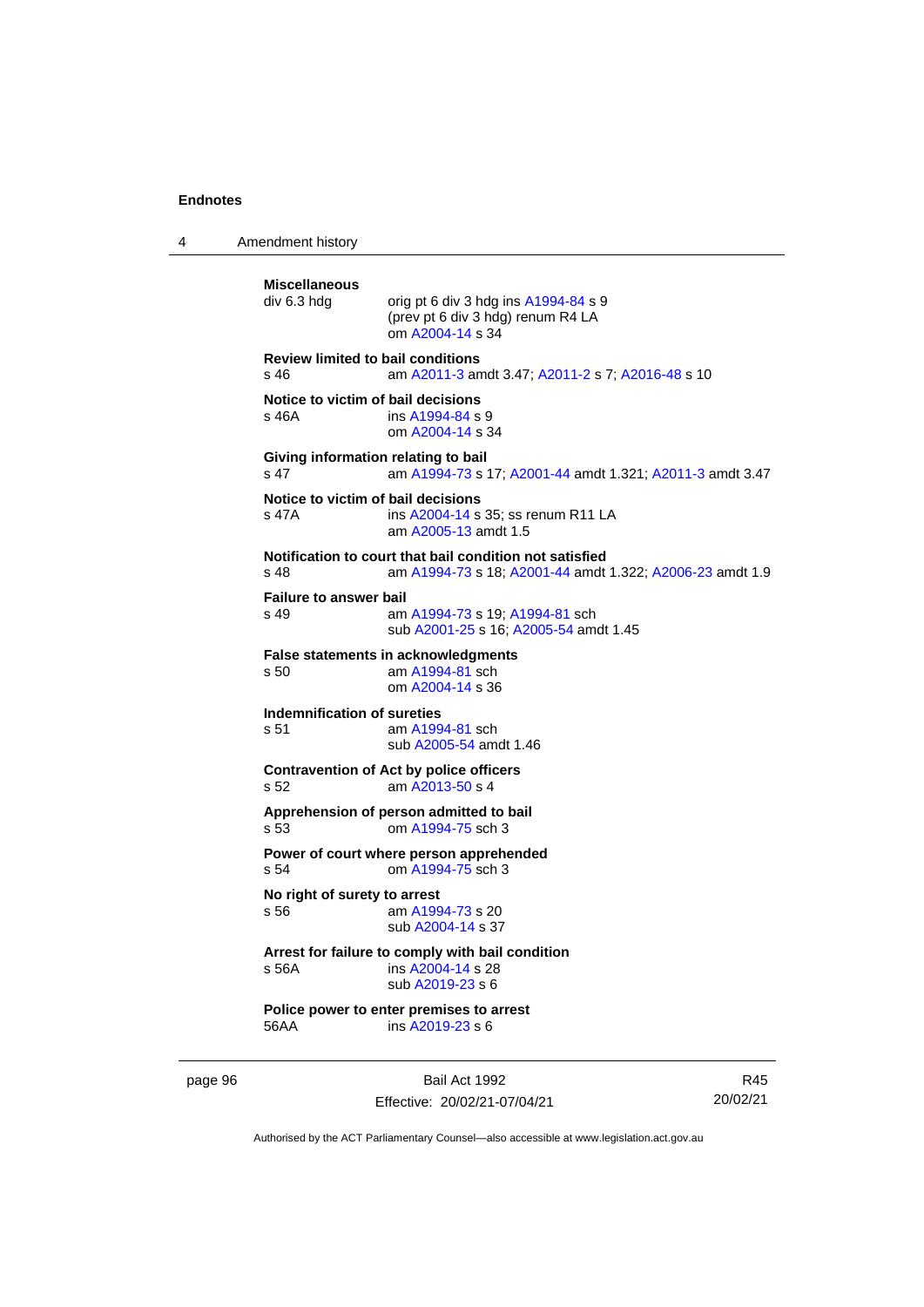**Police officer must announce entry before entering**<br>56AB **ins A2019-23** s 6  $ins$  [A2019-23](http://www.legislation.act.gov.au/a/2019-23/default.asp) s 6 **Police powers on arrest for failure to comply with bail condition** 56AC ins [A2019-23](http://www.legislation.act.gov.au/a/2019-23/default.asp) s 6 **Arrested person to be brought before court**  $ins$  [A2019-23](http://www.legislation.act.gov.au/a/2019-23/default.asp) s 6 **Arrest for breach of condition by person outside ACT** s 56B ins [A2004-14](http://www.legislation.act.gov.au/a/2004-14) s 28 **Act to prevail** s 57 am [A2004-14](http://www.legislation.act.gov.au/a/2004-14) amdt 1.6, amdt 1.7 **Abolition of inherent power of bail** s 57AA ins [A1996-81](http://www.legislation.act.gov.au/a/1996-81) s 7 **Form of certain instruments**<br>s 57A **ins A1994** ins [A1994-73](http://www.legislation.act.gov.au/a/1994-73) s 21 om [A2001-44](http://www.legislation.act.gov.au/a/2001-44) amdt 1.323 **Approved forms** s 58 sub [A2001-44](http://www.legislation.act.gov.au/a/2001-44) amdt 1.323 am [A2004-14](http://www.legislation.act.gov.au/a/2004-14) s 39[; A2011-3](http://www.legislation.act.gov.au/a/2011-3) amdt 3.48 **Regulation-making power** s 59 **orig s 59** renum as s 60 **pres s 59** ins [A2001-44](http://www.legislation.act.gov.au/a/2001-44) amdt 1.323 am [A2004-14](http://www.legislation.act.gov.au/a/2004-14) s 40, s 41 **Transitional** pt 8 hdg ins [A1999-79](http://www.legislation.act.gov.au/a/1999-79) sch 3 om R6 LA **Expiry—Motor Traffic Act reference**<br>s 60 (prev s 39) ins A19 (prev s 39) in[s A1999-79](http://www.legislation.act.gov.au/a/1999-79) sch 3 sub [A2001-90](http://www.legislation.act.gov.au/a/2001-90) amdt 1.10 as s 59 renum as s 60 R5 LA exp 27 March 2002 (see s 60)

page 97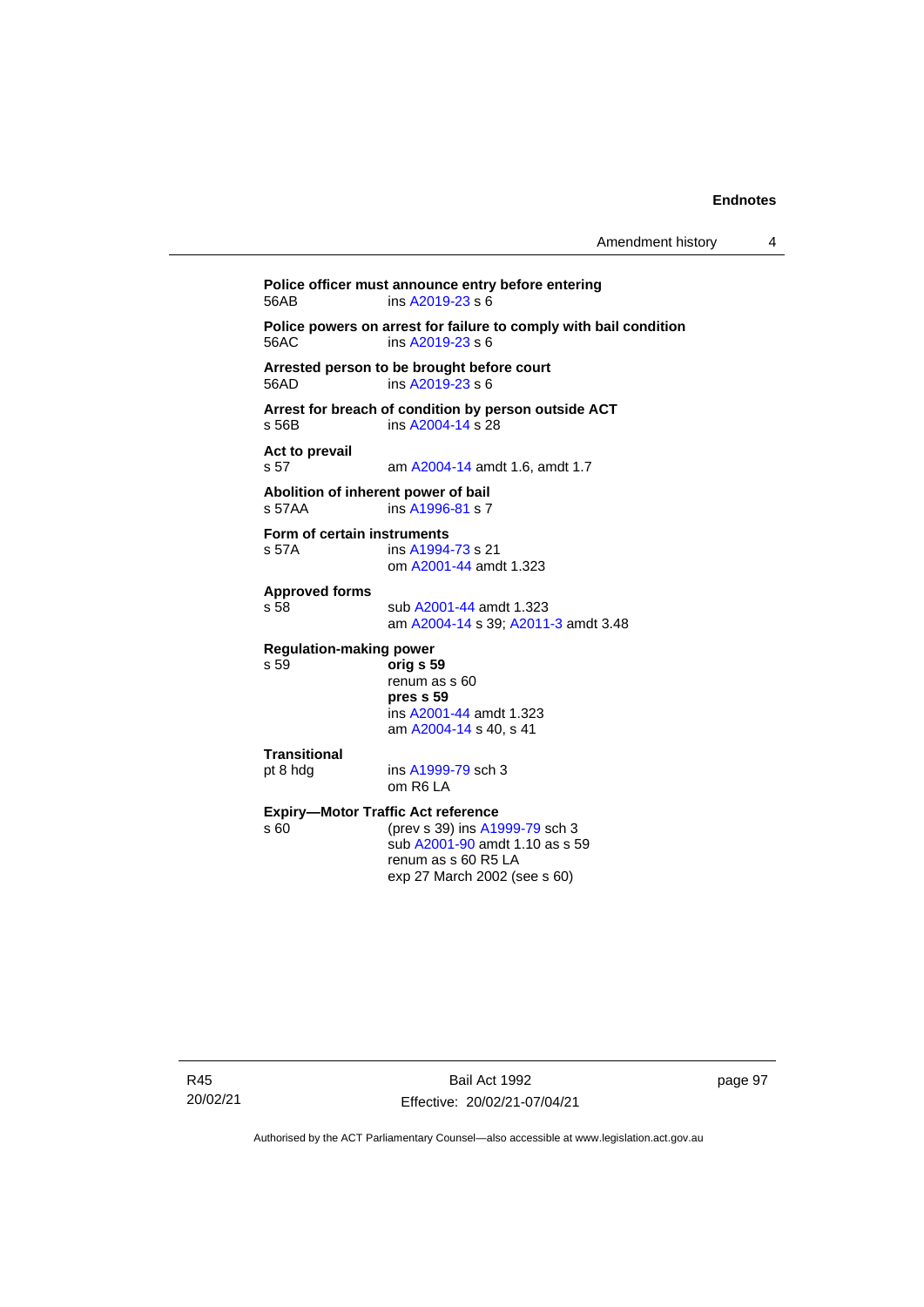4 Amendment history

| sch 1             | ins A1997-22 s 14                                                                                                                                                                                                                           |
|-------------------|---------------------------------------------------------------------------------------------------------------------------------------------------------------------------------------------------------------------------------------------|
|                   | am A1998-39 s 7                                                                                                                                                                                                                             |
|                   | sub A2001-90 amdt 1.11                                                                                                                                                                                                                      |
|                   | am A2002-51 amdt 1.2                                                                                                                                                                                                                        |
|                   | sub A2004-14 s 43                                                                                                                                                                                                                           |
|                   | am A2004-14 s 44; A2004-15 amdt 3.3, amdt 3.4; pts renum<br>R11 LA (see A2004-15 amdt 3.5); items renum R11 LA;<br>A2004-56 amdt 1.3, amdt 1.4; items renum R14 LA;<br>A2008-26 amdt 2.2; pts renum A2008-26 amdt 2.3; A2015-36<br>s 4, s 5 |
| <b>Dictionary</b> |                                                                                                                                                                                                                                             |
| dict              | ins A2004-14 amdt 1.8                                                                                                                                                                                                                       |
|                   | am A2006-23 amdts 1.10-1.12; A2008-36 amdt 1.59,                                                                                                                                                                                            |
|                   | amdt 1.60; A2011-22 amdt 1.59, amdt 1.60; A2016-13                                                                                                                                                                                          |
|                   | amdt 1.7                                                                                                                                                                                                                                    |
|                   | def accused person ins A2004-14 s 42                                                                                                                                                                                                        |
|                   | am A2006-23 amdt 1.13                                                                                                                                                                                                                       |
|                   | def <i>appeal</i> ins A2004-14 amdt 1.8<br>def applicable bail criteria ins A2004-14 amdt 1.8                                                                                                                                               |
|                   | am A2016-42 amdt 3.12                                                                                                                                                                                                                       |
|                   | def <b>authorised officer</b> ins A2004-14 amdt 1.8                                                                                                                                                                                         |
|                   | def bail ins A2004-14 amdt 1.8                                                                                                                                                                                                              |
|                   | def <b>bail condition</b> ins A2004-14 amdt 1.8                                                                                                                                                                                             |
|                   | def <b><i>bail</i></b> order ins $A2011-2 s 8$                                                                                                                                                                                              |
|                   | def bail review application ins A2011-2 s 8                                                                                                                                                                                                 |
|                   | def <i>child</i> ins A2004-14 amdt 1.8                                                                                                                                                                                                      |
|                   | def court ins $A2004-14$ amdt 1.8                                                                                                                                                                                                           |
|                   | def <b>domestic violence offence</b> ins A2004-14 amdt 1.8                                                                                                                                                                                  |
|                   | sub A2005-13 amdt 1.6                                                                                                                                                                                                                       |
|                   | am A2008-46 amdt 3.3                                                                                                                                                                                                                        |
|                   | om A2016-42 amdt 3.13                                                                                                                                                                                                                       |
|                   | def family violence offence ins A2016-42 amdt 3.14                                                                                                                                                                                          |
|                   | def grant ins A2004-14 amdt 1.8                                                                                                                                                                                                             |
|                   | def <i>offence</i> ins A2004-14 amdt 1.8                                                                                                                                                                                                    |
|                   | am A2006-23 amdt 1.14                                                                                                                                                                                                                       |
|                   | def parental responsibility ins A2005-13 amdt 1.7<br>sub A2006-23 amdt 1.15; A2008-20 amdt 3.3                                                                                                                                              |
|                   | def relevant person ins A2004-14 amdt 1.8                                                                                                                                                                                                   |
|                   | om A2005-13 amdt 1.8                                                                                                                                                                                                                        |
|                   | def surety ins A2004-14 amdt 1.8                                                                                                                                                                                                            |
|                   | def <i>undertaking to appear</i> ins A2004-14 amdt 1.8                                                                                                                                                                                      |
|                   | am A2020-14 amdt 1.5                                                                                                                                                                                                                        |
|                   | def <i>victim</i> ins $A2004-14$ amdt 1.8                                                                                                                                                                                                   |

page 98 Bail Act 1992 Effective: 20/02/21-07/04/21

R45 20/02/21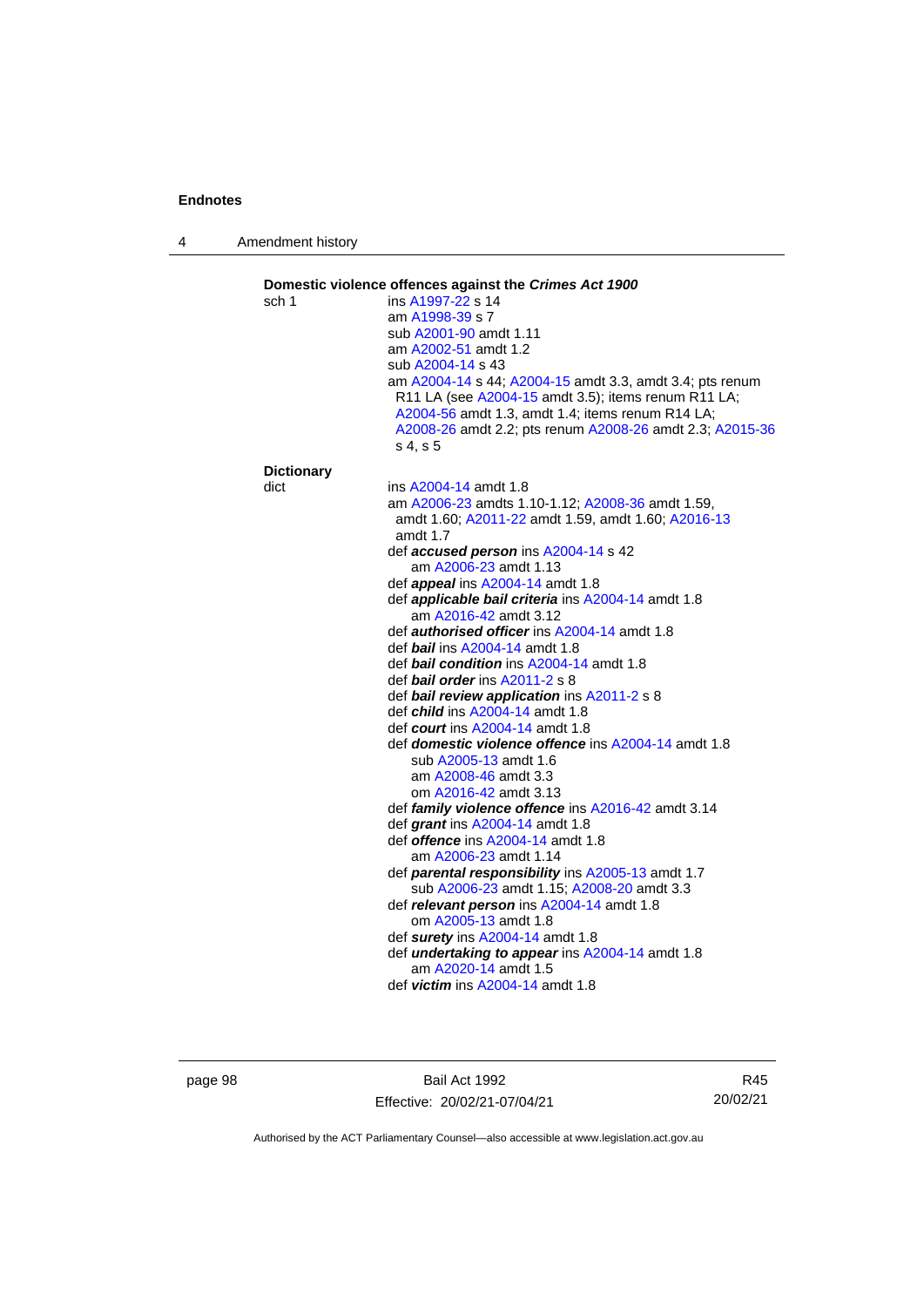# **5 Earlier republications**

Some earlier republications were not numbered. The number in column 1 refers to the publication order.

Since 12 September 2001 every authorised republication has been published in electronic pdf format on the ACT legislation register. A selection of authorised republications have also been published in printed format. These republications are marked with an asterisk (\*) in column 1. Electronic and printed versions of an authorised republication are identical.

| <b>Republication No</b> | <b>Amendments to</b> | <b>Republication date</b> |
|-------------------------|----------------------|---------------------------|
| 1                       | A1994-84             | 29 February 1996          |
| $\overline{c}$          | A1996-81             | 1 January 1997            |
| 3                       | A1998-39             | 31 January 1999           |
| 4                       | A2001-54             | 12 September 2001         |
| 5                       | A2001-90             | 12 October 2001           |
| 6                       | A2001-90             | 27 March 2002             |
| $7^*$                   | A2002-11             | 28 May 2002               |
| 8                       | A2002-51             | 1 January 2003            |
| 9                       | A2003-14             | 28 March 2003             |
| 10                      | A2003-14             | 25 September 2003         |
| 11                      | A2004-15             | 26 June 2004              |
| 12                      | A2004-60             | 10 January 2005           |
| 13                      | A2005-5              | 24 February 2005          |
| 14                      | A2005-5              | 6 March 2005              |
| 15                      | A2005-13             | 25 March 2005             |
| $16*$                   | A2005-20             | 2 June 2005               |
| 17                      | A2005-54             | 24 November 2005          |
| 18                      | A2006-23             | 2 June 2006               |
| 19                      | A2006-40             | 29 September 2006         |
| 20                      | A2008-7              | 7 May 2008                |
| 21                      | A2008-36             | 9 September 2008          |
| 22                      | A2008-46             | 27 October 2008           |
|                         |                      |                           |

R45 20/02/21

Bail Act 1992 Effective: 20/02/21-07/04/21 page 99